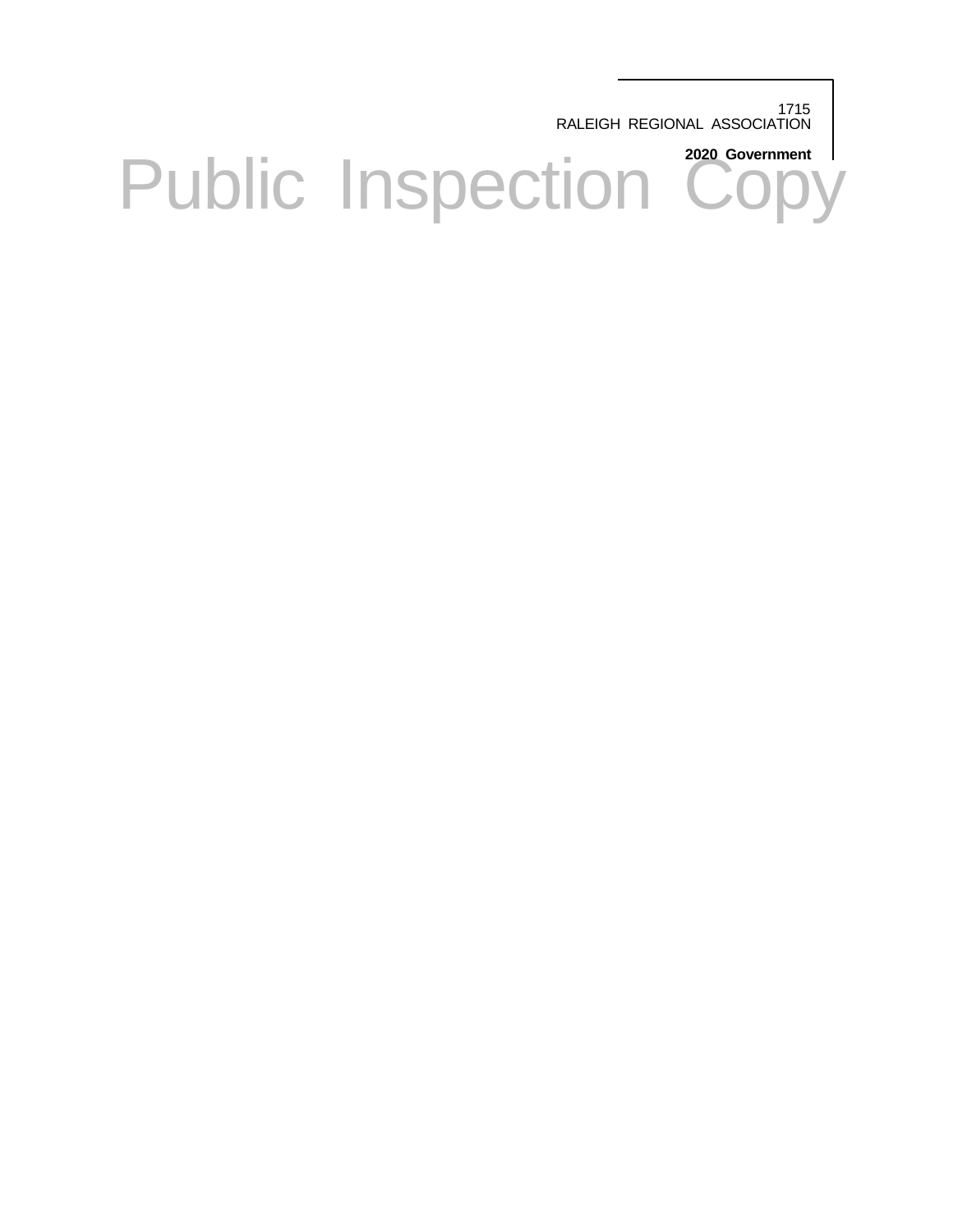1715 11/15/2021 3:18 PM

| Form                    |                 | <b>Return of Organization Exempt From Income Tax</b><br>Under section 501(c), 527, or 4947(a)(1) of the Internal Revenue Code (except private foundations)<br><b>u</b> Do not enter social security numbers on this form as it may be made public. |                                              |                          | OMB No. 1545-0047<br>2020<br><b>Open to Public</b> |
|-------------------------|-----------------|----------------------------------------------------------------------------------------------------------------------------------------------------------------------------------------------------------------------------------------------------|----------------------------------------------|--------------------------|----------------------------------------------------|
|                         |                 | Department of the Treasury<br>Internal Revenue Service<br><b>u</b> Go to www.irs.gov/Form990 for instructions and the latest information.                                                                                                          |                                              |                          | Inspection                                         |
|                         |                 | For the 2020 calendar year, or tax year beginning<br>, and ending                                                                                                                                                                                  |                                              |                          |                                                    |
|                         |                 | C Name of organization<br>RALEIGH REGIONAL ASSOCIATION<br><b>B</b> Check if applicable:                                                                                                                                                            |                                              |                          | D Emplover identification number                   |
|                         | Address change  | OF REALTORS                                                                                                                                                                                                                                        |                                              |                          |                                                    |
|                         | Name change     | Doing business as<br>Number and street (or P.O. box if mail is not delivered to street address)                                                                                                                                                    | Room/suite                                   | E Telephone number       | 56-0709311                                         |
|                         | Initial return  | <b>111 REALTORS WAY</b>                                                                                                                                                                                                                            |                                              |                          | 919-654-5400                                       |
|                         | Final return/   | City or town, state or province, country, and ZIP or foreign postal code                                                                                                                                                                           |                                              |                          |                                                    |
|                         | terminated      | <b>CARY</b><br>NC 27513                                                                                                                                                                                                                            |                                              | G Gross receipts\$       | 6,174,073                                          |
|                         | Amended return  | F Name and address of principal officer:                                                                                                                                                                                                           |                                              |                          |                                                    |
|                         |                 | Application pending<br>LEWIS GRUBBS                                                                                                                                                                                                                | H(a) Is this a group return for subordinates |                          | $ \mathbf{X} $ No<br>Yes                           |
|                         |                 | 111 REALTORS WAY                                                                                                                                                                                                                                   | H(b) Are all subordinates included?          |                          | <b>No</b><br>Yes                                   |
|                         |                 | <b>CARY</b><br>NC 27513                                                                                                                                                                                                                            |                                              |                          | If "No," attach a list. See instructions           |
|                         |                 | $\overline{\mathbf{X}}$ 501(c)<br>$6$ ) $t$ (insert no.)<br>501(c)(3)<br>4947(a)(1) or<br>527<br>Tax-exempt status:                                                                                                                                |                                              |                          |                                                    |
|                         | Website: U      | www.rrar.com                                                                                                                                                                                                                                       | H(c) Group exemption number <b>U</b>         |                          |                                                    |
| Κ                       |                 | $\mathbf{X}$ Corporation<br>Form of organization:<br>Other <b>u</b><br>Trust<br>Association                                                                                                                                                        | L Year of formation: $1924$                  |                          | <b>M</b> State of legal domicile: $MC$             |
|                         | Part I          | <b>Summary</b>                                                                                                                                                                                                                                     |                                              |                          |                                                    |
|                         |                 |                                                                                                                                                                                                                                                    |                                              |                          |                                                    |
|                         |                 | THE ORGANIZATION WAS FORMED TO PROVIDE INFORMATIONAL AND EDUCATIONAL                                                                                                                                                                               |                                              |                          |                                                    |
| Governance              |                 | OPPORTUNITIES FOR ITS MEMBERS.                                                                                                                                                                                                                     |                                              |                          |                                                    |
|                         |                 |                                                                                                                                                                                                                                                    |                                              |                          |                                                    |
|                         |                 | 2 Check this box $\mathbf{u}$   if the organization discontinued its operations or disposed of more than 25% of its net assets.                                                                                                                    |                                              |                          |                                                    |
| ×                       |                 | 3 Number of voting members of the governing body (Part VI, line 1a)                                                                                                                                                                                |                                              | 3                        | 29                                                 |
|                         |                 |                                                                                                                                                                                                                                                    |                                              | $\overline{\mathbf{4}}$  | 29                                                 |
| <b>Activities</b>       |                 | 5 Total number of individuals employed in calendar year 2020 (Part V, line 2a) [[[[[[[[[[[[[[[[[[[[[[[[[[[[[[                                                                                                                                      |                                              | 5                        | 20                                                 |
|                         |                 | 6 Total number of volunteers (estimate if necessary)                                                                                                                                                                                               |                                              | 6                        | 0                                                  |
|                         |                 |                                                                                                                                                                                                                                                    |                                              | 7a                       | 46,502                                             |
|                         |                 |                                                                                                                                                                                                                                                    |                                              | 7b                       |                                                    |
|                         |                 |                                                                                                                                                                                                                                                    | Prior Year                                   |                          | Current Year                                       |
|                         |                 |                                                                                                                                                                                                                                                    | 4,667,642                                    |                          | 5,121,084                                          |
| Revenue                 |                 |                                                                                                                                                                                                                                                    |                                              | 628,767                  | 635,583                                            |
|                         |                 |                                                                                                                                                                                                                                                    |                                              | 29,332<br>312,993        | 20,023                                             |
|                         |                 | 11 Other revenue (Part VIII, column (A), lines 5, 6d, 8c, 9c, 10c, and 11e)                                                                                                                                                                        | 5,638,734                                    |                          | 131,975                                            |
|                         |                 | 12 Total revenue - add lines 8 through 11 (must equal Part VIII, column (A), line 12)                                                                                                                                                              |                                              | 23,850                   | 5,908,665<br>33,000                                |
|                         |                 | 13 Grants and similar amounts paid (Part IX, column (A), lines 1-3)                                                                                                                                                                                |                                              |                          | 0                                                  |
|                         |                 | 14 Benefits paid to or for members (Part IX, column (A), line 4)                                                                                                                                                                                   | 1,320,366                                    |                          | 1,215,094                                          |
| Expenses                |                 | 15 Salaries, other compensation, employee benefits (Part IX, column (A), lines 5-10)                                                                                                                                                               |                                              |                          | $\mathbf{U}$                                       |
|                         |                 |                                                                                                                                                                                                                                                    |                                              |                          |                                                    |
|                         |                 |                                                                                                                                                                                                                                                    | 4,207,691                                    |                          | 4,294,791                                          |
|                         |                 | 17 Other expenses (Part IX, column (A), lines 11a-11d, 11f-24e)<br>18 Total expenses. Add lines 13-17 (must equal Part IX, column (A), line 25) [                                                                                                  | 5,551,907                                    |                          | 5,542,885                                          |
|                         |                 |                                                                                                                                                                                                                                                    |                                              | 86,827                   | 365,780                                            |
|                         |                 |                                                                                                                                                                                                                                                    | Beginning of Current Year                    |                          | End of Year                                        |
| Assets or<br>d Balances |                 |                                                                                                                                                                                                                                                    | 9,883,779                                    |                          | 10,573,695                                         |
|                         |                 | 21 Total liabilities (Part X, line 26)                                                                                                                                                                                                             | 3,163,905                                    |                          | 3,488,041                                          |
| <b>PED</b><br>Pund      |                 |                                                                                                                                                                                                                                                    | 6,719,874                                    |                          | 7,085,654                                          |
|                         | Part II         | <b>Signature Block</b>                                                                                                                                                                                                                             |                                              |                          |                                                    |
|                         |                 | Under penalties of perjury, I declare that I have examined this return, including accompanying schedules and statements, and to the best of my knowledge and belief, it is                                                                         |                                              |                          |                                                    |
|                         |                 | true, correct, and complete. Declaration of preparer (other than officer) is based on all information of which preparer has any knowledge.                                                                                                         |                                              |                          |                                                    |
|                         |                 |                                                                                                                                                                                                                                                    |                                              |                          |                                                    |
| Sign                    |                 | Signature of officer                                                                                                                                                                                                                               |                                              | Date                     |                                                    |
| <b>Here</b>             |                 | <b>MAGEN FARRELL</b><br>VP                                                                                                                                                                                                                         | <b>FINANCE</b>                               |                          |                                                    |
|                         |                 | Type or print name and title                                                                                                                                                                                                                       |                                              |                          |                                                    |
|                         |                 | Print/Type preparer's name<br>Preparer's signature                                                                                                                                                                                                 | Date                                         | Check                    | PTIN                                               |
| Paid                    |                 | <b>SUSAN GLENDENNING</b><br>SUSAN GLENDENNING                                                                                                                                                                                                      |                                              | $11/15/21$ self-employed | P00921817                                          |
|                         | Preparer        | Maddison & Caison, LLP<br>Firm's name                                                                                                                                                                                                              |                                              | Firm's $EIN$ }           | 56-1053187                                         |
|                         | <b>Use Only</b> | 1111 Oberlin Rd                                                                                                                                                                                                                                    |                                              |                          |                                                    |
|                         |                 | Raleigh, NC<br>27605-1136<br>Firm's address                                                                                                                                                                                                        |                                              | Phone no.                | 919-821-5482                                       |
|                         |                 |                                                                                                                                                                                                                                                    |                                              |                          | X Yes<br><b>No</b>                                 |

Form **990** (2020)

**X**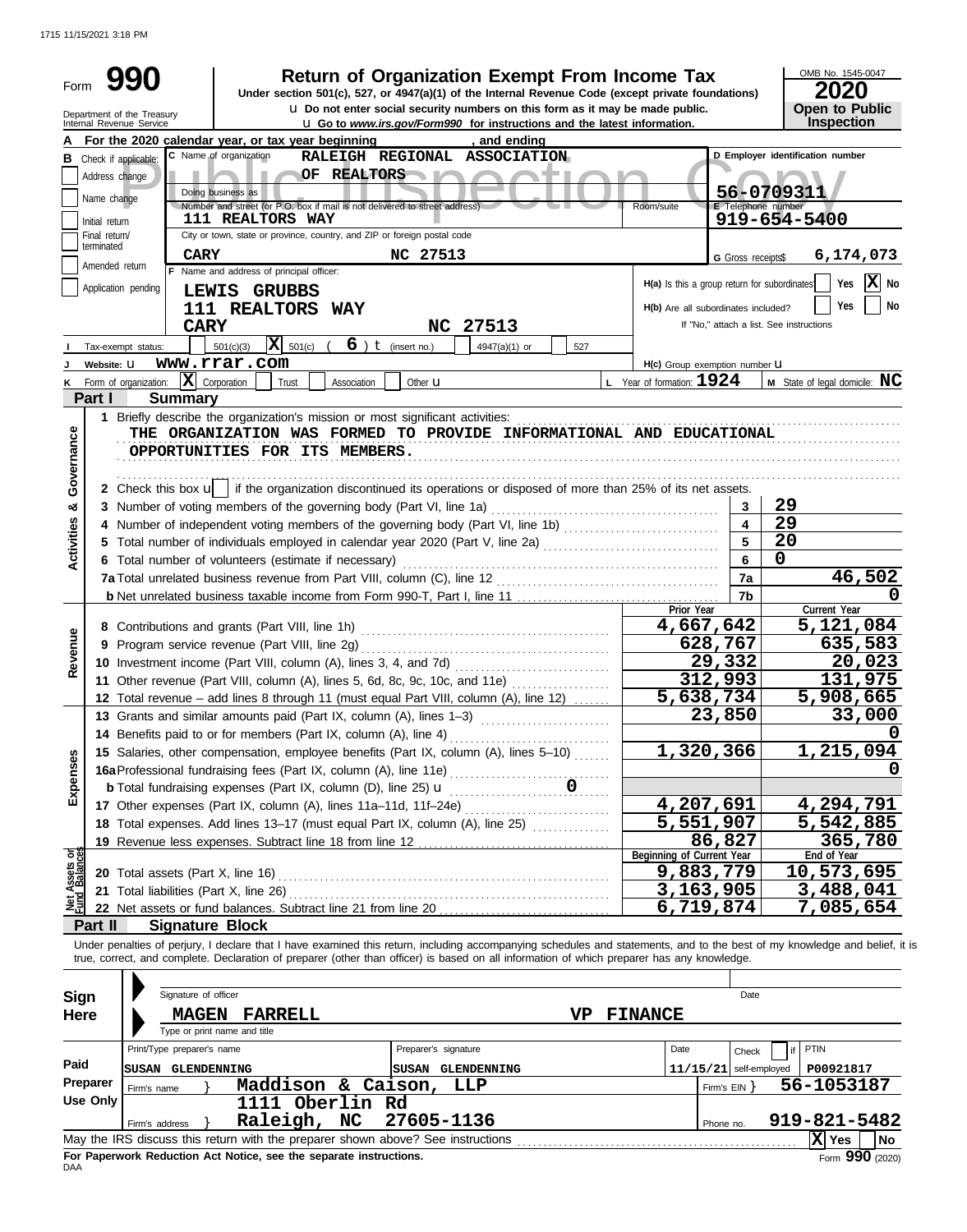|           | Form 990 (2020) RALEIGH REGIONAL ASSOCIATION         |                                                                                                    | 56-0709311                                                                                                                     |                            | Page 2                                            |
|-----------|------------------------------------------------------|----------------------------------------------------------------------------------------------------|--------------------------------------------------------------------------------------------------------------------------------|----------------------------|---------------------------------------------------|
| Part III  |                                                      | <b>Statement of Program Service Accomplishments</b>                                                |                                                                                                                                |                            |                                                   |
|           |                                                      |                                                                                                    |                                                                                                                                |                            |                                                   |
|           | 1 Briefly describe the organization's mission:       |                                                                                                    | THE ORGANIZATION WAS FORMED TO PROVIDE INFORMATIONAL AND EDUCATIONAL                                                           |                            |                                                   |
|           |                                                      |                                                                                                    |                                                                                                                                |                            |                                                   |
|           |                                                      |                                                                                                    | OPPORTUNITIES FOR ITS MEMBERS. ORDER CHARGE LOOK COMMUNICATION                                                                 |                            |                                                   |
|           |                                                      |                                                                                                    |                                                                                                                                |                            |                                                   |
|           |                                                      |                                                                                                    | 2 Did the organization undertake any significant program services during the year which were not listed on the                 |                            |                                                   |
|           |                                                      |                                                                                                    |                                                                                                                                |                            | $\boxed{\phantom{1}}$ Yes $\boxed{\textbf{X}}$ No |
|           | If "Yes," describe these new services on Schedule O. |                                                                                                    |                                                                                                                                |                            |                                                   |
| 3         |                                                      | Did the organization cease conducting, or make significant changes in how it conducts, any program |                                                                                                                                |                            |                                                   |
|           | services?                                            |                                                                                                    |                                                                                                                                |                            | $\Box$ Yes $\boxed{\textbf{X}}$ No                |
|           | If "Yes," describe these changes on Schedule O.      |                                                                                                    |                                                                                                                                |                            |                                                   |
|           |                                                      |                                                                                                    | Describe the organization's program service accomplishments for each of its three largest program services, as measured by     |                            |                                                   |
|           |                                                      |                                                                                                    | expenses. Section 501(c)(3) and 501(c)(4) organizations are required to report the amount of grants and allocations to others, |                            |                                                   |
|           |                                                      | the total expenses, and revenue, if any, for each program service reported.                        |                                                                                                                                |                            |                                                   |
|           |                                                      |                                                                                                    |                                                                                                                                |                            |                                                   |
|           | 4a (Code: ) (Expenses \$                             |                                                                                                    | RALEIGH REGIONAL ASSOCIATION OF REALTORS PROVIDES INFORMATIONAL SERVICES                                                       | ) (Revenue $\frac{1}{2}$ , |                                                   |
|           |                                                      |                                                                                                    | AND EDUCATIONAL OPPORTUNITIES TO ITS MEMBER REALTORS.                                                                          |                            |                                                   |
|           |                                                      |                                                                                                    |                                                                                                                                |                            |                                                   |
|           |                                                      |                                                                                                    |                                                                                                                                |                            |                                                   |
|           |                                                      |                                                                                                    |                                                                                                                                |                            |                                                   |
|           |                                                      |                                                                                                    |                                                                                                                                |                            |                                                   |
|           |                                                      |                                                                                                    |                                                                                                                                |                            |                                                   |
|           |                                                      |                                                                                                    |                                                                                                                                |                            |                                                   |
|           |                                                      |                                                                                                    |                                                                                                                                |                            |                                                   |
|           |                                                      |                                                                                                    |                                                                                                                                |                            |                                                   |
|           |                                                      |                                                                                                    |                                                                                                                                |                            |                                                   |
|           |                                                      |                                                                                                    |                                                                                                                                |                            |                                                   |
|           |                                                      |                                                                                                    |                                                                                                                                |                            |                                                   |
|           |                                                      | N/A                                                                                                |                                                                                                                                |                            |                                                   |
|           |                                                      |                                                                                                    |                                                                                                                                |                            |                                                   |
|           |                                                      |                                                                                                    |                                                                                                                                |                            |                                                   |
|           |                                                      |                                                                                                    |                                                                                                                                |                            |                                                   |
|           |                                                      |                                                                                                    |                                                                                                                                |                            |                                                   |
|           |                                                      |                                                                                                    |                                                                                                                                |                            |                                                   |
|           |                                                      |                                                                                                    |                                                                                                                                |                            |                                                   |
|           |                                                      |                                                                                                    |                                                                                                                                |                            |                                                   |
|           |                                                      |                                                                                                    |                                                                                                                                |                            |                                                   |
|           |                                                      |                                                                                                    |                                                                                                                                |                            |                                                   |
|           |                                                      |                                                                                                    |                                                                                                                                |                            |                                                   |
| 4c (Code: | ) (Expenses \$                                       | including grants of\$                                                                              |                                                                                                                                | ) (Revenue \$              |                                                   |
| N/A       |                                                      |                                                                                                    |                                                                                                                                |                            |                                                   |
|           |                                                      |                                                                                                    |                                                                                                                                |                            |                                                   |
|           |                                                      |                                                                                                    |                                                                                                                                |                            |                                                   |
|           |                                                      |                                                                                                    |                                                                                                                                |                            |                                                   |
|           |                                                      |                                                                                                    |                                                                                                                                |                            |                                                   |
|           |                                                      |                                                                                                    |                                                                                                                                |                            |                                                   |
|           |                                                      |                                                                                                    |                                                                                                                                |                            |                                                   |
|           |                                                      |                                                                                                    |                                                                                                                                |                            |                                                   |
|           |                                                      |                                                                                                    |                                                                                                                                |                            |                                                   |
|           |                                                      |                                                                                                    |                                                                                                                                |                            |                                                   |
|           |                                                      |                                                                                                    |                                                                                                                                |                            |                                                   |
|           | 4d Other program services (Describe on Schedule O.)  |                                                                                                    |                                                                                                                                |                            |                                                   |
|           | (Expenses \$                                         | including grants of \$                                                                             | (Revenue \$                                                                                                                    |                            |                                                   |
|           | 4e Total program service expenses u                  |                                                                                                    |                                                                                                                                |                            |                                                   |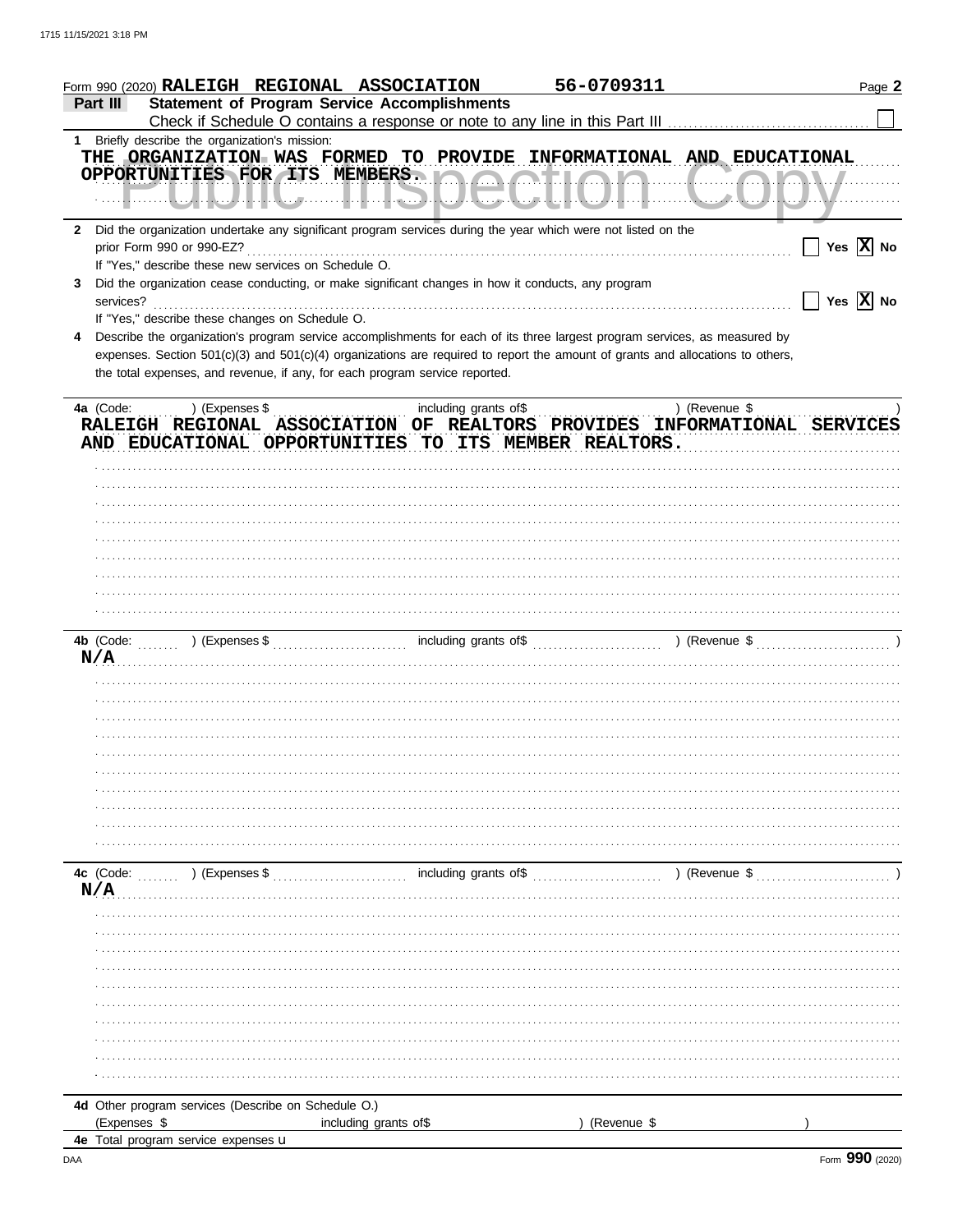**11**

|    | 56-0709311<br>Form 990 (2020) RALEIGH REGIONAL ASSOCIATION                                                           |            |       | Page 3 |
|----|----------------------------------------------------------------------------------------------------------------------|------------|-------|--------|
|    | <b>Checklist of Required Schedules</b><br><b>Part IV</b>                                                             |            |       |        |
|    |                                                                                                                      |            | Yes l | No     |
|    | Is the organization described in section 501(c)(3) or $4947(a)(1)$ (other than a private foundation)? If "Yes,"      |            |       |        |
|    |                                                                                                                      |            |       | х      |
| 2  | Is the organization required to complete Schedule B, Schedule of Contributors (see instructions)?                    | $\sqrt{2}$ |       | х      |
|    | Did the organization engage in direct or indirect political campaign activities on behalf of or in opposition to     |            |       |        |
|    | candidates for public office? If "Yes," complete Schedule C, Part I                                                  |            |       | х      |
| 4  | Section 501(c)(3) organizations. Did the organization engage in lobbying activities, or have a section 501(h)        |            |       |        |
|    | election in effect during the tax year? If "Yes," complete Schedule C, Part II                                       | 4          |       |        |
| 5. | Is the organization a section $501(c)(4)$ , $501(c)(5)$ , or $501(c)(6)$ organization that receives membership dues, |            |       |        |
|    | assessments, or similar amounts as defined in Revenue Procedure 98-19? If "Yes," complete Schedule C, Part III       | 5          | х     |        |
| 6  | Did the organization maintain any donor advised funds or any similar funds or accounts for which donors              |            |       |        |
|    | have the right to provide advice on the distribution or investment of amounts in such funds or accounts? If          |            |       |        |
|    | "Yes," complete Schedule D, Part I                                                                                   | 6          |       |        |

**7** Did the organization receive or hold a conservation easement, including easements to preserve open space, *"Yes," complete Schedule D, Part I* . . . . . . . . . . . . . . . . . . . . . . . . . . . . . . . . . . . . . . . . . . . . . . . . . . . . . . . . . . . . . . . . . . . . . . . . . . . . . . . . . . . . . . . . . . . . . . . . the environment, historic land areas, or historic structures? *If "Yes," complete Schedule D, Part II* . . . . . . . . . . . . . . . . . . . . . . . . . . . . . .

| 8 Did the organization maintain collections of works of art, historical treasures, or other similar assets? If "Yes,"    |
|--------------------------------------------------------------------------------------------------------------------------|
| complete Schedule D, Part III                                                                                            |
| <b>9</b> Did the organization report an amount in Part X, line 21, for escrow or custodial account liability, serve as a |
| custodian for amounts not listed in Part X; or provide credit counseling, debt management, credit repair, or             |

**10** Did the organization, directly or through a related organization, hold assets in donor-restricted endowments debt negotiation services? *If "Yes," complete Schedule D, Part IV* . . . . . . . . . . . . . . . . . . . . . . . . . . . . . . . . . . . . . . . . . . . . . . . . . . . . . . . . . . . . . . . . or in quasi endowments? If "Yes," complete Schedule D, Part V ……………………………………………………………

| If the organization's answer to any of the following questions is "Yes," then complete Schedule D, Parts VI,           |
|------------------------------------------------------------------------------------------------------------------------|
| VII, VIII, IX, or X as applicable.                                                                                     |
| <b>a</b> Did the organization report an amount for land, buildings, and equipment in Part X, line 10? If "Yes,"        |
| complete Schedule D, Part VI                                                                                           |
| <b>b</b> Did the organization report an amount for investments—other securities in Part X, line 12, that is 5% or more |

of its total assets reported in Part X, line 16? *If "Yes," complete Schedule D, Part VII* . . . . . . . . . . . . . . . . . . . . . . . . . . . . . . . . . . . . . . . . . . . . Did the organization report an amount for investments—program related in Part X, line 13, that is 5% or more **c** of its total assets reported in Part X, line 16? *If "Yes," complete Schedule D, Part VIII* . . . . . . . . . . . . . . . . . . . . . . . . . . . . . . . . . . . . . . . . . . . d Did the organization report an amount for other assets in Part X, line 15, that is 5% or more of its total assets

| reported in Part X, line 16? If "Yes," complete Schedule D, Part IX                                                     |
|-------------------------------------------------------------------------------------------------------------------------|
| e Did the organization report an amount for other liabilities in Part X, line 25? If "Yes," complete Schedule D, Part X |
| Did the organization's separate or consolidated financial statements for the tax year include a footnote that addresses |
| the organization's liability for uncertain tax positions under FIN 48 (ASC 740)? If "Yes," complete Schedule D, Part X  |
| 12a Did the organization obtain separate, independent audited financial statements for the tax year? If "Yes," complete |

*Schedule D, Parts XI and XII* . . . . . . . . . . . . . . . . . . . . . . . . . . . . . . . . . . . . . . . . . . . . . . . . . . . . . . . . . . . . . . . . . . . . . . . . . . . . . . . . . . . . . . . . . . . . . . . . . . . . . . . *"Yes," and if the organization answered "No" to line 12a, then completing Schedule D, Parts XI and XII is optional* . . . . . . . . . . . . . Was the organization included in consolidated, independent audited financial statements for the tax year? *If* **b**

|       | 13 Is the organization a school described in section $170(b)(1)(A)(ii)?$ If "Yes," complete Schedule E            | 13  |  |
|-------|-------------------------------------------------------------------------------------------------------------------|-----|--|
| 14a l | Did the organization maintain an office, employees, or agents outside of the United States?                       | 14a |  |
|       | <b>b</b> Did the organization have aggregate revenues or expenses of more than \$10,000 from grantmaking,         |     |  |
|       | fundraising, business, investment, and program service activities outside the United States, or aggregate         |     |  |
|       | foreign investments valued at \$100,000 or more? If "Yes," complete Schedule F, Parts I and IV                    | 14b |  |
| 15    | Did the organization report on Part IX, column (A), line 3, more than \$5,000 of grants or other assistance to or |     |  |
|       | for any foreign organization? If "Yes," complete Schedule F, Parts II and IV                                      | 15  |  |
| 16    | Did the organization report on Part IX, column (A), line 3, more than \$5,000 of aggregate grants or other        |     |  |
|       | assistance to or for foreign individuals? If "Yes," complete Schedule F, Parts III and IV                         | 16  |  |
| 17    | Did the organization report a total of more than \$15,000 of expenses for professional fundraising services on    |     |  |
|       | Part IX, column (A), lines 6 and 11e? If "Yes," complete Schedule G, Part I See instructions                      | 17  |  |
| 18    | Did the organization report more than \$15,000 total of fundraising event gross income and contributions on       |     |  |
|       | Part VIII, lines 1c and 8a? If "Yes," complete Schedule G, Part II                                                | 18  |  |
| 19    | Did the organization report more than \$15,000 of gross income from gaming activities on Part VIII, line 9a?      |     |  |
|       |                                                                                                                   | 19  |  |

**20a** Did the organization operate one or more hospital facilities? *If "Yes," complete Schedule H* . . . . . . . . . . . . . . . . . . . . . . . . . . . . . . . . . . . . . **b** If "Yes" to line 20a, did the organization attach a copy of its audited financial statements to this return? . . . . . . . . . . . . . . . . . . . . . . . . . **20a 20b** domestic government on Part IX, column (A), line 1? If "Yes," complete Schedule I, Parts I and II. **21** Did the organization report more than \$5,000 of grants or other assistance to any domestic organization or **21 X**  $\frac{21}{\text{Form}}$  990 (2020)

**X**

**X**

**X**

**X**

**X**

**X**

**X**

**X**

**X X X**

**X**

**X**

**X**

**X**

**X**

**X**

**10**

**11a X**

**11b**

**11c**

**11d 11e**

**X**

**X**

**11f**

**12a**

**12b**

**9**

**8**

**7**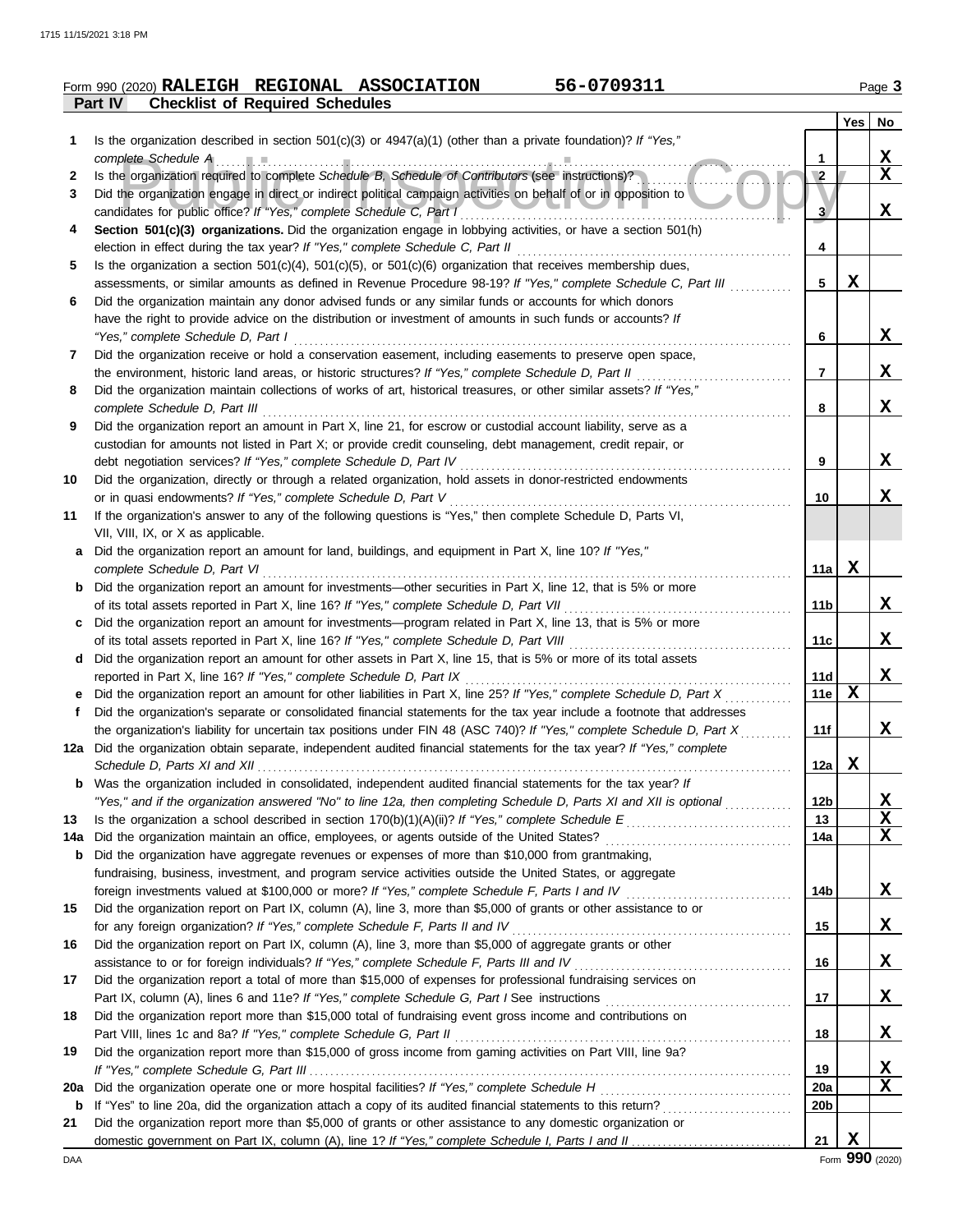|                |  | Form 990 (2020) RALEIGH REGIONAL ASSOCIATION       | 56-0709311 | Page 4 |
|----------------|--|----------------------------------------------------|------------|--------|
| <b>Part IV</b> |  | <b>Checklist of Required Schedules (continued)</b> |            |        |

|             | supermot of itoquitor conounico                                                                                                                                                                                             |                 | <b>Yes</b>  | No          |
|-------------|-----------------------------------------------------------------------------------------------------------------------------------------------------------------------------------------------------------------------------|-----------------|-------------|-------------|
| 22          | Did the organization report more than \$5,000 of grants or other assistance to or for domestic individuals on                                                                                                               |                 |             |             |
|             | Part IX, column (A), line 2? If "Yes," complete Schedule I, Parts I and III [11] [11] [11] [11] [11] [11] [11]                                                                                                              | 22              |             | X           |
| 23          | Did the organization answer "Yes" to Part VII, Section A, line 3, 4, or 5 about compensation of the                                                                                                                         |                 |             |             |
|             | organization's current and former officers, directors, trustees, key employees, and highest compensated                                                                                                                     |                 |             |             |
|             | employees? If "Yes," complete Schedule J                                                                                                                                                                                    | 23 <sup>7</sup> | X           |             |
| 24a         | Did the organization have a tax-exempt bond issue with an outstanding principal amount of more than                                                                                                                         |                 |             |             |
|             | \$100,000 as of the last day of the year, that was issued after December 31, 2002? If "Yes," answer lines 24b                                                                                                               |                 |             |             |
|             | through 24d and complete Schedule K. If "No," go to line 25a                                                                                                                                                                | 24a             |             | X           |
| b           | Did the organization invest any proceeds of tax-exempt bonds beyond a temporary period exception?<br>Did the organization maintain an escrow account other than a refunding escrow at any time during the year              | 24b             |             |             |
| C           | to defease any tax-exempt bonds?                                                                                                                                                                                            | 24c             |             |             |
| d           | Did the organization act as an "on behalf of" issuer for bonds outstanding at any time during the year?                                                                                                                     | 24d             |             |             |
|             | 25a Section 501(c)(3), 501(c)(4), and 501(c)(29) organizations. Did the organization engage in an excess benefit                                                                                                            |                 |             |             |
|             | transaction with a disqualified person during the year? If "Yes," complete Schedule L, Part I                                                                                                                               | 25a             |             |             |
| b           | Is the organization aware that it engaged in an excess benefit transaction with a disqualified person in a prior                                                                                                            |                 |             |             |
|             | year, and that the transaction has not been reported on any of the organization's prior Forms 990 or 990-EZ?                                                                                                                |                 |             |             |
|             | If "Yes," complete Schedule L, Part I                                                                                                                                                                                       | 25b             |             |             |
| 26          | Did the organization report any amount on Part X, line 5 or 22, for receivables from or payables to any current                                                                                                             |                 |             |             |
|             | or former officer, director, trustee, key employee, creator or founder, substantial contributor, or 35%                                                                                                                     |                 |             |             |
|             | controlled entity or family member of any of these persons? If "Yes," complete Schedule L, Part II                                                                                                                          | 26              |             | X           |
| 27          | Did the organization provide a grant or other assistance to any current or former officer, director, trustee, key<br>employee, creator or founder, substantial contributor or employee thereof, a grant selection committee |                 |             |             |
|             | member, or to a 35% controlled entity (including an employee thereof) or family member of any of these                                                                                                                      |                 |             |             |
|             | persons? If "Yes," complete Schedule L, Part III                                                                                                                                                                            | 27              |             | X           |
| 28          | Was the organization a party to a business transaction with one of the following parties (see Schedule L, Part                                                                                                              |                 |             |             |
|             | IV instructions, for applicable filing thresholds, conditions, and exceptions):                                                                                                                                             |                 |             |             |
| a           | A current or former officer, director, trustee, key employee, creator or founder, or substantial contributor? If                                                                                                            |                 |             |             |
|             | "Yes," complete Schedule L, Part IV                                                                                                                                                                                         | 28a             |             | X,          |
| b           | A family member of any individual described in line 28a? If "Yes," complete Schedule L, Part IV                                                                                                                             | 28b             |             | X           |
| c           | A 35% controlled entity of one or more individuals and/or organizations described in lines 28a or 28b? If                                                                                                                   |                 |             |             |
|             | "Yes," complete Schedule L, Part IV                                                                                                                                                                                         | 28c             |             | X           |
| 29          | Did the organization receive more than \$25,000 in non-cash contributions? If "Yes," complete Schedule M                                                                                                                    | 29              |             | $\mathbf x$ |
| 30          | Did the organization receive contributions of art, historical treasures, or other similar assets, or qualified                                                                                                              |                 |             | x           |
| 31          | conservation contributions? If "Yes," complete Schedule M<br>Did the organization liquidate, terminate, or dissolve and cease operations? If "Yes," complete Schedule N, Part I                                             | 30<br>31        |             | $\mathbf X$ |
| 32          | Did the organization sell, exchange, dispose of, or transfer more than 25% of its net assets? If "Yes,"                                                                                                                     |                 |             |             |
|             | complete Schedule N, Part II                                                                                                                                                                                                | 32              |             | X           |
| 33          | Did the organization own 100% of an entity disregarded as separate from the organization under Regulations                                                                                                                  |                 |             |             |
|             | sections 301.7701-2 and 301.7701-3? If "Yes," complete Schedule R, Part I                                                                                                                                                   | 33              |             | X           |
| 34          | Was the organization related to any tax-exempt or taxable entity? If "Yes," complete Schedule R, Part II, III,                                                                                                              |                 |             |             |
|             | or IV, and Part V, line 1                                                                                                                                                                                                   | 34              | Х           |             |
| 35a         |                                                                                                                                                                                                                             | 35a             | X           |             |
| b           | If "Yes" to line 35a, did the organization receive any payment from or engage in any transaction with a                                                                                                                     |                 |             |             |
|             |                                                                                                                                                                                                                             | 35 <sub>b</sub> | X           |             |
| 36          | Section 501(c)(3) organizations. Did the organization make any transfers to an exempt non-charitable<br>related organization? If "Yes," complete Schedule R, Part V, line 2                                                 | 36              |             |             |
| 37          | Did the organization conduct more than 5% of its activities through an entity that is not a related organization                                                                                                            |                 |             |             |
|             |                                                                                                                                                                                                                             | 37              |             | X.          |
| 38          | Did the organization complete Schedule O and provide explanations in Schedule O for Part VI, lines 11b and                                                                                                                  |                 |             |             |
|             | 19? Note: All Form 990 filers are required to complete Schedule O.                                                                                                                                                          | 38              | Х           |             |
|             | Statements Regarding Other IRS Filings and Tax Compliance<br><b>Part V</b>                                                                                                                                                  |                 |             |             |
|             |                                                                                                                                                                                                                             |                 |             |             |
|             |                                                                                                                                                                                                                             |                 | Yes         | No          |
| 1a          | 20<br>Enter the number reported in Box 3 of Form 1096. Enter -0- if not applicable<br>1a                                                                                                                                    |                 |             |             |
| $\mathbf b$ | 0<br>1 <sub>b</sub><br>Enter the number of Forms W-2G included in line 1a. Enter -0- if not applicable                                                                                                                      |                 |             |             |
| c           | Did the organization comply with backup withholding rules for reportable payments to vendors and                                                                                                                            |                 | $\mathbf X$ |             |
|             |                                                                                                                                                                                                                             | 1c              |             |             |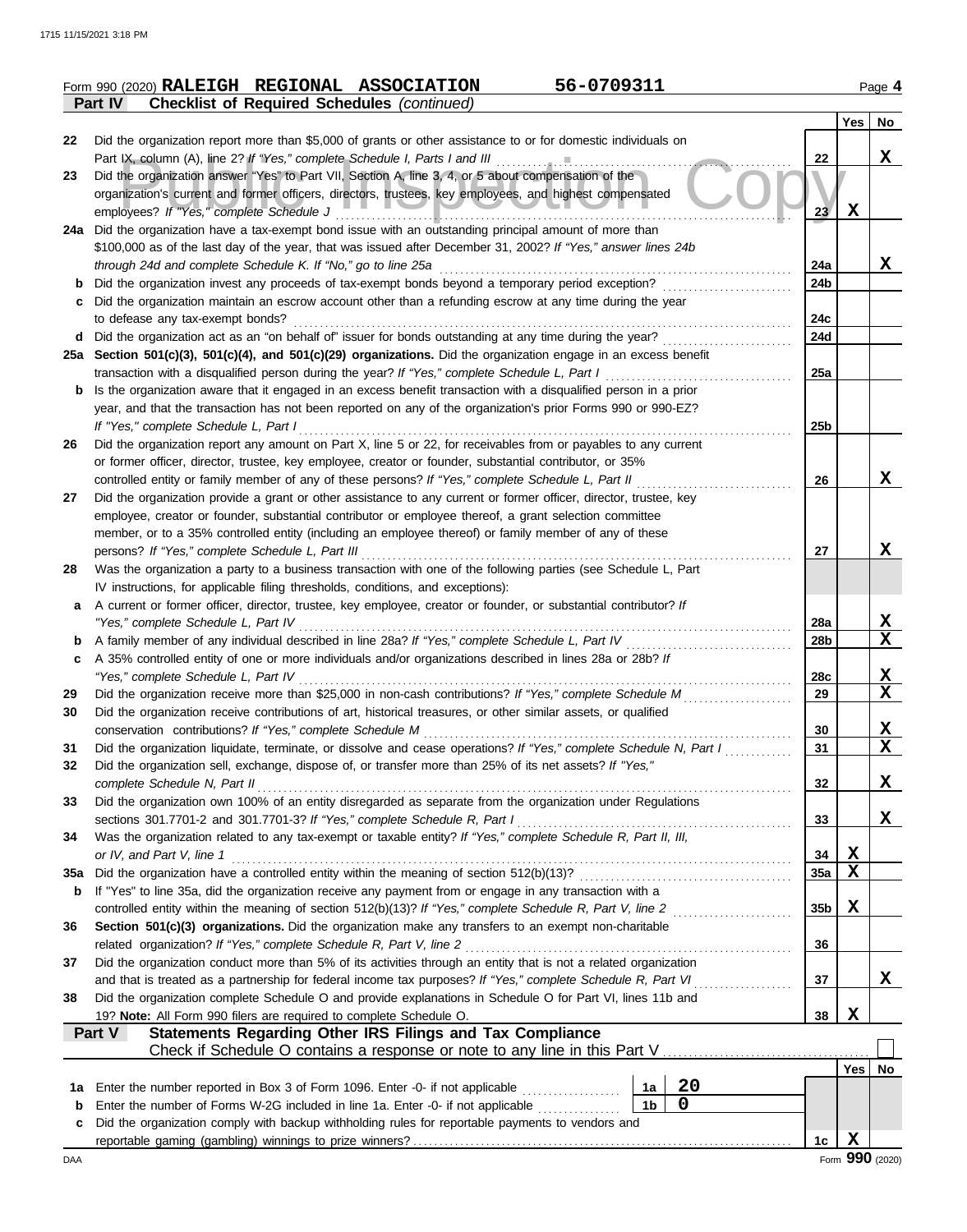|     | 56-0709311<br>Form 990 (2020) RALEIGH REGIONAL ASSOCIATION                                                                         |                 |             | Page 5   |
|-----|------------------------------------------------------------------------------------------------------------------------------------|-----------------|-------------|----------|
|     | Statements Regarding Other IRS Filings and Tax Compliance (continued)<br>Part V                                                    |                 |             |          |
|     |                                                                                                                                    |                 |             | Yes   No |
|     | 2a Enter the number of employees reported on Form W-3, Transmittal of Wage and Tax                                                 |                 |             |          |
|     | 20<br>Statements, filed for the calendar year ending with or within the year covered by this return<br>2a                          |                 |             |          |
| b   | If at least one is reported on line 2a, did the organization file all required federal employment tax returns?                     | 2 <sub>b</sub>  | ΙX          |          |
|     | Note: If the sum of lines 1a and 2a is greater than 250, you may be required to e-file (see instructions)                          |                 |             |          |
| За  | Did the organization have unrelated business gross income of \$1,000 or more during the year?                                      | 3a              | $\mathbf x$ |          |
| b   | If "Yes," has it filed a Form 990-T for this year? If "No" to line 3b, provide an explanation on Schedule O                        | 3 <sub>b</sub>  | $\mathbf x$ |          |
| 4a  | At any time during the calendar year, did the organization have an interest in, or a signature or other authority over,            |                 |             |          |
|     | a financial account in a foreign country (such as a bank account, securities account, or other financial account)?                 | 4a              |             | X        |
| b   | If "Yes," enter the name of the foreign country $\mathbf u$                                                                        |                 |             |          |
|     | See instructions for filing requirements for FinCEN Form 114, Report of Foreign Bank and Financial Accounts (FBAR).                |                 |             |          |
| 5а  | Was the organization a party to a prohibited tax shelter transaction at any time during the tax year?                              | 5a              |             | X        |
| b   | Did any taxable party notify the organization that it was or is a party to a prohibited tax shelter transaction?                   | 5 <sub>b</sub>  |             | X        |
| c   | If "Yes" to line 5a or 5b, did the organization file Form 8886-T?                                                                  | 5c              |             |          |
| 6a  | Does the organization have annual gross receipts that are normally greater than \$100,000, and did the                             |                 |             |          |
|     | organization solicit any contributions that were not tax deductible as charitable contributions?                                   | 6a              |             | X        |
| b   | If "Yes," did the organization include with every solicitation an express statement that such contributions or                     |                 |             |          |
|     | gifts were not tax deductible?                                                                                                     | 6b              |             |          |
| 7   | Organizations that may receive deductible contributions under section 170(c).                                                      |                 |             |          |
| a   | Did the organization receive a payment in excess of \$75 made partly as a contribution and partly for goods                        |                 |             |          |
|     | and services provided to the payor?                                                                                                | 7a              |             |          |
| b   |                                                                                                                                    | 7b              |             |          |
| c   | Did the organization sell, exchange, or otherwise dispose of tangible personal property for which it was                           |                 |             |          |
|     |                                                                                                                                    | 7c              |             |          |
| d   | 7d                                                                                                                                 |                 |             |          |
| е   |                                                                                                                                    | 7е              |             |          |
| f   | Did the organization, during the year, pay premiums, directly or indirectly, on a personal benefit contract?                       | 7f              |             |          |
| g   | If the organization received a contribution of qualified intellectual property, did the organization file Form 8899 as required?   | 7g              |             |          |
| h   | If the organization received a contribution of cars, boats, airplanes, or other vehicles, did the organization file a Form 1098-C? | 7h              |             |          |
| 8   | Sponsoring organizations maintaining donor advised funds. Did a donor advised fund maintained by the                               |                 |             |          |
|     |                                                                                                                                    | 8               |             |          |
| 9   | Sponsoring organizations maintaining donor advised funds.                                                                          |                 |             |          |
| a   | Did the sponsoring organization make any taxable distributions under section 4966?                                                 | 9a              |             |          |
| b   | Did the sponsoring organization make a distribution to a donor, donor advisor, or related person?                                  | 9b              |             |          |
| 10  | Section 501(c)(7) organizations. Enter:                                                                                            |                 |             |          |
|     | 10a  <br>Initiation fees and capital contributions included on Part VIII, line 12                                                  |                 |             |          |
| b   | Gross receipts, included on Form 990, Part VIII, line 12, for public use of club facilities<br>10b                                 |                 |             |          |
| 11  | Section 501(c)(12) organizations. Enter:                                                                                           |                 |             |          |
| a   | Gross income from members or shareholders<br>11a                                                                                   |                 |             |          |
| b   | Gross income from other sources (Do not net amounts due or paid to other sources                                                   |                 |             |          |
|     | against amounts due or received from them.)<br>11 <sub>b</sub>                                                                     |                 |             |          |
| 12a | Section 4947(a)(1) non-exempt charitable trusts. Is the organization filing Form 990 in lieu of Form 1041?                         | 12a             |             |          |
| b   | If "Yes," enter the amount of tax-exempt interest received or accrued during the year<br>12 <sub>b</sub>                           |                 |             |          |
| 13  | Section 501(c)(29) qualified nonprofit health insurance issuers.                                                                   |                 |             |          |
| a   | Is the organization licensed to issue qualified health plans in more than one state?                                               | 13а             |             |          |
|     | Note: See the instructions for additional information the organization must report on Schedule O.                                  |                 |             |          |
| b   | Enter the amount of reserves the organization is required to maintain by the states in which                                       |                 |             |          |
|     | 13 <sub>b</sub>                                                                                                                    |                 |             |          |
| c   | 13 <sub>c</sub><br>Enter the amount of reserves on hand                                                                            |                 |             |          |
| 14a | Did the organization receive any payments for indoor tanning services during the tax year?                                         | 14a             |             | X        |
| b   | If "Yes," has it filed a Form 720 to report these payments? If "No," provide an explanation on Schedule O                          | 14 <sub>b</sub> |             |          |
| 15  | Is the organization subject to the section 4960 tax on payment(s) of more than \$1,000,000 in remuneration or                      |                 |             |          |
|     | excess parachute payment(s) during the year?                                                                                       | 15              |             | X        |
|     | If "Yes," see instructions and file Form 4720, Schedule N.                                                                         |                 |             |          |
| 16  | Is the organization an educational institution subject to the section 4968 excise tax on net investment income?                    | 16              |             | X        |
|     | If "Yes," complete Form 4720, Schedule O.                                                                                          |                 |             |          |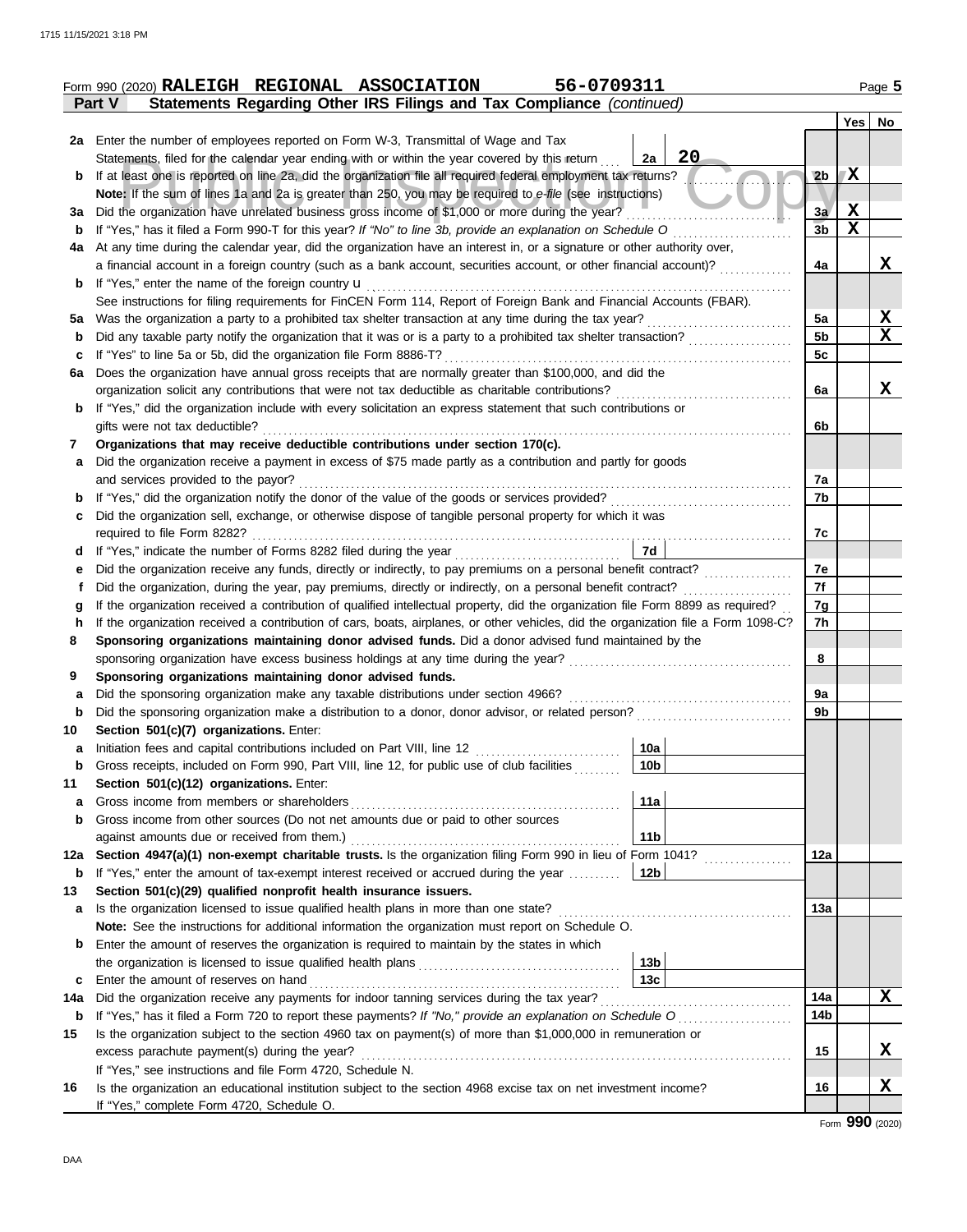|     | 56-0709311<br>Form 990 (2020) RALEIGH REGIONAL ASSOCIATION                                                                          |                 |             | Page $6$                |
|-----|-------------------------------------------------------------------------------------------------------------------------------------|-----------------|-------------|-------------------------|
|     | Governance, Management, and Disclosure For each "Yes" response to lines 2 through 7b below, and for a "No"<br>Part VI               |                 |             |                         |
|     | response to line 8a, 8b, or 10b below, describe the circumstances, processes, or changes on Schedule O. See instructions.           |                 |             |                         |
|     |                                                                                                                                     |                 |             | IXI                     |
|     | Section A. Governing Body and Management                                                                                            |                 |             |                         |
|     | 29<br>1a<br>1a Enter the number of voting members of the governing body at the end of the tax year                                  |                 | Yes   No    |                         |
|     | If there are material differences in voting rights among members of the governing body, or                                          |                 |             |                         |
|     | if the governing body delegated broad authority to an executive committee or similar                                                |                 |             |                         |
|     | committee, explain on Schedule O.                                                                                                   |                 |             |                         |
| b   | 29<br>1b<br>Enter the number of voting members included on line 1a, above, who are independent                                      |                 |             |                         |
| 2   | Did any officer, director, trustee, or key employee have a family relationship or a business relationship with                      |                 |             |                         |
|     | any other officer, director, trustee, or key employee?                                                                              | 2               |             | X                       |
| 3   | Did the organization delegate control over management duties customarily performed by or under the direct                           |                 |             |                         |
|     | supervision of officers, directors, trustees, or key employees to a management company or other person?                             | 3               |             | $\mathbf x$             |
| 4   | Did the organization make any significant changes to its governing documents since the prior Form 990 was filed?                    | 4               |             | $\overline{\mathbf{x}}$ |
| 5   | Did the organization become aware during the year of a significant diversion of the organization's assets?                          | 5               |             | $\mathbf x$             |
| 6   | Did the organization have members or stockholders?                                                                                  | 6               | $\mathbf X$ |                         |
| 7a  | Did the organization have members, stockholders, or other persons who had the power to elect or appoint                             |                 |             |                         |
|     | one or more members of the governing body?                                                                                          | 7a              | $\mathbf X$ |                         |
| b   | Are any governance decisions of the organization reserved to (or subject to approval by) members,                                   |                 |             |                         |
|     | stockholders, or persons other than the governing body?                                                                             | 7b              | X           |                         |
| 8   | Did the organization contemporaneously document the meetings held or written actions undertaken during the year by the following:   |                 |             |                         |
| а   | The governing body?                                                                                                                 | 8а              | X           |                         |
| b   | Each committee with authority to act on behalf of the governing body?                                                               | 8b              | $\mathbf X$ |                         |
| 9   | Is there any officer, director, trustee, or key employee listed in Part VII, Section A, who cannot be reached at                    |                 |             |                         |
|     |                                                                                                                                     | 9               |             | X                       |
|     | Section B. Policies (This Section B requests information about policies not required by the Internal Revenue Code.)                 |                 |             |                         |
|     |                                                                                                                                     |                 | Yes I       | No                      |
|     | 10a Did the organization have local chapters, branches, or affiliates?                                                              | 10a             |             | X                       |
|     | <b>b</b> If "Yes," did the organization have written policies and procedures governing the activities of such chapters,             |                 |             |                         |
|     | affiliates, and branches to ensure their operations are consistent with the organization's exempt purposes?                         | 10 <sub>b</sub> |             |                         |
|     | 11a Has the organization provided a complete copy of this Form 990 to all members of its governing body before filing the form?     | 11a             | X           |                         |
|     | Describe in Schedule O the process, if any, used by the organization to review this Form 990.                                       |                 |             |                         |
| 12a | Did the organization have a written conflict of interest policy? If "No," go to line 13                                             | 12a             | X           |                         |
| b   | Were officers, directors, or trustees, and key employees required to disclose annually interests that could give rise to conflicts? | 12 <sub>b</sub> | X           |                         |
| c   | Did the organization regularly and consistently monitor and enforce compliance with the policy? If "Yes,"                           |                 |             |                         |
|     | describe in Schedule O how this was done                                                                                            | 12 <sub>c</sub> | X           |                         |
| 13  | Did the organization have a written whistleblower policy?                                                                           | 13              | X           |                         |
| 14  | Did the organization have a written document retention and destruction policy?                                                      | 14              | X           |                         |
| 15  | Did the process for determining compensation of the following persons include a review and approval by                              |                 |             |                         |
|     | independent persons, comparability data, and contemporaneous substantiation of the deliberation and decision?                       |                 |             |                         |

|  |  |  | <b>Section C. Disclosure</b> |  |
|--|--|--|------------------------------|--|
|--|--|--|------------------------------|--|

**17** List the states with which a copy of this Form 990 is required to be filed  $\bf u$  NC. And accommutation contains an expansion contained with  $\bf u$ 

organization's exempt status with respect to such arrangements?

If "Yes" to line 15a or 15b, describe the process in Schedule O (see instructions).

with a taxable entity during the year? . . . . . . . . . . . . . . . . . . . . . . . . . . . . . . . . . . . . . . . . . . . . . . . . . . . . . . . . . . . . . . . . . . . . . . . . . . . . . . . . . . . . . . . . . . . . . .

**18** Section 6104 requires an organization to make its Forms 1023 (1024 or 1024-A, if applicable), 990, and 990-T (Section 501(c)

The organization's CEO, Executive Director, or top management official *communical content content content content* Other officers or key employees of the organization . . . . . . . . . . . . . . . . . . . . . . . . . . . . . . . . . . . . . . . . . . . . . . . . . . . . . . . . . . . . . . . . . . . . . . . . . . . . . . .

(3)s only) available for public inspection. Indicate how you made these available. Check all that apply.

**16a** Did the organization invest in, contribute assets to, or participate in a joint venture or similar arrangement

**b** If "Yes," did the organization follow a written policy or procedure requiring the organization to evaluate its

participation in joint venture arrangements under applicable federal tax law, and take steps to safeguard the

Own website  $\Box$  Another's website  $\boxed{\mathbf{X}}$  Upon request  $\Box$  Other *(explain on Schedule O)* 

**19** Describe on Schedule O whether (and if so, how) the organization made its governing documents, conflict of interest policy, and financial statements available to the public during the tax year.

|  | 20 State the name, address, and telephone number of the person who possesses the organization's books and records u |  |  |  |  |  |  |  |  |  |  |  |  |
|--|---------------------------------------------------------------------------------------------------------------------|--|--|--|--|--|--|--|--|--|--|--|--|
|--|---------------------------------------------------------------------------------------------------------------------|--|--|--|--|--|--|--|--|--|--|--|--|

| The Organization | 111 Realtors Way |          |                 |
|------------------|------------------|----------|-----------------|
| Raleigh          |                  | NC 27513 | 919-654-5400    |
| DAA              |                  |          | Form 990 (2020) |

**a b**

**15a 15b** **X X**

**X**

**16a**

**16b**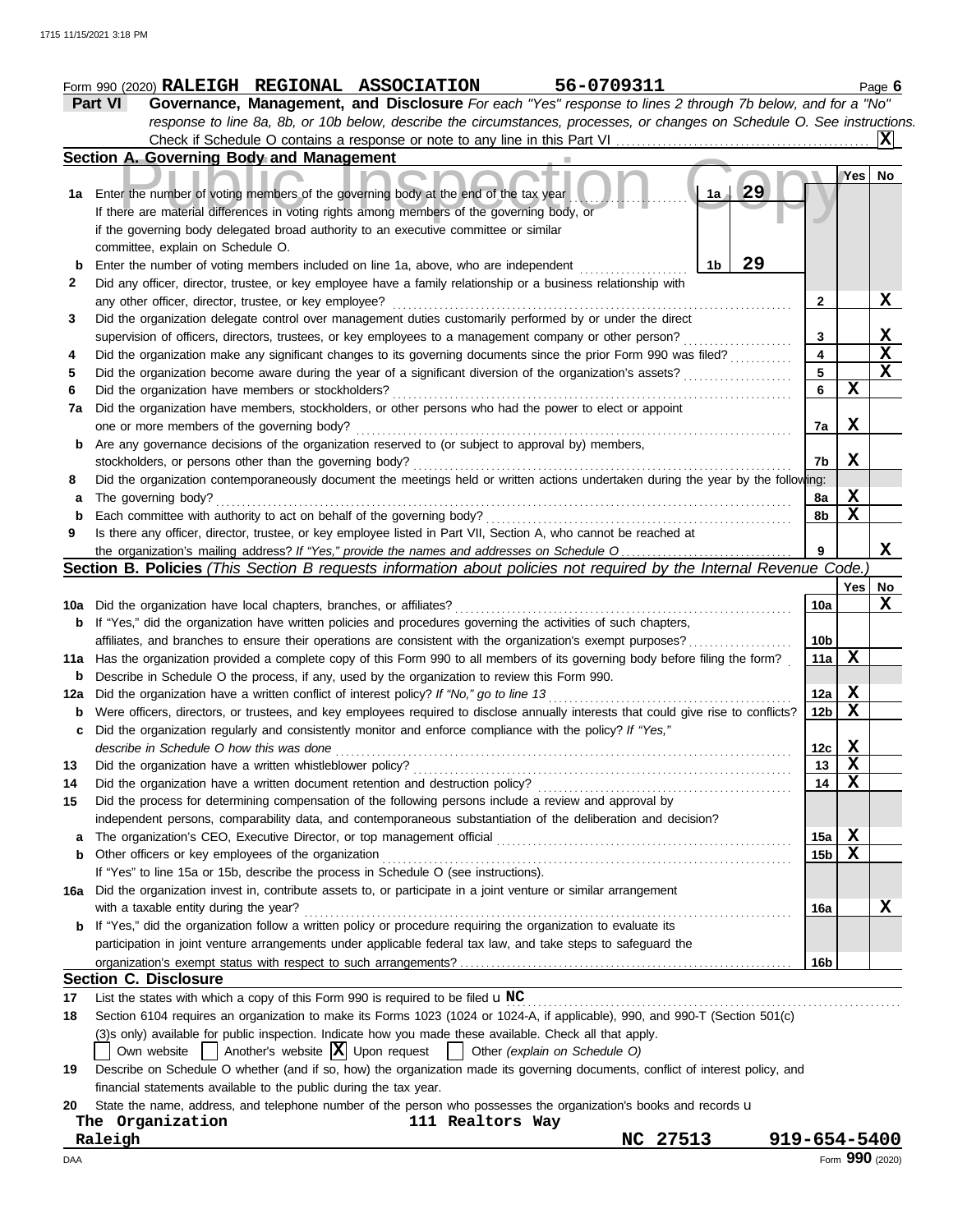# **Form 990 (2020) RALEIGH REGIONAL ASSOCIATION 56-0709311** Page 7

### **Independent Contractors Part VII Compensation of Officers, Directors, Trustees, Key Employees, Highest Compensated Employees, and** Check if Schedule O contains a response or note to any line in this Part VII ......

| Section A. Officers, Directors, Trustees, Key Employees, and Highest Compensated Employees                                                                                                                                       |                          |                             |               |             |              |                       |        |         |   |                       |  |  |  |
|----------------------------------------------------------------------------------------------------------------------------------------------------------------------------------------------------------------------------------|--------------------------|-----------------------------|---------------|-------------|--------------|-----------------------|--------|---------|---|-----------------------|--|--|--|
| 1a Complete this table for all persons required to be listed. Report compensation for the calendar year ending with or within the<br>organization's tax year.                                                                    |                          |                             |               |             |              |                       |        |         |   |                       |  |  |  |
| • List all of the organization's current officers, directors, trustees (whether individuals or organizations), regardless of amount of<br>compensation. Enter -0- in columns (D), (E), and (F) if no compensation was paid.      |                          |                             |               |             |              |                       |        |         |   |                       |  |  |  |
| • List all of the organization's current key employees, if any. See instructions for definition of "key employee."                                                                                                               |                          |                             |               |             |              |                       |        |         |   |                       |  |  |  |
| • List the organization's five current highest compensated employees (other than an officer, director, trustee, or key employee)                                                                                                 |                          |                             |               |             |              |                       |        |         |   |                       |  |  |  |
| who received reportable compensation (Box 5 of Form W-2 and/or Box 7 of Form 1099-MISC) of more than \$100,000 from the<br>organization and any related organizations.                                                           |                          |                             |               |             |              |                       |        |         |   |                       |  |  |  |
| List all of the organization's former officers, key employees, and highest compensated employees who received more than                                                                                                          |                          |                             |               |             |              |                       |        |         |   |                       |  |  |  |
| \$100,000 of reportable compensation from the organization and any related organizations.<br>• List all of the organization's former directors or trustees that received, in the capacity as a former director or trustee of the |                          |                             |               |             |              |                       |        |         |   |                       |  |  |  |
| organization, more than \$10,000 of reportable compensation from the organization and any related organizations.                                                                                                                 |                          |                             |               |             |              |                       |        |         |   |                       |  |  |  |
| See instructions for the order in which to list the persons above.<br>Check this box if neither the organization nor any related organization compensated any current officer, director, or trustee.                             |                          |                             |               |             |              |                       |        |         |   |                       |  |  |  |
| (C)<br>(D)<br>(F)<br>(A)<br>(B)<br>(E)                                                                                                                                                                                           |                          |                             |               |             |              |                       |        |         |   |                       |  |  |  |
| Position<br>Name and title<br>Reportable<br>Reportable<br>Estimated amount<br>Average                                                                                                                                            |                          |                             |               |             |              |                       |        |         |   |                       |  |  |  |
| compensation<br>(do not check more than one<br>compensation<br>of other<br>hours<br>box, unless person is both an<br>from the<br>from related<br>per week<br>compensation                                                        |                          |                             |               |             |              |                       |        |         |   |                       |  |  |  |
| officer and a director/trustee)<br>organizations<br>organization<br>from the<br>(list any<br>(W-2/1099-MISC)<br>(W-2/1099-MISC)<br>organization and<br>hours for                                                                 |                          |                             |               |             |              |                       |        |         |   |                       |  |  |  |
|                                                                                                                                                                                                                                  | related<br>organizations | Individual 1<br>or director | Institutional | Officer     | Key employee | Highest c<br>employee | Former |         |   | related organizations |  |  |  |
|                                                                                                                                                                                                                                  | below                    |                             |               |             |              |                       |        |         |   |                       |  |  |  |
|                                                                                                                                                                                                                                  | dotted line)             | trustee                     |               |             |              |                       |        |         |   |                       |  |  |  |
|                                                                                                                                                                                                                                  |                          |                             | trustee       |             |              | compensated           |        |         |   |                       |  |  |  |
| (1) ANDREW SIMS                                                                                                                                                                                                                  |                          |                             |               |             |              |                       |        |         |   |                       |  |  |  |
|                                                                                                                                                                                                                                  | 50.00                    |                             |               |             |              |                       |        |         |   |                       |  |  |  |
| 0.00<br>X<br>0<br>18,643<br>211,300<br><b>CEO</b><br>(2) CARA MOTTERSHEAD                                                                                                                                                        |                          |                             |               |             |              |                       |        |         |   |                       |  |  |  |
| 50.00                                                                                                                                                                                                                            |                          |                             |               |             |              |                       |        |         |   |                       |  |  |  |
| 103,000<br>0<br>16,356<br>0.00<br>X<br>VP OPERATIONS                                                                                                                                                                             |                          |                             |               |             |              |                       |        |         |   |                       |  |  |  |
| (3) CASEY ANGEL                                                                                                                                                                                                                  |                          |                             |               |             |              |                       |        |         |   |                       |  |  |  |
|                                                                                                                                                                                                                                  | 50.00                    |                             |               |             |              |                       |        |         |   |                       |  |  |  |
| VP POLICY & ENG<br>(4) MAGEN<br><b>FARRELL</b>                                                                                                                                                                                   | 0.00                     |                             |               | X           |              |                       |        | 102,500 | 0 | 16,358                |  |  |  |
|                                                                                                                                                                                                                                  | 50.00                    |                             |               |             |              |                       |        |         |   |                       |  |  |  |
| VP FINANCE                                                                                                                                                                                                                       | 0.00                     |                             |               | X           |              |                       |        | 78,000  | 0 | 15,039                |  |  |  |
| $(5)$ LEWIS<br><b>GRUBBS</b>                                                                                                                                                                                                     |                          |                             |               |             |              |                       |        |         |   |                       |  |  |  |
|                                                                                                                                                                                                                                  | 5.00                     |                             |               |             |              |                       |        |         |   |                       |  |  |  |
| <b>PRESIDENT</b>                                                                                                                                                                                                                 | 0.00                     | $\mathbf x$                 |               | X           |              |                       |        | 0       | 0 | 0                     |  |  |  |
| $(6)$ RENEE<br><b>SMITH</b>                                                                                                                                                                                                      |                          |                             |               |             |              |                       |        |         |   |                       |  |  |  |
| <b>PAST-PRESIDENT</b>                                                                                                                                                                                                            | 2.00<br>0.00             | $\mathbf X$                 |               | $\mathbf x$ |              |                       |        | 0       | 0 | $\mathbf 0$           |  |  |  |
| (7) BRETT BUSHNELL                                                                                                                                                                                                               |                          |                             |               |             |              |                       |        |         |   |                       |  |  |  |
|                                                                                                                                                                                                                                  | 2.00                     |                             |               |             |              |                       |        |         |   |                       |  |  |  |
| PRESIDENT-ELECT                                                                                                                                                                                                                  | 0.00                     | $\mathbf X$                 |               | $\mathbf x$ |              |                       |        | 0       | 0 | $\mathbf 0$           |  |  |  |
| (8) LESLIE WILLIAMS                                                                                                                                                                                                              |                          |                             |               |             |              |                       |        |         |   |                       |  |  |  |
|                                                                                                                                                                                                                                  | 5.00                     |                             |               |             |              |                       |        |         |   |                       |  |  |  |
| SECRETARY-TREASURER                                                                                                                                                                                                              | 0.00                     | $\mathbf X$                 |               | $\mathbf x$ |              |                       |        | 0       | 0 | $\mathbf 0$           |  |  |  |
| (9) JIM ALLEN                                                                                                                                                                                                                    | 2.00                     |                             |               |             |              |                       |        |         |   |                       |  |  |  |
| <b>DIRECTOR</b>                                                                                                                                                                                                                  | 0.00                     | $\mathbf x$                 |               |             |              |                       |        | 0       | 0 | $\mathbf 0$           |  |  |  |
| (10) SHANNON BRIEN                                                                                                                                                                                                               |                          |                             |               |             |              |                       |        |         |   |                       |  |  |  |
|                                                                                                                                                                                                                                  | 2.00                     |                             |               |             |              |                       |        |         |   |                       |  |  |  |
| <b>DIRECTOR</b>                                                                                                                                                                                                                  | 0.00                     | X                           |               |             |              |                       |        | 0       | 0 | $\mathbf 0$           |  |  |  |
| (11) BRENDA CARROLL                                                                                                                                                                                                              |                          |                             |               |             |              |                       |        |         |   |                       |  |  |  |

**0.00 X 0 0 0**

**DIRECTOR**

. . . . . . . . . . . . . . . . . . . . . . . . . . . . . . . . . . . . . . . . . . . . . . . . . . . . . **2.00**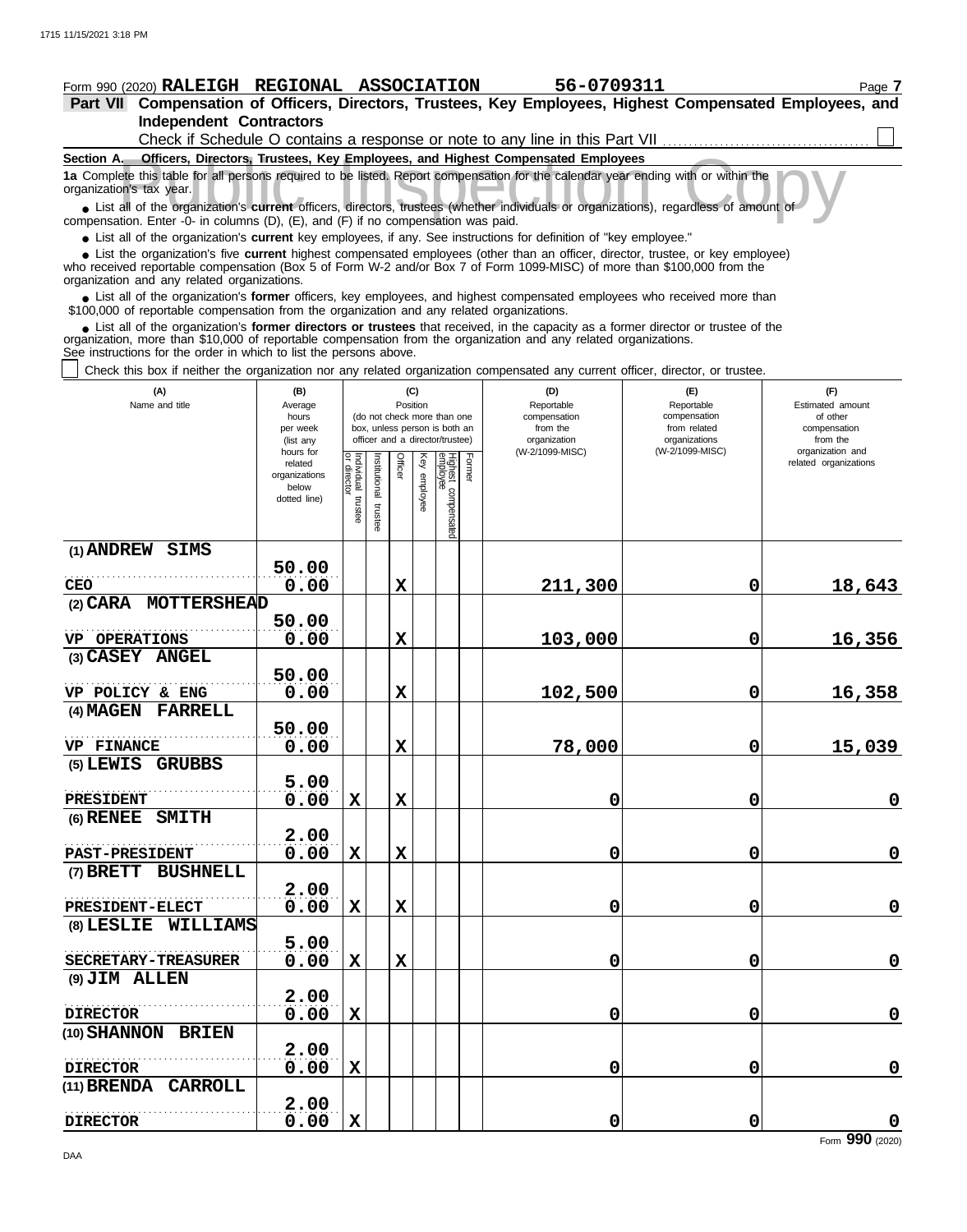|                 | Form 990 (2020) RALEIGH REGIONAL ASSOCIATION                                                                                                                                                                                                                                                                                                    |                                                                |                                   |                          |                 |              |                                                                                                 | 56-0709311                                                    |                                                                                                        |                                                                 |                     | Page 8   |
|-----------------|-------------------------------------------------------------------------------------------------------------------------------------------------------------------------------------------------------------------------------------------------------------------------------------------------------------------------------------------------|----------------------------------------------------------------|-----------------------------------|--------------------------|-----------------|--------------|-------------------------------------------------------------------------------------------------|---------------------------------------------------------------|--------------------------------------------------------------------------------------------------------|-----------------------------------------------------------------|---------------------|----------|
| <b>Part VII</b> |                                                                                                                                                                                                                                                                                                                                                 |                                                                |                                   |                          |                 |              |                                                                                                 |                                                               | Section A. Officers, Directors, Trustees, Key Employees, and Highest Compensated Employees (continued) |                                                                 |                     |          |
|                 | (A)<br>Name and title                                                                                                                                                                                                                                                                                                                           | (B)<br>Average<br>hours<br>per week<br>(list any               |                                   |                          | (C)<br>Position |              | (do not check more than one<br>box, unless person is both an<br>officer and a director/trustee) | (D)<br>Reportable<br>compensation<br>from the<br>organization | (E)<br>Reportable<br>compensation<br>from related<br>organizations                                     | (F)<br>Estimated amount<br>of other<br>compensation<br>from the |                     |          |
|                 |                                                                                                                                                                                                                                                                                                                                                 | hours for<br>related<br>organizations<br>below<br>dotted line) | Individual trustee<br>or director | Institutional<br>trustee | Officer         | Key employee | Former<br>Highest compensate<br>employee                                                        | (W-2/1099-MISC)                                               | (W-2/1099-MISC)                                                                                        | organization and<br>related organizations                       |                     |          |
| (12)            | <b>CRYSTAL</b><br><b>COPAS</b>                                                                                                                                                                                                                                                                                                                  |                                                                |                                   |                          |                 |              |                                                                                                 |                                                               |                                                                                                        |                                                                 |                     |          |
|                 | <b>DIRECTOR</b>                                                                                                                                                                                                                                                                                                                                 | 2.00<br>0.00                                                   | $\mathbf x$                       |                          |                 |              |                                                                                                 | 0                                                             | 0                                                                                                      |                                                                 |                     | 0        |
| (13)            | <b>ANDRE FAJARDO</b>                                                                                                                                                                                                                                                                                                                            |                                                                |                                   |                          |                 |              |                                                                                                 |                                                               |                                                                                                        |                                                                 |                     |          |
|                 |                                                                                                                                                                                                                                                                                                                                                 | 2.00                                                           |                                   |                          |                 |              |                                                                                                 |                                                               |                                                                                                        |                                                                 |                     |          |
|                 | <b>DIRECTOR</b><br>FOUNTAIN                                                                                                                                                                                                                                                                                                                     | 0.00                                                           | $\mathbf X$                       |                          |                 |              |                                                                                                 | 0                                                             | 0                                                                                                      |                                                                 |                     | 0        |
| (14)            | TERI                                                                                                                                                                                                                                                                                                                                            | 2.00                                                           |                                   |                          |                 |              |                                                                                                 |                                                               |                                                                                                        |                                                                 |                     |          |
|                 | <b>DIRECTOR</b>                                                                                                                                                                                                                                                                                                                                 | 0.00                                                           | $\mathbf x$                       |                          |                 |              |                                                                                                 | 0                                                             | 0                                                                                                      |                                                                 |                     | 0        |
| (15)            | <b>FLETCHER</b><br><b>BILL</b>                                                                                                                                                                                                                                                                                                                  |                                                                |                                   |                          |                 |              |                                                                                                 |                                                               |                                                                                                        |                                                                 |                     |          |
|                 |                                                                                                                                                                                                                                                                                                                                                 | 2.00                                                           |                                   |                          |                 |              |                                                                                                 |                                                               |                                                                                                        |                                                                 |                     |          |
| (16)            | <b>DIRECTOR</b><br><b>SHARON</b><br><b>GUPTON</b>                                                                                                                                                                                                                                                                                               | 0.00                                                           | $\mathbf x$                       |                          |                 |              |                                                                                                 | 0                                                             | 0                                                                                                      |                                                                 |                     | 0        |
|                 |                                                                                                                                                                                                                                                                                                                                                 | 2.00                                                           |                                   |                          |                 |              |                                                                                                 |                                                               |                                                                                                        |                                                                 |                     |          |
|                 | <b>DIRECTOR</b>                                                                                                                                                                                                                                                                                                                                 | 0.00                                                           | $\mathbf X$                       |                          |                 |              |                                                                                                 | 0                                                             | 0                                                                                                      |                                                                 |                     | 0        |
| (17)            | <b>BECKY HARPER</b>                                                                                                                                                                                                                                                                                                                             |                                                                |                                   |                          |                 |              |                                                                                                 |                                                               |                                                                                                        |                                                                 |                     |          |
|                 | <b>DIRECTOR</b>                                                                                                                                                                                                                                                                                                                                 | 2.00                                                           |                                   |                          |                 |              |                                                                                                 |                                                               |                                                                                                        |                                                                 |                     | 0        |
| (18)            | DAVIS HOLT                                                                                                                                                                                                                                                                                                                                      | 0.00                                                           | $\mathbf x$                       |                          |                 |              |                                                                                                 | 0                                                             | 0                                                                                                      |                                                                 |                     |          |
|                 |                                                                                                                                                                                                                                                                                                                                                 | 2.00                                                           |                                   |                          |                 |              |                                                                                                 |                                                               |                                                                                                        |                                                                 |                     |          |
|                 | <b>DIRECTOR</b>                                                                                                                                                                                                                                                                                                                                 | 0.00                                                           | $\mathbf X$                       |                          |                 |              |                                                                                                 | 0                                                             | 0                                                                                                      |                                                                 |                     | 0        |
| (19)            | SCOTT HOYT                                                                                                                                                                                                                                                                                                                                      |                                                                |                                   |                          |                 |              |                                                                                                 |                                                               |                                                                                                        |                                                                 |                     |          |
|                 | <b>DIRECTOR</b>                                                                                                                                                                                                                                                                                                                                 | 2.00<br>0.00                                                   | $\mathbf x$                       |                          |                 |              |                                                                                                 |                                                               | 0                                                                                                      |                                                                 |                     |          |
|                 | 1b Subtotal                                                                                                                                                                                                                                                                                                                                     |                                                                |                                   |                          |                 |              | u                                                                                               | 494,800                                                       |                                                                                                        |                                                                 |                     | 66,396   |
|                 | c Total from continuation sheets to Part VII, Section A                                                                                                                                                                                                                                                                                         |                                                                |                                   |                          |                 |              | u                                                                                               |                                                               |                                                                                                        |                                                                 |                     |          |
|                 | d Total (add lines 1b and 1c) $\ldots$ $\ldots$ $\ldots$ $\ldots$ $\ldots$ $\ldots$ $\ldots$ $\ldots$ $\ldots$ $\ldots$ $\ldots$ 494,800                                                                                                                                                                                                        |                                                                |                                   |                          |                 |              |                                                                                                 |                                                               |                                                                                                        |                                                                 | 66,396              |          |
| $\mathbf{2}$    | Total number of individuals (including but not limited to those listed above) who received more than \$100,000 of<br>reportable compensation from the organization $\mathbf{u}$                                                                                                                                                                 |                                                                |                                   |                          |                 |              |                                                                                                 |                                                               |                                                                                                        |                                                                 |                     |          |
|                 |                                                                                                                                                                                                                                                                                                                                                 |                                                                |                                   |                          |                 |              |                                                                                                 |                                                               |                                                                                                        |                                                                 |                     | Yes   No |
| 3               | Did the organization list any former officer, director, trustee, key employee, or highest compensated                                                                                                                                                                                                                                           |                                                                |                                   |                          |                 |              |                                                                                                 |                                                               |                                                                                                        | 3                                                               |                     | X        |
| 4               | For any individual listed on line 1a, is the sum of reportable compensation and other compensation from the                                                                                                                                                                                                                                     |                                                                |                                   |                          |                 |              |                                                                                                 |                                                               |                                                                                                        |                                                                 |                     |          |
|                 | organization and related organizations greater than \$150,000? If "Yes," complete Schedule J for such                                                                                                                                                                                                                                           |                                                                |                                   |                          |                 |              |                                                                                                 |                                                               |                                                                                                        | 4                                                               | $\mathbf x$         |          |
| 5               | individual with the contract of the contract of the contract of the contract of the contract of the contract of the contract of the contract of the contract of the contract of the contract of the contract of the contract o<br>Did any person listed on line 1a receive or accrue compensation from any unrelated organization or individual |                                                                |                                   |                          |                 |              |                                                                                                 |                                                               |                                                                                                        |                                                                 |                     |          |
|                 |                                                                                                                                                                                                                                                                                                                                                 |                                                                |                                   |                          |                 |              |                                                                                                 |                                                               |                                                                                                        | 5                                                               |                     | X        |
| 1               | Section B. Independent Contractors<br>Complete this table for your five highest compensated independent contractors that received more than \$100,000 of                                                                                                                                                                                        |                                                                |                                   |                          |                 |              |                                                                                                 |                                                               |                                                                                                        |                                                                 |                     |          |
|                 | compensation from the organization. Report compensation for the calendar year ending with or within the organization's tax year.                                                                                                                                                                                                                |                                                                |                                   |                          |                 |              |                                                                                                 |                                                               |                                                                                                        |                                                                 |                     |          |
|                 |                                                                                                                                                                                                                                                                                                                                                 | (A)<br>Name and business address                               |                                   |                          |                 |              |                                                                                                 |                                                               | (B)<br>Description of services                                                                         |                                                                 | (C)<br>Compensation |          |
|                 |                                                                                                                                                                                                                                                                                                                                                 |                                                                |                                   |                          |                 |              |                                                                                                 |                                                               |                                                                                                        |                                                                 |                     |          |
|                 |                                                                                                                                                                                                                                                                                                                                                 |                                                                |                                   |                          |                 |              |                                                                                                 |                                                               |                                                                                                        |                                                                 |                     |          |
|                 |                                                                                                                                                                                                                                                                                                                                                 |                                                                |                                   |                          |                 |              |                                                                                                 |                                                               |                                                                                                        |                                                                 |                     |          |
|                 |                                                                                                                                                                                                                                                                                                                                                 |                                                                |                                   |                          |                 |              |                                                                                                 |                                                               |                                                                                                        |                                                                 |                     |          |
|                 |                                                                                                                                                                                                                                                                                                                                                 |                                                                |                                   |                          |                 |              |                                                                                                 |                                                               |                                                                                                        |                                                                 |                     |          |
|                 |                                                                                                                                                                                                                                                                                                                                                 |                                                                |                                   |                          |                 |              |                                                                                                 |                                                               |                                                                                                        |                                                                 |                     |          |
|                 |                                                                                                                                                                                                                                                                                                                                                 |                                                                |                                   |                          |                 |              |                                                                                                 |                                                               |                                                                                                        |                                                                 |                     |          |
|                 |                                                                                                                                                                                                                                                                                                                                                 |                                                                |                                   |                          |                 |              |                                                                                                 |                                                               |                                                                                                        |                                                                 |                     |          |

| Total number of independent contractors (including but not limited to those listed above) who |
|-----------------------------------------------------------------------------------------------|
| received more than \$100,000 of compensation from the organization $\mathbf u$                |

**0**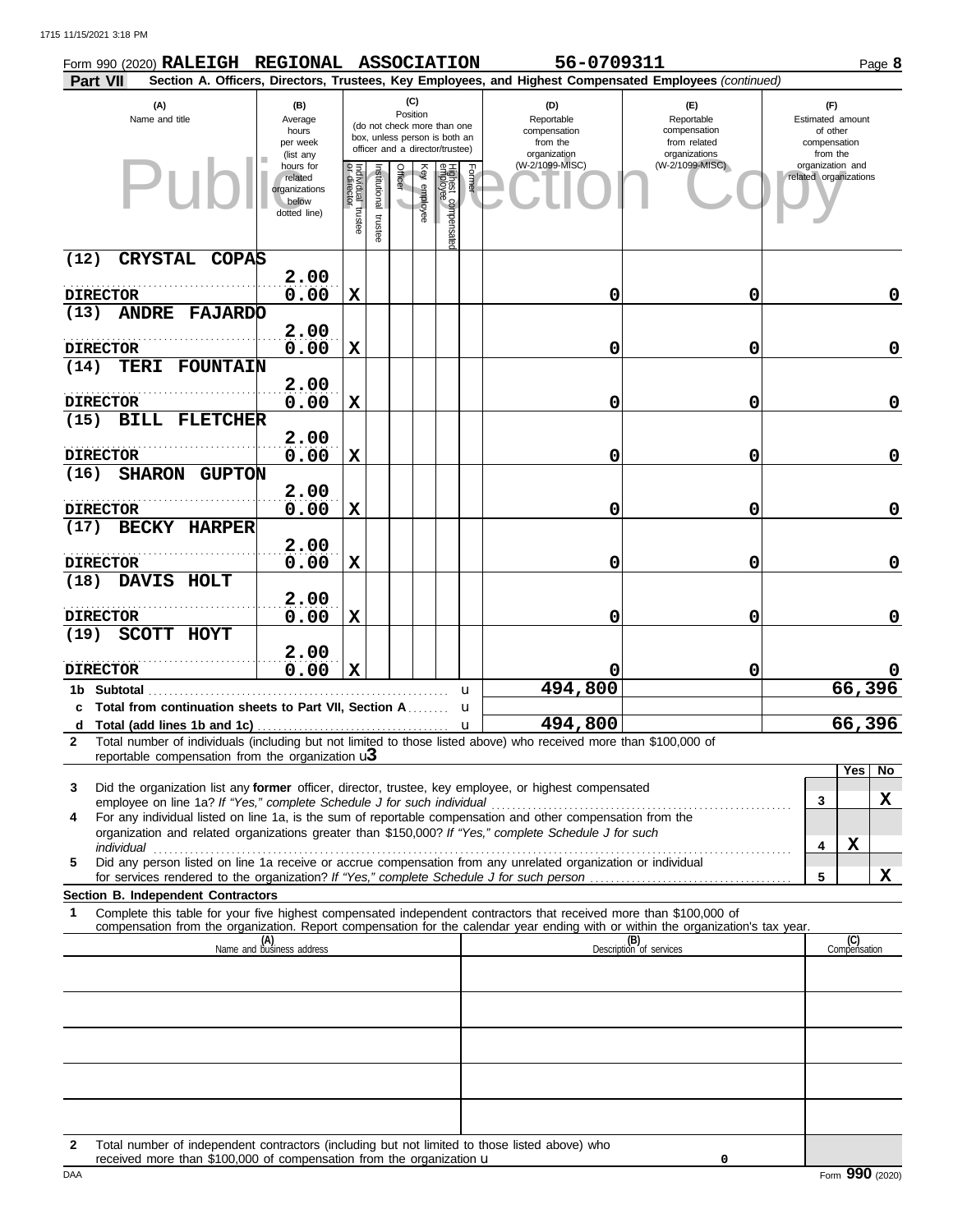|                                                                  |                  | Form 990 (2020) RALEIGH REGIONAL ASSOCIATION                                            |          |                             |                      |  |                      |                      | 56-0709311                                                                    |                  | Page 9                             |
|------------------------------------------------------------------|------------------|-----------------------------------------------------------------------------------------|----------|-----------------------------|----------------------|--|----------------------|----------------------|-------------------------------------------------------------------------------|------------------|------------------------------------|
|                                                                  | <b>Part VIII</b> |                                                                                         |          | <b>Statement of Revenue</b> |                      |  |                      |                      |                                                                               |                  |                                    |
|                                                                  |                  |                                                                                         |          |                             |                      |  |                      |                      | Check if Schedule O contains a response or note to any line in this Part VIII |                  |                                    |
|                                                                  |                  |                                                                                         |          |                             |                      |  |                      | (A)<br>Total revenue | (B)<br>Related or exempt                                                      | (C)<br>Unrelated | (D)<br>Revenue excluded            |
|                                                                  |                  |                                                                                         |          |                             |                      |  |                      |                      | function revenue                                                              | business revenue | from tax under<br>sections 512-514 |
|                                                                  |                  |                                                                                         |          |                             |                      |  |                      |                      |                                                                               |                  |                                    |
|                                                                  |                  | 1a Federated campaigns                                                                  |          |                             | 1a                   |  |                      |                      |                                                                               |                  |                                    |
|                                                                  |                  | <b>b</b> Membership dues<br>1 <sub>b</sub><br>c Fundraising events                      |          |                             | 5,121,084            |  |                      |                      |                                                                               |                  |                                    |
| <b>Contributions, Gifts, Grants</b><br>and Other Similar Amounts |                  |                                                                                         |          |                             | 1c<br>1 <sub>d</sub> |  |                      |                      |                                                                               |                  |                                    |
|                                                                  |                  | d Related organizations                                                                 |          |                             | 1е                   |  |                      |                      |                                                                               |                  |                                    |
|                                                                  |                  | <b>e</b> Government grants (contributions)<br>f All other contributions, gifts, grants, |          |                             |                      |  |                      |                      |                                                                               |                  |                                    |
|                                                                  |                  | and similar amounts not included above                                                  |          |                             | 1f                   |  |                      |                      |                                                                               |                  |                                    |
|                                                                  |                  | g Noncash contributions included in lines 1a-1f.                                        |          |                             | 1g $\vert$ \$        |  |                      |                      |                                                                               |                  |                                    |
|                                                                  |                  |                                                                                         |          |                             |                      |  |                      | 5,121,084            |                                                                               |                  |                                    |
|                                                                  |                  |                                                                                         |          |                             |                      |  | <b>Business Code</b> |                      |                                                                               |                  |                                    |
|                                                                  | 2a               | ORIENTATION                                                                             |          |                             |                      |  | 611710               | 462,600              | 462,600                                                                       |                  |                                    |
|                                                                  | b                |                                                                                         |          | EDUCATION & LEADERSHIP ACAD |                      |  | 611430               | 84,412               | 84,412                                                                        |                  |                                    |
|                                                                  | c                | MEMBER SERVICES                                                                         |          |                             |                      |  | 541900               | 44,750               | 44,750                                                                        |                  |                                    |
|                                                                  | d                |                                                                                         |          | OTHER ADMINISTRATIVE INCOME |                      |  | 541900               | 35,019               | 35,019                                                                        |                  |                                    |
| Program Service<br>Revenue                                       |                  | COMMUNICATIONS                                                                          |          |                             |                      |  | 519100               | 8,802                | 8,802                                                                         |                  |                                    |
|                                                                  |                  | f All other program service revenue                                                     |          |                             |                      |  |                      |                      |                                                                               |                  |                                    |
|                                                                  |                  |                                                                                         |          |                             |                      |  |                      | 635,583              |                                                                               |                  |                                    |
|                                                                  | 3                | Investment income (including dividends, interest, and                                   |          |                             |                      |  |                      |                      |                                                                               |                  |                                    |
|                                                                  |                  | other similar amounts)                                                                  |          |                             |                      |  | u                    | 26,110               |                                                                               | 319              | 25,791                             |
|                                                                  | 4                | Income from investment of tax-exempt bond proceeds                                      |          |                             |                      |  | u                    |                      |                                                                               |                  |                                    |
|                                                                  | 5                |                                                                                         |          |                             |                      |  | u                    |                      |                                                                               |                  |                                    |
|                                                                  |                  |                                                                                         |          | (i) Real                    |                      |  | (ii) Personal        |                      |                                                                               |                  |                                    |
|                                                                  |                  | 6a Gross rents                                                                          | 6a       | 231,396                     |                      |  |                      |                      |                                                                               |                  |                                    |
|                                                                  |                  | <b>b</b> Less: rental expenses                                                          | 6b       | 145,604                     |                      |  |                      |                      |                                                                               |                  |                                    |
|                                                                  |                  | <b>c</b> Rental inc. or (loss)                                                          | 6c       | 85,792                      |                      |  |                      |                      |                                                                               |                  |                                    |
|                                                                  |                  | <b>7a</b> Gross amount from                                                             |          |                             |                      |  | u                    | 85,792               |                                                                               |                  | 85,792                             |
|                                                                  |                  | sales of assets                                                                         |          | (i) Securities              |                      |  | (ii) Other           |                      |                                                                               |                  |                                    |
|                                                                  |                  | other than inventory                                                                    | 7a       |                             |                      |  |                      |                      |                                                                               |                  |                                    |
|                                                                  |                  | <b>b</b> Less: cost or other                                                            |          |                             |                      |  | 6,087                |                      |                                                                               |                  |                                    |
| Revenue                                                          |                  | basis and sales exps.<br>c Gain or (loss)                                               | 7b<br>7c |                             |                      |  | $-6,087$             |                      |                                                                               |                  |                                    |
|                                                                  |                  |                                                                                         |          |                             |                      |  |                      | $-6,087$             | $-6,087$                                                                      |                  |                                    |
| Other                                                            |                  | 8a Gross income from fundraising events                                                 |          |                             |                      |  |                      |                      |                                                                               |                  |                                    |
|                                                                  |                  |                                                                                         |          |                             |                      |  |                      |                      |                                                                               |                  |                                    |
|                                                                  |                  | of contributions reported on line 1c).                                                  |          |                             |                      |  |                      |                      |                                                                               |                  |                                    |
|                                                                  |                  | See Part IV, line 18 $\ldots$                                                           |          |                             | 8a                   |  |                      |                      |                                                                               |                  |                                    |
|                                                                  |                  | <b>b</b> Less: direct expenses                                                          |          |                             | 8b                   |  |                      |                      |                                                                               |                  |                                    |
|                                                                  |                  |                                                                                         |          |                             |                      |  |                      |                      |                                                                               |                  |                                    |
|                                                                  |                  | 9a Gross income from gaming activities.                                                 |          |                             |                      |  |                      |                      |                                                                               |                  |                                    |
|                                                                  |                  | See Part IV, line 19 $\ldots$                                                           |          |                             | 9a                   |  |                      |                      |                                                                               |                  |                                    |
|                                                                  |                  | <b>b</b> Less: direct expenses <i>minimum</i>                                           |          |                             | 9 <sub>b</sub>       |  |                      |                      |                                                                               |                  |                                    |
|                                                                  |                  | c Net income or (loss) from gaming activities                                           |          |                             |                      |  | u                    |                      |                                                                               |                  |                                    |
|                                                                  |                  | 10a Gross sales of inventory, less                                                      |          |                             |                      |  |                      |                      |                                                                               |                  |                                    |
|                                                                  |                  | returns and allowances                                                                  |          |                             | 10a                  |  | 159,900              |                      |                                                                               |                  |                                    |
|                                                                  |                  | <b>b</b> Less: $cost$ of goods sold $\ldots$                                            |          |                             | 10 <sub>b</sub>      |  | 113,717              |                      |                                                                               |                  |                                    |
|                                                                  |                  | c Net income or (loss) from sales of inventory                                          |          |                             |                      |  | u                    | 46,183               |                                                                               | 46,183           |                                    |
|                                                                  |                  |                                                                                         |          |                             |                      |  | <b>Business Code</b> |                      |                                                                               |                  |                                    |
|                                                                  | 11a              |                                                                                         |          |                             |                      |  |                      |                      |                                                                               |                  |                                    |
| Miscellaneous<br>Revenue                                         | b                |                                                                                         |          |                             |                      |  |                      |                      |                                                                               |                  |                                    |
|                                                                  | c                |                                                                                         |          |                             |                      |  |                      |                      |                                                                               |                  |                                    |
|                                                                  |                  |                                                                                         |          |                             |                      |  |                      |                      |                                                                               |                  |                                    |
|                                                                  |                  |                                                                                         |          |                             |                      |  | $\mathbf{u}$         | 5,908,665            | 629,496                                                                       | 46,502           | 111,583                            |
|                                                                  |                  |                                                                                         |          |                             |                      |  |                      |                      |                                                                               |                  |                                    |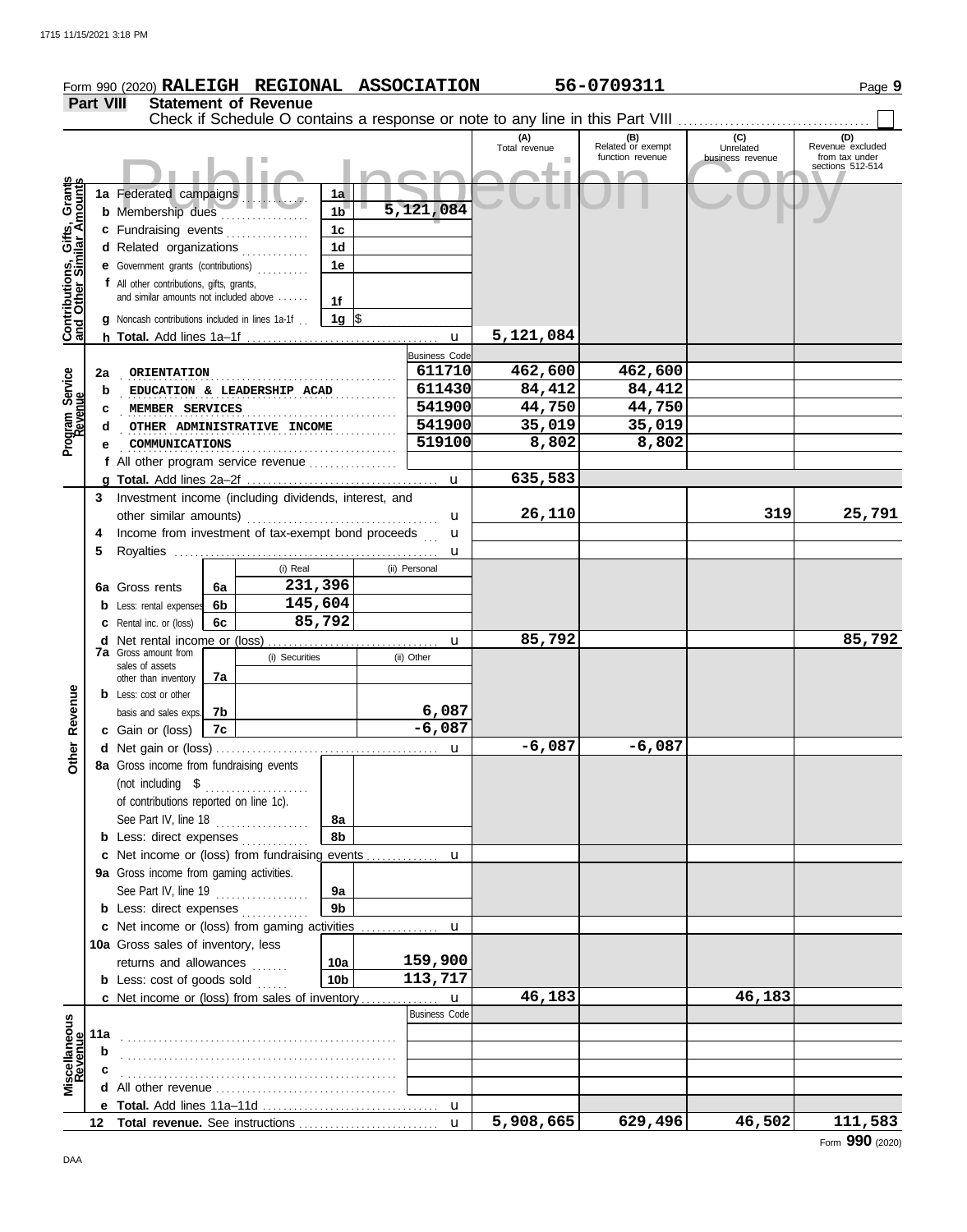## **Form 990 (2020) RALEIGH REGIONAL ASSOCIATION 56-0709311** Page 10

**Part IX Statement of Functional Expenses**

|              | Section 501(c)(3) and 501(c)(4) organizations must complete all columns. All other organizations must complete column (A).<br>Check if Schedule O contains a response or note to any line in this Part IX                                |                       |                                    |                                           |                                |  |  |  |  |  |
|--------------|------------------------------------------------------------------------------------------------------------------------------------------------------------------------------------------------------------------------------------------|-----------------------|------------------------------------|-------------------------------------------|--------------------------------|--|--|--|--|--|
|              | Do not include amounts reported on lines 6b,<br>7b, 8b, 9b, and 10b of Part VIII.                                                                                                                                                        | (A)<br>Total expenses | (B)<br>Program service<br>expenses | (C)<br>Management and<br>general expenses | (D)<br>Fundraising<br>expenses |  |  |  |  |  |
| 1.           | Grants and other assistance to domestic organizations<br>and domestic governments. See Part IV, line 21                                                                                                                                  | 33,000                |                                    |                                           |                                |  |  |  |  |  |
| $\mathbf{2}$ | Grants and other assistance to domestic<br>individuals. See Part IV, line 22                                                                                                                                                             |                       |                                    |                                           |                                |  |  |  |  |  |
| 3            | Grants and other assistance to foreign<br>organizations, foreign governments, and foreign                                                                                                                                                |                       |                                    |                                           |                                |  |  |  |  |  |
|              | individuals. See Part IV, lines 15 and 16                                                                                                                                                                                                |                       |                                    |                                           |                                |  |  |  |  |  |
| 5.           | Benefits paid to or for members<br>Compensation of current officers, directors,                                                                                                                                                          |                       |                                    |                                           |                                |  |  |  |  |  |
|              |                                                                                                                                                                                                                                          | 561,196               |                                    |                                           |                                |  |  |  |  |  |
| 6            | Compensation not included above to disqualified<br>persons (as defined under section 4958(f)(1)) and                                                                                                                                     |                       |                                    |                                           |                                |  |  |  |  |  |
|              | persons described in section 4958(c)(3)(B)                                                                                                                                                                                               |                       |                                    |                                           |                                |  |  |  |  |  |
| 7            | Other salaries and wages                                                                                                                                                                                                                 | 546,690               |                                    |                                           |                                |  |  |  |  |  |
| 8            | Pension plan accruals and contributions (include                                                                                                                                                                                         | 24,687                |                                    |                                           |                                |  |  |  |  |  |
| 9            | section 401(k) and 403(b) employer contributions)<br>Other employee benefits                                                                                                                                                             | 101,914               |                                    |                                           |                                |  |  |  |  |  |
| 10           |                                                                                                                                                                                                                                          | $-19,393$             |                                    |                                           |                                |  |  |  |  |  |
| 11           | Fees for services (nonemployees):                                                                                                                                                                                                        |                       |                                    |                                           |                                |  |  |  |  |  |
| a            | Management                                                                                                                                                                                                                               |                       |                                    |                                           |                                |  |  |  |  |  |
| b            |                                                                                                                                                                                                                                          | 9,569<br>26,094       |                                    |                                           |                                |  |  |  |  |  |
| c            |                                                                                                                                                                                                                                          |                       |                                    |                                           |                                |  |  |  |  |  |
| е            | Professional fundraising services. See Part IV, line 17                                                                                                                                                                                  |                       |                                    |                                           |                                |  |  |  |  |  |
|              | Investment management fees                                                                                                                                                                                                               |                       |                                    |                                           |                                |  |  |  |  |  |
| a            | Other. (If line 11g amount exceeds 10% of line 25, column                                                                                                                                                                                |                       |                                    |                                           |                                |  |  |  |  |  |
|              | (A) amount, list line 11g expenses on Schedule O.)                                                                                                                                                                                       | 3,181                 |                                    |                                           |                                |  |  |  |  |  |
| 12<br>13     | Advertising and promotion [1] [1] [1] Advertising and promotion                                                                                                                                                                          | 20,164                |                                    |                                           |                                |  |  |  |  |  |
| 14           | Information technology                                                                                                                                                                                                                   | 114,744               |                                    |                                           |                                |  |  |  |  |  |
| 15           |                                                                                                                                                                                                                                          |                       |                                    |                                           |                                |  |  |  |  |  |
| 16           |                                                                                                                                                                                                                                          | 57,024                |                                    |                                           |                                |  |  |  |  |  |
|              |                                                                                                                                                                                                                                          | 25,387                |                                    |                                           |                                |  |  |  |  |  |
|              | 18 Payments of travel or entertainment expenses<br>for any federal, state, or local public officials                                                                                                                                     |                       |                                    |                                           |                                |  |  |  |  |  |
| 19           | Conferences, conventions, and meetings                                                                                                                                                                                                   | 575                   |                                    |                                           |                                |  |  |  |  |  |
| 20           | Interest                                                                                                                                                                                                                                 |                       |                                    |                                           |                                |  |  |  |  |  |
| 21           | Payments to affiliates [11] [11] Payments to affiliates                                                                                                                                                                                  | 3,465,355             |                                    |                                           |                                |  |  |  |  |  |
| 22<br>23     | Depreciation, depletion, and amortization                                                                                                                                                                                                | 173,911<br>23,115     |                                    |                                           |                                |  |  |  |  |  |
| 24           | Other expenses. Itemize expenses not covered                                                                                                                                                                                             |                       |                                    |                                           |                                |  |  |  |  |  |
|              | above (List miscellaneous expenses on line 24e. If                                                                                                                                                                                       |                       |                                    |                                           |                                |  |  |  |  |  |
|              | line 24e amount exceeds 10% of line 25, column                                                                                                                                                                                           |                       |                                    |                                           |                                |  |  |  |  |  |
|              | (A) amount, list line 24e expenses on Schedule O.)                                                                                                                                                                                       |                       |                                    |                                           |                                |  |  |  |  |  |
| а            | EDUCATION AND LEADERSHIP<br>MEMBER SERVICES                                                                                                                                                                                              | 101,604<br>86,369     |                                    |                                           |                                |  |  |  |  |  |
| b<br>с       | BANK AND MERCHANT FEES                                                                                                                                                                                                                   | 66,483                |                                    |                                           |                                |  |  |  |  |  |
| d            | COMMUNICATIONS                                                                                                                                                                                                                           | 42,405                |                                    |                                           |                                |  |  |  |  |  |
| е            |                                                                                                                                                                                                                                          | 78,811                |                                    |                                           |                                |  |  |  |  |  |
| 25           | Total functional expenses. Add lines 1 through 24e                                                                                                                                                                                       | 5,542,885             | 0                                  | 0                                         | 0                              |  |  |  |  |  |
| 26           | Joint costs. Complete this line only if the<br>organization reported in column (B) joint costs<br>from a combined educational campaign and<br>fundraising solicitation. Check here $\mathbf{u}$   if<br>following SOP 98-2 (ASC 958-720) |                       |                                    |                                           |                                |  |  |  |  |  |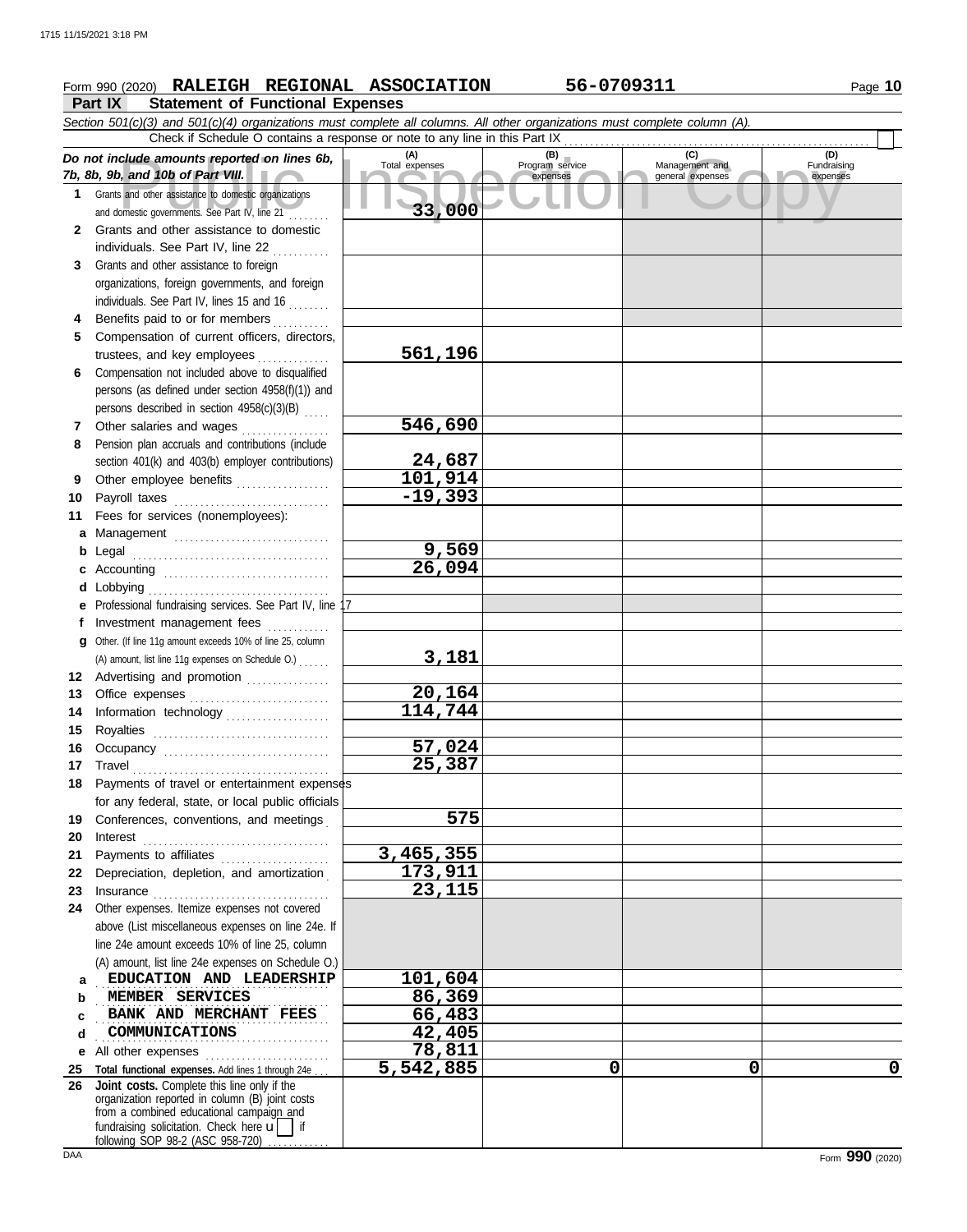### **Form 990 (2020) RALEIGH REGIONAL ASSOCIATION** 56-0709311 Page 11 **Part X Balance Sheet** Check if Schedule O contains a response or note to any line in this Part X **(A) (B)** Beginning of year Fund of year End of year<br>Savings and temporary cash investments<br>Pledges and grants receivable, net the computation Copyrighten Copyrighten Copyrighten Copyrighten Copyrighten<br>Copyrighten Copyrighten Copyrighten Copyrighten Copyrighten Cash—non-interest-bearing ................ **2,171 6,300 1 1 4,368,670 4,890,038 2 2** Savings and temporary cash investments . . . . . . . . . . . . . . . . . . . . . . . . . . . . . . . . . . . . . . . . . . . . **3 3** Pledges and grants receivable, net . . . . . . . . . . . . . . . . . . . . . . . . . . . . . . . . . . . . . . . . . . . . . . . . . . . **8,784 25,153 4 4** Accounts receivable, net . . . . . . . . . . . . . . . . . . . . . . . . . . . . . . . . . . . . . . . . . . . . . . . . . . . . . . . . . . . . . . **5** Loans and other receivables from any current or former officer, director, trustee, key employee, creator or founder, substantial contributor, or 35% controlled entity or family member of any of these persons **5 6** Loans and other receivables from other disqualified persons (as defined **6** under section 4958(f)(1)), and persons described in section 4958(c)(3)(B) .......... **Assets 7 7** Notes and loans receivable, net . . . . . . . . . . . . . . . . . . . . . . . . . . . . . . . . . . . . . . . . . . . . . . . . . . . . . . Inventories for sale or use . . . . . . . . . . . . . . . . . . . . . . . . . . . . . . . . . . . . . . . . . . . . . . . . . . . . . . . . . . . . **36,192 30,943 8 8 9** Prepaid expenses and deferred charges **2,040,718 2,230,648 9** Prepaid expenses and deferred charges . . . . . . . . . . . . . . . . . . . . . . . . . . . . . . . . . . . . . . . . . . . . . **10a** Land, buildings, and equipment: cost or other basis. Complete Part VI of Schedule D .............. **10a 5,778,571 2,389,900 3,425,302 3,388,671 10b 10c b** Less: accumulated depreciation ..................... **11** Investments—publicly traded securities **11 18 18 12 12** Investments—other securities. See Part IV, line 11 . . . . . . . . . . . . . . . . . . . . . . . . . . . . . . . . . . Investments—program-related. See Part IV, line 11 . . . . . . . . . . . . . . . . . . . . . . . . . . . . . . . . . **13 13 14 14** Intangible assets . . . . . . . . . . . . . . . . . . . . . . . . . . . . . . . . . . . . . . . . . . . . . . . . . . . . . . . . . . . . . . . . . . . . . . **1,924 1,924** Other assets. See Part IV, line 11 . . . . . . . . . . . . . . . . . . . . . . . . . . . . . . . . . . . . . . . . . . . . . . . . . . . . **15 15 9,883,779 10,573,695 16 Total assets.** Add lines 1 through 15 (must equal line 33) . . . . . . . . . . . . . . . . . **16 93,061** Accounts payable and accrued expenses . . . . . . . . . . . . . . . . . . . . . . . . . . . . . . . . . . . . . . . . . . . . **17 17** Grants payable . . . . . . . . . . . . . . . . . . . . . . . . . . . . . . . . . . . . . . . . . . . . . . . . . . . . . . . . . . . . . . . . . . . . . . . . **18 18 3,070,844 3,333,923 19** Deferred revenue . . . . . . . . . . . . . . . . . . . . . . . . . . . . . . . . . . . . . . . . . . . . . . . . . . . . . . . . . . . . . . . . . . . . . **19** Tax-exempt bond liabilities . . . . . . . . . . . . . . . . . . . . . . . . . . . . . . . . . . . . . . . . . . . . . . . . . . . . . . . . . . . . **20 20 21** Escrow or custodial account liability. Complete Part IV of Schedule D **21 22** Loans and other payables to any current or former officer, director, **Liabilities** trustee, key employee, creator or founder, substantial contributor, or 35% controlled entity or family member of any of these persons . . . . . . . . . . . . . . . . . . . . . . . . . . **22** Secured mortgages and notes payable to unrelated third parties . . . . . . . . . . . . . . . . . . . . **23 23** Unsecured notes and loans payable to unrelated third parties . . . . . . . . . . . . . . . . . . . . . . . **24 24 25** Other liabilities (including federal income tax, payables to related third parties, and other liabilities not included on lines 17-24). Complete Part X **52,670** of Schedule D . . . . . . . . . . . . . . . . . . . . . . . . . . . . . . . . . . . . . . . . . . . . . . . . . . . . . . . . . . . . . . . . . . . . . . . . . **25 3,163,905 3,488,041 26 26 Total liabilities.** Add lines 17 through 25 ............. Organizations that follow FASB ASC 958, check here  $\boxed{\text{X}}$ Net Assets or Fund Balances **Net Assets or Fund Balances and complete lines 27, 28, 32, and 33.** Net assets without donor restrictions **6,719,874 7,085,654 27 27** Net assets with donor restrictions . . . . . . . . . . . . . . . . . . . . . . . . . . . . . . . . . . . . . . . . . . . . . . . . . . . . . **28 28 Organizations that do not follow FASB ASC 958, check here** u **and complete lines 29 through 33.** Capital stock or trust principal, or current funds . . . . . . . . . . . . . . . . . . . . . . . . . . . . . . . . . . . . . . **29 29** Paid-in or capital surplus, or land, building, or equipment fund . . . . . . . . . . . . . . . . . . . . . . **30 30**

Retained earnings, endowment, accumulated income, or other funds . . . . . . . . . . . . . . . . . . Total net assets or fund balances . . . . . . . . . . . . . . . . . . . . . . . . . . . . . . . . . . . . . . . . . . . . . . . . . . . . .

Total liabilities and net assets/fund balances ................................

Form **990** (2020)

**9,883,779 10,573,695**

**33 32 31**

**6,719,874 7,085,654**

**31 32 33**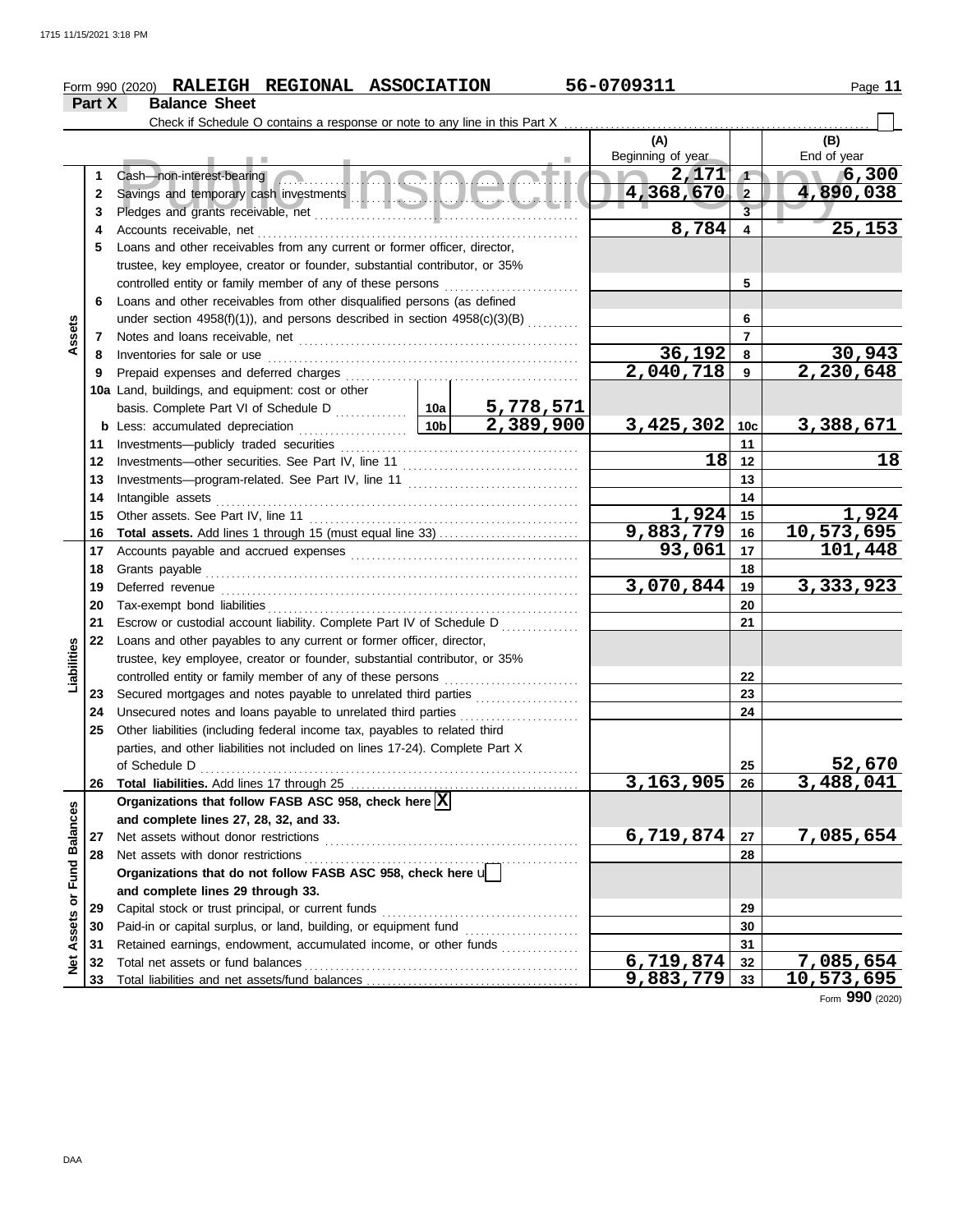|    | 56-0709311<br>Form 990 (2020) RALEIGH REGIONAL ASSOCIATION                                                                                                                                                                          |                |                  | Page 12   |
|----|-------------------------------------------------------------------------------------------------------------------------------------------------------------------------------------------------------------------------------------|----------------|------------------|-----------|
|    | <b>Reconciliation of Net Assets</b><br><b>Part XI</b>                                                                                                                                                                               |                |                  |           |
|    | Check if Schedule O contains a response or note to any line in this Part XI                                                                                                                                                         |                |                  |           |
| 1  | $\mathbf{1}$                                                                                                                                                                                                                        | 5,908,665      |                  |           |
| 2  | $\overline{2}$                                                                                                                                                                                                                      | 5,542,885      |                  |           |
| 3  | 3 <sup>2</sup>                                                                                                                                                                                                                      |                | 365,780          |           |
| 4  | $\overline{4}$                                                                                                                                                                                                                      | 6,719,874      |                  |           |
| 5  | $\overline{5}$                                                                                                                                                                                                                      |                |                  |           |
| 6  | 6                                                                                                                                                                                                                                   |                |                  |           |
| 7  | $\overline{7}$<br>Investment expenses                                                                                                                                                                                               |                |                  |           |
| 8  | 8<br>Prior period adjustments [11, 12] and the contract of the contract of the contract of the contract of the contract of the contract of the contract of the contract of the contract of the contract of the contract of the cont |                |                  |           |
| 9  | Other changes in net assets or fund balances (explain on Schedule O)<br>9                                                                                                                                                           |                |                  |           |
| 10 | Net assets or fund balances at end of year. Combine lines 3 through 9 (must equal Part X, line                                                                                                                                      |                |                  |           |
|    | 10<br>$32$ , column $(B)$ )                                                                                                                                                                                                         | 7,085,654      |                  |           |
|    | <b>Financial Statements and Reporting</b><br>Part XII                                                                                                                                                                               |                |                  |           |
|    |                                                                                                                                                                                                                                     |                |                  |           |
|    |                                                                                                                                                                                                                                     |                | Yes <sup>1</sup> | <b>No</b> |
| 1  | $ \mathbf{x} $<br>Accounting method used to prepare the Form 990:    <br>Cash<br>Accrual<br>Other                                                                                                                                   |                |                  |           |
|    | If the organization changed its method of accounting from a prior year or checked "Other," explain in                                                                                                                               |                |                  |           |
|    | Schedule O.                                                                                                                                                                                                                         |                |                  |           |
|    | 2a Were the organization's financial statements compiled or reviewed by an independent accountant?                                                                                                                                  | 2a             | Х                |           |
|    | If "Yes," check a box below to indicate whether the financial statements for the year were compiled or                                                                                                                              |                |                  |           |
|    | reviewed on a separate basis, consolidated basis, or both:                                                                                                                                                                          |                |                  |           |
|    | IXI<br>Separate basis<br>Consolidated basis<br>Both consolidated and separate basis                                                                                                                                                 |                |                  |           |
|    | <b>b</b> Were the organization's financial statements audited by an independent accountant?                                                                                                                                         | 2 <sub>b</sub> | Х                |           |
|    | If "Yes," check a box below to indicate whether the financial statements for the year were audited on a                                                                                                                             |                |                  |           |
|    | separate basis, consolidated basis, or both:                                                                                                                                                                                        |                |                  |           |
|    | x <br>Separate basis<br>Both consolidated and separate basis<br>Consolidated basis                                                                                                                                                  |                |                  |           |
|    | c If "Yes" to line 2a or 2b, does the organization have a committee that assumes responsibility for oversight of                                                                                                                    |                |                  |           |
|    | the audit, review, or compilation of its financial statements and selection of an independent accountant?                                                                                                                           | 2c             | Х                |           |
|    | If the organization changed either its oversight process or selection process during the tax year, explain on                                                                                                                       |                |                  |           |
|    | Schedule O.                                                                                                                                                                                                                         |                |                  |           |
|    | 3a As a result of a federal award, was the organization required to undergo an audit or audits as set forth in the                                                                                                                  |                |                  |           |
|    | Single Audit Act and OMB Circular A-133?                                                                                                                                                                                            | 3a             |                  | x         |
|    | <b>b</b> If "Yes," did the organization undergo the required audit or audits? If the organization did not undergo the                                                                                                               |                |                  |           |
|    | required audit or audits, explain why on Schedule O and describe any steps taken to undergo such audits                                                                                                                             | 3 <sub>b</sub> |                  |           |
|    |                                                                                                                                                                                                                                     |                | Form 990 (2020)  |           |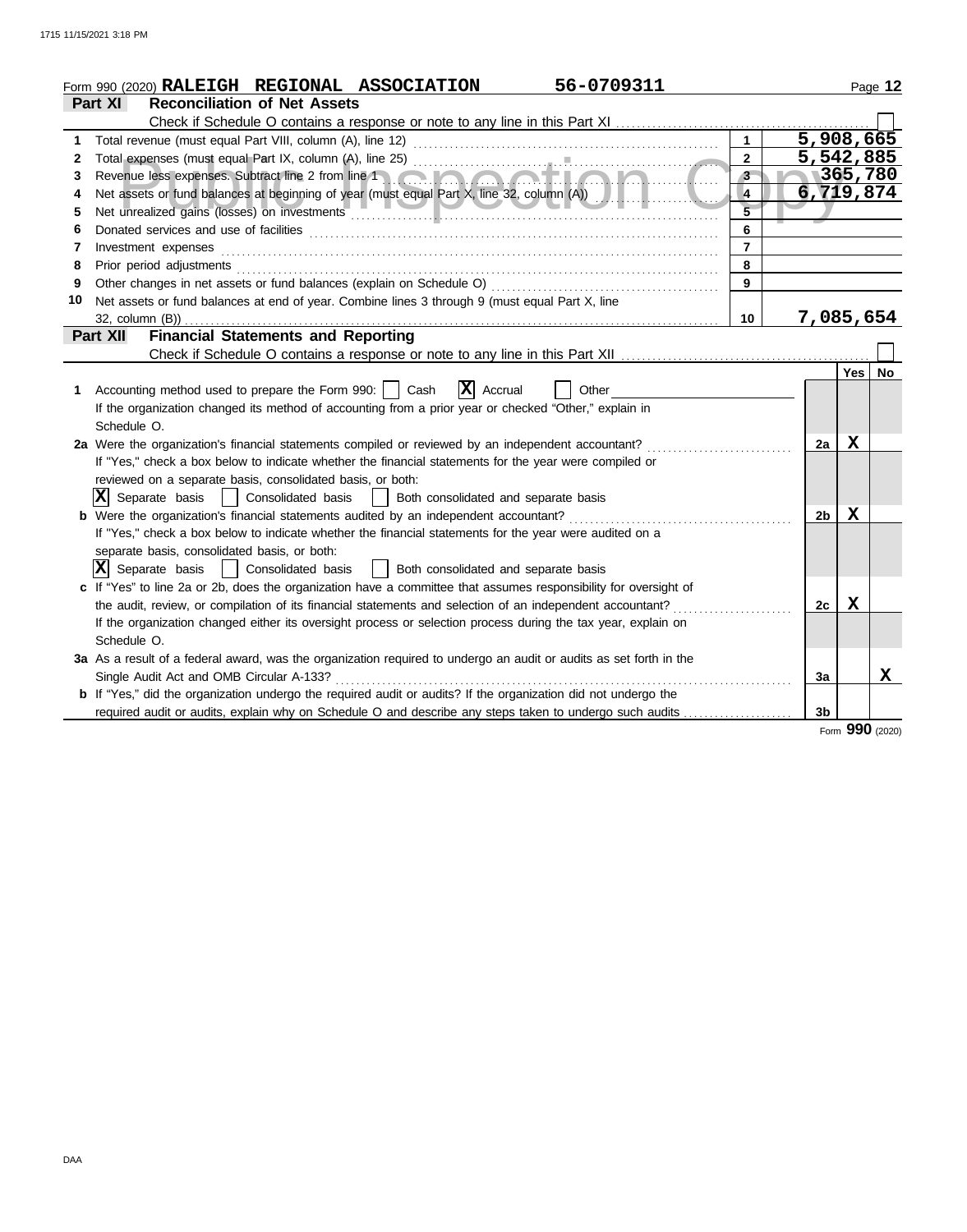|      | Form 990 (2020) RALEIGH REGIONAL ASSOCIATION                                                                                                                                                                                                           |                                                                |                              |                          |                         |                                                                                                 |        | 56-0709311                                                                                             |                                                                    |                                                                 | Page 8              |
|------|--------------------------------------------------------------------------------------------------------------------------------------------------------------------------------------------------------------------------------------------------------|----------------------------------------------------------------|------------------------------|--------------------------|-------------------------|-------------------------------------------------------------------------------------------------|--------|--------------------------------------------------------------------------------------------------------|--------------------------------------------------------------------|-----------------------------------------------------------------|---------------------|
|      | Part VII                                                                                                                                                                                                                                               |                                                                |                              |                          |                         |                                                                                                 |        | Section A. Officers, Directors, Trustees, Key Employees, and Highest Compensated Employees (continued) |                                                                    |                                                                 |                     |
|      | (A)<br>Name and title                                                                                                                                                                                                                                  | (B)<br>Average<br>hours<br>per week<br>(list any               |                              |                          | (C)<br>Position         | (do not check more than one<br>box, unless person is both an<br>officer and a director/trustee) |        | (D)<br>Reportable<br>compensation<br>from the<br>organization                                          | (E)<br>Reportable<br>compensation<br>from related<br>organizations | (F)<br>Estimated amount<br>of other<br>compensation<br>from the |                     |
|      | -11                                                                                                                                                                                                                                                    | hours for<br>related<br>organizations<br>below<br>dotted line) | Individual trustee<br>rector | Institutional<br>trustee | Officer<br>Key employee | Highest compensate<br>employee                                                                  | Former | (W-2/1099-MISC)                                                                                        | (W-2/1099-MISC)                                                    | organization and<br>related organizations                       |                     |
| (20) | <b>ANNMARIE</b><br><b>JANNI</b>                                                                                                                                                                                                                        |                                                                |                              |                          |                         |                                                                                                 |        |                                                                                                        |                                                                    |                                                                 |                     |
|      |                                                                                                                                                                                                                                                        | 2.00                                                           |                              |                          |                         |                                                                                                 |        |                                                                                                        |                                                                    |                                                                 |                     |
| (21) | <b>DIRECTOR</b><br><b>CYNTHIA</b><br><b>MANLEY</b>                                                                                                                                                                                                     | 0.00                                                           | $\mathbf x$                  |                          |                         |                                                                                                 |        | 0                                                                                                      | 0                                                                  |                                                                 | 0                   |
|      |                                                                                                                                                                                                                                                        | 2.00                                                           |                              |                          |                         |                                                                                                 |        |                                                                                                        |                                                                    |                                                                 |                     |
|      | <b>DIRECTOR</b>                                                                                                                                                                                                                                        | 0.00                                                           | $\mathbf x$                  |                          |                         |                                                                                                 |        | 0                                                                                                      | 0                                                                  |                                                                 | 0                   |
| (22) | CRYSTAL LUCAS                                                                                                                                                                                                                                          |                                                                |                              |                          |                         |                                                                                                 |        |                                                                                                        |                                                                    |                                                                 |                     |
|      | <b>DIRECTOR</b>                                                                                                                                                                                                                                        | 2.00<br>0.00                                                   | $\mathbf x$                  |                          |                         |                                                                                                 |        | 0                                                                                                      | 0                                                                  |                                                                 | 0                   |
| (23) | TIM MCBRAYER                                                                                                                                                                                                                                           |                                                                |                              |                          |                         |                                                                                                 |        |                                                                                                        |                                                                    |                                                                 |                     |
|      |                                                                                                                                                                                                                                                        | 2.00                                                           |                              |                          |                         |                                                                                                 |        |                                                                                                        |                                                                    |                                                                 |                     |
|      | <b>DIRECTOR</b>                                                                                                                                                                                                                                        | 0.00                                                           | $\mathbf x$                  |                          |                         |                                                                                                 |        | 0                                                                                                      | 0                                                                  |                                                                 | 0                   |
| (24) | TIM MOCK                                                                                                                                                                                                                                               | 2.00                                                           |                              |                          |                         |                                                                                                 |        |                                                                                                        |                                                                    |                                                                 |                     |
|      | <b>DIRECTOR</b>                                                                                                                                                                                                                                        | 0.00                                                           | $\mathbf x$                  |                          |                         |                                                                                                 |        | 0                                                                                                      | 0                                                                  |                                                                 | 0                   |
| (25) | TERESA PITT                                                                                                                                                                                                                                            |                                                                |                              |                          |                         |                                                                                                 |        |                                                                                                        |                                                                    |                                                                 |                     |
|      |                                                                                                                                                                                                                                                        | 2.00                                                           |                              |                          |                         |                                                                                                 |        |                                                                                                        |                                                                    |                                                                 |                     |
|      | <b>DIRECTOR</b>                                                                                                                                                                                                                                        | 0.00                                                           | $\mathbf x$                  |                          |                         |                                                                                                 |        | 0                                                                                                      | 0                                                                  |                                                                 | 0                   |
| (26) | <b>WARD RICKE</b>                                                                                                                                                                                                                                      | 2.00                                                           |                              |                          |                         |                                                                                                 |        |                                                                                                        |                                                                    |                                                                 |                     |
|      | <b>DIRECTOR</b>                                                                                                                                                                                                                                        | 0.00                                                           | $\mathbf x$                  |                          |                         |                                                                                                 |        | 0                                                                                                      | 0                                                                  |                                                                 | 0                   |
| (27) | VICTORIA RIDDELL                                                                                                                                                                                                                                       |                                                                |                              |                          |                         |                                                                                                 |        |                                                                                                        |                                                                    |                                                                 |                     |
|      | <b>DIRECTOR</b>                                                                                                                                                                                                                                        | 2.00<br>0.00                                                   | $\mathbf x$                  |                          |                         |                                                                                                 |        | 0                                                                                                      | 0                                                                  |                                                                 | 0                   |
|      | 1b Subtotal                                                                                                                                                                                                                                            |                                                                |                              |                          |                         |                                                                                                 | u      |                                                                                                        |                                                                    |                                                                 |                     |
|      | c Total from continuation sheets to Part VII, Section A.                                                                                                                                                                                               |                                                                |                              |                          |                         |                                                                                                 | u      |                                                                                                        |                                                                    |                                                                 |                     |
|      |                                                                                                                                                                                                                                                        |                                                                |                              |                          |                         |                                                                                                 |        |                                                                                                        |                                                                    |                                                                 |                     |
| 2    | Total number of individuals (including but not limited to those listed above) who received more than \$100,000 of<br>reportable compensation from the organization $\mathbf u$                                                                         |                                                                |                              |                          |                         |                                                                                                 |        |                                                                                                        |                                                                    |                                                                 |                     |
|      |                                                                                                                                                                                                                                                        |                                                                |                              |                          |                         |                                                                                                 |        |                                                                                                        |                                                                    |                                                                 | Yes  <br><b>No</b>  |
| 3    | Did the organization list any former officer, director, trustee, key employee, or highest compensated                                                                                                                                                  |                                                                |                              |                          |                         |                                                                                                 |        |                                                                                                        |                                                                    | 3                                                               |                     |
| 4    | For any individual listed on line 1a, is the sum of reportable compensation and other compensation from the                                                                                                                                            |                                                                |                              |                          |                         |                                                                                                 |        |                                                                                                        |                                                                    |                                                                 |                     |
|      | organization and related organizations greater than \$150,000? If "Yes," complete Schedule J for such                                                                                                                                                  |                                                                |                              |                          |                         |                                                                                                 |        |                                                                                                        |                                                                    | 4                                                               |                     |
| 5    | individual<br>Did any person listed on line 1a receive or accrue compensation from any unrelated organization or individual                                                                                                                            |                                                                |                              |                          |                         |                                                                                                 |        |                                                                                                        |                                                                    |                                                                 |                     |
|      |                                                                                                                                                                                                                                                        |                                                                |                              |                          |                         |                                                                                                 |        |                                                                                                        |                                                                    | 5                                                               |                     |
|      | Section B. Independent Contractors                                                                                                                                                                                                                     |                                                                |                              |                          |                         |                                                                                                 |        |                                                                                                        |                                                                    |                                                                 |                     |
| 1    | Complete this table for your five highest compensated independent contractors that received more than \$100,000 of<br>compensation from the organization. Report compensation for the calendar year ending with or within the organization's tax year. |                                                                |                              |                          |                         |                                                                                                 |        |                                                                                                        |                                                                    |                                                                 |                     |
|      |                                                                                                                                                                                                                                                        | (A)<br>Name and business address                               |                              |                          |                         |                                                                                                 |        |                                                                                                        | (B)<br>Description of services                                     |                                                                 | (C)<br>Compensation |
|      |                                                                                                                                                                                                                                                        |                                                                |                              |                          |                         |                                                                                                 |        |                                                                                                        |                                                                    |                                                                 |                     |
|      |                                                                                                                                                                                                                                                        |                                                                |                              |                          |                         |                                                                                                 |        |                                                                                                        |                                                                    |                                                                 |                     |
|      |                                                                                                                                                                                                                                                        |                                                                |                              |                          |                         |                                                                                                 |        |                                                                                                        |                                                                    |                                                                 |                     |
|      |                                                                                                                                                                                                                                                        |                                                                |                              |                          |                         |                                                                                                 |        |                                                                                                        |                                                                    |                                                                 |                     |
|      |                                                                                                                                                                                                                                                        |                                                                |                              |                          |                         |                                                                                                 |        |                                                                                                        |                                                                    |                                                                 |                     |
|      |                                                                                                                                                                                                                                                        |                                                                |                              |                          |                         |                                                                                                 |        |                                                                                                        |                                                                    |                                                                 |                     |
|      |                                                                                                                                                                                                                                                        |                                                                |                              |                          |                         |                                                                                                 |        |                                                                                                        |                                                                    |                                                                 |                     |
|      |                                                                                                                                                                                                                                                        |                                                                |                              |                          |                         |                                                                                                 |        |                                                                                                        |                                                                    |                                                                 |                     |

**2** Total number of independent contractors (including but not limited to those listed above) who received more than \$100,000 of compensation from the organization u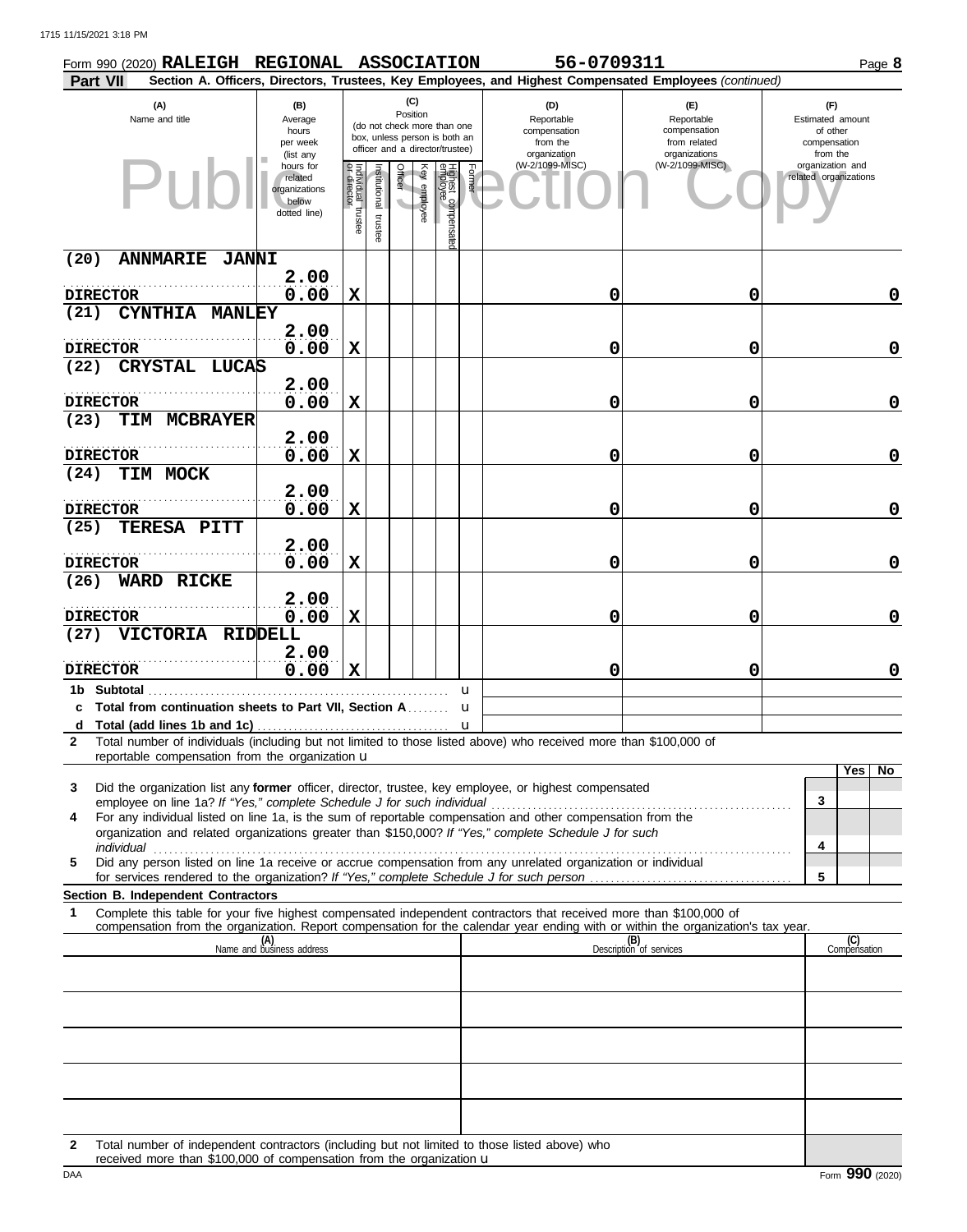|              | Form 990 (2020) RALEIGH REGIONAL ASSOCIATION                                                                                                                                                                         |                                                                |                                   |                          |                 |              |                                                                                                 |        | 56-0709311                                                                                             |                                                                    |                                                                 |                     | Page 8 |
|--------------|----------------------------------------------------------------------------------------------------------------------------------------------------------------------------------------------------------------------|----------------------------------------------------------------|-----------------------------------|--------------------------|-----------------|--------------|-------------------------------------------------------------------------------------------------|--------|--------------------------------------------------------------------------------------------------------|--------------------------------------------------------------------|-----------------------------------------------------------------|---------------------|--------|
|              | <b>Part VII</b>                                                                                                                                                                                                      |                                                                |                                   |                          |                 |              |                                                                                                 |        | Section A. Officers, Directors, Trustees, Key Employees, and Highest Compensated Employees (continued) |                                                                    |                                                                 |                     |        |
|              | (A)<br>Name and title                                                                                                                                                                                                | (B)<br>Average<br>hours<br>per week<br>(list any               |                                   |                          | (C)<br>Position |              | (do not check more than one<br>box, unless person is both an<br>officer and a director/trustee) |        | (D)<br>Reportable<br>compensation<br>from the<br>organization                                          | (E)<br>Reportable<br>compensation<br>from related<br>organizations | (F)<br>Estimated amount<br>of other<br>compensation<br>from the |                     |        |
|              |                                                                                                                                                                                                                      | hours for<br>related<br>organizations<br>below<br>dotted line) | Individual trustee<br>or director | Institutional<br>trustee | Officer         | Key employee | Highest compensate<br>employee                                                                  | Former | (W-2/1099-MISC)                                                                                        | (W-2/1099-MISC)                                                    | organization and<br>related organizations                       |                     |        |
| (28)         | JOE SCHABOT                                                                                                                                                                                                          |                                                                |                                   |                          |                 |              |                                                                                                 |        |                                                                                                        |                                                                    |                                                                 |                     |        |
|              |                                                                                                                                                                                                                      | 2.00                                                           |                                   |                          |                 |              |                                                                                                 |        |                                                                                                        |                                                                    |                                                                 |                     |        |
| (29)         | <b>DIRECTOR</b><br><b>STARKEY</b><br><b>KEVIN</b>                                                                                                                                                                    | 0.00                                                           | $\mathbf X$                       |                          |                 |              |                                                                                                 |        | 0                                                                                                      | 0                                                                  |                                                                 |                     | 0      |
|              |                                                                                                                                                                                                                      | 2.00                                                           |                                   |                          |                 |              |                                                                                                 |        |                                                                                                        |                                                                    |                                                                 |                     |        |
|              | <b>DIRECTOR</b>                                                                                                                                                                                                      | 0.00                                                           | $\mathbf x$                       |                          |                 |              |                                                                                                 |        | 0                                                                                                      | 0                                                                  |                                                                 |                     | 0      |
| (30)         | LARRY<br><b>TERRY</b>                                                                                                                                                                                                |                                                                |                                   |                          |                 |              |                                                                                                 |        |                                                                                                        |                                                                    |                                                                 |                     |        |
|              |                                                                                                                                                                                                                      | 2.00                                                           |                                   |                          |                 |              |                                                                                                 |        |                                                                                                        |                                                                    |                                                                 |                     |        |
| (31)         | <b>DIRECTOR</b><br><b>DERRICK</b>                                                                                                                                                                                    | 0.00<br>THORNTON                                               | $\mathbf X$                       |                          |                 |              |                                                                                                 |        | 0                                                                                                      | 0                                                                  |                                                                 |                     | 0      |
|              |                                                                                                                                                                                                                      | 2.00                                                           |                                   |                          |                 |              |                                                                                                 |        |                                                                                                        |                                                                    |                                                                 |                     |        |
|              | <b>DIRECTOR</b>                                                                                                                                                                                                      | 0.00                                                           | $\mathbf X$                       |                          |                 |              |                                                                                                 |        | 0                                                                                                      | 0                                                                  |                                                                 |                     | 0      |
| (32)         | <b>TIFFANY</b>                                                                                                                                                                                                       | WILLLIAMSON                                                    |                                   |                          |                 |              |                                                                                                 |        |                                                                                                        |                                                                    |                                                                 |                     |        |
|              | <b>DIRECTOR</b>                                                                                                                                                                                                      | 2.00<br>0.00                                                   | $\mathbf X$                       |                          |                 |              |                                                                                                 |        | 0                                                                                                      | 0                                                                  |                                                                 |                     | 0      |
| (33)         | <b>JONAY ZIES</b>                                                                                                                                                                                                    |                                                                |                                   |                          |                 |              |                                                                                                 |        |                                                                                                        |                                                                    |                                                                 |                     |        |
|              |                                                                                                                                                                                                                      | 2.00                                                           |                                   |                          |                 |              |                                                                                                 |        |                                                                                                        |                                                                    |                                                                 |                     |        |
|              | <b>DIRECTOR</b>                                                                                                                                                                                                      | 0.00                                                           | $\mathbf x$                       |                          |                 |              |                                                                                                 |        | 0                                                                                                      | 0                                                                  |                                                                 |                     | 0      |
|              |                                                                                                                                                                                                                      |                                                                |                                   |                          |                 |              |                                                                                                 |        |                                                                                                        |                                                                    |                                                                 |                     |        |
|              |                                                                                                                                                                                                                      |                                                                |                                   |                          |                 |              |                                                                                                 |        |                                                                                                        |                                                                    |                                                                 |                     |        |
|              |                                                                                                                                                                                                                      |                                                                |                                   |                          |                 |              |                                                                                                 | u      |                                                                                                        |                                                                    |                                                                 |                     |        |
|              | c Total from continuation sheets to Part VII, Section A                                                                                                                                                              |                                                                |                                   |                          |                 |              |                                                                                                 | u      |                                                                                                        |                                                                    |                                                                 |                     |        |
| $\mathbf{2}$ | Total number of individuals (including but not limited to those listed above) who received more than \$100,000 of<br>reportable compensation from the organization $\mathbf u$                                       |                                                                |                                   |                          |                 |              |                                                                                                 |        |                                                                                                        |                                                                    |                                                                 |                     |        |
|              |                                                                                                                                                                                                                      |                                                                |                                   |                          |                 |              |                                                                                                 |        |                                                                                                        |                                                                    |                                                                 | Yes   No            |        |
| 3            | Did the organization list any former officer, director, trustee, key employee, or highest compensated                                                                                                                |                                                                |                                   |                          |                 |              |                                                                                                 |        |                                                                                                        |                                                                    | 3                                                               |                     |        |
| 4            | For any individual listed on line 1a, is the sum of reportable compensation and other compensation from the<br>organization and related organizations greater than \$150,000? If "Yes," complete Schedule J for such |                                                                |                                   |                          |                 |              |                                                                                                 |        |                                                                                                        |                                                                    | 4                                                               |                     |        |
| 5            | Did any person listed on line 1a receive or accrue compensation from any unrelated organization or individual                                                                                                        |                                                                |                                   |                          |                 |              |                                                                                                 |        |                                                                                                        |                                                                    |                                                                 |                     |        |
|              |                                                                                                                                                                                                                      |                                                                |                                   |                          |                 |              |                                                                                                 |        |                                                                                                        |                                                                    | 5                                                               |                     |        |
| 1            | Section B. Independent Contractors<br>Complete this table for your five highest compensated independent contractors that received more than \$100,000 of                                                             |                                                                |                                   |                          |                 |              |                                                                                                 |        |                                                                                                        |                                                                    |                                                                 |                     |        |
|              | compensation from the organization. Report compensation for the calendar year ending with or within the organization's tax year.                                                                                     |                                                                |                                   |                          |                 |              |                                                                                                 |        |                                                                                                        |                                                                    |                                                                 |                     |        |
|              |                                                                                                                                                                                                                      | (A)<br>Name and business address                               |                                   |                          |                 |              |                                                                                                 |        |                                                                                                        | (B)<br>Description of services                                     |                                                                 | (C)<br>Compensation |        |
|              |                                                                                                                                                                                                                      |                                                                |                                   |                          |                 |              |                                                                                                 |        |                                                                                                        |                                                                    |                                                                 |                     |        |
|              |                                                                                                                                                                                                                      |                                                                |                                   |                          |                 |              |                                                                                                 |        |                                                                                                        |                                                                    |                                                                 |                     |        |
|              |                                                                                                                                                                                                                      |                                                                |                                   |                          |                 |              |                                                                                                 |        |                                                                                                        |                                                                    |                                                                 |                     |        |
|              |                                                                                                                                                                                                                      |                                                                |                                   |                          |                 |              |                                                                                                 |        |                                                                                                        |                                                                    |                                                                 |                     |        |
|              |                                                                                                                                                                                                                      |                                                                |                                   |                          |                 |              |                                                                                                 |        |                                                                                                        |                                                                    |                                                                 |                     |        |
|              |                                                                                                                                                                                                                      |                                                                |                                   |                          |                 |              |                                                                                                 |        |                                                                                                        |                                                                    |                                                                 |                     |        |
|              |                                                                                                                                                                                                                      |                                                                |                                   |                          |                 |              |                                                                                                 |        |                                                                                                        |                                                                    |                                                                 |                     |        |
|              |                                                                                                                                                                                                                      |                                                                |                                   |                          |                 |              |                                                                                                 |        |                                                                                                        |                                                                    |                                                                 |                     |        |

**2** Total number of independent contractors (including but not limited to those listed above) who received more than \$100,000 of compensation from the organization u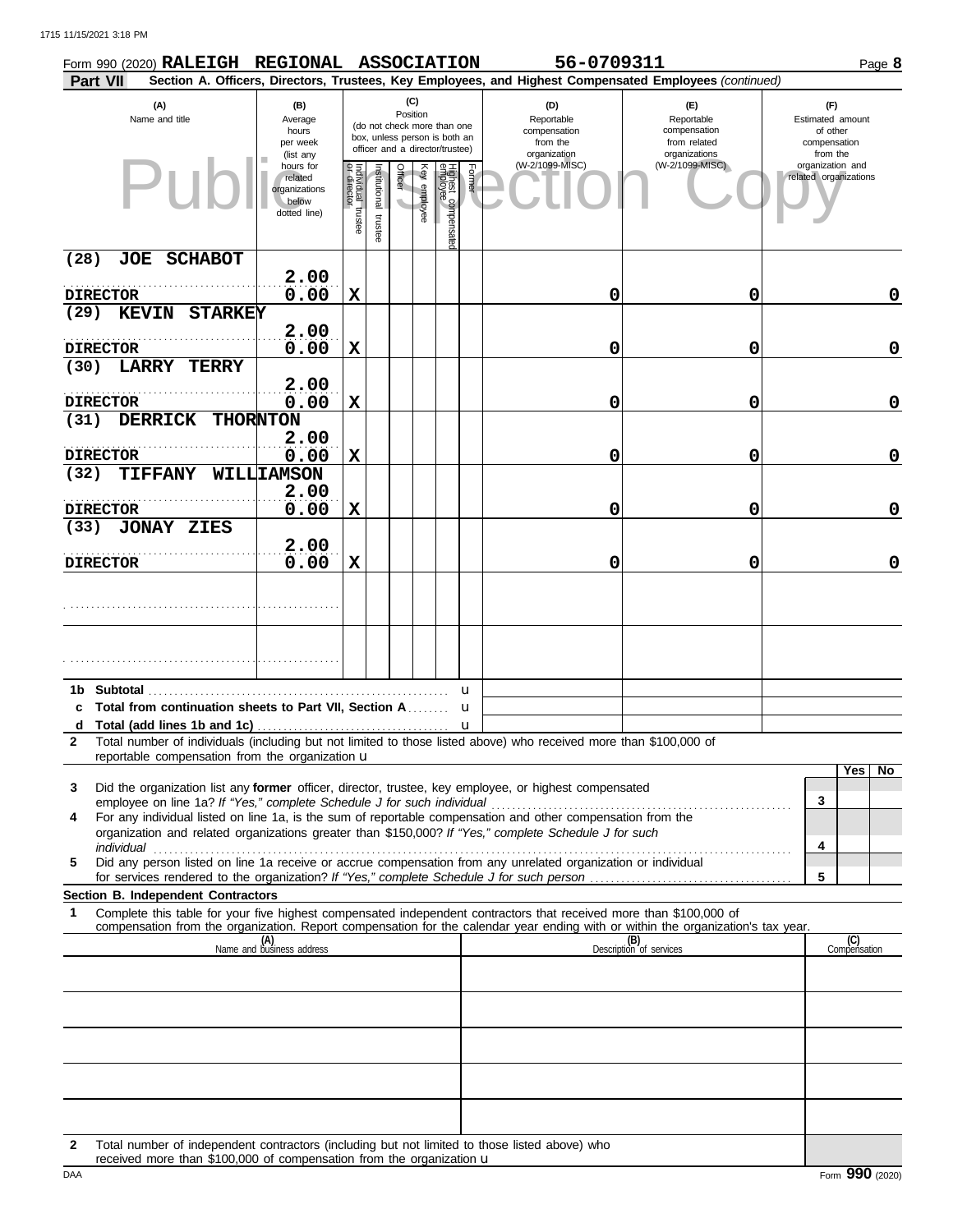| <b>SCHEDULE C</b>                                      |                                                                                                                                                                                                                    | <b>Political Campaign and Lobbying Activities</b>                             |           |                                       | OMB No. 1545-0047                                  |
|--------------------------------------------------------|--------------------------------------------------------------------------------------------------------------------------------------------------------------------------------------------------------------------|-------------------------------------------------------------------------------|-----------|---------------------------------------|----------------------------------------------------|
| (Form 990 or 990-EZ)                                   |                                                                                                                                                                                                                    |                                                                               |           |                                       |                                                    |
|                                                        |                                                                                                                                                                                                                    | For Organizations Exempt From Income Tax Under section 501(c) and section 527 |           |                                       |                                                    |
| Department of the Treasury<br>Internal Revenue Service | <b>u</b> Complete if the organization is described below.<br><b>COLLECTION</b>                                                                                                                                     | La Go to www.irs.gov/Form990 for instructions and the latest information.     |           | L1 Attach to Form 990 or Form 990-EZ. | <b>Open to Public</b><br><b>Inspection</b>         |
|                                                        | If the organization answered "Yes," on Form 990, Part IV, line 3, or Form 990-EZ, Part V, line 46 (Political Campaign Activities), then                                                                            |                                                                               |           |                                       |                                                    |
|                                                        | • Section 501(c)(3) organizations: Complete Parts I-A and B. Do not complete Part I-C.                                                                                                                             |                                                                               |           |                                       |                                                    |
|                                                        | · Section 501(c) (other than section 501(c)(3)) organizations: Complete Parts I-A and C below. Do not complete Part I-B.                                                                                           |                                                                               |           |                                       |                                                    |
|                                                        | · Section 527 organizations: Complete Part I-A only.                                                                                                                                                               |                                                                               |           |                                       |                                                    |
|                                                        | If the organization answered "Yes," on Form 990, Part IV, line 4, or Form 990-EZ, Part VI, line 47 (Lobbying Activities), then                                                                                     |                                                                               |           |                                       |                                                    |
|                                                        | • Section 501(c)(3) organizations that have filed Form 5768 (election under section 501(h)): Complete Part II-A. Do not complete Part II-B.                                                                        |                                                                               |           |                                       |                                                    |
|                                                        | • Section 501(c)(3) organizations that have NOT filed Form 5768 (election under section 501(h)): Complete Part II-B. Do not complete Part II-A.                                                                    |                                                                               |           |                                       |                                                    |
|                                                        | If the organization answered "Yes," on Form 990, Part IV, line 5 (Proxy Tax) (See separate instructions) or Form 990-EZ, Part V, line 35c (Proxy                                                                   |                                                                               |           |                                       |                                                    |
| Tax) (See separate instructions), then                 |                                                                                                                                                                                                                    |                                                                               |           |                                       |                                                    |
|                                                        | • Section 501(c)(4), (5), or (6) organizations: Complete Part III.                                                                                                                                                 |                                                                               |           |                                       |                                                    |
|                                                        | Name of organization RALEIGH REGIONAL ASSOCIATION                                                                                                                                                                  |                                                                               |           |                                       | Employer identification number                     |
|                                                        | OF REALTORS                                                                                                                                                                                                        |                                                                               |           | 56-0709311                            |                                                    |
| Part I-A                                               | Complete if the organization is exempt under section 501(c) or is a section 527 organization.                                                                                                                      |                                                                               |           |                                       |                                                    |
|                                                        | 1 Provide a description of the organization's direct and indirect political campaign activities in Part IV. (See instructions for                                                                                  |                                                                               |           |                                       |                                                    |
| definition of "political campaign activities")         |                                                                                                                                                                                                                    |                                                                               |           |                                       |                                                    |
| 2                                                      | Political campaign activity expenditures (See instructions)                                                                                                                                                        |                                                                               |           |                                       | $\mathbf{u}$ \$                                    |
| 3                                                      |                                                                                                                                                                                                                    |                                                                               |           |                                       |                                                    |
| Part I-B                                               | Complete if the organization is exempt under section 501(c)(3).                                                                                                                                                    |                                                                               |           |                                       |                                                    |
| 1                                                      |                                                                                                                                                                                                                    |                                                                               |           |                                       |                                                    |
| 2                                                      | Enter the amount of any excise tax incurred by organization managers under section 4955 [[[[[[[[[[[[[[[[[[[[[[[]]]]]]]]]]] Enter the amount of any excise tax incurred by organization managers under section 4955 |                                                                               |           |                                       |                                                    |
| 3                                                      |                                                                                                                                                                                                                    |                                                                               |           |                                       | l Yes<br>No                                        |
| 4a Was a correction made?                              |                                                                                                                                                                                                                    |                                                                               |           |                                       | Yes<br>No                                          |
| <b>b</b> If "Yes," describe in Part IV.                | Complete if the organization is exempt under section 501(c), except section 501(c)(3).                                                                                                                             |                                                                               |           |                                       |                                                    |
| Part I-C                                               |                                                                                                                                                                                                                    |                                                                               |           |                                       |                                                    |
| 1.                                                     | Enter the amount directly expended by the filing organization for section 527 exempt function                                                                                                                      |                                                                               |           |                                       |                                                    |
| activities                                             |                                                                                                                                                                                                                    |                                                                               |           |                                       | $\mathbf{u}$ \$                                    |
| 2.<br>527 exempt function activities                   | Enter the amount of the filing organization's funds contributed to other organizations for section                                                                                                                 |                                                                               |           |                                       |                                                    |
| 3.                                                     | Total exempt function expenditures. Add lines 1 and 2. Enter here and on Form 1120-POL,                                                                                                                            |                                                                               |           |                                       | $\mathbf{u}$ \$                                    |
|                                                        |                                                                                                                                                                                                                    |                                                                               |           |                                       |                                                    |
|                                                        | line 17b                                                                                                                                                                                                           |                                                                               |           |                                       | $\mathbf{u}$ \$ <u></u><br><b>No</b><br>  Yes      |
|                                                        | Enter the names, addresses and employer identification number (EIN) of all section 527 political organizations to which the filing                                                                                 |                                                                               |           |                                       |                                                    |
|                                                        | organization made payments. For each organization listed, enter the amount paid from the filing organization's funds. Also enter                                                                                   |                                                                               |           |                                       |                                                    |
|                                                        | the amount of political contributions received that were promptly and directly delivered to a separate political organization, such                                                                                |                                                                               |           |                                       |                                                    |
|                                                        | as a separate segregated fund or a political action committee (PAC). If additional space is needed, provide information in Part IV.                                                                                |                                                                               |           |                                       |                                                    |
|                                                        | (a) Name                                                                                                                                                                                                           | (b) Address                                                                   | $(c)$ EIN | (d) Amount paid from                  | (e) Amount of political                            |
|                                                        |                                                                                                                                                                                                                    |                                                                               |           | filing organization's                 | contributions received and                         |
|                                                        |                                                                                                                                                                                                                    |                                                                               |           | funds. If none, enter -0-.            | promptly and directly                              |
|                                                        |                                                                                                                                                                                                                    |                                                                               |           |                                       | delivered to a separate<br>political organization. |
|                                                        |                                                                                                                                                                                                                    |                                                                               |           |                                       | If none, enter -0-.                                |
| (1)                                                    |                                                                                                                                                                                                                    |                                                                               |           |                                       |                                                    |
|                                                        |                                                                                                                                                                                                                    |                                                                               |           |                                       |                                                    |
| (2)                                                    |                                                                                                                                                                                                                    |                                                                               |           |                                       |                                                    |
| (3)                                                    |                                                                                                                                                                                                                    |                                                                               |           |                                       |                                                    |
| (4)                                                    |                                                                                                                                                                                                                    |                                                                               |           |                                       |                                                    |
| (5)                                                    |                                                                                                                                                                                                                    |                                                                               |           |                                       |                                                    |
|                                                        |                                                                                                                                                                                                                    |                                                                               |           |                                       |                                                    |
| (6)                                                    |                                                                                                                                                                                                                    |                                                                               |           |                                       |                                                    |
|                                                        | For Paperwork Reduction Act Notice, see the Instructions for Form 990 or 990-EZ.                                                                                                                                   |                                                                               |           |                                       | Schedule C (Form 990 or 990-EZ) 2020               |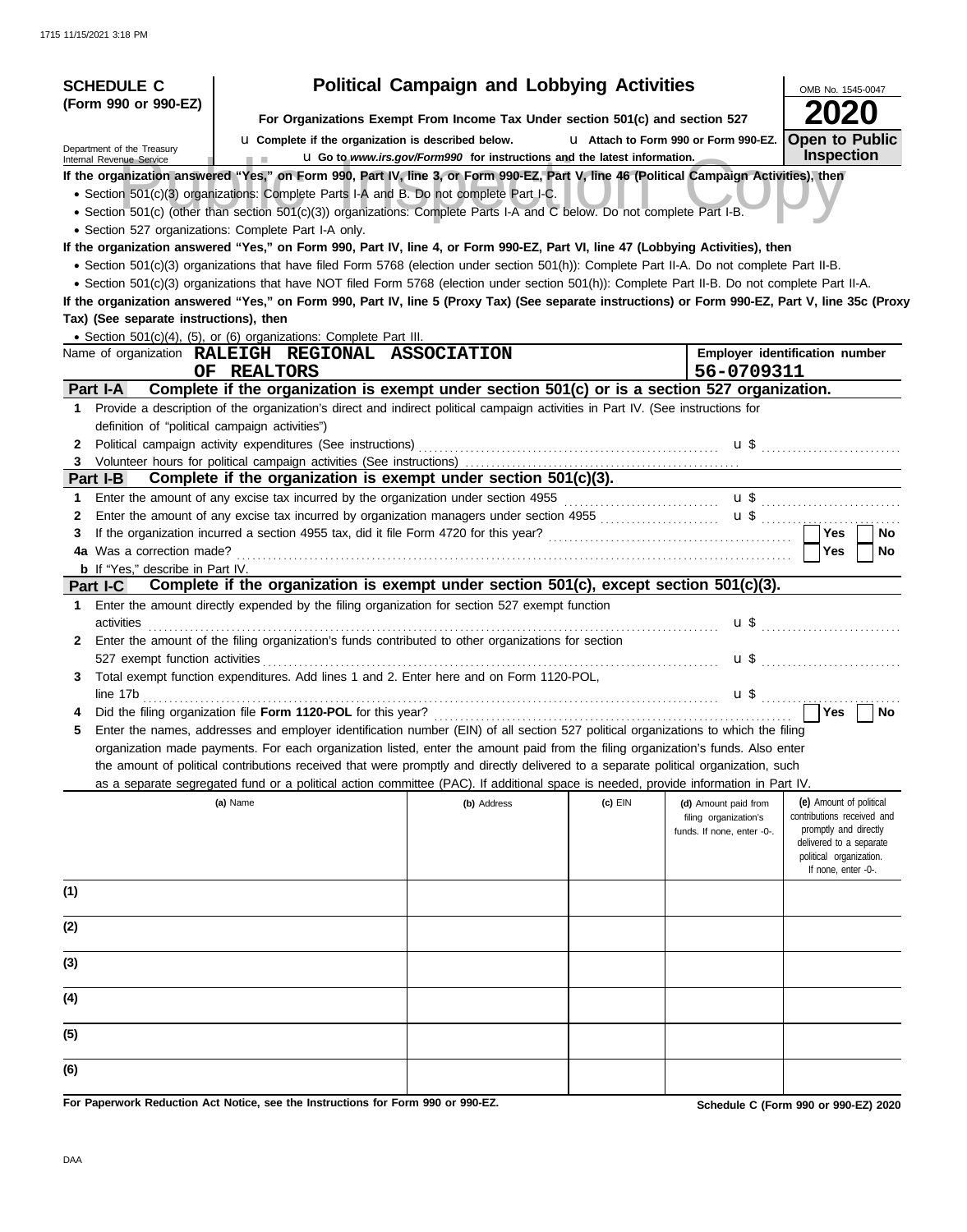|   | Schedule C (Form 990 or 990-EZ) 2020 RALEIGH REGIONAL ASSOCIATION                                               |                                        |                                                                                                                     | 56-0709311                          | Page 2                         |
|---|-----------------------------------------------------------------------------------------------------------------|----------------------------------------|---------------------------------------------------------------------------------------------------------------------|-------------------------------------|--------------------------------|
|   | Complete if the organization is exempt under section 501(c)(3) and filed Form 5768 (election under<br>Part II-A |                                        |                                                                                                                     |                                     |                                |
|   | section 501(h)).                                                                                                |                                        |                                                                                                                     |                                     |                                |
|   | A Check u                                                                                                       |                                        | if the filing organization belongs to an affiliated group (and list in Part IV each affiliated group member's name, |                                     |                                |
|   |                                                                                                                 |                                        | address, EIN, expenses, and share of excess lobbying expenditures).                                                 |                                     |                                |
| в | Check $\mathbf{u}$                                                                                              |                                        | if the filing organization checked box A and "limited control" provisions apply.                                    |                                     |                                |
|   | (The term "expenditures" means amounts paid or incurred.)                                                       | <b>Limits on Lobbying Expenditures</b> |                                                                                                                     | (a) Filing<br>organization's totals | (b) Affiliated<br>group totals |
|   | 1a Total lobbying expenditures to influence public opinion (grassroots lobbying)                                |                                        |                                                                                                                     |                                     |                                |
|   |                                                                                                                 |                                        |                                                                                                                     |                                     |                                |
|   |                                                                                                                 |                                        |                                                                                                                     |                                     |                                |
| d | Other exempt purpose expenditures                                                                               |                                        |                                                                                                                     |                                     |                                |
|   | Total exempt purpose expenditures (add lines 1c and 1d)                                                         |                                        |                                                                                                                     |                                     |                                |
|   | f Lobbying nontaxable amount. Enter the amount from the following table in both                                 |                                        |                                                                                                                     |                                     |                                |
|   | columns.                                                                                                        |                                        |                                                                                                                     |                                     |                                |
|   | If the amount on line 1e, column (a) or (b) is:                                                                 | The lobbying nontaxable amount is:     |                                                                                                                     |                                     |                                |
|   | Not over \$500,000                                                                                              | 20% of the amount on line 1e.          |                                                                                                                     |                                     |                                |
|   | Over \$500,000 but not over \$1,000,000                                                                         |                                        | \$100,000 plus 15% of the excess over \$500,000.                                                                    |                                     |                                |
|   | Over \$1,000,000 but not over \$1,500,000                                                                       |                                        | \$175,000 plus 10% of the excess over \$1,000,000.                                                                  |                                     |                                |
|   | Over \$1,500,000 but not over \$17,000,000                                                                      |                                        | \$225,000 plus 5% of the excess over \$1,500,000.                                                                   |                                     |                                |
|   | Over \$17,000,000                                                                                               | \$1,000,000.                           |                                                                                                                     |                                     |                                |
| a |                                                                                                                 |                                        |                                                                                                                     |                                     |                                |
|   |                                                                                                                 |                                        |                                                                                                                     |                                     |                                |
|   | Subtract line 1f from line 1c. If zero or less, enter -0-                                                       |                                        |                                                                                                                     |                                     |                                |
|   | j If there is an amount other than zero on either line 1h or line 1i, did the organization file Form 4720       |                                        |                                                                                                                     |                                     |                                |
|   |                                                                                                                 |                                        |                                                                                                                     |                                     | Yes<br>No.                     |

**4-Year Averaging Period Under Section 501(h)**

### **(Some organizations that made a section 501(h) election do not have to complete all of the five columns below. See the separate instructions for lines 2a through 2f.)**

|                                                                                        | Lobbying Expenditures During 4-Year Averaging Period |          |            |            |           |  |  |  |  |  |  |
|----------------------------------------------------------------------------------------|------------------------------------------------------|----------|------------|------------|-----------|--|--|--|--|--|--|
| Calendar year (or fiscal year<br>beginning in)                                         | (a) 2017                                             | (b) 2018 | $(c)$ 2019 | $(d)$ 2020 | (e) Total |  |  |  |  |  |  |
| 2a Lobbying nontaxable amount                                                          |                                                      |          |            |            |           |  |  |  |  |  |  |
| <b>b</b> Lobbying ceiling amount<br>$(150\% \text{ of line } 2a, \text{ column } (e))$ |                                                      |          |            |            |           |  |  |  |  |  |  |
| c Total lobbying expenditures                                                          |                                                      |          |            |            |           |  |  |  |  |  |  |
| Grassroots nontaxable amount<br>d.                                                     |                                                      |          |            |            |           |  |  |  |  |  |  |
| e Grassroots ceiling amount<br>(150% of line 2d, column (e))                           |                                                      |          |            |            |           |  |  |  |  |  |  |
| Grassroots lobbying expenditures                                                       |                                                      |          |            |            |           |  |  |  |  |  |  |

**Schedule C (Form 990 or 990-EZ) 2020**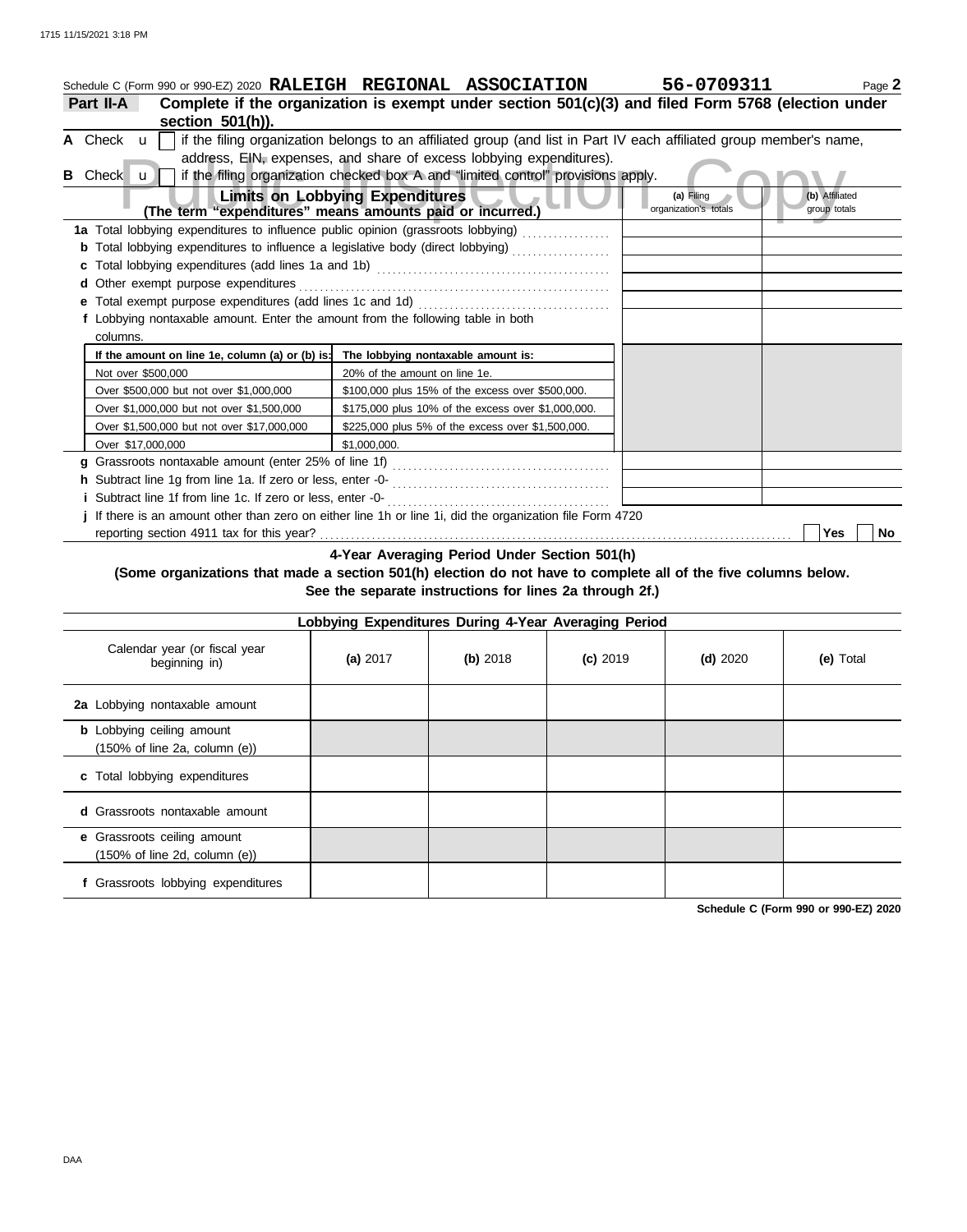## Schedule C (Form 990 or 990-EZ) 2020 RALEIGH REGIONAL ASSOCIATION 56-0709311 Page 3 **Part II-B Complete if the organization is exempt under section 501(c)(3) and has NOT filed Form 5768 (election under section 501(h)).**

|    |                                                                                                                                                                                                                               | (a)    |                | (b)            |         |             |
|----|-------------------------------------------------------------------------------------------------------------------------------------------------------------------------------------------------------------------------------|--------|----------------|----------------|---------|-------------|
|    | For each "Yes," response on lines 1a through 1i below, provide in Part IV a detailed                                                                                                                                          |        |                |                |         |             |
|    | description of the lobbying activity.                                                                                                                                                                                         | Yes No |                | Amount         |         |             |
| 1. | During the year, did the filing organization attempt to influence foreign, national, state, or local                                                                                                                          |        |                |                |         |             |
|    | legislation, including any attempt to influence public opinion on a legislative matter or                                                                                                                                     |        |                |                |         |             |
|    | referendum, through the use of:                                                                                                                                                                                               |        |                |                |         |             |
|    | a Volunteers?                                                                                                                                                                                                                 |        |                |                |         |             |
|    | Paid staff or management (include compensation in expenses reported on lines 1c through 1i)?                                                                                                                                  |        |                |                |         |             |
|    | c Media advertisements?                                                                                                                                                                                                       |        |                |                |         |             |
|    |                                                                                                                                                                                                                               |        |                |                |         |             |
|    |                                                                                                                                                                                                                               |        |                |                |         |             |
|    |                                                                                                                                                                                                                               |        |                |                |         |             |
|    |                                                                                                                                                                                                                               |        |                |                |         |             |
|    | h Rallies, demonstrations, seminars, conventions, speeches, lectures, or any similar means?                                                                                                                                   |        |                |                |         |             |
|    | <i>i</i> Other activities?                                                                                                                                                                                                    |        |                |                |         |             |
|    | j Total. Add lines 1c through 1i                                                                                                                                                                                              |        |                |                |         |             |
|    |                                                                                                                                                                                                                               |        |                |                |         |             |
|    |                                                                                                                                                                                                                               |        |                |                |         |             |
|    | c If "Yes," enter the amount of any tax incurred by organization managers under section 4912                                                                                                                                  |        |                |                |         |             |
|    | d If the filing organization incurred a section 4912 tax, did it file Form 4720 for this year?                                                                                                                                |        |                |                |         |             |
|    | Complete if the organization is exempt under section 501(c)(4), section 501(c)(5), or section<br>Part III-A                                                                                                                   |        |                |                |         |             |
|    | $501(c)(6)$ .                                                                                                                                                                                                                 |        |                |                |         |             |
|    |                                                                                                                                                                                                                               |        |                |                | Yes     | $N_{\odot}$ |
| 1. | Were substantially all (90% or more) dues received nondeductible by members?                                                                                                                                                  |        |                | $\mathbf 1$    |         | $\mathbf X$ |
| 2  | Did the organization make only in-house lobbying expenditures of \$2,000 or less?                                                                                                                                             |        |                | $\overline{2}$ |         | $\mathbf X$ |
|    | Did the organization agree to carry over lobbying and political campaign activity expenditures from the prior year?                                                                                                           |        |                | $\mathbf{3}$   |         | $\mathbf X$ |
|    | Complete if the organization is exempt under section $501(c)(4)$ , section $501(c)(5)$ , or section<br>Part III-B                                                                                                             |        |                |                |         |             |
|    | 501(c)(6) and if either (a) BOTH Part III-A, lines 1 and 2, are answered "No" OR (b) Part III-A, line 3, is                                                                                                                   |        |                |                |         |             |
|    | answered "Yes."                                                                                                                                                                                                               |        |                |                |         |             |
|    | Dues, assessments and similar amounts from members [11] contained as a series and similar and similar amounts from members [11] contained as a series and similar and similar and similar and similar and similar and similar |        | $\mathbf 1$    | 5,121,084      |         |             |
| 2  | Section 162(e) nondeductible lobbying and political expenditures (do not include amounts of                                                                                                                                   |        |                |                |         |             |
|    | political expenses for which the section 527(f) tax was paid).                                                                                                                                                                |        |                |                |         |             |
|    | a Current year                                                                                                                                                                                                                |        | 2a             |                | 810,013 |             |
|    |                                                                                                                                                                                                                               |        | 2 <sub>b</sub> |                |         |             |
|    | Total                                                                                                                                                                                                                         |        | 2c             |                | 810,013 |             |
|    | Aggregate amount reported in section 6033(e)(1)(A) notices of nondeductible section 162(e) dues                                                                                                                               |        | $\overline{3}$ |                | 811,206 |             |
|    | If notices were sent and the amount on line 2c exceeds the amount on line 3, what portion of the                                                                                                                              |        |                |                |         |             |
|    | excess does the organization agree to carryover to the reasonable estimate of nondeductible lobbying                                                                                                                          |        |                |                |         |             |
|    | and political expenditure next year?                                                                                                                                                                                          |        | 4              |                |         |             |
|    |                                                                                                                                                                                                                               |        | 5              |                | -1,193  |             |
|    | <b>Part IV</b><br>Supplemental Information                                                                                                                                                                                    |        |                |                |         |             |
|    | Provide the descriptions required for Part I-A, line 1; Part I-B, line 4; Part I-C, line 5; Part II-A (affiliated group list); Part II-A, lines 1 and                                                                         |        |                |                |         |             |
|    | 2 (See instructions); and Part II-B, line 1. Also, complete this part for any additional information.                                                                                                                         |        |                |                |         |             |
|    |                                                                                                                                                                                                                               |        |                |                |         |             |
|    |                                                                                                                                                                                                                               |        |                |                |         |             |
|    |                                                                                                                                                                                                                               |        |                |                |         |             |
|    |                                                                                                                                                                                                                               |        |                |                |         |             |
|    |                                                                                                                                                                                                                               |        |                |                |         |             |

. . . . . . . . . . . . . . . . . . . . . . . . . . . . . . . . . . . . . . . . . . . . . . . . . . . . . . . . . . . . . . . . . . . . . . . . . . . . . . . . . . . . . . . . . . . . . . . . . . . . . . . . . . . . . . . . . . . . . . . . . . . . . . . . . . . . . . . . . . . . . . . . . . . . . . . . . . . . . . . . .

. . . . . . . . . . . . . . . . . . . . . . . . . . . . . . . . . . . . . . . . . . . . . . . . . . . . . . . . . . . . . . . . . . . . . . . . . . . . . . . . . . . . . . . . . . . . . . . . . . . . . . . . . . . . . . . . . . . . . . . . . . . . . . . . . . . . . . . . . . . . . . . . . . . . . . . . . . . . . . . . .

. . . . . . . . . . . . . . . . . . . . . . . . . . . . . . . . . . . . . . . . . . . . . . . . . . . . . . . . . . . . . . . . . . . . . . . . . . . . . . . . . . . . . . . . . . . . . . . . . . . . . . . . . . . . . . . . . . . . . . . . . . . . . . . . . . . . . . . . . . . . . . . . . . . . . . . . . . . . . . . . .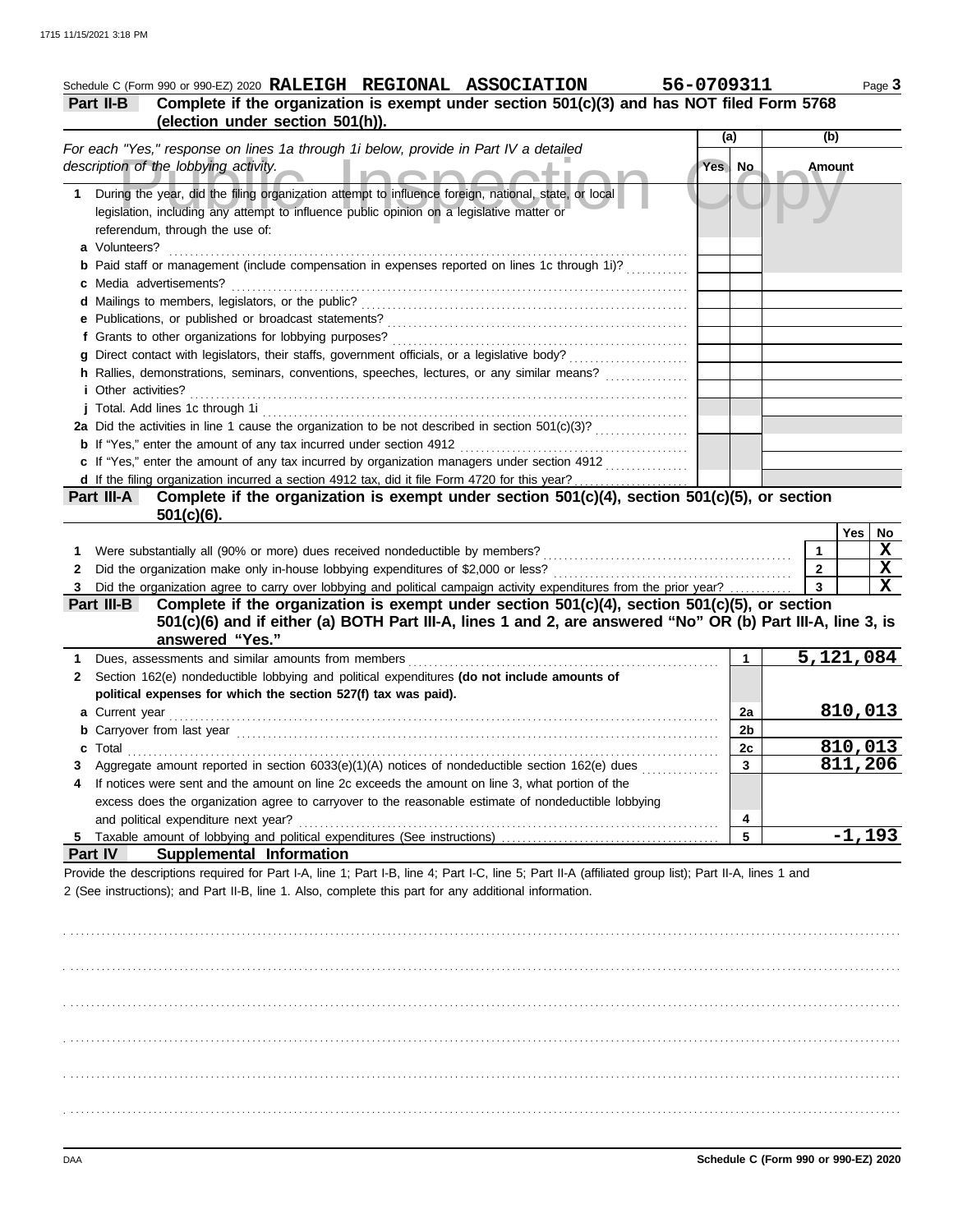|         |                                      |  | Schedule C (Form 990 or 990-EZ) 2020 RALEIGH REGIONAL ASSOCIATION | 56-0709311 | Page 4 |
|---------|--------------------------------------|--|-------------------------------------------------------------------|------------|--------|
| Part IV | Supplemental Information (continued) |  |                                                                   |            |        |
|         |                                      |  |                                                                   |            |        |
|         |                                      |  |                                                                   |            |        |
|         |                                      |  | Public Inspection Co                                              |            |        |
|         |                                      |  |                                                                   |            |        |
|         |                                      |  |                                                                   |            |        |
|         |                                      |  |                                                                   |            |        |
|         |                                      |  |                                                                   |            |        |
|         |                                      |  |                                                                   |            |        |
|         |                                      |  |                                                                   |            |        |
|         |                                      |  |                                                                   |            |        |
|         |                                      |  |                                                                   |            |        |
|         |                                      |  |                                                                   |            |        |
|         |                                      |  |                                                                   |            |        |
|         |                                      |  |                                                                   |            |        |
|         |                                      |  |                                                                   |            |        |
|         |                                      |  |                                                                   |            |        |
|         |                                      |  |                                                                   |            |        |
|         |                                      |  |                                                                   |            |        |
|         |                                      |  |                                                                   |            |        |
|         |                                      |  |                                                                   |            |        |
|         |                                      |  |                                                                   |            |        |
|         |                                      |  |                                                                   |            |        |
|         |                                      |  |                                                                   |            |        |
|         |                                      |  |                                                                   |            |        |
|         |                                      |  |                                                                   |            |        |
|         |                                      |  |                                                                   |            |        |
|         |                                      |  |                                                                   |            |        |
|         |                                      |  |                                                                   |            |        |
|         |                                      |  |                                                                   |            |        |
|         |                                      |  |                                                                   |            |        |
|         |                                      |  |                                                                   |            |        |
|         |                                      |  |                                                                   |            |        |
|         |                                      |  |                                                                   |            |        |
|         |                                      |  |                                                                   |            |        |
|         |                                      |  |                                                                   |            |        |
|         |                                      |  |                                                                   |            |        |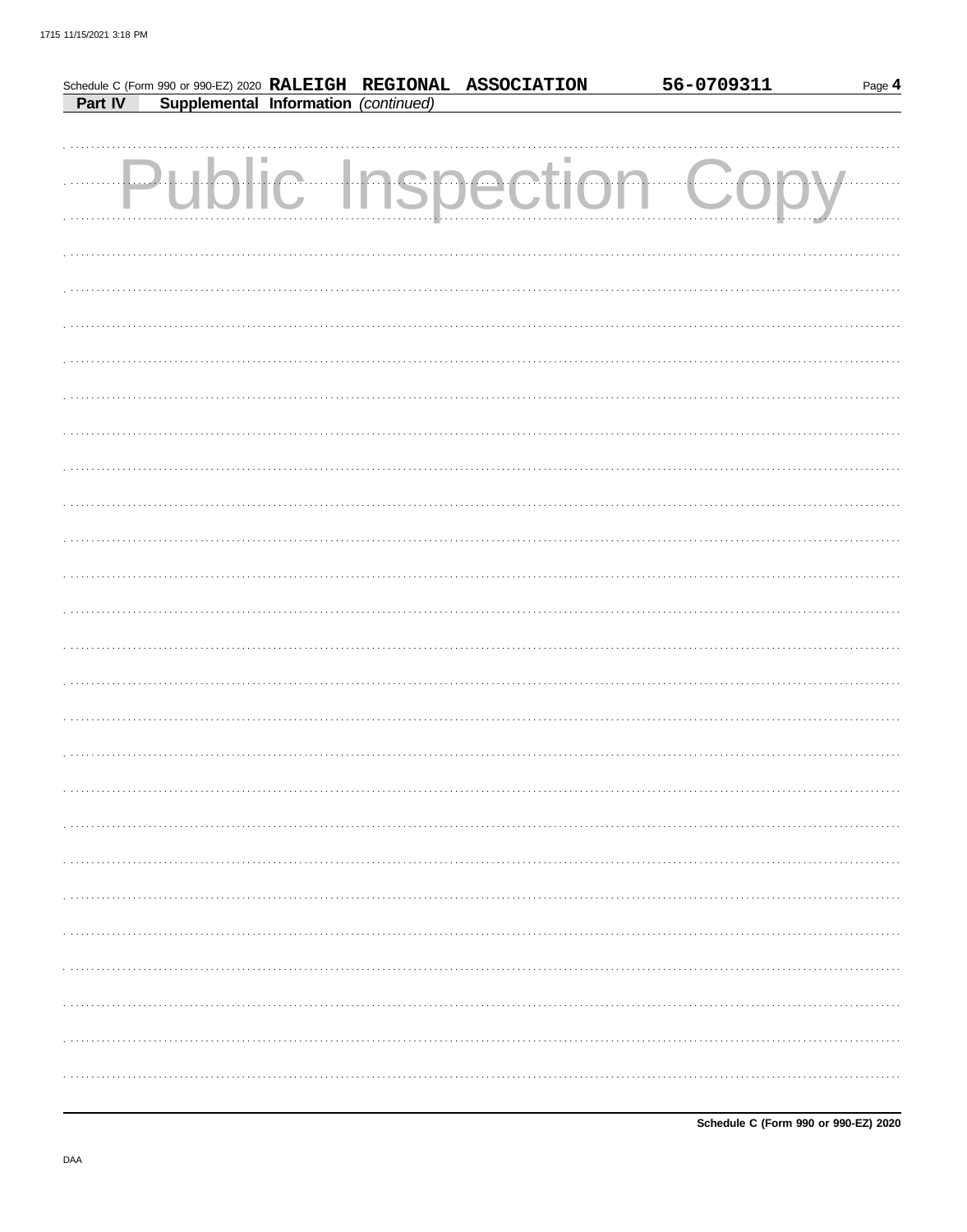|              | <b>SCHEDULE D</b><br>(Form 990)<br>Department of the Treasury<br>Internal Revenue Service<br>Name of the organization<br>RALEIGH REGIONAL ASSOCIATION | <b>Supplemental Financial Statements</b><br>u Complete if the organization answered "Yes" on Form 990,<br>Part IV, line 6, 7, 8, 9, 10, 11a, 11b, 11c, 11d, 11e, 11f, 12a, or 12b.<br><b>u</b> Go to <i>www.irs.gov/Form990</i> for instructions and the latest information. | OMB No. 1545-0047<br><b>Open to Public</b><br><b>Inspection</b><br><b>Employer identification number</b> |                                                |                                 |
|--------------|-------------------------------------------------------------------------------------------------------------------------------------------------------|------------------------------------------------------------------------------------------------------------------------------------------------------------------------------------------------------------------------------------------------------------------------------|----------------------------------------------------------------------------------------------------------|------------------------------------------------|---------------------------------|
|              | OF REALTORS<br>Part I                                                                                                                                 | Organizations Maintaining Donor Advised Funds or Other Similar Funds or Accounts.<br>Complete if the organization answered "Yes" on Form 990, Part IV, line 6.                                                                                                               |                                                                                                          |                                                | 56-0709311                      |
|              |                                                                                                                                                       |                                                                                                                                                                                                                                                                              | (a) Donor advised funds                                                                                  |                                                | (b) Funds and other accounts    |
| 1            |                                                                                                                                                       |                                                                                                                                                                                                                                                                              |                                                                                                          |                                                |                                 |
| 2            |                                                                                                                                                       | Aggregate value of contributions to (during year)                                                                                                                                                                                                                            |                                                                                                          |                                                |                                 |
| 3            |                                                                                                                                                       | Aggregate value of grants from (during year)                                                                                                                                                                                                                                 |                                                                                                          |                                                |                                 |
| 4            |                                                                                                                                                       |                                                                                                                                                                                                                                                                              |                                                                                                          |                                                |                                 |
| 5            |                                                                                                                                                       | Did the organization inform all donors and donor advisors in writing that the assets held in donor advised                                                                                                                                                                   |                                                                                                          |                                                |                                 |
|              |                                                                                                                                                       |                                                                                                                                                                                                                                                                              |                                                                                                          |                                                | Yes<br>No                       |
| 6            |                                                                                                                                                       | Did the organization inform all grantees, donors, and donor advisors in writing that grant funds can be used                                                                                                                                                                 |                                                                                                          |                                                |                                 |
|              |                                                                                                                                                       | only for charitable purposes and not for the benefit of the donor or donor advisor, or for any other purpose                                                                                                                                                                 |                                                                                                          |                                                |                                 |
|              |                                                                                                                                                       |                                                                                                                                                                                                                                                                              |                                                                                                          |                                                | <b>Yes</b><br>No                |
|              | Part II                                                                                                                                               | <b>Conservation Easements.</b>                                                                                                                                                                                                                                               |                                                                                                          |                                                |                                 |
|              |                                                                                                                                                       | Complete if the organization answered "Yes" on Form 990, Part IV, line 7.                                                                                                                                                                                                    |                                                                                                          |                                                |                                 |
| 1.           |                                                                                                                                                       | Purpose(s) of conservation easements held by the organization (check all that apply).                                                                                                                                                                                        |                                                                                                          |                                                |                                 |
|              | Protection of natural habitat                                                                                                                         | Preservation of land for public use (for example, recreation or education   Preservation of a historically important land area                                                                                                                                               |                                                                                                          |                                                |                                 |
|              |                                                                                                                                                       |                                                                                                                                                                                                                                                                              |                                                                                                          | Preservation of a certified historic structure |                                 |
| $\mathbf{2}$ | Preservation of open space                                                                                                                            | Complete lines 2a through 2d if the organization held a qualified conservation contribution in the form of a conservation                                                                                                                                                    |                                                                                                          |                                                |                                 |
|              | easement on the last day of the tax year.                                                                                                             |                                                                                                                                                                                                                                                                              |                                                                                                          |                                                | Held at the End of the Tax Year |
|              |                                                                                                                                                       |                                                                                                                                                                                                                                                                              |                                                                                                          | 2a                                             |                                 |
|              |                                                                                                                                                       |                                                                                                                                                                                                                                                                              |                                                                                                          | 2b                                             |                                 |
|              |                                                                                                                                                       |                                                                                                                                                                                                                                                                              |                                                                                                          | 2c                                             |                                 |
|              |                                                                                                                                                       | d Number of conservation easements included in (c) acquired after 7/25/06, and not on a                                                                                                                                                                                      |                                                                                                          |                                                |                                 |
|              |                                                                                                                                                       |                                                                                                                                                                                                                                                                              |                                                                                                          | 2d                                             |                                 |
| 3            |                                                                                                                                                       | Number of conservation easements modified, transferred, released, extinguished, or terminated by the organization during the                                                                                                                                                 |                                                                                                          |                                                |                                 |
|              | tax year $\mathbf{u}$ ,                                                                                                                               |                                                                                                                                                                                                                                                                              |                                                                                                          |                                                |                                 |
|              |                                                                                                                                                       | Number of states where property subject to conservation easement is located $\mathbf{u}$                                                                                                                                                                                     |                                                                                                          |                                                |                                 |
| 5            |                                                                                                                                                       | Does the organization have a written policy regarding the periodic monitoring, inspection, handling of                                                                                                                                                                       |                                                                                                          |                                                |                                 |
|              |                                                                                                                                                       | violations, and enforcement of the conservation easements it holds?                                                                                                                                                                                                          |                                                                                                          |                                                | Yes<br>No                       |
| 6            |                                                                                                                                                       | Staff and volunteer hours devoted to monitoring, inspecting, handling of violations, and enforcing conservation easements during the year                                                                                                                                    |                                                                                                          |                                                |                                 |
|              |                                                                                                                                                       |                                                                                                                                                                                                                                                                              |                                                                                                          |                                                |                                 |
| 7            |                                                                                                                                                       | Amount of expenses incurred in monitoring, inspecting, handling of violations, and enforcing conservation easements during the year                                                                                                                                          |                                                                                                          |                                                |                                 |
|              |                                                                                                                                                       |                                                                                                                                                                                                                                                                              |                                                                                                          |                                                |                                 |
| 8            |                                                                                                                                                       | Does each conservation easement reported on line 2(d) above satisfy the requirements of section 170(h)(4)(B)(i)                                                                                                                                                              |                                                                                                          |                                                |                                 |
|              |                                                                                                                                                       |                                                                                                                                                                                                                                                                              |                                                                                                          |                                                | Yes $ $  <br>No                 |
| 9            |                                                                                                                                                       | In Part XIII, describe how the organization reports conservation easements in its revenue and expense statement and                                                                                                                                                          |                                                                                                          |                                                |                                 |
|              |                                                                                                                                                       | balance sheet, and include, if applicable, the text of the footnote to the organization's financial statements that describes the                                                                                                                                            |                                                                                                          |                                                |                                 |
|              |                                                                                                                                                       | organization's accounting for conservation easements.                                                                                                                                                                                                                        |                                                                                                          |                                                |                                 |
|              | Part III                                                                                                                                              | Organizations Maintaining Collections of Art, Historical Treasures, or Other Similar Assets.<br>Complete if the organization answered "Yes" on Form 990, Part IV, line 8.                                                                                                    |                                                                                                          |                                                |                                 |
|              |                                                                                                                                                       | 1a If the organization elected, as permitted under FASB ASC 958, not to report in its revenue statement and balance sheet works                                                                                                                                              |                                                                                                          |                                                |                                 |
|              |                                                                                                                                                       | of art, historical treasures, or other similar assets held for public exhibition, education, or research in furtherance of public                                                                                                                                            |                                                                                                          |                                                |                                 |
|              |                                                                                                                                                       | service, provide in Part XIII the text of the footnote to its financial statements that describes these items.                                                                                                                                                               |                                                                                                          |                                                |                                 |
|              |                                                                                                                                                       | <b>b</b> If the organization elected, as permitted under FASB ASC 958, to report in its revenue statement and balance sheet works of                                                                                                                                         |                                                                                                          |                                                |                                 |
|              |                                                                                                                                                       | art, historical treasures, or other similar assets held for public exhibition, education, or research in furtherance of public service,                                                                                                                                      |                                                                                                          |                                                |                                 |
|              |                                                                                                                                                       | provide the following amounts relating to these items:                                                                                                                                                                                                                       |                                                                                                          |                                                |                                 |
|              |                                                                                                                                                       | (i) Revenue included on Form 990, Part VIII, line 1 $\ldots$ $\ldots$ $\ldots$ $\ldots$ $\ldots$ $\ldots$ $\ldots$ $\ldots$ $\ldots$ $\ldots$                                                                                                                                |                                                                                                          |                                                |                                 |
|              |                                                                                                                                                       |                                                                                                                                                                                                                                                                              |                                                                                                          |                                                |                                 |
| 2            |                                                                                                                                                       | If the organization received or held works of art, historical treasures, or other similar assets for financial gain, provide the                                                                                                                                             |                                                                                                          |                                                |                                 |
|              |                                                                                                                                                       | following amounts required to be reported under FASB ASC 958 relating to these items:                                                                                                                                                                                        |                                                                                                          |                                                |                                 |
|              |                                                                                                                                                       |                                                                                                                                                                                                                                                                              |                                                                                                          |                                                |                                 |
|              |                                                                                                                                                       |                                                                                                                                                                                                                                                                              |                                                                                                          |                                                |                                 |
| DAA          |                                                                                                                                                       | For Paperwork Reduction Act Notice, see the Instructions for Form 990.                                                                                                                                                                                                       |                                                                                                          |                                                | Schedule D (Form 990) 2020      |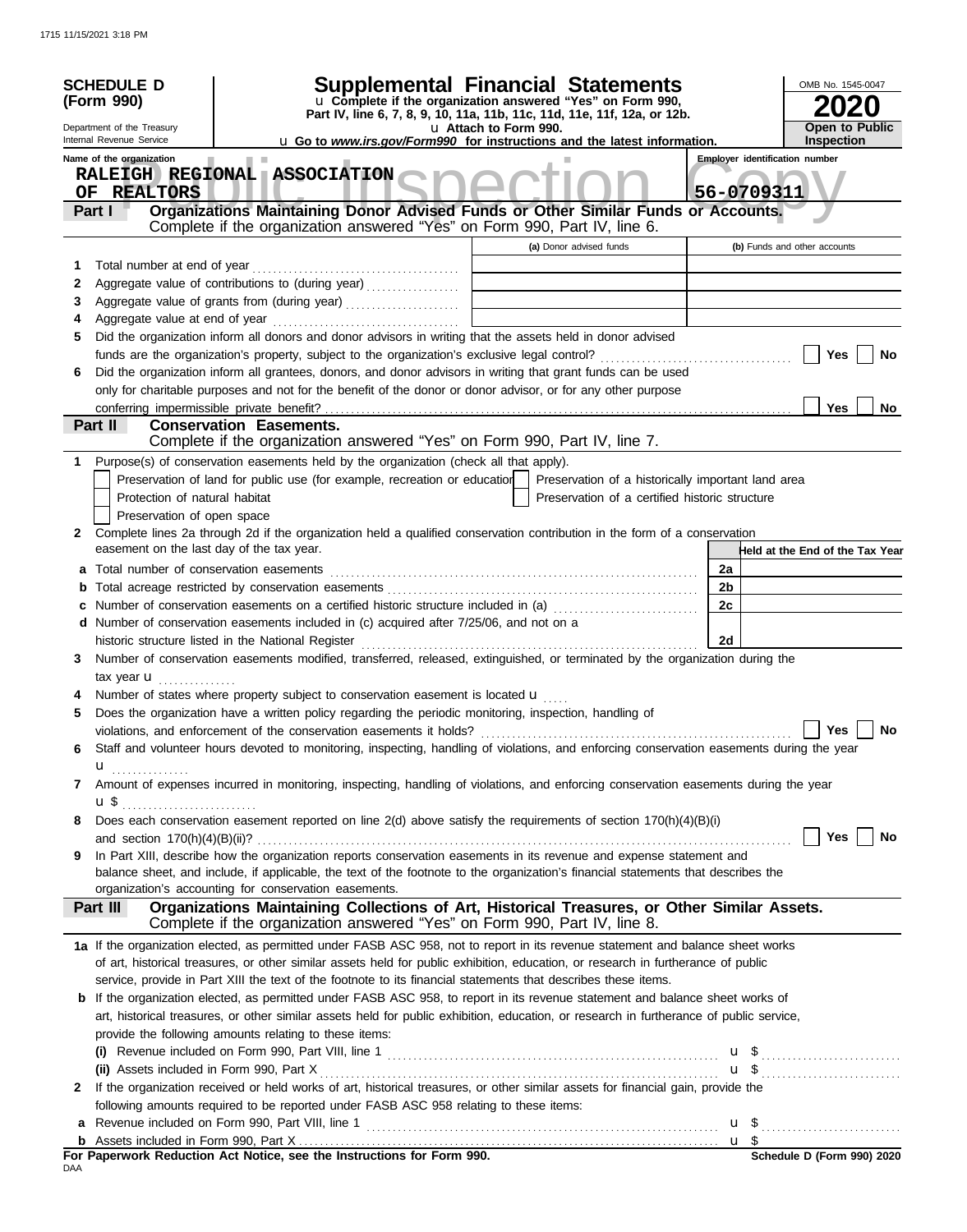|             | Schedule D (Form 990) 2020 RALEIGH REGIONAL ASSOCIATION                                                                                                                                                                        |                         |                                                                                                                                                                                                                                                                  |                         | 56-0709311      |                      |                | Page 2              |  |
|-------------|--------------------------------------------------------------------------------------------------------------------------------------------------------------------------------------------------------------------------------|-------------------------|------------------------------------------------------------------------------------------------------------------------------------------------------------------------------------------------------------------------------------------------------------------|-------------------------|-----------------|----------------------|----------------|---------------------|--|
|             | Organizations Maintaining Collections of Art, Historical Treasures, or Other Similar Assets (continued)<br>Part III                                                                                                            |                         |                                                                                                                                                                                                                                                                  |                         |                 |                      |                |                     |  |
| 3           | Using the organization's acquisition, accession, and other records, check any of the following that make significant use of its<br>collection items (check all that apply):                                                    |                         |                                                                                                                                                                                                                                                                  |                         |                 |                      |                |                     |  |
| a<br>b<br>C | Public exhibition<br>Scholarly research<br>Preservation for future generations<br>Provide a description of the organization's collections and explain how they further the organization's exempt purpose in Part               | d<br>e                  | Loan or exchange program<br>Other <b>Contains the Contact of the Contact of the Contact of the Contact of the Contact of the Contact of The Contact of The Contact of The Contact of The Contact of The Contact of The Contact of The Contact of The Contact</b> |                         |                 |                      |                |                     |  |
| 5           | XIII.<br>During the year, did the organization solicit or receive donations of art, historical treasures, or other similar                                                                                                     |                         |                                                                                                                                                                                                                                                                  |                         |                 |                      |                |                     |  |
|             |                                                                                                                                                                                                                                |                         |                                                                                                                                                                                                                                                                  |                         |                 |                      |                | Yes<br>No           |  |
|             | <b>Part IV</b><br><b>Escrow and Custodial Arrangements.</b><br>Complete if the organization answered "Yes" on Form 990, Part IV, line 9, or reported an amount on Form                                                         |                         |                                                                                                                                                                                                                                                                  |                         |                 |                      |                |                     |  |
|             | 990, Part X, line 21.                                                                                                                                                                                                          |                         |                                                                                                                                                                                                                                                                  |                         |                 |                      |                |                     |  |
|             | 1a Is the organization an agent, trustee, custodian or other intermediary for contributions or other assets not                                                                                                                |                         |                                                                                                                                                                                                                                                                  |                         |                 |                      |                | Yes<br>No           |  |
|             | <b>b</b> If "Yes," explain the arrangement in Part XIII and complete the following table:                                                                                                                                      |                         |                                                                                                                                                                                                                                                                  |                         |                 |                      |                |                     |  |
|             |                                                                                                                                                                                                                                |                         |                                                                                                                                                                                                                                                                  |                         |                 |                      | Amount         |                     |  |
|             | c Beginning balance                                                                                                                                                                                                            |                         |                                                                                                                                                                                                                                                                  |                         |                 | 1c                   |                |                     |  |
|             |                                                                                                                                                                                                                                |                         |                                                                                                                                                                                                                                                                  |                         |                 | 1d                   |                |                     |  |
|             | e Distributions during the year manufactured contains and the year manufactured with the set of the set of the set of the set of the set of the set of the set of the set of the set of the set of the set of the set of the s |                         |                                                                                                                                                                                                                                                                  |                         |                 | 1e                   |                |                     |  |
|             |                                                                                                                                                                                                                                |                         |                                                                                                                                                                                                                                                                  |                         |                 | 1f                   |                | Yes<br>No           |  |
|             |                                                                                                                                                                                                                                |                         |                                                                                                                                                                                                                                                                  |                         |                 |                      |                |                     |  |
|             | <b>Endowment Funds.</b><br><b>Part V</b>                                                                                                                                                                                       |                         |                                                                                                                                                                                                                                                                  |                         |                 |                      |                |                     |  |
|             | Complete if the organization answered "Yes" on Form 990, Part IV, line 10.                                                                                                                                                     |                         |                                                                                                                                                                                                                                                                  |                         |                 |                      |                |                     |  |
|             |                                                                                                                                                                                                                                | (a) Current year        | (b) Prior year                                                                                                                                                                                                                                                   | (c) Two years back      |                 | (d) Three years back |                | (e) Four years back |  |
|             | 1a Beginning of year balance                                                                                                                                                                                                   |                         |                                                                                                                                                                                                                                                                  |                         |                 |                      |                |                     |  |
|             | <b>b</b> Contributions                                                                                                                                                                                                         |                         |                                                                                                                                                                                                                                                                  |                         |                 |                      |                |                     |  |
|             | c Net investment earnings, gains, and                                                                                                                                                                                          |                         |                                                                                                                                                                                                                                                                  |                         |                 |                      |                |                     |  |
|             | d Grants or scholarships                                                                                                                                                                                                       |                         |                                                                                                                                                                                                                                                                  |                         |                 |                      |                |                     |  |
|             | e Other expenditures for facilities and                                                                                                                                                                                        |                         |                                                                                                                                                                                                                                                                  |                         |                 |                      |                |                     |  |
|             |                                                                                                                                                                                                                                |                         |                                                                                                                                                                                                                                                                  |                         |                 |                      |                |                     |  |
|             | f Administrative expenses                                                                                                                                                                                                      |                         |                                                                                                                                                                                                                                                                  |                         |                 |                      |                |                     |  |
|             | <b>g</b> End of year balance $\ldots$<br>2 Provide the estimated percentage of the current year end balance (line 1g, column (a)) held as:                                                                                     |                         |                                                                                                                                                                                                                                                                  |                         |                 |                      |                |                     |  |
|             | a Board designated or quasi-endowment u                                                                                                                                                                                        |                         |                                                                                                                                                                                                                                                                  |                         |                 |                      |                |                     |  |
|             | <b>b</b> Permanent endowment <b>u</b> %                                                                                                                                                                                        |                         |                                                                                                                                                                                                                                                                  |                         |                 |                      |                |                     |  |
|             | c Term endowment <b>u</b> %                                                                                                                                                                                                    |                         |                                                                                                                                                                                                                                                                  |                         |                 |                      |                |                     |  |
|             | The percentages on lines 2a, 2b, and 2c should equal 100%.                                                                                                                                                                     |                         |                                                                                                                                                                                                                                                                  |                         |                 |                      |                |                     |  |
|             | 3a Are there endowment funds not in the possession of the organization that are held and administered for the                                                                                                                  |                         |                                                                                                                                                                                                                                                                  |                         |                 |                      |                |                     |  |
|             | organization by:                                                                                                                                                                                                               |                         |                                                                                                                                                                                                                                                                  |                         |                 |                      |                | Yes  <br>No         |  |
|             |                                                                                                                                                                                                                                |                         |                                                                                                                                                                                                                                                                  |                         |                 |                      | 3a(i)          |                     |  |
|             |                                                                                                                                                                                                                                |                         |                                                                                                                                                                                                                                                                  |                         |                 |                      | 3a(ii)         |                     |  |
|             | Describe in Part XIII the intended uses of the organization's endowment funds.                                                                                                                                                 |                         |                                                                                                                                                                                                                                                                  |                         |                 |                      | 3b             |                     |  |
|             | Land, Buildings, and Equipment.<br><b>Part VI</b>                                                                                                                                                                              |                         |                                                                                                                                                                                                                                                                  |                         |                 |                      |                |                     |  |
|             | Complete if the organization answered "Yes" on Form 990, Part IV, line 11a. See Form 990, Part X, line 10.                                                                                                                     |                         |                                                                                                                                                                                                                                                                  |                         |                 |                      |                |                     |  |
|             | Description of property                                                                                                                                                                                                        | (a) Cost or other basis |                                                                                                                                                                                                                                                                  | (b) Cost or other basis | (c) Accumulated |                      | (d) Book value |                     |  |
|             |                                                                                                                                                                                                                                | (investment)            | (other)                                                                                                                                                                                                                                                          |                         | depreciation    |                      |                |                     |  |
|             |                                                                                                                                                                                                                                |                         |                                                                                                                                                                                                                                                                  | 848,467                 |                 |                      |                | 848,467             |  |
|             |                                                                                                                                                                                                                                |                         |                                                                                                                                                                                                                                                                  | 4,406,974               | 2,009,631       |                      |                | 2,397,343           |  |
|             | c Leasehold improvements<br>d Equipment                                                                                                                                                                                        |                         |                                                                                                                                                                                                                                                                  | 523,130                 |                 | 380,269              |                | 142,861             |  |
|             | e Other                                                                                                                                                                                                                        |                         |                                                                                                                                                                                                                                                                  |                         |                 |                      |                |                     |  |
|             |                                                                                                                                                                                                                                |                         |                                                                                                                                                                                                                                                                  |                         |                 | $\mathbf u$          |                | 3,388,671           |  |

**Schedule D (Form 990) 2020**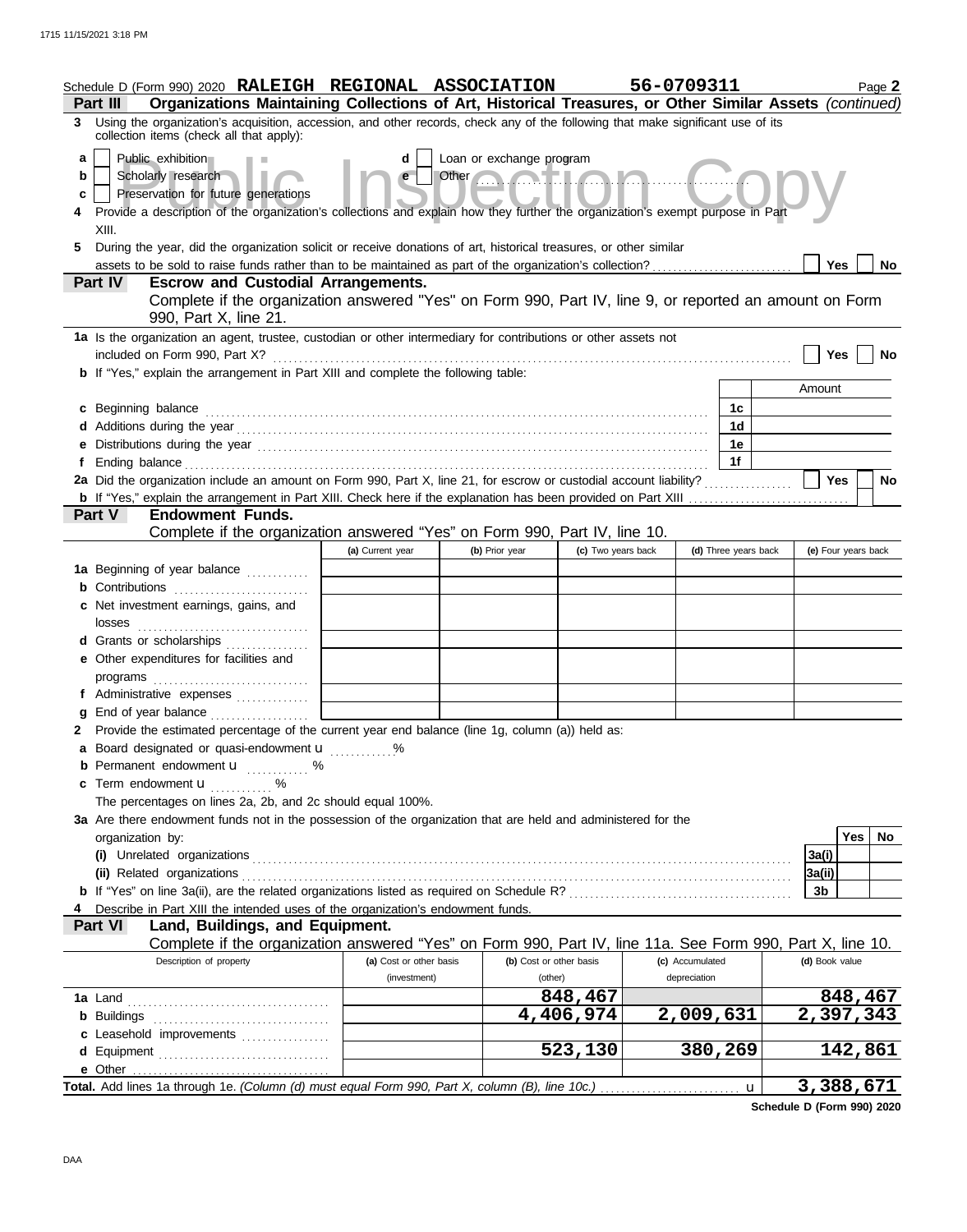|                                | Schedule D (Form 990) 2020 RALEIGH REGIONAL ASSOCIATION                                                                                               |                | 56-0709311                       | Page 3         |
|--------------------------------|-------------------------------------------------------------------------------------------------------------------------------------------------------|----------------|----------------------------------|----------------|
| Part VII                       | <b>Investments - Other Securities.</b>                                                                                                                |                |                                  |                |
|                                | Complete if the organization answered "Yes" on Form 990, Part IV, line 11b. See Form 990, Part X, line 12.<br>(a) Description of security or category | (b) Book value | (c) Method of valuation:         |                |
|                                | (including name of security)                                                                                                                          |                | Cost or end-of-year market value |                |
| (1) Financial derivatives      |                                                                                                                                                       |                |                                  |                |
|                                | (2) Closely held equity interests<br>$\mathbf{u}$ , , , , , ,                                                                                         |                |                                  |                |
| $(3)$ Other                    |                                                                                                                                                       |                |                                  |                |
| $(A)$ .                        |                                                                                                                                                       |                |                                  |                |
| $\ldots$ (B)                   |                                                                                                                                                       |                |                                  |                |
| (C)                            |                                                                                                                                                       |                |                                  |                |
| $\mathbf{D}$ (D), $\mathbf{D}$ |                                                                                                                                                       |                |                                  |                |
| (E)                            |                                                                                                                                                       |                |                                  |                |
| $(+)$                          |                                                                                                                                                       |                |                                  |                |
| (G)                            |                                                                                                                                                       |                |                                  |                |
| (H)                            |                                                                                                                                                       |                |                                  |                |
| <b>Part VIII</b>               | Total. (Column (b) must equal Form 990, Part X, col. (B) line 12.)<br>Investments - Program Related.                                                  | u              |                                  |                |
|                                | Complete if the organization answered "Yes" on Form 990, Part IV, line 11c. See Form 990, Part X, line 13.                                            |                |                                  |                |
|                                | (a) Description of investment                                                                                                                         | (b) Book value | (c) Method of valuation:         |                |
|                                |                                                                                                                                                       |                | Cost or end-of-year market value |                |
| (1)                            |                                                                                                                                                       |                |                                  |                |
| (2)                            |                                                                                                                                                       |                |                                  |                |
| (3)                            |                                                                                                                                                       |                |                                  |                |
| (4)                            |                                                                                                                                                       |                |                                  |                |
| (5)                            |                                                                                                                                                       |                |                                  |                |
| (6)                            |                                                                                                                                                       |                |                                  |                |
| (7)                            |                                                                                                                                                       |                |                                  |                |
| (8)                            |                                                                                                                                                       |                |                                  |                |
| (9)                            |                                                                                                                                                       |                |                                  |                |
|                                | Total. (Column (b) must equal Form 990, Part X, col. (B) line 13.)                                                                                    | u              |                                  |                |
| Part IX                        | Other Assets.<br>Complete if the organization answered "Yes" on Form 990, Part IV, line 11d. See Form 990, Part X, line 15.                           |                |                                  |                |
|                                | (a) Description                                                                                                                                       |                |                                  | (b) Book value |
| (1)                            |                                                                                                                                                       |                |                                  |                |
| (2)                            |                                                                                                                                                       |                |                                  |                |
| (3)                            |                                                                                                                                                       |                |                                  |                |
| (4)                            |                                                                                                                                                       |                |                                  |                |
| (5)                            |                                                                                                                                                       |                |                                  |                |
| (6)                            |                                                                                                                                                       |                |                                  |                |
| (7)                            |                                                                                                                                                       |                |                                  |                |
| (8)                            |                                                                                                                                                       |                |                                  |                |
| (9)                            |                                                                                                                                                       |                |                                  |                |
|                                | Total. (Column (b) must equal Form 990, Part X, col. (B) line 15.)                                                                                    |                | u                                |                |
| Part X                         | Other Liabilities.                                                                                                                                    |                |                                  |                |
|                                | Complete if the organization answered "Yes" on Form 990, Part IV, line 11e or 11f. See Form 990, Part X,                                              |                |                                  |                |
|                                | line 25.                                                                                                                                              |                |                                  |                |
| 1.<br>(1)                      | (a) Description of liability                                                                                                                          |                |                                  | (b) Book value |
| (2)                            | Federal income taxes<br><b>ACCRUED VACATION</b>                                                                                                       |                |                                  | 52,670         |
| (3)                            |                                                                                                                                                       |                |                                  |                |
| (4)                            |                                                                                                                                                       |                |                                  |                |
| (5)                            |                                                                                                                                                       |                |                                  |                |
| (6)                            |                                                                                                                                                       |                |                                  |                |
| (7)                            |                                                                                                                                                       |                |                                  |                |
| (8)                            |                                                                                                                                                       |                |                                  |                |
| (9)                            |                                                                                                                                                       |                |                                  |                |
|                                | Total. (Column (b) must equal Form 990, Part X, col. (B) line 25.)                                                                                    |                | $\mathbf u$                      | 52,670         |

Total. *(Column (b) must equal Form 990, Part X, col. (B) line 25.)* 

Liability for uncertain tax positions. In Part XIII, provide the text of the footnote to the organization's financial statements that reports the **2.** organization's liability for uncertain tax positions under FASB ASC 740. Check here if the text of the footnote has been provided in Part XIII ...

 $\Box$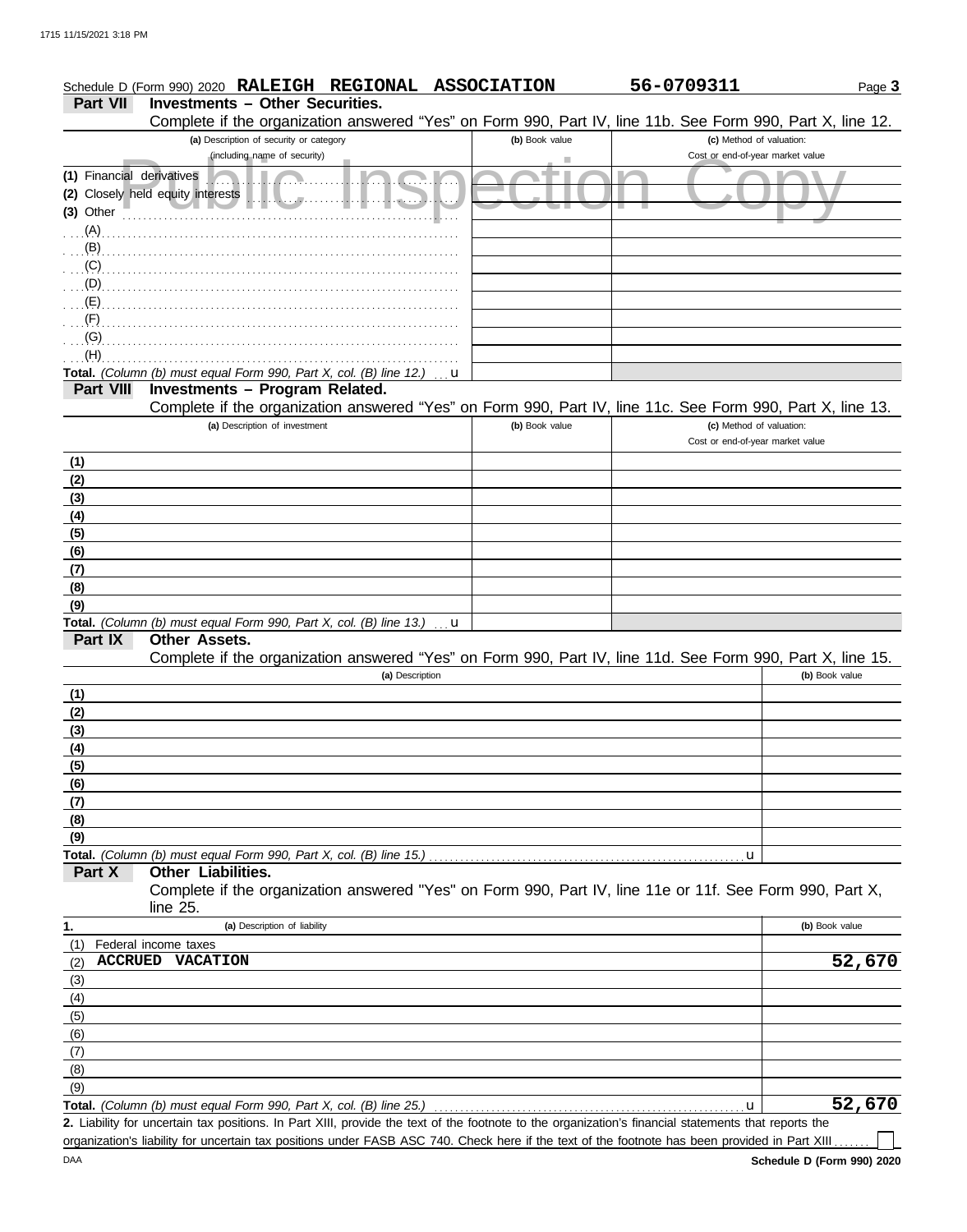|   | Schedule D (Form 990) 2020 RALEIGH REGIONAL ASSOCIATION                                                                                                                                                                              |                | 56-0709311 |         | Page 4         |
|---|--------------------------------------------------------------------------------------------------------------------------------------------------------------------------------------------------------------------------------------|----------------|------------|---------|----------------|
|   | Reconciliation of Revenue per Audited Financial Statements With Revenue per Return.<br>Part XI                                                                                                                                       |                |            |         |                |
|   | Complete if the organization answered "Yes" on Form 990, Part IV, line 12a.                                                                                                                                                          |                |            |         |                |
| 1 | Total revenue, gains, and other support per audited financial statements                                                                                                                                                             |                |            |         | 6,077,924      |
| 2 | Amounts included on line 1 but not on Form 990, Part VIII, line 12:                                                                                                                                                                  |                |            |         |                |
| a | Net unrealized gains (losses) on investments <b>and a strategie of the strategie of the strategie of the strategie of the strategie of the strategie of the strategie of the strategie of the strategie of the strategie of the </b> | 2a             |            |         |                |
|   |                                                                                                                                                                                                                                      | 2 <sub>b</sub> |            |         |                |
|   |                                                                                                                                                                                                                                      | 2c             |            |         |                |
| d |                                                                                                                                                                                                                                      | 2d             | 169,259    |         |                |
| е |                                                                                                                                                                                                                                      |                |            | 2e      | <u>169,259</u> |
| 3 |                                                                                                                                                                                                                                      |                |            | 3       | 5,908,665      |
| 4 | Amounts included on Form 990, Part VIII, line 12, but not on line 1:                                                                                                                                                                 |                |            |         |                |
| a |                                                                                                                                                                                                                                      | 4а             |            |         |                |
|   |                                                                                                                                                                                                                                      | 4b             |            |         |                |
| 5 | Add lines 4a and 4b                                                                                                                                                                                                                  |                |            | 4c<br>5 | 5,908,665      |
|   | Reconciliation of Expenses per Audited Financial Statements With Expenses per Return.<br><b>Part XII</b>                                                                                                                             |                |            |         |                |
|   | Complete if the organization answered "Yes" on Form 990, Part IV, line 12a.                                                                                                                                                          |                |            |         |                |
| 1 | Total expenses and losses per audited financial statements                                                                                                                                                                           |                |            |         | 5,648,785      |
| 2 | Amounts included on line 1 but not on Form 990, Part IX, line 25:                                                                                                                                                                    |                |            |         |                |
| a |                                                                                                                                                                                                                                      | 2a             |            |         |                |
|   |                                                                                                                                                                                                                                      | 2 <sub>b</sub> |            |         |                |
|   | Other losses                                                                                                                                                                                                                         | 2c             |            |         |                |
| d |                                                                                                                                                                                                                                      | 2d             | 105,900    |         |                |
| е |                                                                                                                                                                                                                                      |                |            | 2e      | 105,900        |
| З |                                                                                                                                                                                                                                      |                |            | 3       | 5,542,885      |
| 4 | Amounts included on Form 990, Part IX, line 25, but not on line 1:                                                                                                                                                                   |                |            |         |                |
| a |                                                                                                                                                                                                                                      | 4a             |            |         |                |
|   |                                                                                                                                                                                                                                      | 4b             |            |         |                |
|   | c Add lines 4a and 4b                                                                                                                                                                                                                |                |            | 4c      |                |
|   |                                                                                                                                                                                                                                      |                |            | 5       | 5,542,885      |
|   | Part XIII Supplemental Information.                                                                                                                                                                                                  |                |            |         |                |
|   | Provide the descriptions required for Part II, lines 3, 5, and 9; Part III, lines 1a and 4; Part IV, lines 1b and 2b; Part V, line 4; Part X, line                                                                                   |                |            |         |                |
|   | 2; Part XI, lines 2d and 4b; and Part XII, lines 2d and 4b. Also complete this part to provide any additional information.                                                                                                           |                |            |         |                |
|   | Part XI, Line 2d - Revenue Amounts Included in Financials - Other                                                                                                                                                                    |                |            |         |                |
|   |                                                                                                                                                                                                                                      |                |            |         |                |
|   | IN INCOME FROM SUBSIDIARY<br><b>EQUITY</b>                                                                                                                                                                                           |                |            |         | 63,359         |
|   | ALLOCATION OF INDIRECT RENTAL COSTS                                                                                                                                                                                                  |                |            | \$      | 105,900        |
|   |                                                                                                                                                                                                                                      |                |            |         |                |
|   |                                                                                                                                                                                                                                      |                |            |         |                |
|   |                                                                                                                                                                                                                                      |                |            |         |                |
|   | Part XII, Line 2d - Expense Amounts Included in Financials - Other                                                                                                                                                                   |                |            |         |                |
|   |                                                                                                                                                                                                                                      |                |            |         |                |
|   | <b>ALLOCATION OF</b><br>INDIRECT RENTAL COSTS                                                                                                                                                                                        |                |            | \$      | 105,900        |
|   |                                                                                                                                                                                                                                      |                |            |         |                |
|   |                                                                                                                                                                                                                                      |                |            |         |                |
|   |                                                                                                                                                                                                                                      |                |            |         |                |
|   |                                                                                                                                                                                                                                      |                |            |         |                |
|   |                                                                                                                                                                                                                                      |                |            |         |                |
|   |                                                                                                                                                                                                                                      |                |            |         |                |
|   |                                                                                                                                                                                                                                      |                |            |         |                |
|   |                                                                                                                                                                                                                                      |                |            |         |                |
|   |                                                                                                                                                                                                                                      |                |            |         |                |
|   |                                                                                                                                                                                                                                      |                |            |         |                |
|   |                                                                                                                                                                                                                                      |                |            |         |                |
|   |                                                                                                                                                                                                                                      |                |            |         |                |
|   |                                                                                                                                                                                                                                      |                |            |         |                |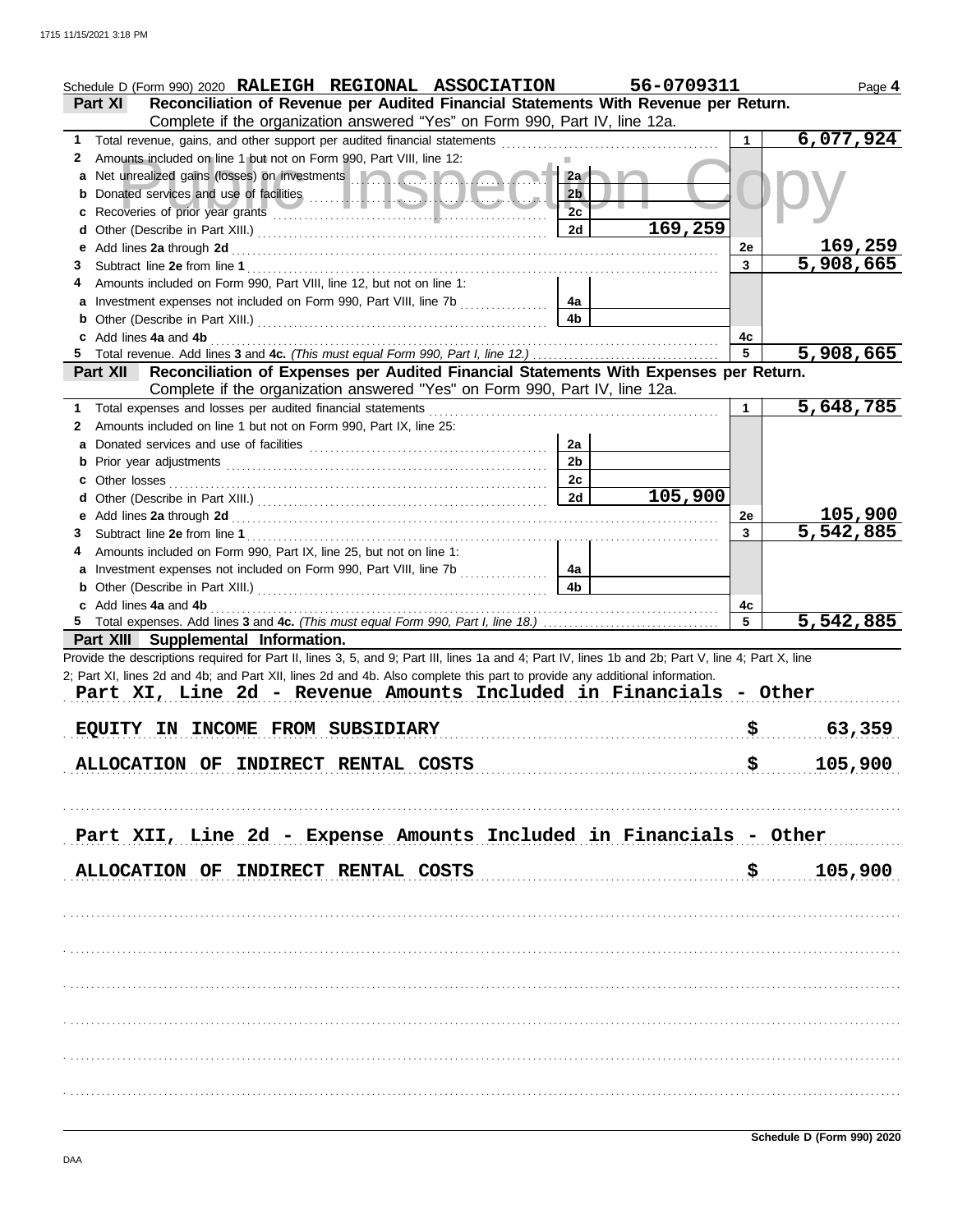|  |  |                                                                                                           | 56-0709311               | Page 5 |
|--|--|-----------------------------------------------------------------------------------------------------------|--------------------------|--------|
|  |  | Schedule D (Form 990) 2020 RALEIGH REGIONAL ASSOCIATION<br>Part XIII Supplemental Information (continued) |                          |        |
|  |  |                                                                                                           |                          |        |
|  |  |                                                                                                           |                          |        |
|  |  | <b>Public Inspection</b>                                                                                  |                          |        |
|  |  |                                                                                                           | $\overline{\phantom{a}}$ |        |
|  |  |                                                                                                           |                          |        |
|  |  |                                                                                                           |                          |        |
|  |  |                                                                                                           |                          |        |
|  |  |                                                                                                           |                          |        |
|  |  |                                                                                                           |                          |        |
|  |  |                                                                                                           |                          |        |
|  |  |                                                                                                           |                          |        |
|  |  |                                                                                                           |                          |        |
|  |  |                                                                                                           |                          |        |
|  |  |                                                                                                           |                          |        |
|  |  |                                                                                                           |                          |        |
|  |  |                                                                                                           |                          |        |
|  |  |                                                                                                           |                          |        |
|  |  |                                                                                                           |                          |        |
|  |  |                                                                                                           |                          |        |
|  |  |                                                                                                           |                          |        |
|  |  |                                                                                                           |                          |        |
|  |  |                                                                                                           |                          |        |
|  |  |                                                                                                           |                          |        |
|  |  |                                                                                                           |                          |        |
|  |  |                                                                                                           |                          |        |
|  |  |                                                                                                           |                          |        |
|  |  |                                                                                                           |                          |        |
|  |  |                                                                                                           |                          |        |
|  |  |                                                                                                           |                          |        |
|  |  |                                                                                                           |                          |        |
|  |  |                                                                                                           |                          |        |
|  |  |                                                                                                           |                          |        |
|  |  |                                                                                                           |                          |        |
|  |  |                                                                                                           |                          |        |
|  |  |                                                                                                           |                          |        |
|  |  |                                                                                                           |                          |        |
|  |  |                                                                                                           |                          |        |
|  |  |                                                                                                           |                          |        |
|  |  |                                                                                                           |                          |        |
|  |  |                                                                                                           |                          |        |
|  |  |                                                                                                           |                          |        |
|  |  |                                                                                                           |                          |        |
|  |  |                                                                                                           |                          |        |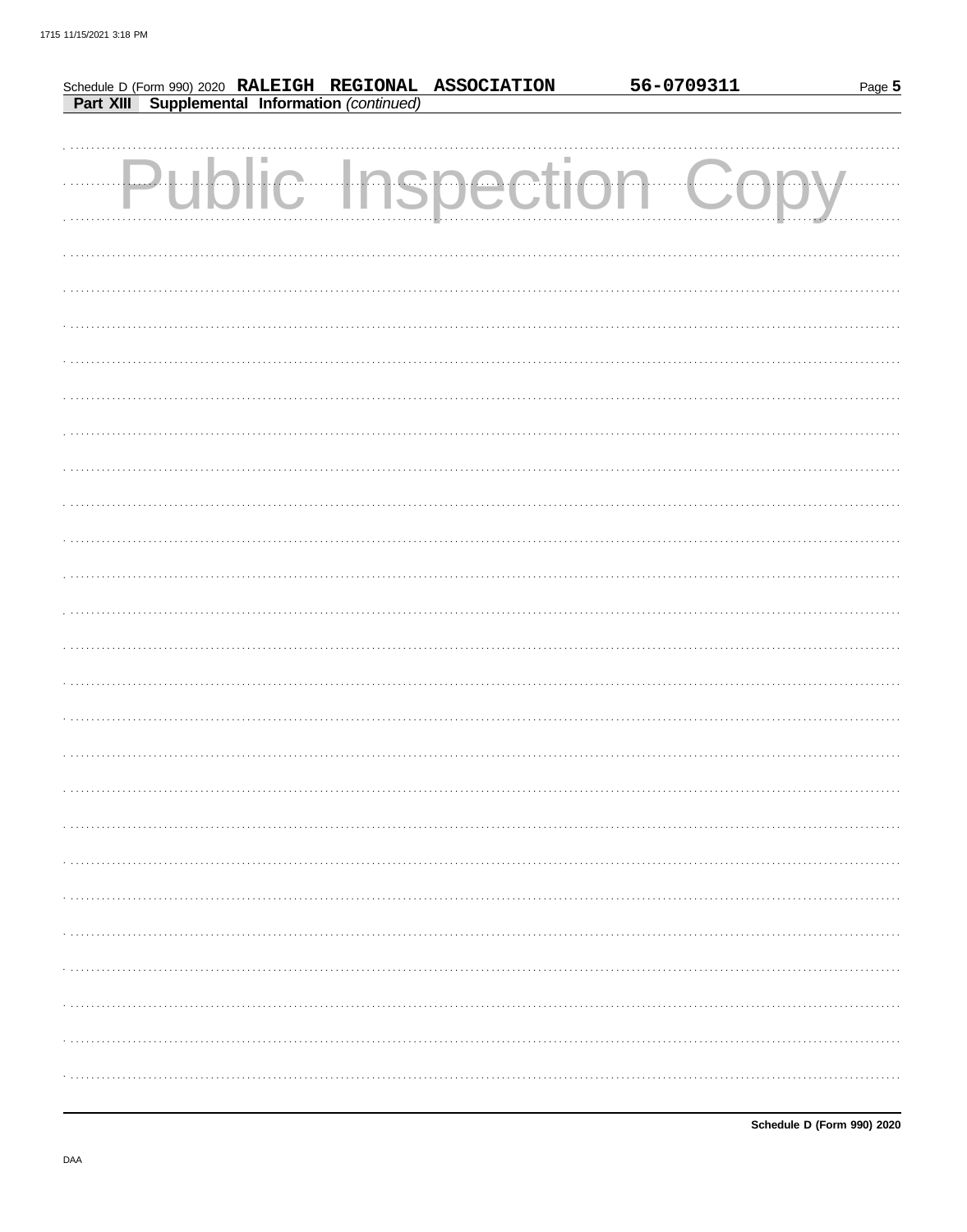| <b>SCHEDULE I</b>                                                                                                                                                                                                                                                                    |            |                                        | Grants and Other Assistance to Organizations,                                                                                         |                                       |                                                             |                                          |                                | OMB No. 1545-0047                     |                   |
|--------------------------------------------------------------------------------------------------------------------------------------------------------------------------------------------------------------------------------------------------------------------------------------|------------|----------------------------------------|---------------------------------------------------------------------------------------------------------------------------------------|---------------------------------------|-------------------------------------------------------------|------------------------------------------|--------------------------------|---------------------------------------|-------------------|
| (Form 990)                                                                                                                                                                                                                                                                           |            |                                        | Governments, and Individuals in the United States<br>Complete if the organization answered "Yes" on Form 990, Part IV, line 21 or 22. |                                       |                                                             |                                          |                                |                                       |                   |
| Department of the Treasury<br>Internal Revenue Service                                                                                                                                                                                                                               |            |                                        | u Attach to Form 990.<br>u Go to www.irs.gov/Form990 for the latest information.                                                      |                                       |                                                             |                                          |                                | Open to Public<br>Inspection          |                   |
| RALEIGH REGIONAL ASSOCIATION<br>Name of the organization                                                                                                                                                                                                                             |            |                                        |                                                                                                                                       |                                       |                                                             |                                          | Employer identification number |                                       |                   |
| OF REALTORS                                                                                                                                                                                                                                                                          |            |                                        |                                                                                                                                       |                                       |                                                             |                                          | 56-0709311                     |                                       |                   |
| <b>General Information on Grants and Assistance</b><br>Part I                                                                                                                                                                                                                        |            |                                        |                                                                                                                                       |                                       |                                                             |                                          |                                |                                       |                   |
| Does the organization maintain records to substantiate the amount of the grants or assistance, the grantees' eligibility for the grants or assistance, and<br>1<br>2 Describe in Part IV the organization's procedures for monitoring the use of grant funds in the United States.   |            |                                        |                                                                                                                                       |                                       |                                                             |                                          |                                | Yes                                   | $ \mathbf{X} $ No |
| Grants and Other Assistance to Domestic Organizations and Domestic Governments. Complete if the organization answered "Yes" on Form 990,<br>Part II<br>Part IV, line 21, for any recipient that received more than \$5,000. Part II can be duplicated if additional space is needed. |            |                                        |                                                                                                                                       |                                       |                                                             |                                          |                                |                                       |                   |
| (a) Name and address of organization<br>or government                                                                                                                                                                                                                                | $(b)$ EIN  | $(c)$ IRC<br>séction<br>if applicable) | (d) Amount of cash<br>grant                                                                                                           | (e) Amount of non-<br>cash assistance | (f) Method of valuation<br>(book, FMV, appraisal,<br>other) | (g) Description of<br>noncash assistance |                                | (h) Purpose of grant<br>or assistance |                   |
| (1) REALTOR FOUNDATION OF WAKE COUNTY<br>111 REALTOR'S WAY                                                                                                                                                                                                                           |            |                                        |                                                                                                                                       |                                       |                                                             |                                          |                                | <b>HOUSING PROGRAMS</b>               |                   |
| NC 27513<br><b>CARY</b>                                                                                                                                                                                                                                                              | 26-1716740 | 501C3                                  | 22,000                                                                                                                                |                                       |                                                             |                                          |                                |                                       |                   |
| (2)                                                                                                                                                                                                                                                                                  |            |                                        |                                                                                                                                       |                                       |                                                             |                                          |                                |                                       |                   |
|                                                                                                                                                                                                                                                                                      |            |                                        |                                                                                                                                       |                                       |                                                             |                                          |                                |                                       |                   |
| (3)                                                                                                                                                                                                                                                                                  |            |                                        |                                                                                                                                       |                                       |                                                             |                                          |                                |                                       |                   |
|                                                                                                                                                                                                                                                                                      |            |                                        |                                                                                                                                       |                                       |                                                             |                                          |                                |                                       |                   |
| (4)                                                                                                                                                                                                                                                                                  |            |                                        |                                                                                                                                       |                                       |                                                             |                                          |                                |                                       |                   |
|                                                                                                                                                                                                                                                                                      |            |                                        |                                                                                                                                       |                                       |                                                             |                                          |                                |                                       |                   |
| (5)                                                                                                                                                                                                                                                                                  |            |                                        |                                                                                                                                       |                                       |                                                             |                                          |                                |                                       |                   |
|                                                                                                                                                                                                                                                                                      |            |                                        |                                                                                                                                       |                                       |                                                             |                                          |                                |                                       |                   |
| (6)                                                                                                                                                                                                                                                                                  |            |                                        |                                                                                                                                       |                                       |                                                             |                                          |                                |                                       |                   |
|                                                                                                                                                                                                                                                                                      |            |                                        |                                                                                                                                       |                                       |                                                             |                                          |                                |                                       |                   |
| (7)                                                                                                                                                                                                                                                                                  |            |                                        |                                                                                                                                       |                                       |                                                             |                                          |                                |                                       |                   |
|                                                                                                                                                                                                                                                                                      |            |                                        |                                                                                                                                       |                                       |                                                             |                                          |                                |                                       |                   |
| (8)                                                                                                                                                                                                                                                                                  |            |                                        |                                                                                                                                       |                                       |                                                             |                                          |                                |                                       |                   |
|                                                                                                                                                                                                                                                                                      |            |                                        |                                                                                                                                       |                                       |                                                             |                                          |                                |                                       |                   |
| (9)                                                                                                                                                                                                                                                                                  |            |                                        |                                                                                                                                       |                                       |                                                             |                                          |                                |                                       |                   |
|                                                                                                                                                                                                                                                                                      |            |                                        |                                                                                                                                       |                                       |                                                             |                                          |                                |                                       |                   |
| 2                                                                                                                                                                                                                                                                                    |            |                                        |                                                                                                                                       |                                       |                                                             |                                          | u                              |                                       |                   |
| Enter total number of other organizations listed in the line 1 table                                                                                                                                                                                                                 |            |                                        |                                                                                                                                       |                                       |                                                             |                                          |                                |                                       |                   |
| For Paperwork Reduction Act Notice, see the Instructions for Form 990.                                                                                                                                                                                                               |            |                                        |                                                                                                                                       |                                       |                                                             |                                          |                                | Schedule I (Form 990) (2020)          |                   |

DAA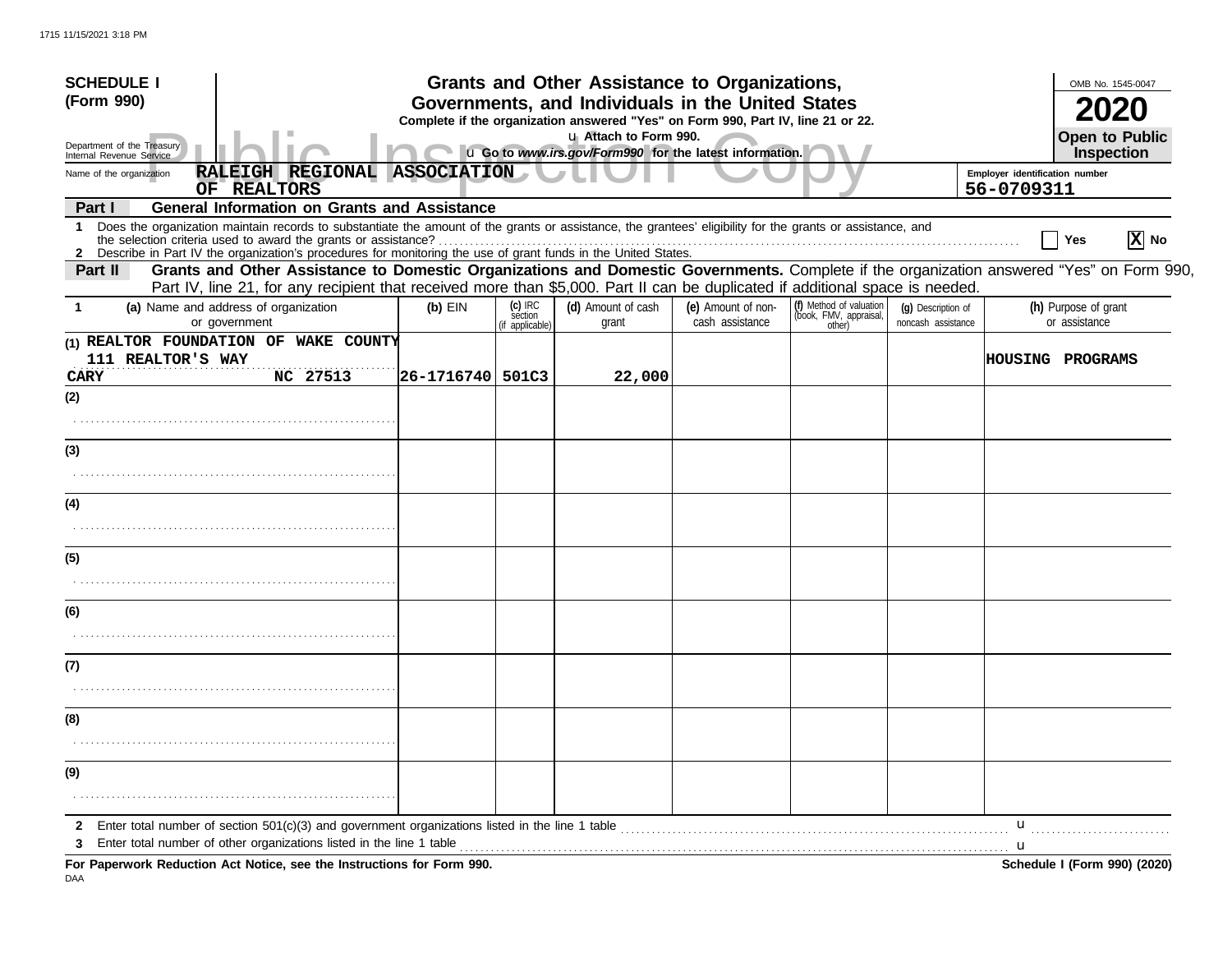|                         | Schedule I (Form 990) (2020) RALEIGH REGIONAL ASSOCIATION |                             |                             | 56-0709311                          |                        | Page 2                                                                                                                                    |
|-------------------------|-----------------------------------------------------------|-----------------------------|-----------------------------|-------------------------------------|------------------------|-------------------------------------------------------------------------------------------------------------------------------------------|
| Part III                |                                                           |                             |                             |                                     |                        | Grants and Other Assistance to Domestic Individuals. Complete if the organization answered "Yes" on Form 990, Part IV, line 22.           |
|                         | Part III can be duplicated if additional space is needed. |                             |                             |                                     |                        |                                                                                                                                           |
|                         | (a) Type of grant or assistance                           | (b) Number of<br>recipients | (c) Amount of<br>cash grant | (d) Amount of<br>noncash assistance | FMV, appraisal, other) | (e) Method of valuation (book, $(f)$ Description of noncash assistance                                                                    |
| $\overline{1}$          |                                                           |                             |                             |                                     |                        |                                                                                                                                           |
|                         |                                                           |                             |                             |                                     |                        |                                                                                                                                           |
| $\overline{\mathbf{2}}$ |                                                           |                             |                             |                                     |                        |                                                                                                                                           |
| 3                       |                                                           |                             |                             |                                     |                        |                                                                                                                                           |
| 4                       |                                                           |                             |                             |                                     |                        |                                                                                                                                           |
|                         |                                                           |                             |                             |                                     |                        |                                                                                                                                           |
| 5                       |                                                           |                             |                             |                                     |                        |                                                                                                                                           |
| $6\phantom{.}6$         |                                                           |                             |                             |                                     |                        |                                                                                                                                           |
| $\mathbf{7}$            |                                                           |                             |                             |                                     |                        |                                                                                                                                           |
| Part IV                 |                                                           |                             |                             |                                     |                        | Supplemental Information. Provide the information required in Part I, line 2; Part III, column (b); and any other additional information. |
|                         |                                                           |                             |                             |                                     |                        |                                                                                                                                           |
|                         |                                                           |                             |                             |                                     |                        |                                                                                                                                           |
|                         |                                                           |                             |                             |                                     |                        |                                                                                                                                           |
|                         |                                                           |                             |                             |                                     |                        |                                                                                                                                           |
|                         |                                                           |                             |                             |                                     |                        |                                                                                                                                           |
|                         |                                                           |                             |                             |                                     |                        |                                                                                                                                           |
|                         |                                                           |                             |                             |                                     |                        |                                                                                                                                           |
|                         |                                                           |                             |                             |                                     |                        |                                                                                                                                           |
|                         |                                                           |                             |                             |                                     |                        |                                                                                                                                           |
|                         |                                                           |                             |                             |                                     |                        |                                                                                                                                           |
|                         |                                                           |                             |                             |                                     |                        |                                                                                                                                           |

Schedule I (Form 990) (2020)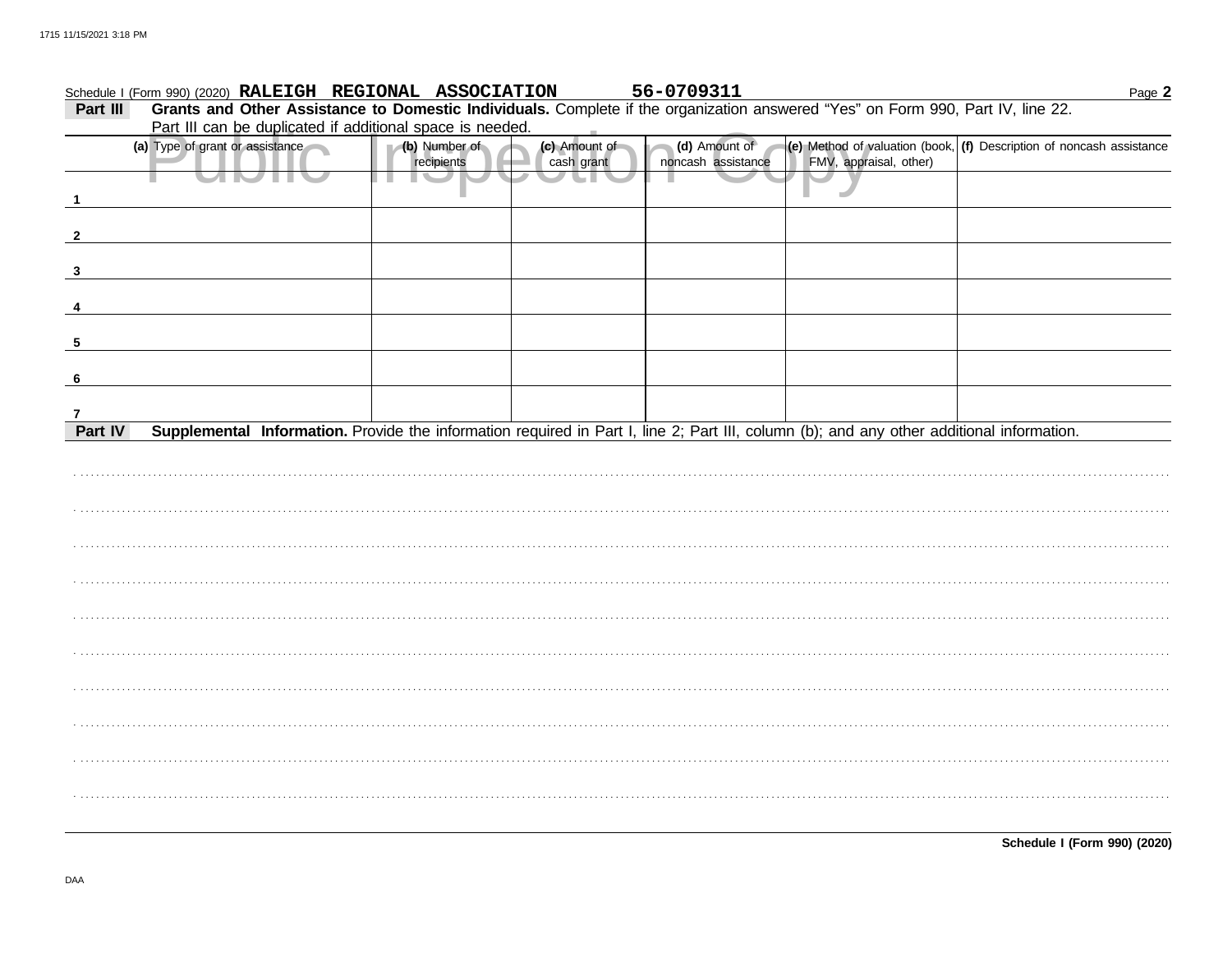| <b>Compensation Information</b><br><b>SCHEDULE J</b> |                                                        |                                                                                                                                                         |                                                                                                                                                                                                                                         |                            | OMB No. 1545-0047 |             |  |
|------------------------------------------------------|--------------------------------------------------------|---------------------------------------------------------------------------------------------------------------------------------------------------------|-----------------------------------------------------------------------------------------------------------------------------------------------------------------------------------------------------------------------------------------|----------------------------|-------------------|-------------|--|
|                                                      | (Form 990)                                             |                                                                                                                                                         | For certain Officers, Directors, Trustees, Key Employees, and Highest<br><b>Compensated Employees</b>                                                                                                                                   |                            |                   |             |  |
|                                                      |                                                        |                                                                                                                                                         | u Complete if the organization answered "Yes" on Form 990, Part IV, line 23.<br>u Attach to Form 990.                                                                                                                                   | Open to Public             |                   |             |  |
|                                                      | Department of the Treasury<br>Internal Revenue Service |                                                                                                                                                         | uGo to www.irs.gov/Form990 for instructions and the latest information.                                                                                                                                                                 |                            | Inspection        |             |  |
|                                                      | Name of the organization                               | RALEIGH REGIONAL ASSOCIATION<br>OF<br><b>REALTORS</b>                                                                                                   | Employer identification number<br>56-0709311                                                                                                                                                                                            |                            |                   |             |  |
|                                                      | Part I                                                 | <b>Questions Regarding Compensation</b>                                                                                                                 |                                                                                                                                                                                                                                         |                            |                   |             |  |
|                                                      |                                                        |                                                                                                                                                         |                                                                                                                                                                                                                                         |                            | Yes               | No          |  |
|                                                      |                                                        |                                                                                                                                                         | 1a Check the appropriate box(es) if the organization provided any of the following to or for a person listed on Form<br>990, Part VII, Section A, line 1a. Complete Part III to provide any relevant information regarding these items. |                            |                   |             |  |
|                                                      | First-class or charter travel                          |                                                                                                                                                         | Housing allowance or residence for personal use                                                                                                                                                                                         |                            |                   |             |  |
|                                                      | Travel for companions                                  |                                                                                                                                                         | Payments for business use of personal residence                                                                                                                                                                                         |                            |                   |             |  |
|                                                      |                                                        | Tax indemnification and gross-up payments                                                                                                               | Health or social club dues or initiation fees                                                                                                                                                                                           |                            |                   |             |  |
|                                                      | Discretionary spending account                         |                                                                                                                                                         | Personal services (such as maid, chauffeur, chef)                                                                                                                                                                                       |                            |                   |             |  |
|                                                      |                                                        |                                                                                                                                                         | <b>b</b> If any of the boxes on line 1a are checked, did the organization follow a written policy regarding payment                                                                                                                     |                            |                   |             |  |
|                                                      |                                                        | or reimbursement or provision of all of the expenses described above? If "No," complete Part III to                                                     |                                                                                                                                                                                                                                         |                            |                   |             |  |
|                                                      |                                                        |                                                                                                                                                         | explain continuous contract to the contract of the contract of the contract of the contract of the contract of the contract of the contract of the contract of the contract of the contract of the contract of the contract of          | 1b                         |                   |             |  |
| 2                                                    |                                                        | Did the organization require substantiation prior to reimbursing or allowing expenses incurred by all                                                   |                                                                                                                                                                                                                                         |                            |                   |             |  |
|                                                      |                                                        |                                                                                                                                                         | directors, trustees, and officers, including the CEO/Executive Director, regarding the items checked on line                                                                                                                            |                            |                   |             |  |
|                                                      | 1a?                                                    |                                                                                                                                                         |                                                                                                                                                                                                                                         | $\mathbf{2}$               |                   |             |  |
|                                                      |                                                        |                                                                                                                                                         |                                                                                                                                                                                                                                         |                            |                   |             |  |
| 3                                                    |                                                        | Indicate which, if any, of the following the organization used to establish the compensation of the                                                     | organization's CEO/Executive Director. Check all that apply. Do not check any boxes for methods used by a                                                                                                                               |                            |                   |             |  |
|                                                      |                                                        |                                                                                                                                                         | related organization to establish compensation of the CEO/Executive Director, but explain in Part III.                                                                                                                                  |                            |                   |             |  |
|                                                      | X<br>Compensation committee                            |                                                                                                                                                         | Written employment contract                                                                                                                                                                                                             |                            |                   |             |  |
|                                                      |                                                        | Independent compensation consultant                                                                                                                     | X<br>Compensation survey or study                                                                                                                                                                                                       |                            |                   |             |  |
|                                                      | Form 990 of other organizations                        |                                                                                                                                                         | Approval by the board or compensation committee                                                                                                                                                                                         |                            |                   |             |  |
| 4                                                    |                                                        |                                                                                                                                                         | During the year, did any person listed on Form 990, Part VII, Section A, line 1a, with respect to the filing                                                                                                                            |                            |                   |             |  |
|                                                      | organization or a related organization:                |                                                                                                                                                         |                                                                                                                                                                                                                                         |                            |                   |             |  |
|                                                      |                                                        |                                                                                                                                                         |                                                                                                                                                                                                                                         | 4a                         |                   | X           |  |
|                                                      |                                                        |                                                                                                                                                         |                                                                                                                                                                                                                                         | 4b                         |                   | $\mathbf x$ |  |
|                                                      |                                                        |                                                                                                                                                         | If "Yes" to any of lines 4a-c, list the persons and provide the applicable amounts for each item in Part III.                                                                                                                           | 4c                         |                   | X           |  |
|                                                      |                                                        |                                                                                                                                                         |                                                                                                                                                                                                                                         |                            |                   |             |  |
|                                                      |                                                        | Only section 501(c)(3), 501(c)(4), and 501(c)(29) organizations must complete lines 5-9.                                                                |                                                                                                                                                                                                                                         |                            |                   |             |  |
| 5                                                    |                                                        | For persons listed on Form 990, Part VII, Section A, line 1a, did the organization pay or accrue any                                                    |                                                                                                                                                                                                                                         |                            |                   |             |  |
|                                                      |                                                        | compensation contingent on the revenues of:                                                                                                             |                                                                                                                                                                                                                                         | 5a                         |                   |             |  |
|                                                      |                                                        |                                                                                                                                                         |                                                                                                                                                                                                                                         | 5b                         |                   |             |  |
|                                                      |                                                        | If "Yes" on line 5a or 5b, describe in Part III.                                                                                                        |                                                                                                                                                                                                                                         |                            |                   |             |  |
|                                                      |                                                        |                                                                                                                                                         |                                                                                                                                                                                                                                         |                            |                   |             |  |
| 6                                                    |                                                        | For persons listed on Form 990, Part VII, Section A, line 1a, did the organization pay or accrue any<br>compensation contingent on the net earnings of: |                                                                                                                                                                                                                                         |                            |                   |             |  |
|                                                      |                                                        |                                                                                                                                                         |                                                                                                                                                                                                                                         | 6a                         |                   |             |  |
|                                                      |                                                        |                                                                                                                                                         |                                                                                                                                                                                                                                         | 6b                         |                   |             |  |
|                                                      |                                                        | If "Yes" on line 6a or 6b, describe in Part III.                                                                                                        |                                                                                                                                                                                                                                         |                            |                   |             |  |
| 7                                                    |                                                        |                                                                                                                                                         | For persons listed on Form 990, Part VII, Section A, line 1a, did the organization provide any nonfixed                                                                                                                                 |                            |                   |             |  |
|                                                      |                                                        |                                                                                                                                                         |                                                                                                                                                                                                                                         | 7                          |                   |             |  |
| 8                                                    |                                                        |                                                                                                                                                         | Were any amounts reported on Form 990, Part VII, paid or accrued pursuant to a contract that was subject                                                                                                                                |                            |                   |             |  |
|                                                      |                                                        | to the initial contract exception described in Regulations section 53.4958-4(a)(3)? If "Yes," describe                                                  |                                                                                                                                                                                                                                         |                            |                   |             |  |
|                                                      |                                                        |                                                                                                                                                         |                                                                                                                                                                                                                                         | 8                          |                   |             |  |
| 9                                                    |                                                        |                                                                                                                                                         | If "Yes" on line 8, did the organization also follow the rebuttable presumption procedure described in                                                                                                                                  |                            |                   |             |  |
|                                                      | Regulations section 53.4958-6(c)?                      |                                                                                                                                                         |                                                                                                                                                                                                                                         | 9                          |                   |             |  |
|                                                      |                                                        | For Paperwork Reduction Act Notice, see the Instructions for Form 990.                                                                                  |                                                                                                                                                                                                                                         | Schedule J (Form 990) 2020 |                   |             |  |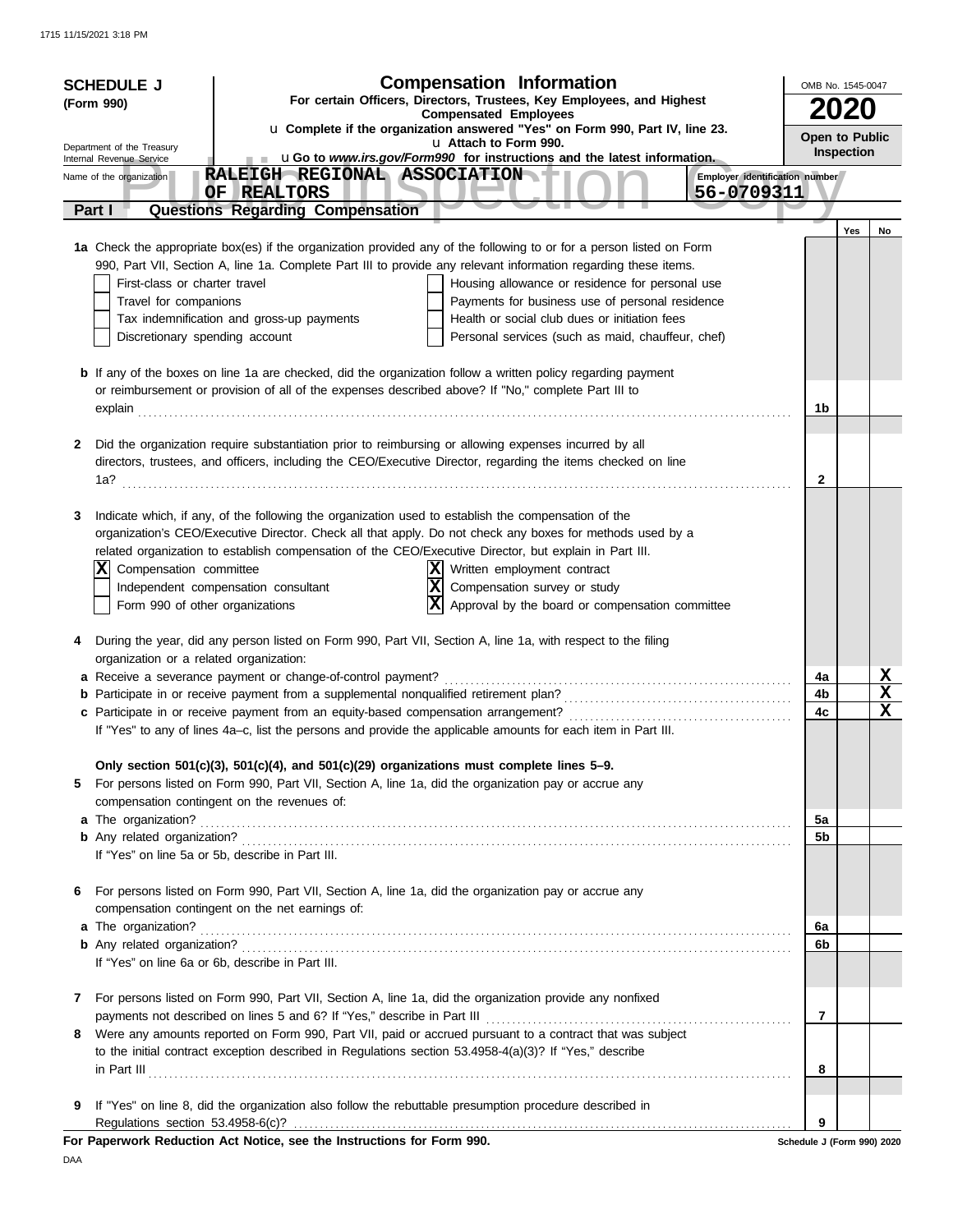### 56-0709311 Schedule J (Form 990) 2020 RALEIGH REGIONAL ASSOCIATION Page 2

Officers, Directors, Trustees, Key Employees, and Highest Compensated Employees. Use duplicate copies if additional space is needed. Part II

For each individual whose compensation must be reported on Schedule J, report compensation from the organization on row (i) and from related organizations, described in the instructions, on row (ii). Do not list any individuals that aren't listed on Form 990, Part VII.<br>Note: The sum of columns (B)(i)-(iii) for each listed individual must equal the total amount of Form 990, Part VII, Section A

| ٠<br>н.            |                          | (B) Breakdown of W-2 and/or 1099-MISC compensation (C) Retirement and |                                           |                                | (D) Nontaxable | (E) Total of columns | (F) Compensation                                           |  |
|--------------------|--------------------------|-----------------------------------------------------------------------|-------------------------------------------|--------------------------------|----------------|----------------------|------------------------------------------------------------|--|
| (A) Name and Title | (i) Base<br>compensation | (ii) Bonus & incentive<br>compensation                                | (iii) Other<br>reportable<br>compensation | other deferred<br>compensation | benefits       | $(B)(i)$ – $(D)$     | in column (B) reported<br>as deferred on prior<br>Form 990 |  |
| ANDREW SIMS        | 211,300<br>(i)           | $\Omega$                                                              |                                           | 18,643                         | 0              | 229,943              | n                                                          |  |
| 1 CEO              | 0<br>(ii)                | O                                                                     |                                           | $\Omega$                       | $\Omega$       | O                    | O                                                          |  |
|                    | (i)                      |                                                                       |                                           |                                |                |                      |                                                            |  |
|                    |                          |                                                                       |                                           |                                |                |                      |                                                            |  |
|                    | (i)                      |                                                                       |                                           |                                |                |                      |                                                            |  |
|                    |                          |                                                                       |                                           |                                |                |                      |                                                            |  |
|                    | (i)                      |                                                                       |                                           |                                |                |                      |                                                            |  |
|                    | (ii)                     |                                                                       |                                           |                                |                |                      |                                                            |  |
|                    | (i)                      |                                                                       |                                           |                                |                |                      |                                                            |  |
|                    |                          |                                                                       |                                           |                                |                |                      |                                                            |  |
| -5                 |                          |                                                                       |                                           |                                |                |                      |                                                            |  |
|                    | (i)                      |                                                                       |                                           |                                |                |                      |                                                            |  |
| 6                  |                          |                                                                       |                                           |                                |                |                      |                                                            |  |
|                    | (i)                      |                                                                       |                                           |                                |                |                      |                                                            |  |
| 7                  |                          |                                                                       |                                           |                                |                |                      |                                                            |  |
|                    | (i)                      |                                                                       |                                           |                                |                |                      |                                                            |  |
| 8                  |                          |                                                                       |                                           |                                |                |                      |                                                            |  |
|                    | l (i)                    |                                                                       |                                           |                                |                |                      |                                                            |  |
| 9                  |                          |                                                                       |                                           |                                |                |                      |                                                            |  |
|                    | l (i)                    |                                                                       |                                           |                                |                |                      |                                                            |  |
| 10                 | (ii)                     |                                                                       |                                           |                                |                |                      |                                                            |  |
|                    | (i)                      |                                                                       |                                           |                                |                |                      |                                                            |  |
| 11                 | (ii)                     |                                                                       |                                           |                                |                |                      |                                                            |  |
|                    | (i)                      |                                                                       |                                           |                                |                |                      |                                                            |  |
| 12                 | (iii)                    |                                                                       |                                           |                                |                |                      |                                                            |  |
|                    | (i)                      |                                                                       |                                           |                                |                |                      |                                                            |  |
| 13                 |                          |                                                                       |                                           |                                |                |                      |                                                            |  |
|                    | (i)                      |                                                                       |                                           |                                |                |                      |                                                            |  |
| 14                 |                          |                                                                       |                                           |                                |                |                      |                                                            |  |
|                    | (i)                      |                                                                       |                                           |                                |                |                      |                                                            |  |
| 15                 |                          |                                                                       |                                           |                                |                |                      |                                                            |  |
|                    | (i)                      |                                                                       |                                           |                                |                |                      |                                                            |  |
| 16                 | (iii)                    |                                                                       |                                           |                                |                |                      |                                                            |  |
|                    |                          |                                                                       |                                           |                                |                |                      |                                                            |  |

Schedule J (Form 990) 2020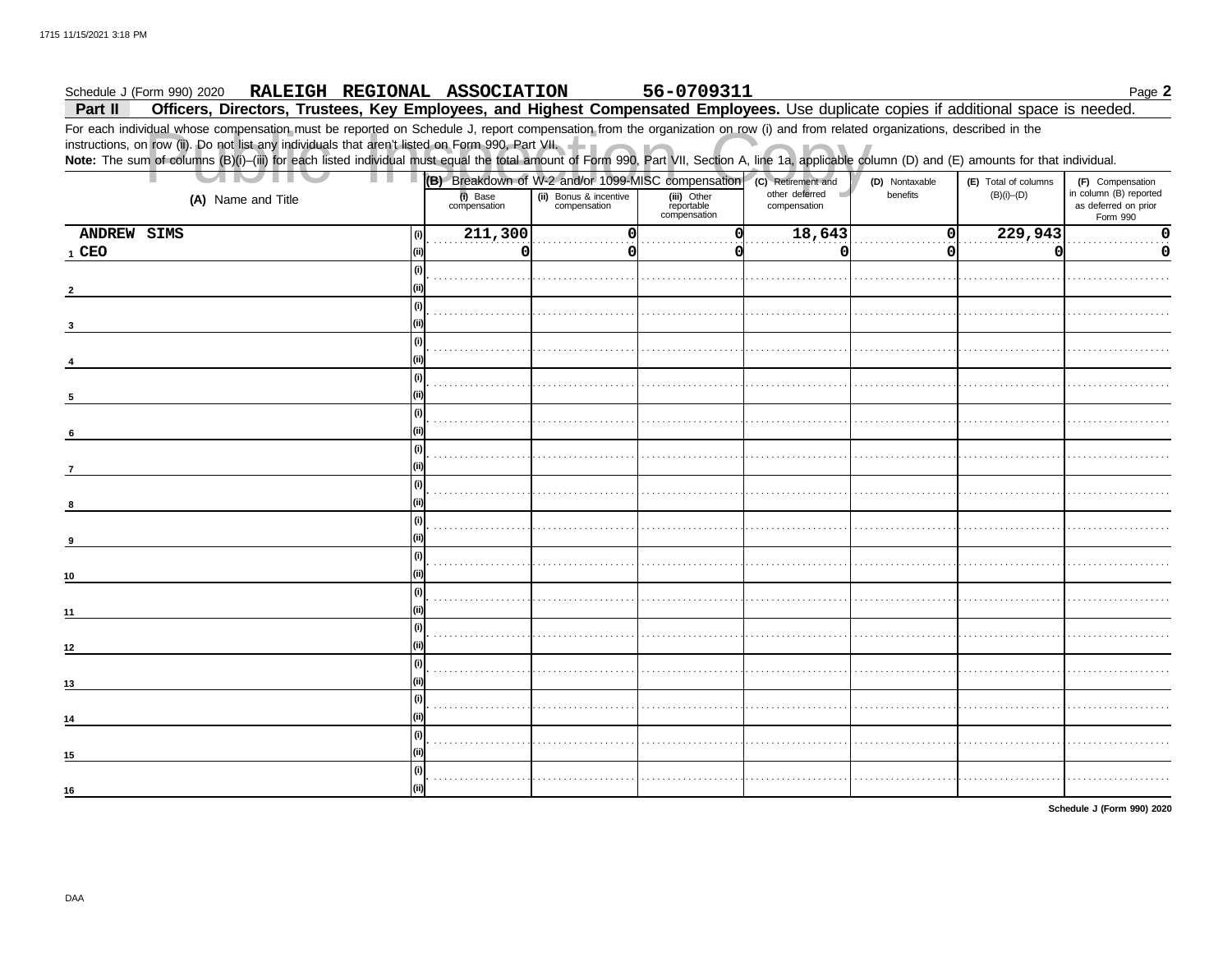|          | Schedule J (Form 990) 2020 RALEIGH REGIONAL ASSOCIATION | 56-0709311                                                                                                                                                                 | Page 3                     |
|----------|---------------------------------------------------------|----------------------------------------------------------------------------------------------------------------------------------------------------------------------------|----------------------------|
| Part III | <b>Supplemental Information</b>                         |                                                                                                                                                                            |                            |
|          |                                                         | Provide the information, explanation, or descriptions required for Part I, lines 1a, 1b, 3, 4a, 4b, 4c, 5a, 5b, 6a, 6b, 7, and 8, and for Part II. Also complete this part |                            |
|          | for any additional information.                         |                                                                                                                                                                            |                            |
|          |                                                         |                                                                                                                                                                            |                            |
|          |                                                         |                                                                                                                                                                            |                            |
|          |                                                         |                                                                                                                                                                            |                            |
|          |                                                         |                                                                                                                                                                            |                            |
|          |                                                         |                                                                                                                                                                            |                            |
|          |                                                         |                                                                                                                                                                            |                            |
|          |                                                         |                                                                                                                                                                            |                            |
|          |                                                         |                                                                                                                                                                            |                            |
|          |                                                         |                                                                                                                                                                            |                            |
|          |                                                         |                                                                                                                                                                            |                            |
|          |                                                         |                                                                                                                                                                            |                            |
|          |                                                         |                                                                                                                                                                            |                            |
|          |                                                         |                                                                                                                                                                            |                            |
|          |                                                         |                                                                                                                                                                            |                            |
|          |                                                         |                                                                                                                                                                            |                            |
|          |                                                         |                                                                                                                                                                            |                            |
|          |                                                         |                                                                                                                                                                            |                            |
|          |                                                         |                                                                                                                                                                            |                            |
|          |                                                         |                                                                                                                                                                            |                            |
|          |                                                         |                                                                                                                                                                            |                            |
|          |                                                         |                                                                                                                                                                            |                            |
|          |                                                         |                                                                                                                                                                            |                            |
|          |                                                         |                                                                                                                                                                            |                            |
|          |                                                         |                                                                                                                                                                            |                            |
|          |                                                         |                                                                                                                                                                            |                            |
|          |                                                         |                                                                                                                                                                            |                            |
|          |                                                         |                                                                                                                                                                            |                            |
|          |                                                         |                                                                                                                                                                            |                            |
|          |                                                         |                                                                                                                                                                            |                            |
|          |                                                         |                                                                                                                                                                            |                            |
|          |                                                         |                                                                                                                                                                            |                            |
|          |                                                         |                                                                                                                                                                            | Schedule J (Form 990) 2020 |
|          |                                                         |                                                                                                                                                                            |                            |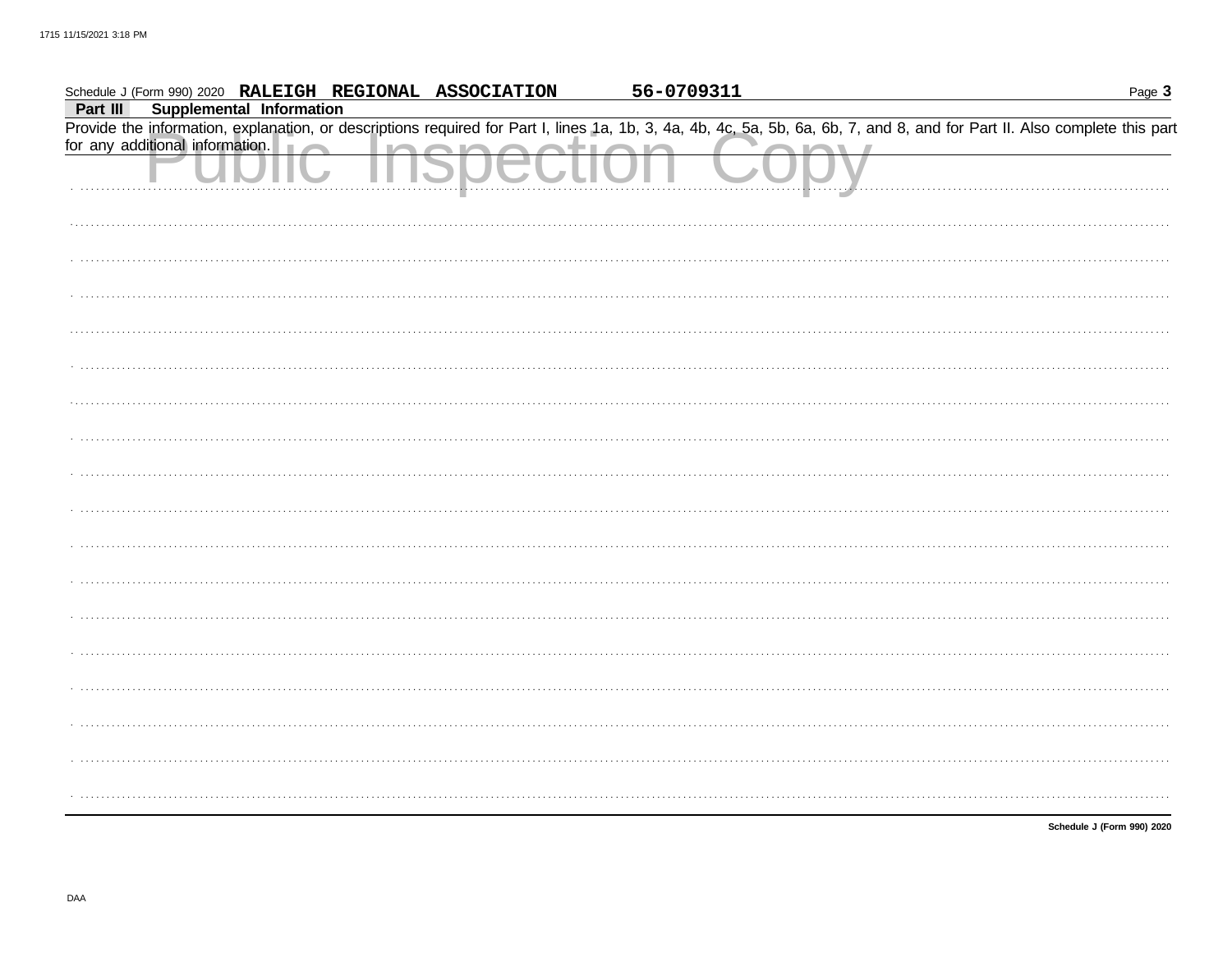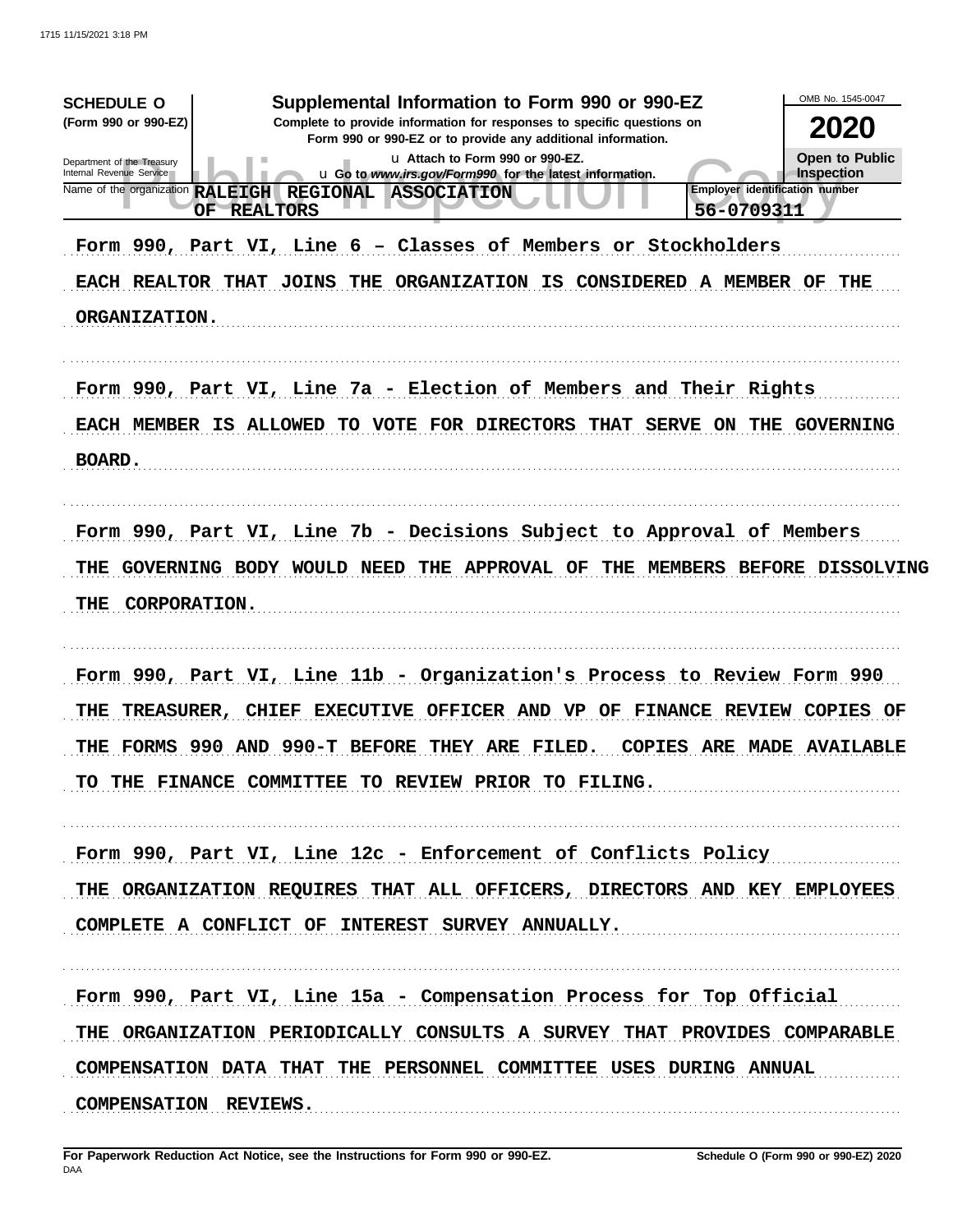| Name of the organization                                                | Employer identification number                                       |
|-------------------------------------------------------------------------|----------------------------------------------------------------------|
| REGIONAL ASSOCIATION<br><b>RALEIGH</b>                                  | 56-0709311                                                           |
|                                                                         |                                                                      |
|                                                                         |                                                                      |
|                                                                         |                                                                      |
| 15 <sub>b</sub><br>990.<br>Compensation<br>VT .<br>Line<br>Part<br>Form | Process for<br>Officers                                              |
|                                                                         |                                                                      |
| CONSULTS<br>THE<br>PERIODICALLY<br><b>ORGANIZATION</b><br>$\mathbf{A}$  | <b>COMPARABLE</b><br><b>SURVEY</b><br><b>THAT</b><br><b>PROVIDES</b> |
| THAT THE PERSONNEL<br><b>COMPENSATION</b><br><b>DATA</b>                | USES<br><b>COMMITTEE</b><br><b>DURING</b><br>ANNUAL                  |
|                                                                         |                                                                      |
| <b>COMPENSATION</b><br><b>REVIEWS.</b>                                  |                                                                      |
|                                                                         |                                                                      |

| Form 990, Part VI, Line 19 - Governing Documents Disclosure Explanation     |
|-----------------------------------------------------------------------------|
| THE ORGANIZATION MAKES ITS GOVERNING DOCUMENTS AVAILABLE ON ITS WEBSITE.    |
| THE FINANCIAL STATEMENTS AND CONFLICT OF INTEREST POLICY ARE AVAILABLE UPON |
| REQUEST.                                                                    |
|                                                                             |
|                                                                             |
|                                                                             |
|                                                                             |
|                                                                             |
|                                                                             |
|                                                                             |
|                                                                             |
|                                                                             |
|                                                                             |
|                                                                             |
|                                                                             |
|                                                                             |
|                                                                             |
|                                                                             |
|                                                                             |
|                                                                             |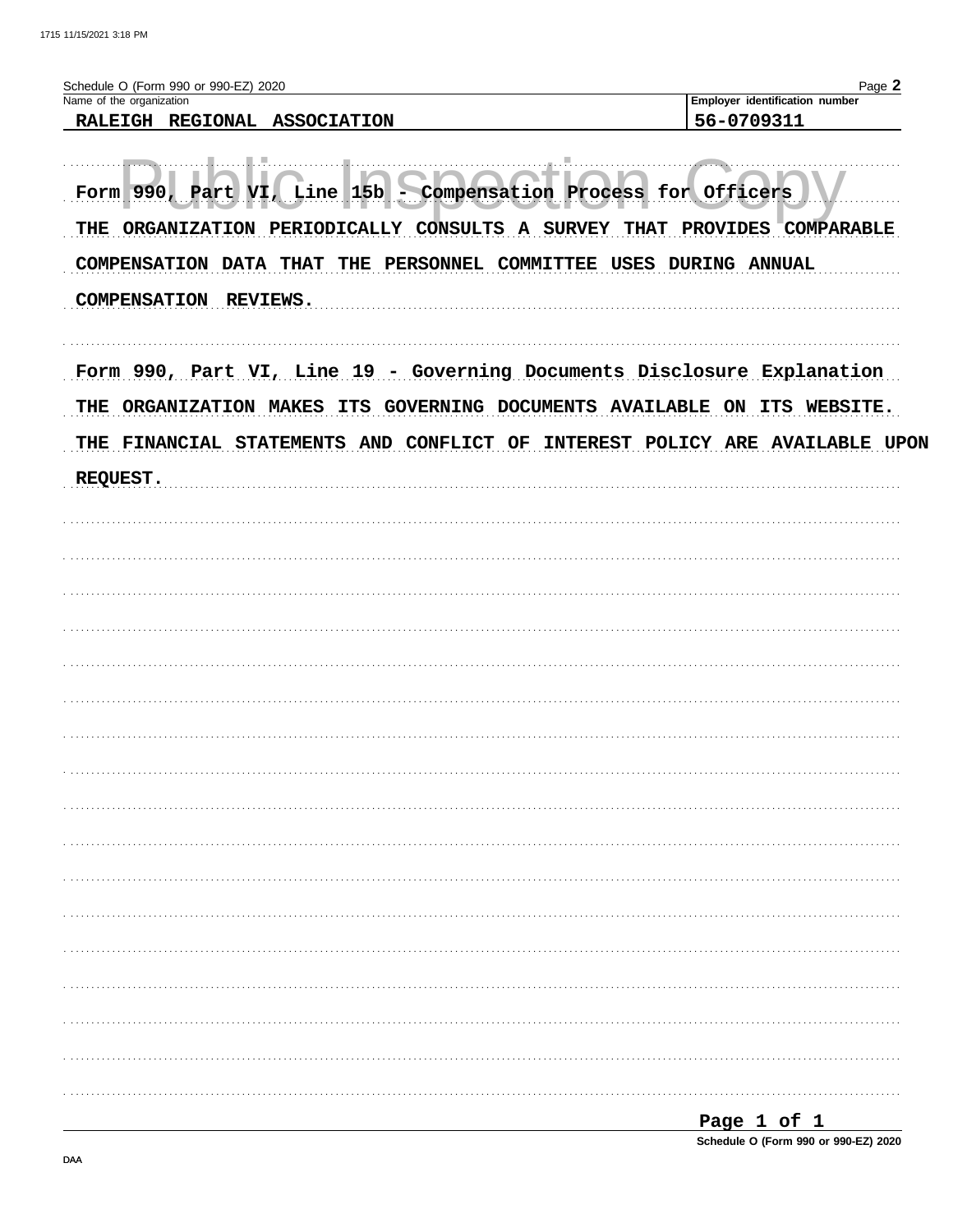| <b>SCHEDULE R</b><br>(Form 990)                        | <b>Related Organizations and Unrelated Partnerships</b>                                                                                                                                                            |                         |                                                     |                                     |                                                           |                                              | OMB No. 1545-0047                                        |    |  |  |  |
|--------------------------------------------------------|--------------------------------------------------------------------------------------------------------------------------------------------------------------------------------------------------------------------|-------------------------|-----------------------------------------------------|-------------------------------------|-----------------------------------------------------------|----------------------------------------------|----------------------------------------------------------|----|--|--|--|
| Department of the Treasury<br>Internal Revenue Service | u Complete if the organization answered "Yes" on Form 990, Part IV, line 33, 34, 35b, 36, or 37.<br>u Go to www.irs.gov/Form990 for instructions and the latest information.                                       | u Attach to Form 990.   |                                                     | <b>Open to Public</b><br>Inspection |                                                           |                                              |                                                          |    |  |  |  |
| Name of the organization                               | RALEIGH REGIONAL ASSOCIATION<br>OF REALTORS                                                                                                                                                                        |                         |                                                     |                                     |                                                           | Employer identification number<br>56-0709311 |                                                          |    |  |  |  |
| Part I                                                 | Identification of Disregarded Entities. Complete if the organization answered "Yes" on Form 990, Part IV, line 33.                                                                                                 |                         |                                                     |                                     |                                                           |                                              |                                                          |    |  |  |  |
|                                                        | (a)<br>Name, address, and EIN (if applicable) of disregarded entity                                                                                                                                                | (b)<br>Primary activity | (c)<br>Legal domicile (state<br>or foreign country) |                                     | (d)<br>Total income                                       | (e)<br>End-of-year assets                    | (f)<br>Direct controlling<br>entity                      |    |  |  |  |
| (1)                                                    |                                                                                                                                                                                                                    |                         |                                                     |                                     |                                                           |                                              |                                                          |    |  |  |  |
| (2)                                                    |                                                                                                                                                                                                                    |                         |                                                     |                                     |                                                           |                                              |                                                          |    |  |  |  |
|                                                        |                                                                                                                                                                                                                    |                         |                                                     |                                     |                                                           |                                              |                                                          |    |  |  |  |
| (3)                                                    |                                                                                                                                                                                                                    |                         |                                                     |                                     |                                                           |                                              |                                                          |    |  |  |  |
| (4)                                                    |                                                                                                                                                                                                                    |                         |                                                     |                                     |                                                           |                                              |                                                          |    |  |  |  |
|                                                        |                                                                                                                                                                                                                    |                         |                                                     |                                     |                                                           |                                              |                                                          |    |  |  |  |
| (5)                                                    |                                                                                                                                                                                                                    |                         |                                                     |                                     |                                                           |                                              |                                                          |    |  |  |  |
| Part II                                                | Identification of Related Tax-Exempt Organizations. Complete if the organization answered "Yes" on Form 990, Part IV, line 34, because it had<br>one or more related tax-exempt organizations during the tax year. |                         |                                                     |                                     |                                                           |                                              |                                                          |    |  |  |  |
|                                                        | (a)<br>Name, address, and EIN of related organization                                                                                                                                                              | (b)<br>Primary activity | (c)<br>Legal domicile (state<br>or foreign country) | (d)<br>Exempt Code section          | (e)<br>Public charity status<br>(if section $501(c)(3)$ ) | (f)<br>Direct controlling<br>entity          | $(g)$<br>Section 512(b)(13)<br>controlled entity?<br>Yes | No |  |  |  |
| (1)<br><b>CARY</b>                                     | REALTOR FOUNDATION OF WAKE COUNTY<br>111 REALTORS WAY<br>26-1716740<br>27513<br>NC.                                                                                                                                | <b>CHARITY</b>          | NC                                                  | 501C3                               | PF                                                        | N/A                                          |                                                          | x  |  |  |  |
| (2)                                                    |                                                                                                                                                                                                                    |                         |                                                     |                                     |                                                           |                                              |                                                          |    |  |  |  |
| (3)                                                    |                                                                                                                                                                                                                    |                         |                                                     |                                     |                                                           |                                              |                                                          |    |  |  |  |
| (4)                                                    |                                                                                                                                                                                                                    |                         |                                                     |                                     |                                                           |                                              |                                                          |    |  |  |  |
| (5)                                                    |                                                                                                                                                                                                                    |                         |                                                     |                                     |                                                           |                                              |                                                          |    |  |  |  |
|                                                        |                                                                                                                                                                                                                    |                         |                                                     |                                     |                                                           |                                              |                                                          |    |  |  |  |
|                                                        | For Paperwork Reduction Act Notice, see the Instructions for Form 990.                                                                                                                                             |                         |                                                     |                                     |                                                           |                                              | Schedule R (Form 990) 2020                               |    |  |  |  |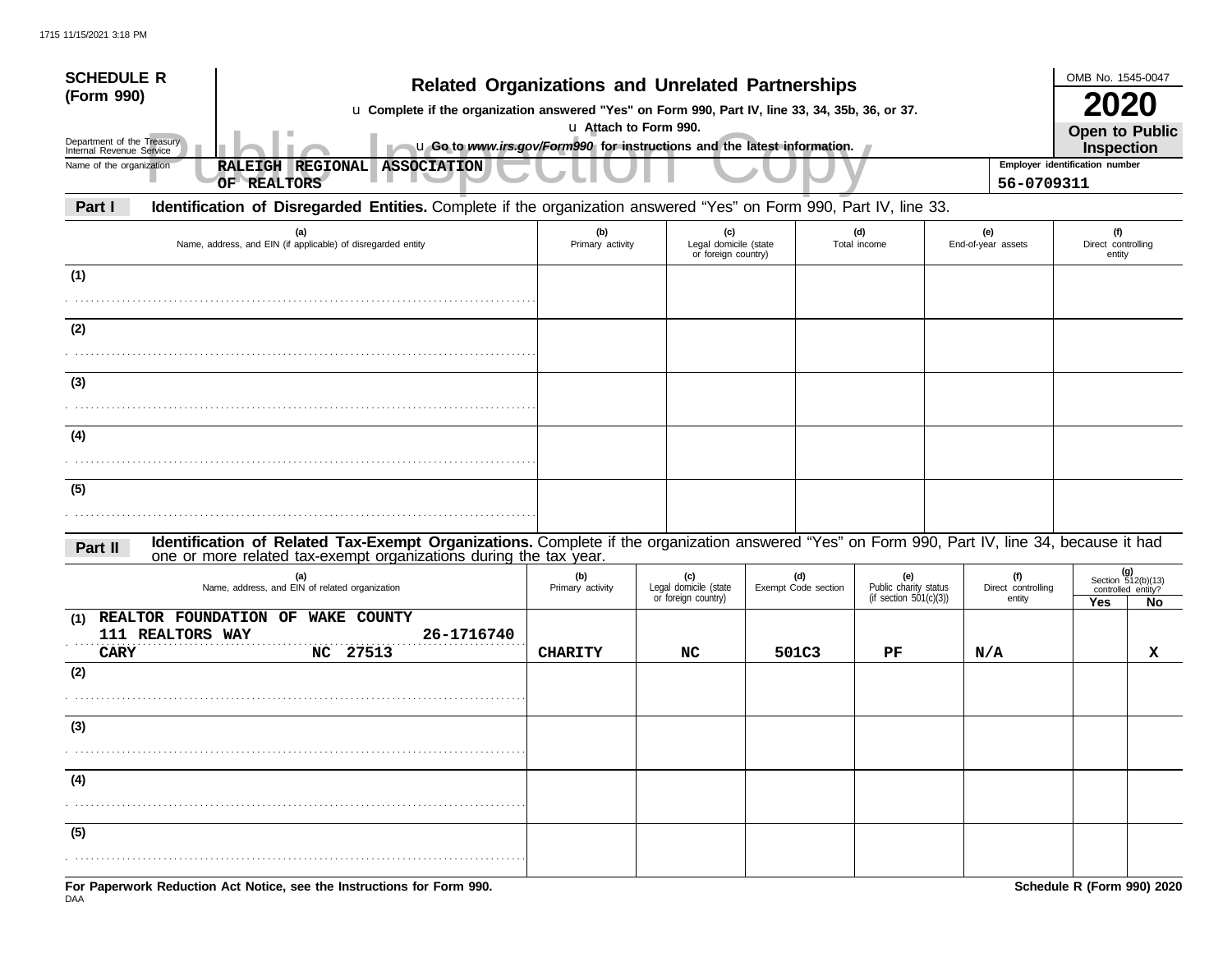| Schedule R (Form 990) 2020 RALEIGH REGIONAL ASSOCIATION                                                                                                                                                                                                                     |                         |                                                              |                                                        | 56-0709311                                                                                              |                                                        |                                        |                                                   |                                       |                                                                         |                                                              | Page 2                                                |
|-----------------------------------------------------------------------------------------------------------------------------------------------------------------------------------------------------------------------------------------------------------------------------|-------------------------|--------------------------------------------------------------|--------------------------------------------------------|---------------------------------------------------------------------------------------------------------|--------------------------------------------------------|----------------------------------------|---------------------------------------------------|---------------------------------------|-------------------------------------------------------------------------|--------------------------------------------------------------|-------------------------------------------------------|
| Identification of Related Organizations Taxable as a Partnership. Complete if the organization answered "Yes" on Form 990, Part IV, line 34, because it had one or more related organizations treated as a partnership during<br>Part III                                   |                         |                                                              |                                                        |                                                                                                         |                                                        |                                        |                                                   |                                       |                                                                         |                                                              |                                                       |
| (a)<br>ш<br>Name, address, and EIN of<br>related organization                                                                                                                                                                                                               | (b)<br>Primary activity | (c)<br>Legal<br>domicile<br>(state or<br>foreign<br>country) | $(d)$ $\blacksquare$<br>Direct controlling<br>entity   | (e)<br>Predominant<br>income (related,<br>unrelated,<br>excluded from<br>tax under<br>sections 512-514) | (f)<br>Share of total<br>income                        | (g)<br>Share of end-of-<br>year assets | (h)<br>Dispro-<br>portionate<br>alloc.?<br>Yes No |                                       | (i)<br>Code V-UBI<br>amount in box 20<br>of Schedule K-1<br>(Form 1065) | $\mathbf{U}$<br>General or<br>managing<br>partner?<br>Yes No | (k)<br>Percentage<br>ownership                        |
| (1)                                                                                                                                                                                                                                                                         |                         |                                                              |                                                        |                                                                                                         |                                                        |                                        |                                                   |                                       |                                                                         |                                                              |                                                       |
|                                                                                                                                                                                                                                                                             |                         |                                                              |                                                        |                                                                                                         |                                                        |                                        |                                                   |                                       |                                                                         |                                                              |                                                       |
| (2)                                                                                                                                                                                                                                                                         |                         |                                                              |                                                        |                                                                                                         |                                                        |                                        |                                                   |                                       |                                                                         |                                                              |                                                       |
|                                                                                                                                                                                                                                                                             |                         |                                                              |                                                        |                                                                                                         |                                                        |                                        |                                                   |                                       |                                                                         |                                                              |                                                       |
| (3)                                                                                                                                                                                                                                                                         |                         |                                                              |                                                        |                                                                                                         |                                                        |                                        |                                                   |                                       |                                                                         |                                                              |                                                       |
|                                                                                                                                                                                                                                                                             |                         |                                                              |                                                        |                                                                                                         |                                                        |                                        |                                                   |                                       |                                                                         |                                                              |                                                       |
| (4)                                                                                                                                                                                                                                                                         |                         |                                                              |                                                        |                                                                                                         |                                                        |                                        |                                                   |                                       |                                                                         |                                                              |                                                       |
|                                                                                                                                                                                                                                                                             |                         |                                                              |                                                        |                                                                                                         |                                                        |                                        |                                                   |                                       |                                                                         |                                                              |                                                       |
| Identification of Related Organizations Taxable as a Corporation or Trust. Complete if the organization answered "Yes" on Form 990, Part IV,<br>Part IV<br>line 34, because it had one or more related organizations treated as a corporation or trust during the tax year. |                         |                                                              |                                                        |                                                                                                         |                                                        |                                        |                                                   |                                       |                                                                         |                                                              |                                                       |
| (a)<br>Name, address, and EIN of related organization                                                                                                                                                                                                                       | (b)<br>Primary activity |                                                              | (c)<br>Legal domicile<br>(state or<br>foreign country) | (d)<br>Direct controlling<br>entity                                                                     | (e)<br>Type of entity<br>(C corp, S corp,<br>or trust) | (f)<br>Share of total<br>income        |                                                   | (g)<br>Share of<br>end-of-year assets | (h)<br>Percentage<br>ownership                                          |                                                              | (i)<br>Section<br>512(b)(13)<br>controlled<br>entity? |
|                                                                                                                                                                                                                                                                             |                         |                                                              |                                                        |                                                                                                         |                                                        |                                        |                                                   |                                       |                                                                         |                                                              | Yes   No                                              |
| (1)TRIANGLE MLS, INC.<br>111 REALTORS WAY<br><b>CARY</b><br><b>NC 27513</b>                                                                                                                                                                                                 |                         |                                                              |                                                        |                                                                                                         |                                                        |                                        |                                                   |                                       |                                                                         |                                                              |                                                       |
| 56-1912360<br>(2)                                                                                                                                                                                                                                                           | <b>LISTING</b>          |                                                              | NC                                                     | <b>RALEIGH</b>                                                                                          | C                                                      | 6,475,545                              |                                                   |                                       | 5,778,766 100.000000                                                    |                                                              | x                                                     |
|                                                                                                                                                                                                                                                                             |                         |                                                              |                                                        |                                                                                                         |                                                        |                                        |                                                   |                                       |                                                                         |                                                              |                                                       |
| (3)                                                                                                                                                                                                                                                                         |                         |                                                              |                                                        |                                                                                                         |                                                        |                                        |                                                   |                                       |                                                                         |                                                              |                                                       |
|                                                                                                                                                                                                                                                                             |                         |                                                              |                                                        |                                                                                                         |                                                        |                                        |                                                   |                                       |                                                                         |                                                              |                                                       |
| (4)                                                                                                                                                                                                                                                                         |                         |                                                              |                                                        |                                                                                                         |                                                        |                                        |                                                   |                                       |                                                                         |                                                              |                                                       |
|                                                                                                                                                                                                                                                                             |                         |                                                              |                                                        |                                                                                                         |                                                        |                                        |                                                   |                                       |                                                                         |                                                              |                                                       |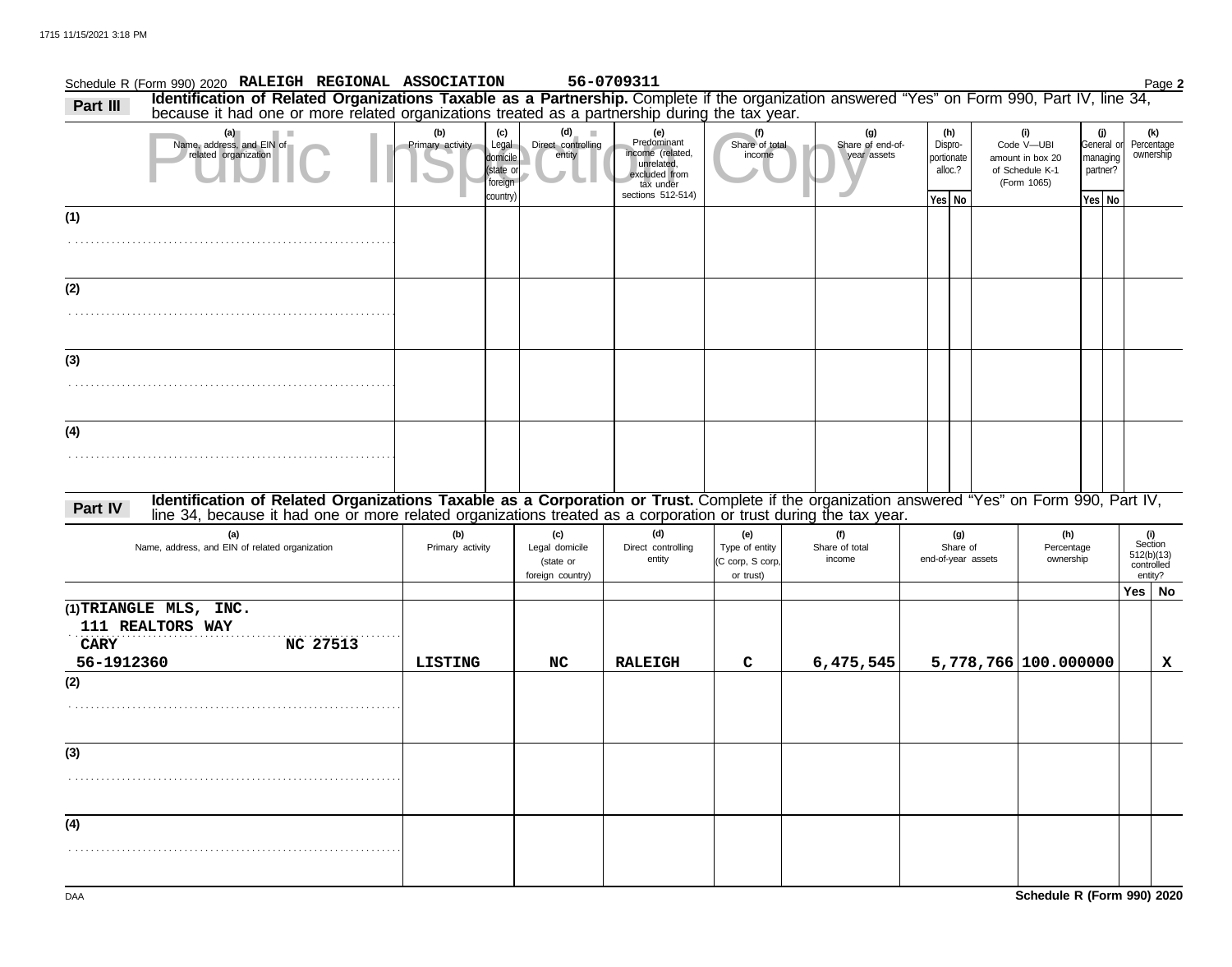### Schedule R (Form 990) 2020 Page **3 RALEIGH REGIONAL ASSOCIATION 56-0709311**

**Part V Transactions With Related Organizations.** Complete if the organization answered "Yes" on Form 990, Part IV, line 34, 35b, or 36.

| Note: Complete line 1 if any entity is listed in Parts II, III, or IV of this schedule.                                                                                                                                        |              |                 |                                       |                      | <b>Yes</b>   | No           |
|--------------------------------------------------------------------------------------------------------------------------------------------------------------------------------------------------------------------------------|--------------|-----------------|---------------------------------------|----------------------|--------------|--------------|
| 1 During the tax year, did the organization engage in any of the following transactions with one or more related organizations listed in Parts II-IV?                                                                          |              |                 |                                       |                      |              |              |
| a Receipt of (i) interest, (ii) annuities, (iii) royalties, or (iv) rent from a controlled entity                                                                                                                              |              |                 |                                       | 1a                   | x            |              |
|                                                                                                                                                                                                                                |              |                 |                                       | 1b                   | $\mathbf{x}$ |              |
|                                                                                                                                                                                                                                |              |                 |                                       | 1 <sub>c</sub>       |              | $\mathbf x$  |
|                                                                                                                                                                                                                                |              |                 |                                       | 1 <sub>d</sub>       |              | X            |
| e Loans or loan guarantees by related organization(s) encourance contract the contract contract of the contract or contract or contract or contract or contract or contract or contract or contract or contract or contract or |              |                 |                                       | 1e                   |              | $\mathbf{x}$ |
|                                                                                                                                                                                                                                |              |                 |                                       |                      |              |              |
|                                                                                                                                                                                                                                |              |                 |                                       | 1f                   |              | x<br>X       |
| g Sale of assets to related organization(s) encourance contains a substantial container and sales of assets to related organization(s)                                                                                         |              |                 |                                       | 1 <sub>a</sub>       |              | x            |
|                                                                                                                                                                                                                                |              |                 |                                       | 1 <sub>h</sub>       |              | X            |
|                                                                                                                                                                                                                                |              |                 |                                       | 1i                   |              | x            |
|                                                                                                                                                                                                                                |              |                 |                                       | 1j                   |              |              |
|                                                                                                                                                                                                                                |              |                 |                                       |                      |              | x            |
|                                                                                                                                                                                                                                |              |                 |                                       | 1k                   | x            |              |
|                                                                                                                                                                                                                                |              |                 |                                       | 11                   | $\mathbf x$  |              |
|                                                                                                                                                                                                                                |              |                 |                                       | 1 <sub>m</sub><br>1n |              | X            |
| o Sharing of paid employees with related organization(s)                                                                                                                                                                       |              |                 |                                       | 10                   |              | X            |
|                                                                                                                                                                                                                                |              |                 |                                       |                      |              |              |
|                                                                                                                                                                                                                                |              |                 |                                       | 1p                   | x            |              |
|                                                                                                                                                                                                                                |              |                 |                                       | 1q                   | x            |              |
|                                                                                                                                                                                                                                |              |                 |                                       |                      |              |              |
| r Other transfer of cash or property to related organization(s)                                                                                                                                                                |              |                 |                                       | 1r                   |              | x            |
|                                                                                                                                                                                                                                |              |                 |                                       | 1s                   |              | $\mathbf{x}$ |
| 2 If the answer to any of the above is "Yes," see the instructions for information on who must complete this line, including covered relationships and transaction thresholds.                                                 |              |                 |                                       |                      |              |              |
| (a)                                                                                                                                                                                                                            | (b)          | (c)             | (d)                                   |                      |              |              |
| Name of related organization                                                                                                                                                                                                   | Transaction  | Amount involved | Method of determining amount involved |                      |              |              |
|                                                                                                                                                                                                                                | type $(a-s)$ |                 |                                       |                      |              |              |
|                                                                                                                                                                                                                                |              |                 |                                       |                      |              |              |
| (1)<br>TRIANGLE MLS, INC                                                                                                                                                                                                       | a            | 159,576         | lease                                 |                      |              |              |
|                                                                                                                                                                                                                                |              |                 |                                       |                      |              |              |
| REALTOR FOUNDATION OF WAKE COUNTY<br>(2)                                                                                                                                                                                       | b            | 22,000          | board approved budget                 |                      |              |              |
|                                                                                                                                                                                                                                |              |                 |                                       |                      |              |              |
| REALTOR FOUNDATION OF WAKE COUNTY<br>(3)                                                                                                                                                                                       | $\circ$      | 89,038          | staff time analysis                   |                      |              |              |
|                                                                                                                                                                                                                                |              |                 |                                       |                      |              |              |
| TRIANGLE MLS, INC.<br>(4)                                                                                                                                                                                                      | $\circ$      | 132,000         | staff time analysis                   |                      |              |              |
| (5)<br>TRIANGLE MLS, INC                                                                                                                                                                                                       | $\circ$      | 33,951          | staff time analysis                   |                      |              |              |
|                                                                                                                                                                                                                                |              |                 |                                       |                      |              |              |

**TRIANGLE MLS, INC p 81,218 actual cost analysis**

**(6)**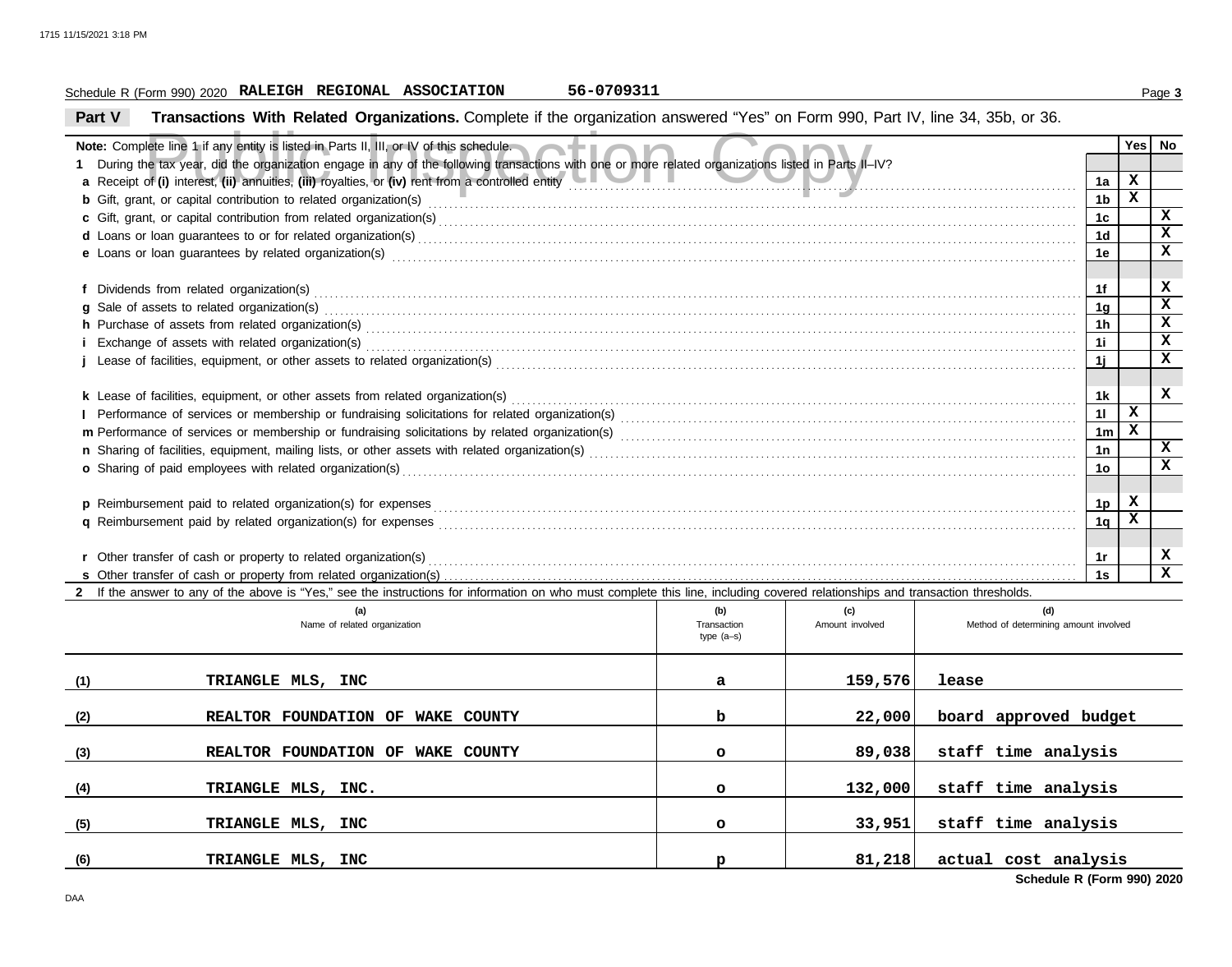### Schedule R (Form 990) 2020 Page **3 RALEIGH REGIONAL ASSOCIATION 56-0709311**

**Part V Transactions With Related Organizations.** Complete if the organization answered "Yes" on Form 990, Part IV, line 34, 35b, or 36.

| Note: Complete line 1 if any entity is listed in Parts II, III, or IV of this schedule.                                                                                                                                        |                             |                 |                                       |                      | Yes         | No                      |  |  |  |  |  |  |  |  |
|--------------------------------------------------------------------------------------------------------------------------------------------------------------------------------------------------------------------------------|-----------------------------|-----------------|---------------------------------------|----------------------|-------------|-------------------------|--|--|--|--|--|--|--|--|
| During the tax year, did the organization engage in any of the following transactions with one or more related organizations listed in Parts II-IV?                                                                            |                             |                 |                                       |                      |             |                         |  |  |  |  |  |  |  |  |
| a Receipt of (i) interest, (ii) annuities, (iii) royalties, or (iv) rent from a controlled entity                                                                                                                              |                             |                 |                                       | 1a                   | X           |                         |  |  |  |  |  |  |  |  |
| <b>b</b> Gift, grant, or capital contribution to related organization(s) <b>COVIDED</b> CHI COVIDED STRITUTE:                                                                                                                  |                             |                 |                                       | 1b                   | $\mathbf x$ |                         |  |  |  |  |  |  |  |  |
|                                                                                                                                                                                                                                |                             |                 |                                       | 1c                   |             | X                       |  |  |  |  |  |  |  |  |
|                                                                                                                                                                                                                                |                             |                 |                                       | 1d                   |             | $\overline{\mathbf{x}}$ |  |  |  |  |  |  |  |  |
| e Loans or loan guarantees by related organization(s) encourance contract the contract contract of the contract or contract or contract or contract or contract or contract or contract or contract or contract or contract or |                             |                 |                                       | 1e                   |             | x                       |  |  |  |  |  |  |  |  |
|                                                                                                                                                                                                                                |                             |                 |                                       |                      |             |                         |  |  |  |  |  |  |  |  |
|                                                                                                                                                                                                                                |                             |                 |                                       | 1f<br>1 <sub>g</sub> |             | x<br>$\mathbf x$        |  |  |  |  |  |  |  |  |
| g Sale of assets to related organization(s) encourance contains a substantial container and state of assets to related organization(s)                                                                                         |                             |                 |                                       |                      |             |                         |  |  |  |  |  |  |  |  |
|                                                                                                                                                                                                                                |                             |                 |                                       | 1h                   |             | $\overline{\mathbf{x}}$ |  |  |  |  |  |  |  |  |
|                                                                                                                                                                                                                                |                             |                 |                                       | 1i                   |             | x                       |  |  |  |  |  |  |  |  |
|                                                                                                                                                                                                                                |                             |                 |                                       | 1j                   |             | x                       |  |  |  |  |  |  |  |  |
|                                                                                                                                                                                                                                |                             |                 |                                       |                      |             |                         |  |  |  |  |  |  |  |  |
|                                                                                                                                                                                                                                |                             |                 |                                       | 1k                   | X           | x                       |  |  |  |  |  |  |  |  |
|                                                                                                                                                                                                                                |                             |                 |                                       | 11                   | X           |                         |  |  |  |  |  |  |  |  |
|                                                                                                                                                                                                                                |                             |                 |                                       | 1 <sub>m</sub><br>1n |             | X                       |  |  |  |  |  |  |  |  |
|                                                                                                                                                                                                                                |                             |                 |                                       |                      |             |                         |  |  |  |  |  |  |  |  |
| o Sharing of paid employees with related organization(s)                                                                                                                                                                       |                             |                 |                                       | 10                   |             | x                       |  |  |  |  |  |  |  |  |
| p Reimbursement paid to related organization(s) for expenses                                                                                                                                                                   |                             |                 |                                       | 1p                   | x           |                         |  |  |  |  |  |  |  |  |
| <b>q</b> Reimbursement paid by related organization(s) for expenses                                                                                                                                                            |                             |                 |                                       | 1 <sub>q</sub>       | $\mathbf x$ |                         |  |  |  |  |  |  |  |  |
|                                                                                                                                                                                                                                |                             |                 |                                       |                      |             |                         |  |  |  |  |  |  |  |  |
| r Other transfer of cash or property to related organization(s)                                                                                                                                                                |                             |                 |                                       | 1r                   |             | x                       |  |  |  |  |  |  |  |  |
|                                                                                                                                                                                                                                |                             |                 |                                       | 1s                   |             | $\mathbf{x}$            |  |  |  |  |  |  |  |  |
| 2 If the answer to any of the above is "Yes," see the instructions for information on who must complete this line, including covered relationships and transaction thresholds.                                                 |                             |                 |                                       |                      |             |                         |  |  |  |  |  |  |  |  |
| (a)                                                                                                                                                                                                                            | (b)                         | (c)             | (d)                                   |                      |             |                         |  |  |  |  |  |  |  |  |
| Name of related organization                                                                                                                                                                                                   | Transaction<br>type $(a-s)$ | Amount involved | Method of determining amount involved |                      |             |                         |  |  |  |  |  |  |  |  |
|                                                                                                                                                                                                                                |                             |                 |                                       |                      |             |                         |  |  |  |  |  |  |  |  |
|                                                                                                                                                                                                                                |                             |                 |                                       |                      |             |                         |  |  |  |  |  |  |  |  |
| (1)<br>TRIANGLE MLS, INC                                                                                                                                                                                                       | q                           | 261,284         | actual cost analysis                  |                      |             |                         |  |  |  |  |  |  |  |  |
|                                                                                                                                                                                                                                |                             |                 |                                       |                      |             |                         |  |  |  |  |  |  |  |  |
| (2)                                                                                                                                                                                                                            |                             |                 |                                       |                      |             |                         |  |  |  |  |  |  |  |  |
| (3)                                                                                                                                                                                                                            |                             |                 |                                       |                      |             |                         |  |  |  |  |  |  |  |  |
|                                                                                                                                                                                                                                |                             |                 |                                       |                      |             |                         |  |  |  |  |  |  |  |  |
| (4)                                                                                                                                                                                                                            |                             |                 |                                       |                      |             |                         |  |  |  |  |  |  |  |  |
|                                                                                                                                                                                                                                |                             |                 |                                       |                      |             |                         |  |  |  |  |  |  |  |  |
| (5)                                                                                                                                                                                                                            |                             |                 |                                       |                      |             |                         |  |  |  |  |  |  |  |  |

**(6)**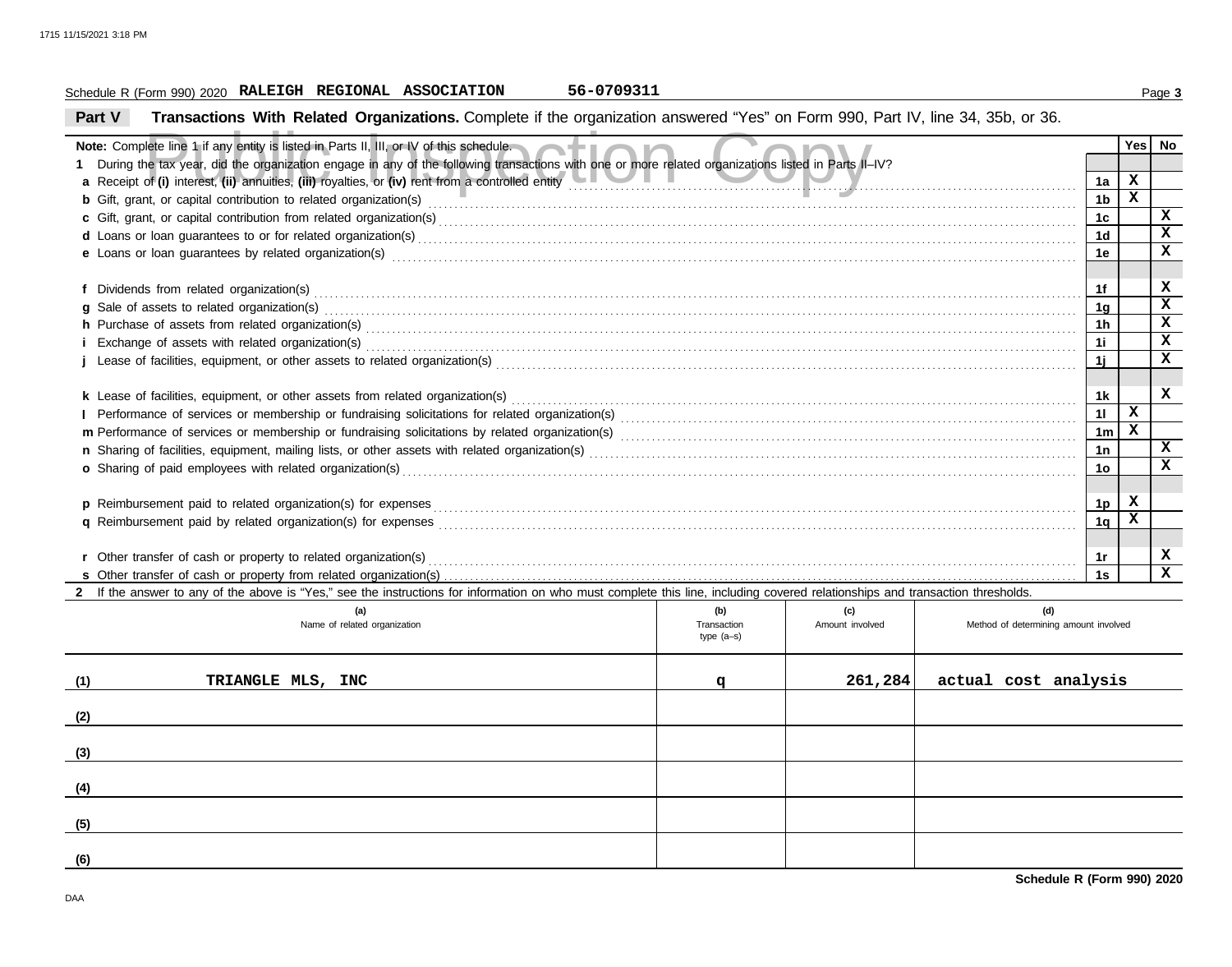### Schedule R (Form 990) 2020 Page **4 RALEIGH REGIONAL ASSOCIATION 56-0709311**

### **Part VI** Unrelated Organizations Taxable as a Partnership. Complete if the organization answered "Yes" on Form 990, Part IV, line 37.

Public Inspection Copy Provide the following information for each entity taxed as a partnership through which the organization conducted more than five percent of its activities (measured by total assets or gross revenue) that was not a related organization. See instructions regarding exclusion for certain investment partnerships. Name, address, and EIN of entity **Primary activity** Legal domicile (state or Are all partners section 501(c)(3) organizations? Share of end-of-year assets Disproportionate allocations? Code V—UBI amount in box 20 of Schedule K-1 General or managing partner? **(a) (b) (c) (e) (g) (h) (i) (j)** . . . . . . . . . . . . . . . . . . . . . . . . . . . . . . . . . . . . . . . . . . . . . . . . . . . . . . . . . . . . . . . . . . . . . . **Yes No Yes No Yes No** . . . . . . . . . . . . . . . . . . . . . . . . . . . . . . . . . . . . . . . . . . . . . . . . . . . . . . . . . . . . . . . . . . . . . . . . . . . . . . . . . . . . . . . . . . . . . . . . . . . . . . . . . . . . . . . . . . . . . . . . . . . . . . . . . . . . . . . . . . . . . . . . . . . . . . . . . . . . . . . . . . . . . . . . . . . . . . . . . . . . . . . . . . . . . . . . . . . . . . . . . . . . . . . . . . . . . . . . . . . . . . . . . . . . . . . . . . . . . . . . . . . . . . . . . . . . . . . . . . . . . . . . . . . . . . . . . . . . . . . . . . . . . . . . . . . . . . . . . . . . . . . . . . . . . . . . . . . . . . . . . . . . . . . . . . . . . . . . . . . . . . . . . . . . . . . . . . . . . . . . . . . . . . . . . . . . . . . . . . . . . . . . . . . . . . . . . . . . . . . . . . . . . . . . . . . . . . . . . . . . . . . . . . . . . . . . . . . . . . . . . . . . . . . . . . . . . . . . . . . . . . . . . . . . . . . . . . . . . . . . . . . . . . . . . . . . . . . . . . . . . . . . . . . . . . . . . . . . . . . . . . . . . . . . . . . . . . . . . . . . . . . . . . . . . . . . . . . . . . . . . . . . . . . . . . . . . . . . . . . . . . . . . . . . . . . . . . . . . . . . . . . . . . . . . . . . . . . . . . . . . . . . . . . . . . . . . . . . . . . . . . . . . . . . . . . . . . . . . . . . . . . . . . . . . . . . . . . . . . . . . . . . . . . . . . . . . . . . . . . . (Form 1065) **(1) (2) (3) (4) (5) (6) (7) (8) (9) (10) (11) (d)** unrelated, excluded income (related, Predominant from tax under sections 512-514) foreign country) **(f)** total income Share of **(k)** ownership Percentage

**Schedule R (Form 990) 2020**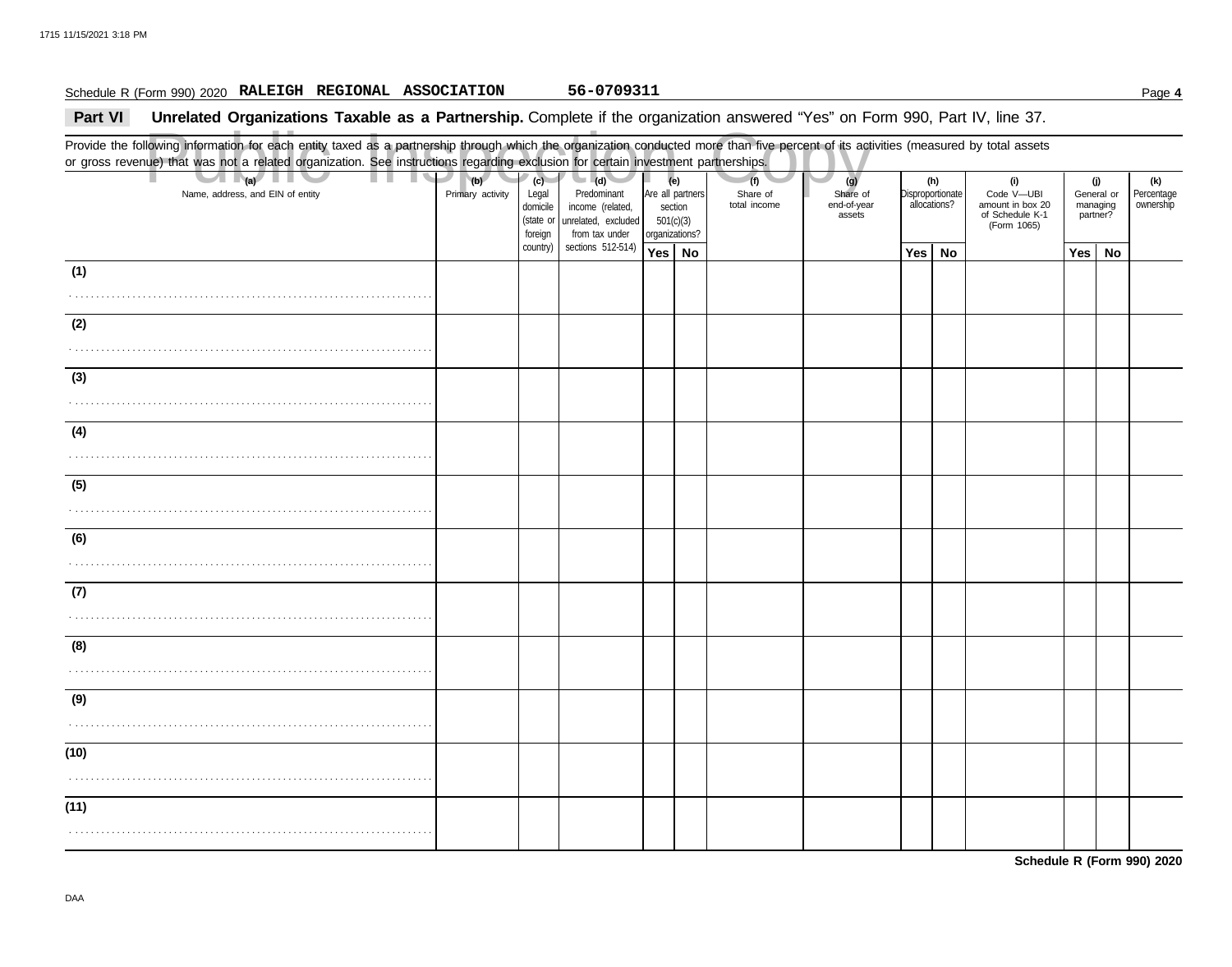|          |                           | Schedule R (Form 990) 2020 RALEIGH REGIONAL ASSOCIATION | 56-0709311                                                                                 | Page 5 |
|----------|---------------------------|---------------------------------------------------------|--------------------------------------------------------------------------------------------|--------|
| Part VII | Supplemental Information. |                                                         |                                                                                            |        |
|          |                           |                                                         | Provide additional information for responses to questions on Schedule R. See instructions. |        |
|          |                           |                                                         |                                                                                            |        |
|          |                           |                                                         |                                                                                            |        |
|          |                           |                                                         | <b>Public Inspection Copy</b>                                                              |        |
|          |                           |                                                         |                                                                                            |        |
|          |                           |                                                         |                                                                                            |        |
|          |                           |                                                         |                                                                                            |        |
|          |                           |                                                         |                                                                                            |        |
|          |                           |                                                         |                                                                                            |        |
|          |                           |                                                         |                                                                                            |        |
|          |                           |                                                         |                                                                                            |        |
|          |                           |                                                         |                                                                                            |        |
|          |                           |                                                         |                                                                                            |        |
|          |                           |                                                         |                                                                                            |        |
|          |                           |                                                         |                                                                                            |        |
|          |                           |                                                         |                                                                                            |        |
|          |                           |                                                         |                                                                                            |        |
|          |                           |                                                         |                                                                                            |        |
|          |                           |                                                         |                                                                                            |        |
|          |                           |                                                         |                                                                                            |        |
|          |                           |                                                         |                                                                                            |        |
|          |                           |                                                         |                                                                                            |        |
|          |                           |                                                         |                                                                                            |        |
|          |                           |                                                         |                                                                                            |        |
|          |                           |                                                         |                                                                                            |        |
|          |                           |                                                         |                                                                                            |        |
|          |                           |                                                         |                                                                                            |        |
|          |                           |                                                         |                                                                                            |        |
|          |                           |                                                         |                                                                                            |        |
|          |                           |                                                         |                                                                                            |        |
|          |                           |                                                         |                                                                                            |        |
|          |                           |                                                         |                                                                                            |        |
|          |                           |                                                         |                                                                                            |        |
|          |                           |                                                         |                                                                                            |        |
|          |                           |                                                         |                                                                                            |        |
|          |                           |                                                         |                                                                                            |        |
|          |                           |                                                         |                                                                                            |        |
|          |                           |                                                         |                                                                                            |        |
|          |                           |                                                         |                                                                                            |        |
|          |                           |                                                         |                                                                                            |        |
|          |                           |                                                         |                                                                                            |        |
|          |                           |                                                         |                                                                                            |        |
|          |                           |                                                         |                                                                                            |        |
|          |                           |                                                         |                                                                                            |        |
|          |                           |                                                         |                                                                                            |        |
|          |                           |                                                         |                                                                                            |        |
|          |                           |                                                         |                                                                                            |        |
|          |                           |                                                         |                                                                                            |        |
|          |                           |                                                         |                                                                                            |        |
|          |                           |                                                         |                                                                                            |        |
|          |                           |                                                         |                                                                                            |        |
|          |                           |                                                         |                                                                                            |        |
|          |                           |                                                         |                                                                                            |        |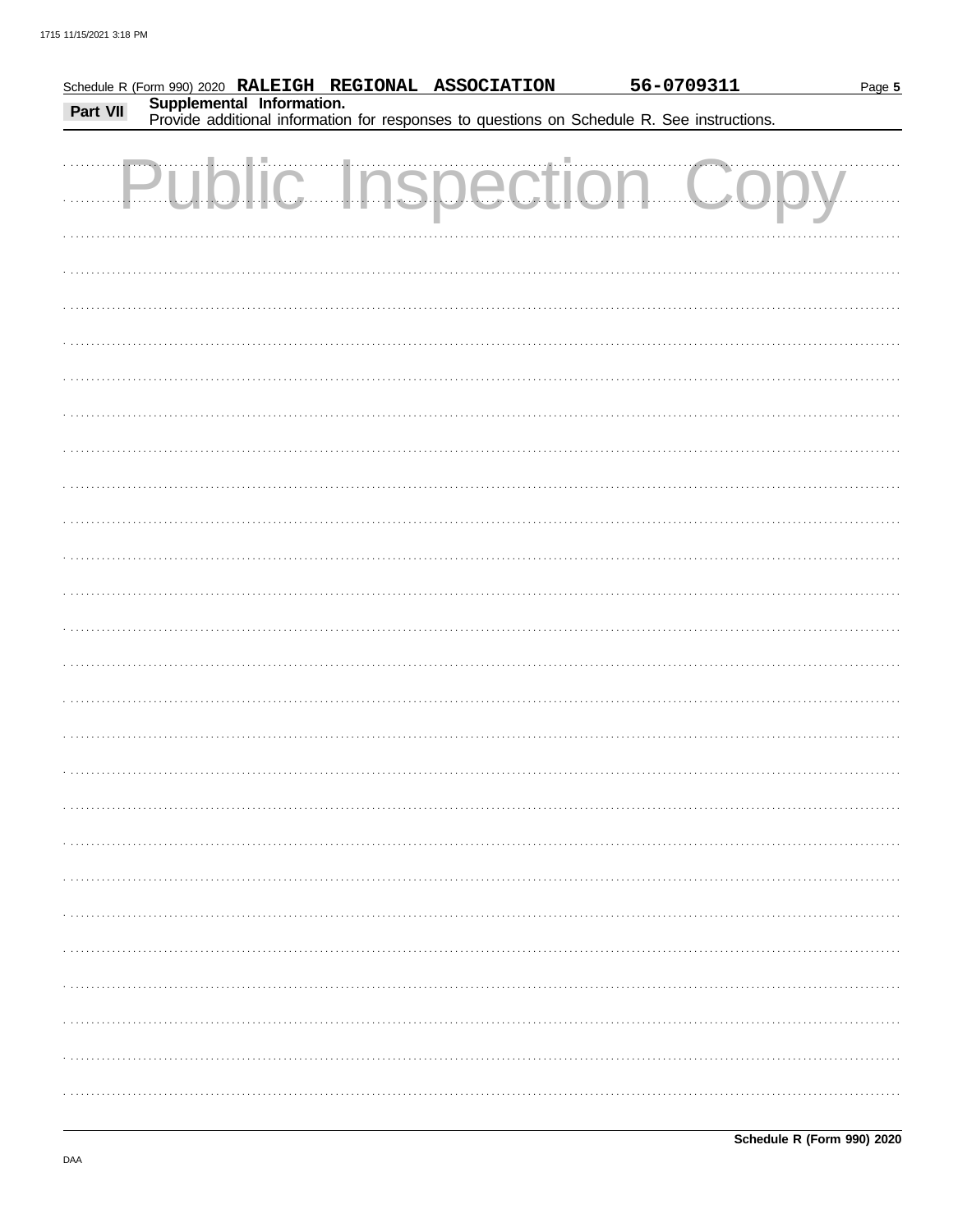|              |                                                          |                                                                                                                                                                                                                                |                          | OMB No. 1545-0047                     |
|--------------|----------------------------------------------------------|--------------------------------------------------------------------------------------------------------------------------------------------------------------------------------------------------------------------------------|--------------------------|---------------------------------------|
|              | $_{\text{Form}}$ 990-T                                   | <b>Exempt Organization Business Income Tax Return</b><br>(and proxy tax under section 6033(e))                                                                                                                                 |                          |                                       |
|              |                                                          | For calendar year 2020 or other tax year beginning [1] [1] The calendary game of calendary game of the calendary game of the calendary game of the calendary game of the calendary game of the calendary game of the calendary |                          |                                       |
|              |                                                          | <b>uGo</b> to www.irs.gov/Form990T for instructions and the latest information.                                                                                                                                                |                          | Open to Public Inspection             |
|              | Department of the Treasury<br>Internal Revenue Service   | u Do not enter SSN numbers on this form as it may be made public if your organization is a 501(c)(3).                                                                                                                          |                          | for $501(c)(3)$<br>Organizations Only |
| А<br>в       | Check box if<br>address changed.<br>Exempt under section | Name of organization ( Check box if name changed and see instructions.)<br>RALEIGH REGIONAL ASSOCIATION<br>OF REALTORS<br>Print                                                                                                | 56-0709311               | D Employer identification number      |
|              | 501( $\mathbf{C}$ )(<br>6 <sub>1</sub>                   | Number, street, and room or suite no. If a P.O. box, see instructions.<br>or                                                                                                                                                   | E Group exemption number |                                       |
|              | 220(e)                                                   | 111 REALTORS WAY<br><b>Type</b>                                                                                                                                                                                                | (see instructions)       |                                       |
|              | 408(e)                                                   | City or town, state or province, country, and ZIP or foreign postal code                                                                                                                                                       |                          |                                       |
|              | 408A<br>530(a)                                           | <b>CARY</b><br>NC 27513                                                                                                                                                                                                        | F.                       | Check box if                          |
|              | 529(a)<br>529A                                           | 10,573,695<br>C                                                                                                                                                                                                                |                          | an amended return.                    |
| G            | Check organization type <b>u</b>                         | $ \mathbf{X} $ 501(c) corporation $ $<br>501(c) trust<br>$401(a)$ trust<br>Other trust                                                                                                                                         |                          | Applicable reinsurance entity         |
| н            | Check if filing only to $\mathbf u$                      | Claim credit from Form 8941<br>Claim a refund shown on Form 2439                                                                                                                                                               |                          |                                       |
|              |                                                          |                                                                                                                                                                                                                                |                          |                                       |
| J            |                                                          |                                                                                                                                                                                                                                |                          | ı<br>u                                |
|              |                                                          | K During the tax year, was the corporation a subsidiary in an affiliated group or a parent-subsidiary controlled group? $\mathbf{u}$                                                                                           |                          | Yes $ X $ No                          |
|              |                                                          | If "Yes," enter the name and identifying number of the parent corporation                                                                                                                                                      |                          |                                       |
|              | u                                                        |                                                                                                                                                                                                                                |                          |                                       |
|              |                                                          | The books are in care of <b>u</b> The Organization                                                                                                                                                                             |                          | Telephone number u 919-654-5400       |
|              | Part I                                                   | <b>Total Unrelated Business Taxable income</b>                                                                                                                                                                                 |                          |                                       |
| 1            |                                                          | Total of unrelated business taxable income computed from all unrelated trades or businesses (see                                                                                                                               |                          |                                       |
|              |                                                          | instructions)                                                                                                                                                                                                                  | $\mathbf 1$              | $-85,989$                             |
| 2            | Reserved                                                 |                                                                                                                                                                                                                                | $\mathbf{2}$<br>3        | $-85,989$                             |
| 3            | Add lines 1 and 2                                        |                                                                                                                                                                                                                                | 4                        |                                       |
| 4            |                                                          |                                                                                                                                                                                                                                | 5                        | $-85,989$                             |
| 5            |                                                          | Total unrelated business taxable income before net operating losses. Subtract line 4 from line 3                                                                                                                               | 6                        | O                                     |
| 6<br>7       |                                                          | Deduction for net operating loss. See instructions<br>Total of unrelated business taxable income before specific deduction and section 199A deduction.                                                                         |                          |                                       |
|              | Subtract line 6 from line 5                              |                                                                                                                                                                                                                                | $\overline{7}$           | $-85,989$                             |
| 8            |                                                          |                                                                                                                                                                                                                                | 8                        | 1,000                                 |
| 9            |                                                          |                                                                                                                                                                                                                                | 9                        |                                       |
| 10           |                                                          |                                                                                                                                                                                                                                | 10                       | 1,000                                 |
| 11           |                                                          | Unrelated business taxable income. Subtract line 10 from line 7. If line 10 is greater than line 7.                                                                                                                            |                          |                                       |
|              |                                                          |                                                                                                                                                                                                                                | 11                       | 0                                     |
|              | <b>Tax Computation</b><br>Part II                        |                                                                                                                                                                                                                                |                          |                                       |
| 1            |                                                          | Organizations taxable as corporations. Multiply Part I, line 11 by 21% (0.21)                                                                                                                                                  | 1                        | $\mathbf 0$                           |
| $\mathbf{2}$ |                                                          | Trusts taxable at trust rates. See instructions for tax computation. Income tax on the amount on                                                                                                                               |                          |                                       |
|              | Part I, line 11 from:                                    | Schedule D (Form 1041)<br>Tax rate schedule or<br>$\sim$ 1 $\sim$ 1                                                                                                                                                            | $\mathbf{2}$             | 0                                     |
| 3            | Proxy tax. See instructions                              |                                                                                                                                                                                                                                | 3                        |                                       |
| 4            |                                                          |                                                                                                                                                                                                                                | 4                        |                                       |
| 5            |                                                          |                                                                                                                                                                                                                                | 5                        |                                       |
| 6            |                                                          | Tax on noncompliant facility income. See instructions                                                                                                                                                                          | 6                        |                                       |
| 7            |                                                          |                                                                                                                                                                                                                                | $\overline{7}$           |                                       |
|              |                                                          |                                                                                                                                                                                                                                |                          |                                       |

**For Paperwork Reduction Act Notice, see instructions.**

Form **990-T** (2020)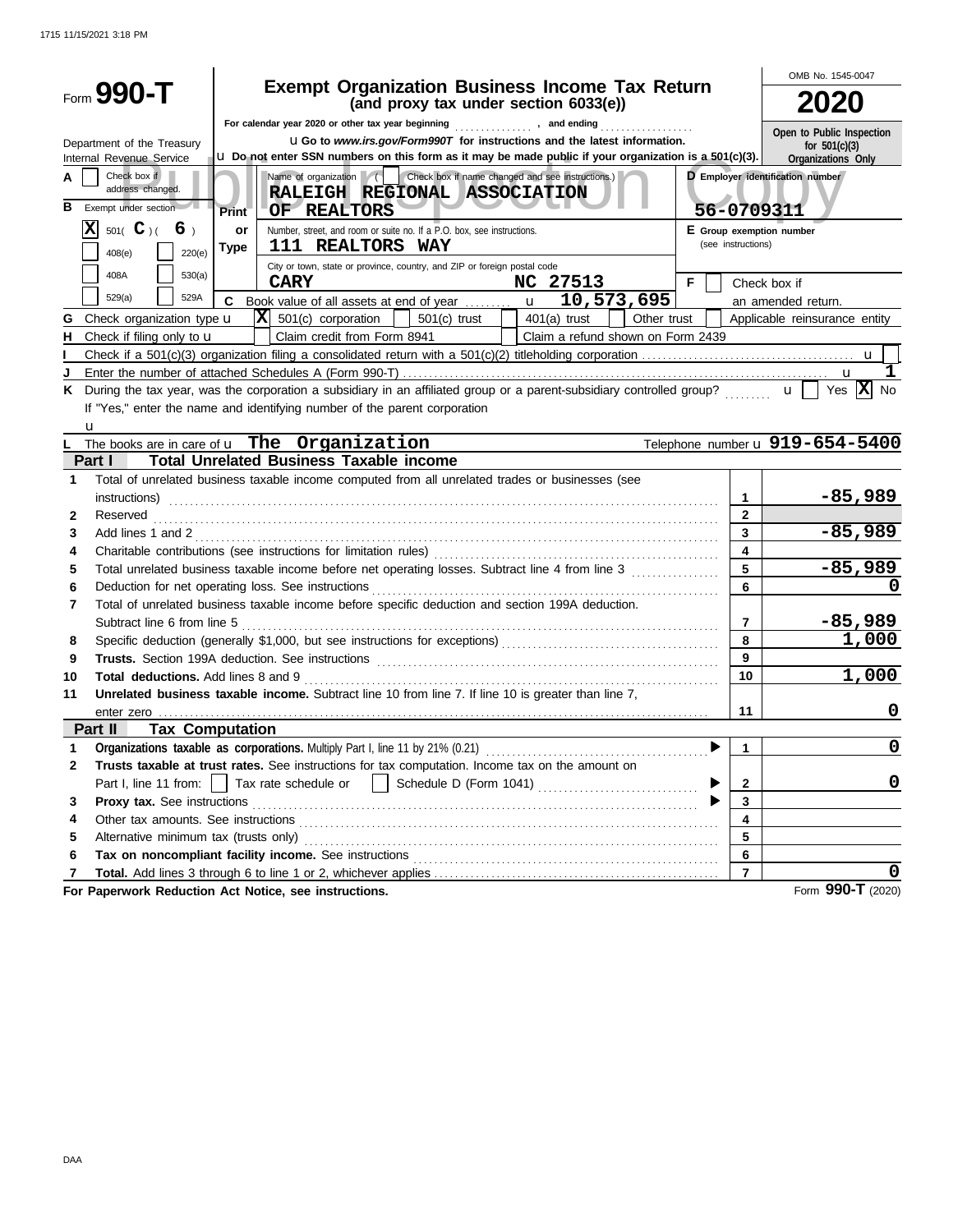### 1715 11/15/2021 3:18 PM

|              |                                  |                          |      | Form 990-T (2020) RALEIGH REGIONAL ASSOCIATION                                                   |                                                                                                                                                                                                                                          | 56-0709311                                                                                                                                                                                                                                                                                                          |                |                                                                                      |     | Page 2 |
|--------------|----------------------------------|--------------------------|------|--------------------------------------------------------------------------------------------------|------------------------------------------------------------------------------------------------------------------------------------------------------------------------------------------------------------------------------------------|---------------------------------------------------------------------------------------------------------------------------------------------------------------------------------------------------------------------------------------------------------------------------------------------------------------------|----------------|--------------------------------------------------------------------------------------|-----|--------|
|              | Part III                         | <b>Tax and Payments</b>  |      |                                                                                                  |                                                                                                                                                                                                                                          |                                                                                                                                                                                                                                                                                                                     |                |                                                                                      |     |        |
|              |                                  |                          |      | 1a Foreign tax credit (corporations attach Form 1118; trusts attach Form 1116)                   |                                                                                                                                                                                                                                          | 1a                                                                                                                                                                                                                                                                                                                  |                |                                                                                      |     |        |
| b            | Other credits (see instructions) |                          |      |                                                                                                  |                                                                                                                                                                                                                                          | 1b                                                                                                                                                                                                                                                                                                                  |                |                                                                                      |     |        |
| c            |                                  |                          |      | General business credit. Attach Form 3800 (see instructions) [[[[[[[[[[[[[[[[[[[[[[[[[]]]]]]]]]] |                                                                                                                                                                                                                                          | 1c                                                                                                                                                                                                                                                                                                                  |                |                                                                                      |     |        |
| d            |                                  |                          |      |                                                                                                  |                                                                                                                                                                                                                                          | 1d                                                                                                                                                                                                                                                                                                                  |                |                                                                                      |     |        |
| е            |                                  |                          |      |                                                                                                  |                                                                                                                                                                                                                                          |                                                                                                                                                                                                                                                                                                                     | 1e             |                                                                                      |     |        |
| 2            |                                  |                          |      |                                                                                                  |                                                                                                                                                                                                                                          | Subtract line 1e from Part II, line 7<br>Other taxes. Check if from: $\Box$ Form 4255 Form 8611 Form 8697 Form 8866                                                                                                                                                                                                 | $\overline{2}$ |                                                                                      |     |        |
| 3            |                                  |                          |      |                                                                                                  |                                                                                                                                                                                                                                          |                                                                                                                                                                                                                                                                                                                     |                |                                                                                      |     |        |
|              |                                  |                          |      |                                                                                                  |                                                                                                                                                                                                                                          |                                                                                                                                                                                                                                                                                                                     | 3              |                                                                                      |     |        |
| 4            |                                  |                          |      |                                                                                                  | Total tax. Add lines 2 and 3 (see instructions)   Check if includes tax previously deferred under                                                                                                                                        |                                                                                                                                                                                                                                                                                                                     |                |                                                                                      |     |        |
|              |                                  |                          |      |                                                                                                  |                                                                                                                                                                                                                                          | $\mathbf{u}$ and $\mathbf{u}$ and $\mathbf{u}$                                                                                                                                                                                                                                                                      | 4              |                                                                                      |     | 0      |
| 5            |                                  |                          |      |                                                                                                  |                                                                                                                                                                                                                                          | 2020 net 965 tax liability paid from Form 965-A or Form 965-B, Part II, column (k), line 4 [ [ [ [ ] ] [ ] [ ]                                                                                                                                                                                                      | 5              |                                                                                      |     |        |
| 6a           |                                  |                          |      |                                                                                                  |                                                                                                                                                                                                                                          | 6а                                                                                                                                                                                                                                                                                                                  |                |                                                                                      |     |        |
| b            |                                  |                          |      | 2020 estimated tax payments. Check if section 643(g) election applies $\mathbf{u}$               |                                                                                                                                                                                                                                          | 6b                                                                                                                                                                                                                                                                                                                  |                |                                                                                      |     |        |
| с            | Tax deposited with Form 8868     |                          |      |                                                                                                  |                                                                                                                                                                                                                                          | 6c                                                                                                                                                                                                                                                                                                                  |                |                                                                                      |     |        |
| d            |                                  |                          |      | Foreign organizations: Tax paid or withheld at source (see instructions)                         |                                                                                                                                                                                                                                          | 6d                                                                                                                                                                                                                                                                                                                  |                |                                                                                      |     |        |
| е            |                                  |                          |      |                                                                                                  |                                                                                                                                                                                                                                          | 6e                                                                                                                                                                                                                                                                                                                  |                |                                                                                      |     |        |
| f            |                                  |                          |      | Credit for small employer health insurance premiums (attach Form 8941)                           |                                                                                                                                                                                                                                          | 6f                                                                                                                                                                                                                                                                                                                  |                |                                                                                      |     |        |
| g            |                                  |                          |      | Other credits, adjustments, and payments:     Form 2439 ________________________                 |                                                                                                                                                                                                                                          |                                                                                                                                                                                                                                                                                                                     |                |                                                                                      |     |        |
|              |                                  |                          |      |                                                                                                  | Other Total u 6g                                                                                                                                                                                                                         |                                                                                                                                                                                                                                                                                                                     |                |                                                                                      |     |        |
| 7            |                                  |                          |      |                                                                                                  |                                                                                                                                                                                                                                          |                                                                                                                                                                                                                                                                                                                     | 7              |                                                                                      |     |        |
| 8            |                                  |                          |      |                                                                                                  |                                                                                                                                                                                                                                          | $\mathbf{u}$                                                                                                                                                                                                                                                                                                        | 8              |                                                                                      |     |        |
| 9            |                                  |                          |      |                                                                                                  |                                                                                                                                                                                                                                          | Tax due. If line 7 is smaller than the total of lines 4, 5, and 8, enter amount owed <i></i><br>$\mathbf{u}$                                                                                                                                                                                                        | 9              |                                                                                      |     | 0      |
| 10           |                                  |                          |      |                                                                                                  |                                                                                                                                                                                                                                          | Overpayment. If line 7 is larger than the total of lines 4, 5, and 8, enter amount overpaid <i>minimining</i><br>$\mathbf{u}$                                                                                                                                                                                       | 10             |                                                                                      |     |        |
| 11           |                                  |                          |      |                                                                                                  | Enter the amount of line 10 you want: Credited to 2021 estimated tax u                                                                                                                                                                   | Refunded u                                                                                                                                                                                                                                                                                                          | 11             |                                                                                      |     |        |
|              | <b>Part IV</b>                   |                          |      |                                                                                                  |                                                                                                                                                                                                                                          | Statements Regarding Certain Activities and Other Information (see instructions)                                                                                                                                                                                                                                    |                |                                                                                      |     |        |
|              |                                  |                          |      |                                                                                                  |                                                                                                                                                                                                                                          |                                                                                                                                                                                                                                                                                                                     |                |                                                                                      | Yes | No     |
| 1.           |                                  |                          |      |                                                                                                  |                                                                                                                                                                                                                                          | At any time during the 2020 calendar year, did the organization have an interest in or a signature or other authority                                                                                                                                                                                               |                |                                                                                      |     |        |
|              |                                  |                          |      |                                                                                                  |                                                                                                                                                                                                                                          | over a financial account (bank, securities, or other) in a foreign country? If "Yes," the organization may have to file                                                                                                                                                                                             |                |                                                                                      |     |        |
|              |                                  |                          |      |                                                                                                  |                                                                                                                                                                                                                                          | FinCEN Form 114, Report of Foreign Bank and Financial Accounts. If "Yes," enter the name of the foreign country                                                                                                                                                                                                     |                |                                                                                      |     |        |
|              |                                  |                          |      |                                                                                                  | here <b>u</b> <u>decreased</u> and the contract of the contract of the contract of the contract of the contract of the contract of the contract of the contract of the contract of the contract of the contract of the contract of the c |                                                                                                                                                                                                                                                                                                                     |                |                                                                                      |     | X      |
| $\mathbf{2}$ |                                  |                          |      |                                                                                                  |                                                                                                                                                                                                                                          | During the tax year, did the organization receive a distribution from, or was it the grantor of, or transferor to, a                                                                                                                                                                                                |                |                                                                                      |     |        |
|              |                                  |                          |      |                                                                                                  |                                                                                                                                                                                                                                          | foreign trust?                                                                                                                                                                                                                                                                                                      |                |                                                                                      |     | X      |
|              |                                  |                          |      | If "Yes," see instructions for other forms the organization may have to file.                    |                                                                                                                                                                                                                                          |                                                                                                                                                                                                                                                                                                                     |                |                                                                                      |     |        |
| 3            |                                  |                          |      |                                                                                                  |                                                                                                                                                                                                                                          | Enter the amount of tax-exempt interest received or accrued during the tax year<br>u \$                                                                                                                                                                                                                             |                |                                                                                      |     |        |
| 4a           |                                  |                          |      |                                                                                                  |                                                                                                                                                                                                                                          |                                                                                                                                                                                                                                                                                                                     |                |                                                                                      |     | X      |
|              |                                  |                          |      |                                                                                                  |                                                                                                                                                                                                                                          | If 4a is "Yes," has the organization described the change on Form 990, 990-EZ, 990-PF, or Form 1128? If "No,"                                                                                                                                                                                                       |                |                                                                                      |     |        |
|              | explain in Part V                |                          |      |                                                                                                  |                                                                                                                                                                                                                                          |                                                                                                                                                                                                                                                                                                                     |                |                                                                                      |     |        |
|              | Part V                           | Supplemental Information |      |                                                                                                  |                                                                                                                                                                                                                                          |                                                                                                                                                                                                                                                                                                                     |                |                                                                                      |     |        |
|              |                                  |                          |      |                                                                                                  |                                                                                                                                                                                                                                          | Provide the explanation required by Part IV, line 4b. Also, provide any other additional information. See instructions.                                                                                                                                                                                             |                |                                                                                      |     |        |
|              |                                  |                          |      |                                                                                                  |                                                                                                                                                                                                                                          |                                                                                                                                                                                                                                                                                                                     |                |                                                                                      |     |        |
|              |                                  |                          |      |                                                                                                  |                                                                                                                                                                                                                                          |                                                                                                                                                                                                                                                                                                                     |                |                                                                                      |     |        |
| Sign         |                                  |                          |      |                                                                                                  |                                                                                                                                                                                                                                          | Under penalties of perjury, I declare that I have examined this return, including accompanying schedules and statements, and to the best of my knowledge and belief,<br>true, correct, and complete. Declaration of preparer (other than taxpayer) is based on all information of which preparer has any knowledge. |                |                                                                                      |     |        |
| Here         | $\mathbf u$                      |                          |      | $\mathbf{u}_{\mathbf{v}\mathbf{p}}$                                                              | <b>FINANCE</b>                                                                                                                                                                                                                           |                                                                                                                                                                                                                                                                                                                     |                | May the IRS discuss this return with the preparer shown below<br>(see instructions)? |     |        |
|              | Signature of officer             |                          | Date | Title                                                                                            |                                                                                                                                                                                                                                          |                                                                                                                                                                                                                                                                                                                     |                | $\mathbf x$<br>Yes                                                                   |     | No     |

|          | Signature of officer        |                    | Date       |               | Title                |      |            |                          |              |  |
|----------|-----------------------------|--------------------|------------|---------------|----------------------|------|------------|--------------------------|--------------|--|
|          | Print/Type preparer's name  |                    |            |               | Preparer's signature | Date |            | l Check                  | if PTIN      |  |
| Paid     | ISUSAN                      | GLENDENNING        |            | <b>ISUSAN</b> | GLENDENNING          |      |            | $11/15/21$ self-employed | P00921817    |  |
|          | <b>Preparer</b> Firm's name | Maddison & Caison, |            |               | LLP                  |      | Firm's EIN |                          | 56-1053187   |  |
| Use Only |                             | 1111               | Oberlin Rd |               |                      |      |            |                          |              |  |
|          | Firm's address              | Raleigh,           | NC.        |               | 27605-1136           |      | Phone no.  |                          | 919-821-5482 |  |
|          |                             |                    |            |               |                      |      |            |                          |              |  |

Form **990-T** (2020)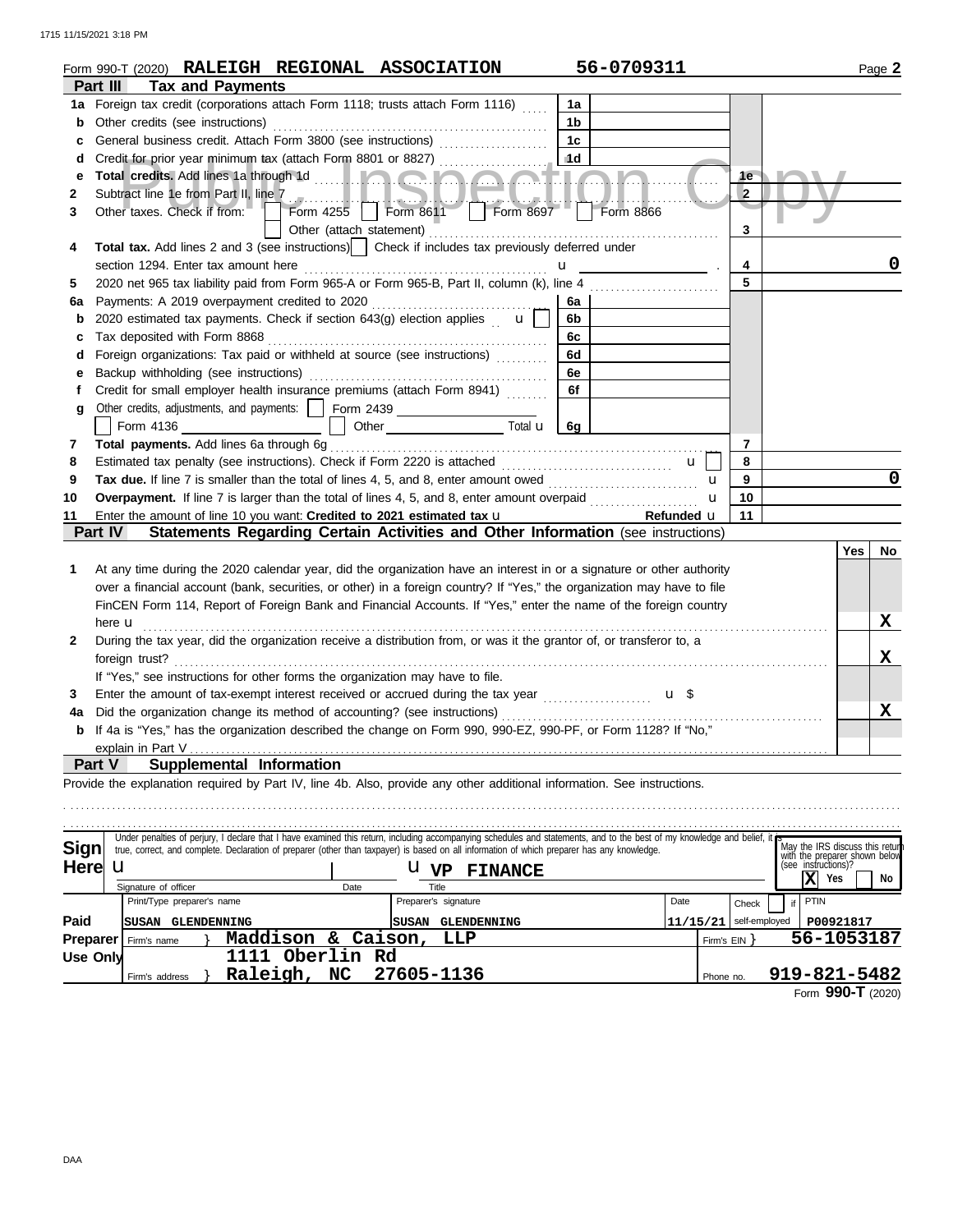|        | <b>SCHEDULE A</b>                                      | <b>Unrelated Business Taxable Income</b>                                                                                                                                                                                       |                |            |         |                                         |                         | OMB No. 1545-0047             |           |
|--------|--------------------------------------------------------|--------------------------------------------------------------------------------------------------------------------------------------------------------------------------------------------------------------------------------|----------------|------------|---------|-----------------------------------------|-------------------------|-------------------------------|-----------|
|        | (Form 990-T)                                           | <b>From an Unrelated Trade or Business</b>                                                                                                                                                                                     |                |            |         |                                         |                         |                               |           |
|        |                                                        | <b>uGo</b> to www.irs.gov/Form990T for instructions and the latest information.                                                                                                                                                |                |            |         |                                         |                         |                               |           |
|        | Department of the Treasury                             |                                                                                                                                                                                                                                |                |            |         |                                         |                         | Open to Public Inspection for |           |
|        | Internal Revenue Service<br>A Name of the organization | <b>u</b> Do not enter SSN numbers on this form as it may be made public if your organization is a 501(c)(3).   501(c)(3) Organizations Only                                                                                    |                |            |         | <b>B</b> Employer identification number |                         |                               |           |
|        |                                                        | RALEIGH REGIONAL ASSOCIATION                                                                                                                                                                                                   |                |            |         | 56-0709311                              |                         |                               |           |
|        |                                                        |                                                                                                                                                                                                                                |                |            |         |                                         |                         |                               |           |
|        |                                                        | C Unrelated Business Activity Code (see instructions) $u452000$                                                                                                                                                                |                |            |         | D Sequence:                             |                         | $\mathbf{1}$<br>of            | ı         |
|        |                                                        |                                                                                                                                                                                                                                |                |            |         |                                         |                         |                               |           |
|        |                                                        | <b>E</b> Describe the unrelated trade or business u Unrelated Business Activity                                                                                                                                                |                |            |         |                                         |                         |                               |           |
|        | Part I                                                 | <b>Unrelated Trade or Business Income</b>                                                                                                                                                                                      |                | (A) Income |         | (B) Expenses                            |                         | (C) Net                       |           |
| 1a     | Gross receipts or sales                                | $\frac{159,900}{2}$                                                                                                                                                                                                            |                |            |         |                                         |                         |                               |           |
| b      |                                                        |                                                                                                                                                                                                                                | 1c             |            | 159,900 |                                         |                         |                               |           |
| 2      |                                                        |                                                                                                                                                                                                                                | $\overline{2}$ |            | 113,717 |                                         |                         |                               |           |
| 3      |                                                        |                                                                                                                                                                                                                                | $\overline{3}$ |            | 46,183  |                                         |                         |                               | 46,183    |
| 4a     |                                                        | Capital gain net income (attach Sch D (Form 1041 or Form                                                                                                                                                                       |                |            |         |                                         |                         |                               |           |
|        |                                                        |                                                                                                                                                                                                                                | 4a             |            |         |                                         |                         |                               |           |
| b      |                                                        | Net gain (loss) (Form 4797) (attach Form 4797) (see instructions)                                                                                                                                                              | 4 <sub>b</sub> |            |         |                                         |                         |                               |           |
| c      |                                                        |                                                                                                                                                                                                                                | 4c             |            |         |                                         |                         |                               |           |
| 5.     |                                                        | Income (loss) from partnership and S corporation (attach                                                                                                                                                                       |                |            |         |                                         |                         |                               |           |
|        | statement)                                             |                                                                                                                                                                                                                                | 5<br>6         |            |         |                                         |                         |                               |           |
| 6<br>7 |                                                        |                                                                                                                                                                                                                                | $\overline{7}$ |            |         |                                         |                         |                               |           |
| 8      |                                                        | Interest, annuities, royalties, and rents from a controlled                                                                                                                                                                    |                |            |         |                                         |                         |                               |           |
|        | organization (Part VI)                                 |                                                                                                                                                                                                                                | 8              |            |         |                                         |                         |                               |           |
| 9      |                                                        | Investment income of section $501(c)(7)$ , (9), or (17)                                                                                                                                                                        |                |            |         |                                         |                         |                               |           |
|        | organization (Part VII)                                |                                                                                                                                                                                                                                | 9              |            |         |                                         |                         |                               |           |
| 10     |                                                        |                                                                                                                                                                                                                                | 10             |            |         |                                         |                         |                               |           |
| 11     |                                                        | Advertising income (Part IX)                                                                                                                                                                                                   | 11             |            |         |                                         |                         |                               |           |
| 12     |                                                        | Other income (see instructions; attach statement $\beta$ ee Stmt 1                                                                                                                                                             | 12             |            | 319     |                                         |                         |                               | 319       |
| 13     |                                                        |                                                                                                                                                                                                                                | 13             |            | 46,502  |                                         |                         |                               | 46,502    |
|        | Part II                                                | Deductions Not Taken Elsewhere (See instructions for limitations on deductions) Deductions must be directly                                                                                                                    |                |            |         |                                         |                         |                               |           |
|        |                                                        | connected with the unrelated business income                                                                                                                                                                                   |                |            |         |                                         |                         |                               |           |
|        |                                                        |                                                                                                                                                                                                                                |                |            |         |                                         | 1                       |                               |           |
|        | Salaries and wages                                     |                                                                                                                                                                                                                                |                |            |         |                                         | $\overline{\mathbf{2}}$ |                               | 107,739   |
| 3      |                                                        | Repairs and maintenance <b>construction and construction</b> and maintenance and maintenance and maintenance                                                                                                                   |                |            |         |                                         | 3                       |                               |           |
| 4      | Bad debts                                              |                                                                                                                                                                                                                                |                |            |         |                                         | $\overline{4}$          |                               |           |
| 5      |                                                        |                                                                                                                                                                                                                                |                |            |         |                                         | 5                       |                               |           |
| 6      | Taxes and licenses                                     |                                                                                                                                                                                                                                |                |            |         | 8,529                                   | 6                       |                               |           |
| 7<br>8 |                                                        |                                                                                                                                                                                                                                |                |            |         |                                         | 8b                      |                               | 8,529     |
| 9      | Depletion                                              | Less depreciation claimed in Part III and elsewhere on return <i>[[[[[[[[[[[[[[[[]]]</i> ]]                                                                                                                                    |                |            |         |                                         | 9                       |                               |           |
| 10     |                                                        | Contributions to deferred compensation plans [11] contracts are contracted as a contributions to deferred compensation plans [11] contracts and contract are contracted as a contract of the contract of the contract of the c |                |            |         |                                         | 10                      |                               |           |
| 11     | Employee benefit programs                              |                                                                                                                                                                                                                                |                |            |         |                                         | 11                      |                               |           |
| 12     |                                                        |                                                                                                                                                                                                                                |                |            |         |                                         | 12                      |                               |           |
| 13     |                                                        | Excess readership costs (Part IX) Mathematical Contract Contract Contract Contract Contract Contract Contract Contract Contract Contract Contract Contract Contract Contract Contract Contract Contract Contract Contract Cont |                |            |         |                                         | 13                      |                               |           |
| 14     |                                                        |                                                                                                                                                                                                                                |                |            |         |                                         | 14                      |                               | 16,223    |
| 15     |                                                        |                                                                                                                                                                                                                                |                |            |         |                                         | 15                      |                               | 132,491   |
| 16     |                                                        | Unrelated business income before net operating loss deduction. Subtract line 15 from Part I, line 13,                                                                                                                          |                |            |         |                                         |                         |                               |           |
|        |                                                        |                                                                                                                                                                                                                                |                |            |         |                                         | 16                      |                               | $-85,989$ |
| 17     |                                                        |                                                                                                                                                                                                                                |                |            |         |                                         | 17                      |                               |           |
| 18     |                                                        |                                                                                                                                                                                                                                |                |            |         |                                         | 18                      |                               | $-85,989$ |
|        |                                                        | For Paperwork Reduction Act Notice, see instructions.                                                                                                                                                                          |                |            |         |                                         |                         | Schedule A (Form 990-T) 2020  |           |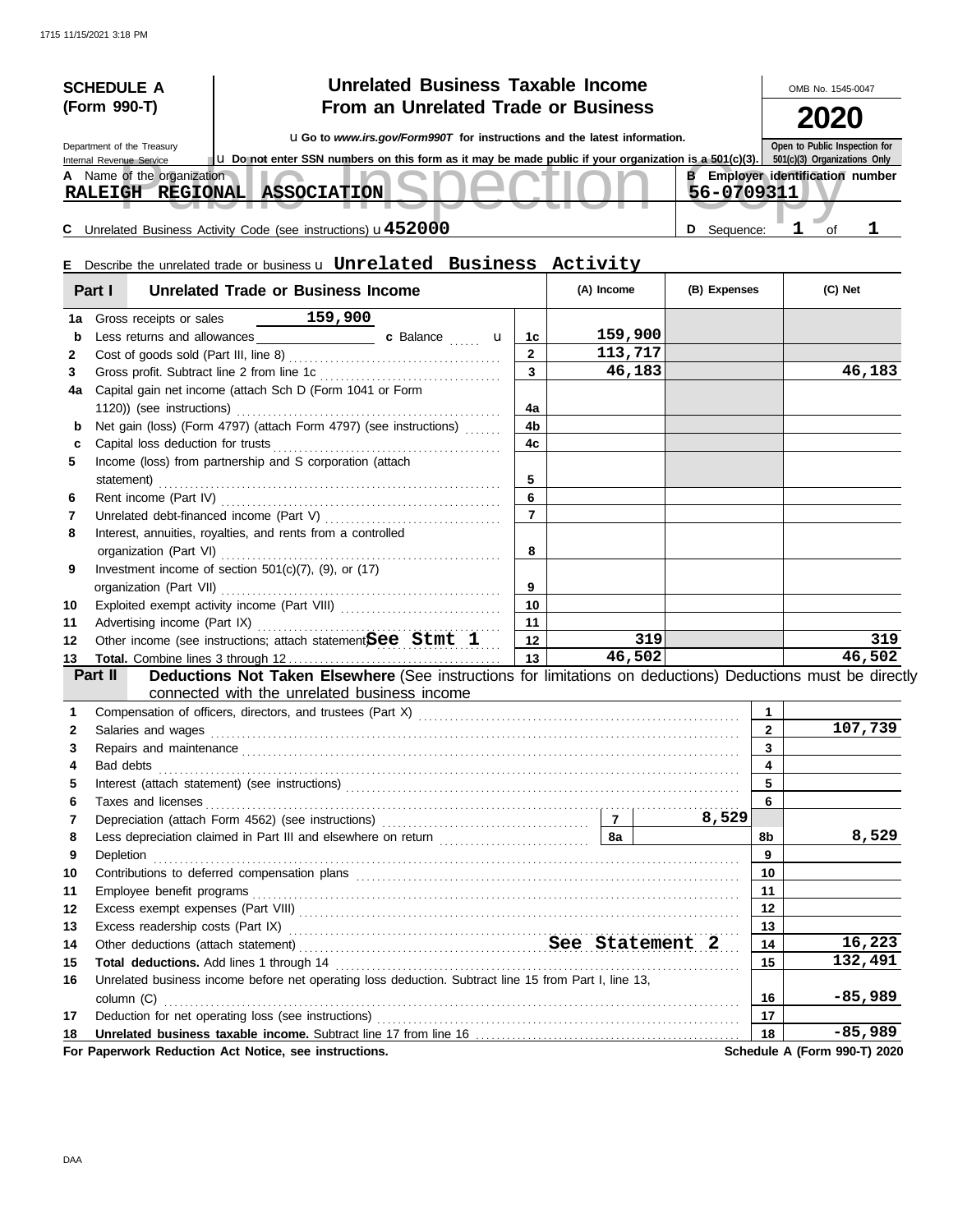|              |           | Schedule A (Form 990-T) 2020 RALEIGH REGIONAL ASSOCIATION                                                             |        |                                                   |                      |               | 56-0709311                                                                                                         |                         | Page 2                                                                                                                                                                                                                                                                                           |
|--------------|-----------|-----------------------------------------------------------------------------------------------------------------------|--------|---------------------------------------------------|----------------------|---------------|--------------------------------------------------------------------------------------------------------------------|-------------------------|--------------------------------------------------------------------------------------------------------------------------------------------------------------------------------------------------------------------------------------------------------------------------------------------------|
| Part III     |           | <b>Cost of Goods Sold</b>                                                                                             |        |                                                   |                      |               | Enter method of inventory valuation uCost Method                                                                   |                         |                                                                                                                                                                                                                                                                                                  |
| 1            |           | Inventory at beginning of year                                                                                        |        |                                                   |                      |               |                                                                                                                    | $\mathbf 1$             | 36,192                                                                                                                                                                                                                                                                                           |
| 2            | Purchases |                                                                                                                       |        |                                                   |                      |               |                                                                                                                    | $\overline{2}$          | 108,468                                                                                                                                                                                                                                                                                          |
| 3            |           | Cost of labor                                                                                                         |        |                                                   |                      |               |                                                                                                                    | 3                       |                                                                                                                                                                                                                                                                                                  |
| 4            |           |                                                                                                                       |        |                                                   |                      |               |                                                                                                                    | $\overline{\mathbf{4}}$ |                                                                                                                                                                                                                                                                                                  |
| 5            |           | Other costs (attach statement) Communication Communication Communication Communication Communication Communication    |        |                                                   |                      |               |                                                                                                                    | $\sqrt{5}$<br>6         | 144,660                                                                                                                                                                                                                                                                                          |
| 6<br>7       |           | Inventory at end of year                                                                                              |        |                                                   |                      |               |                                                                                                                    |                         | 30,943                                                                                                                                                                                                                                                                                           |
| 8            |           | Cost of goods sold. Subtract line 7 from line 6. Enter here and in Part I, line 2                                     |        |                                                   |                      |               |                                                                                                                    | 8                       | 113,717                                                                                                                                                                                                                                                                                          |
| 9            |           |                                                                                                                       |        |                                                   |                      |               | Do the rules of section 263A (with respect to property produced or acquired for resale) apply to the organization? |                         | $\overline{X}$ No<br>Yes                                                                                                                                                                                                                                                                         |
| Part IV      |           |                                                                                                                       |        |                                                   |                      |               | Rent Income (From Real Property and Personal Property Leased with Real Property)                                   |                         |                                                                                                                                                                                                                                                                                                  |
| 1            |           | Description of property (property street address, city, state, ZIP code). Check if a dual-use (see instructions)      |        |                                                   |                      |               |                                                                                                                    |                         |                                                                                                                                                                                                                                                                                                  |
|              | А         |                                                                                                                       |        |                                                   |                      |               |                                                                                                                    |                         |                                                                                                                                                                                                                                                                                                  |
|              | в         |                                                                                                                       |        |                                                   |                      |               |                                                                                                                    |                         |                                                                                                                                                                                                                                                                                                  |
|              | С         |                                                                                                                       |        |                                                   |                      |               |                                                                                                                    |                         |                                                                                                                                                                                                                                                                                                  |
|              | D         |                                                                                                                       |        |                                                   |                      |               |                                                                                                                    |                         |                                                                                                                                                                                                                                                                                                  |
|              |           |                                                                                                                       |        | Α                                                 |                      | в             | C                                                                                                                  |                         | D                                                                                                                                                                                                                                                                                                |
| 2            |           | Rent received or accrued                                                                                              |        |                                                   |                      |               |                                                                                                                    |                         |                                                                                                                                                                                                                                                                                                  |
| a            |           | From personal property (if the percentage of                                                                          |        |                                                   |                      |               |                                                                                                                    |                         |                                                                                                                                                                                                                                                                                                  |
|              |           | rent for personal property is more than 10%<br>but not more than 50%)                                                 |        |                                                   |                      |               |                                                                                                                    |                         |                                                                                                                                                                                                                                                                                                  |
|              |           | <b>b</b> From real and personal property (if the                                                                      | $\sim$ |                                                   |                      |               |                                                                                                                    |                         |                                                                                                                                                                                                                                                                                                  |
|              |           | percentage of rent for personal property exceeds                                                                      |        |                                                   |                      |               |                                                                                                                    |                         |                                                                                                                                                                                                                                                                                                  |
|              |           | 50% or if the rent is based on profit or income).                                                                     |        |                                                   |                      |               |                                                                                                                    |                         |                                                                                                                                                                                                                                                                                                  |
| c            |           | Total rents received or accrued by property.                                                                          |        |                                                   |                      |               |                                                                                                                    |                         |                                                                                                                                                                                                                                                                                                  |
|              |           | Add lines 2a and 2b, columns A through D                                                                              |        |                                                   |                      |               |                                                                                                                    |                         |                                                                                                                                                                                                                                                                                                  |
| 3            |           |                                                                                                                       |        |                                                   |                      |               | Total rents received or accrued. Add line 2c columns A through D. Enter here and on Part I, line 6, column (A)     | $\mathbf{u}$            |                                                                                                                                                                                                                                                                                                  |
|              |           |                                                                                                                       |        |                                                   |                      |               |                                                                                                                    |                         |                                                                                                                                                                                                                                                                                                  |
| 4            |           | Deductions directly connected with the income                                                                         |        |                                                   |                      |               |                                                                                                                    |                         |                                                                                                                                                                                                                                                                                                  |
|              |           | in lines 2(a) and 2(b) (attach statement)                                                                             |        |                                                   |                      |               |                                                                                                                    |                         |                                                                                                                                                                                                                                                                                                  |
| 5            |           |                                                                                                                       |        |                                                   |                      |               | Total deductions. Add line 4 columns A through D. Enter here and on Part I, line 6, column (B)                     |                         | $\mathbf{u}$ and $\mathbf{u}$ and $\mathbf{u}$ and $\mathbf{u}$ and $\mathbf{u}$ and $\mathbf{u}$ and $\mathbf{u}$ and $\mathbf{u}$ and $\mathbf{u}$ and $\mathbf{u}$ and $\mathbf{u}$ and $\mathbf{u}$ and $\mathbf{u}$ and $\mathbf{u}$ and $\mathbf{u}$ and $\mathbf{u}$ and $\mathbf{u}$ and |
| Part V       |           |                                                                                                                       |        | Unrelated Debt-Financed Income (see instructions) |                      |               |                                                                                                                    |                         |                                                                                                                                                                                                                                                                                                  |
| 1            |           | Description of debt-financed property (street address, city, state, ZIP code). Check if a dual-use (see instructions) |        |                                                   |                      |               |                                                                                                                    |                         |                                                                                                                                                                                                                                                                                                  |
|              | A         |                                                                                                                       |        |                                                   |                      |               |                                                                                                                    |                         |                                                                                                                                                                                                                                                                                                  |
|              | В         |                                                                                                                       |        |                                                   |                      |               |                                                                                                                    |                         |                                                                                                                                                                                                                                                                                                  |
|              | C         |                                                                                                                       |        |                                                   |                      |               |                                                                                                                    |                         |                                                                                                                                                                                                                                                                                                  |
|              | D         |                                                                                                                       |        |                                                   |                      |               |                                                                                                                    |                         |                                                                                                                                                                                                                                                                                                  |
|              |           |                                                                                                                       |        | A                                                 |                      | в             | C                                                                                                                  |                         | D                                                                                                                                                                                                                                                                                                |
| $\mathbf{2}$ |           | Gross income from or allocable to debt-financed                                                                       |        |                                                   |                      |               |                                                                                                                    |                         |                                                                                                                                                                                                                                                                                                  |
|              |           |                                                                                                                       |        |                                                   |                      |               |                                                                                                                    |                         |                                                                                                                                                                                                                                                                                                  |
| 3            |           | Deductions directly connected with or allocable                                                                       |        |                                                   |                      |               |                                                                                                                    |                         |                                                                                                                                                                                                                                                                                                  |
|              |           | to debt-financed property<br>a Straight line depreciation (attach statement)                                          |        |                                                   |                      |               |                                                                                                                    |                         |                                                                                                                                                                                                                                                                                                  |
|              |           | <b>b</b> Other deductions (attach statement)                                                                          |        |                                                   |                      |               |                                                                                                                    |                         |                                                                                                                                                                                                                                                                                                  |
| C            |           | Total deductions (add lines 3a and 3b,                                                                                |        |                                                   |                      |               |                                                                                                                    |                         |                                                                                                                                                                                                                                                                                                  |
|              |           |                                                                                                                       |        |                                                   |                      |               |                                                                                                                    |                         |                                                                                                                                                                                                                                                                                                  |
| 4            |           | Amount of average acquisition debt on or allocable                                                                    |        |                                                   |                      |               |                                                                                                                    |                         |                                                                                                                                                                                                                                                                                                  |
|              |           | to debt-financed property (attach statement)                                                                          |        |                                                   |                      |               |                                                                                                                    |                         |                                                                                                                                                                                                                                                                                                  |
| 5            |           | Average adjusted basis of or allocable to debt-                                                                       |        |                                                   |                      |               |                                                                                                                    |                         |                                                                                                                                                                                                                                                                                                  |
|              |           | financed property (attach statement)                                                                                  |        | <u> 1989 - Johann Barn, mars ann an t-</u>        |                      |               |                                                                                                                    |                         |                                                                                                                                                                                                                                                                                                  |
| 6            |           |                                                                                                                       |        |                                                   | $\overrightarrow{ }$ | $\frac{9}{6}$ |                                                                                                                    | %                       | $\frac{9}{6}$                                                                                                                                                                                                                                                                                    |
| 7            |           | Gross income reportable. Multiply line 2 by line 6                                                                    |        |                                                   |                      |               |                                                                                                                    |                         |                                                                                                                                                                                                                                                                                                  |
| 8            |           |                                                                                                                       |        |                                                   |                      |               |                                                                                                                    |                         |                                                                                                                                                                                                                                                                                                  |
| 9            |           | Allocable deductions. Multiply line 3c by line 6                                                                      |        |                                                   |                      |               |                                                                                                                    |                         |                                                                                                                                                                                                                                                                                                  |
|              |           |                                                                                                                       |        |                                                   |                      |               |                                                                                                                    |                         |                                                                                                                                                                                                                                                                                                  |
| 10           |           |                                                                                                                       |        |                                                   |                      |               |                                                                                                                    |                         |                                                                                                                                                                                                                                                                                                  |
| 11           |           |                                                                                                                       |        |                                                   |                      |               |                                                                                                                    |                         |                                                                                                                                                                                                                                                                                                  |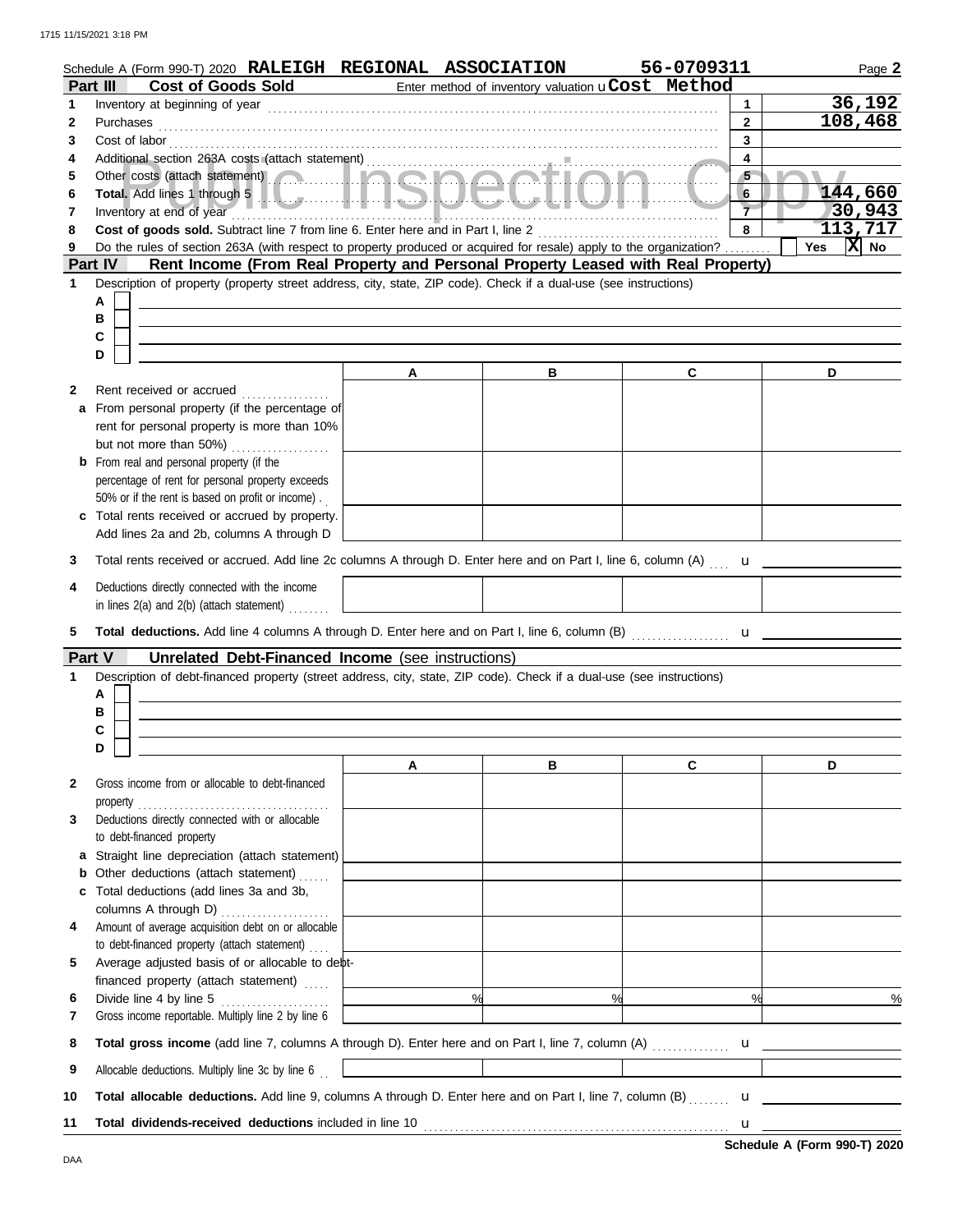|        | Schedule A (Form 990-T) 2020 RALEIGH REGIONAL ASSOCIATION                                             |                                                                                            |                                         |                                                                             |                                                           |                                             |                                                                       | 56-0709311                                                                                   |              | Page 3                                                                      |
|--------|-------------------------------------------------------------------------------------------------------|--------------------------------------------------------------------------------------------|-----------------------------------------|-----------------------------------------------------------------------------|-----------------------------------------------------------|---------------------------------------------|-----------------------------------------------------------------------|----------------------------------------------------------------------------------------------|--------------|-----------------------------------------------------------------------------|
|        | <b>Part VI</b>                                                                                        | Interest, Annuities, Royalties, and Rents from Controlled Organizations (see instructions) |                                         |                                                                             |                                                           |                                             |                                                                       |                                                                                              |              |                                                                             |
|        |                                                                                                       |                                                                                            |                                         |                                                                             |                                                           | Exempt/Nonexempt Controlled Organization    |                                                                       |                                                                                              |              |                                                                             |
| (1)    | 1. Name of controlled<br>organization                                                                 |                                                                                            | 2. Employer<br>identification<br>number |                                                                             | 3. Net unrelated<br>income (loss)<br>(see instructions)   | 4. Total of specified<br>payments made<br>٠ |                                                                       | 5. Part of column 4<br>that is included in the<br>controlling organization's<br>gross income |              | 6. Deductions directly<br>connected with<br>income in column 5              |
| (2)    |                                                                                                       |                                                                                            |                                         |                                                                             |                                                           |                                             |                                                                       |                                                                                              |              |                                                                             |
| (3)    |                                                                                                       |                                                                                            |                                         |                                                                             |                                                           |                                             |                                                                       |                                                                                              |              |                                                                             |
| (4)    |                                                                                                       |                                                                                            |                                         | Nonexempt Controlled Organizations                                          |                                                           |                                             |                                                                       |                                                                                              |              |                                                                             |
|        | 7. Taxable income                                                                                     | 8. Net unrelated                                                                           |                                         |                                                                             | 9. Total of specified                                     |                                             | 10. Part of column 9                                                  |                                                                                              |              | 11. Deductions directly                                                     |
|        |                                                                                                       | income (loss)                                                                              | (see instructions)                      |                                                                             | payments made                                             |                                             | that is included in the<br>controlling organization's<br>gross income |                                                                                              |              | connected with<br>income in column 10                                       |
| (1)    |                                                                                                       |                                                                                            |                                         |                                                                             |                                                           |                                             |                                                                       |                                                                                              |              |                                                                             |
| (2)    |                                                                                                       |                                                                                            |                                         |                                                                             |                                                           |                                             |                                                                       |                                                                                              |              |                                                                             |
| (3)    |                                                                                                       |                                                                                            |                                         |                                                                             |                                                           |                                             |                                                                       |                                                                                              |              |                                                                             |
| (4)    |                                                                                                       |                                                                                            |                                         |                                                                             |                                                           |                                             |                                                                       |                                                                                              |              |                                                                             |
| Totals |                                                                                                       |                                                                                            |                                         |                                                                             | u                                                         |                                             | Enter here and on Part I.<br>line 8, column (A)                       |                                                                                              |              | Enter here and on Part I.<br>line 8, column (B)                             |
|        | <b>Part VII</b>                                                                                       | Investment Income of a Section 501(c)(7),                                                  |                                         | (9).                                                                        | or (17)                                                   | <b>Organization</b> (see instructions)      |                                                                       |                                                                                              |              |                                                                             |
|        | 1. Description of income                                                                              |                                                                                            |                                         | 2. Amount of income                                                         | 3. Deductions<br>directly connected<br>(attach statement) |                                             |                                                                       | 4. Set-asides<br>(attach statement)                                                          |              | 5. Total deductions<br>and set-asides<br>(add columns 3 and 4)              |
| (1)    |                                                                                                       |                                                                                            |                                         |                                                                             |                                                           |                                             |                                                                       |                                                                                              |              |                                                                             |
| (2)    |                                                                                                       |                                                                                            |                                         |                                                                             |                                                           |                                             |                                                                       |                                                                                              |              |                                                                             |
| (3)    |                                                                                                       |                                                                                            |                                         |                                                                             |                                                           |                                             |                                                                       |                                                                                              |              |                                                                             |
| (4)    |                                                                                                       |                                                                                            |                                         |                                                                             |                                                           |                                             |                                                                       |                                                                                              |              |                                                                             |
| Totals |                                                                                                       |                                                                                            | u                                       | Add amounts in column 2.<br>Enter here and on Part I,<br>line 9, column (A) |                                                           |                                             |                                                                       |                                                                                              |              | Add amounts in column 5.<br>Enter here and on Part I,<br>line 9, column (B) |
|        | <b>Part VIII</b>                                                                                      | Exploited Exempt Activity Income, Other Than Advertising Income (see instructions)         |                                         |                                                                             |                                                           |                                             |                                                                       |                                                                                              |              |                                                                             |
| 1      | Description of exploited activity:                                                                    |                                                                                            |                                         |                                                                             |                                                           |                                             |                                                                       |                                                                                              |              |                                                                             |
| 2      | Gross unrelated business income from trade or business. Enter here and on Part I, line 10, column (A) |                                                                                            |                                         |                                                                             |                                                           |                                             |                                                                       |                                                                                              | $\mathbf{2}$ |                                                                             |
| 3      | Expenses directly connected with production of unrelated business income. Enter here and on Part I,   |                                                                                            |                                         |                                                                             |                                                           |                                             |                                                                       |                                                                                              |              |                                                                             |
|        | line 10, column (B)                                                                                   |                                                                                            |                                         |                                                                             |                                                           |                                             |                                                                       |                                                                                              | 3            |                                                                             |
| 4      | Net income (loss) from unrelated trade or business. Subtract line 3 from line 2. If a gain, complete  |                                                                                            |                                         |                                                                             |                                                           |                                             |                                                                       |                                                                                              |              |                                                                             |
| 5      | lines 5 through 7                                                                                     |                                                                                            |                                         |                                                                             |                                                           |                                             |                                                                       |                                                                                              | 4<br>5       |                                                                             |
| 6      | Expenses attributable to income entered on line 5                                                     |                                                                                            |                                         |                                                                             |                                                           |                                             |                                                                       |                                                                                              | 6            |                                                                             |
| 7      | Excess exempt expenses. Subtract line 5 from line 6, but do not enter more than the amount on line    |                                                                                            |                                         |                                                                             |                                                           |                                             |                                                                       |                                                                                              |              |                                                                             |
|        |                                                                                                       |                                                                                            |                                         |                                                                             |                                                           |                                             |                                                                       |                                                                                              | 7            |                                                                             |

**Schedule A (Form 990-T) 2020**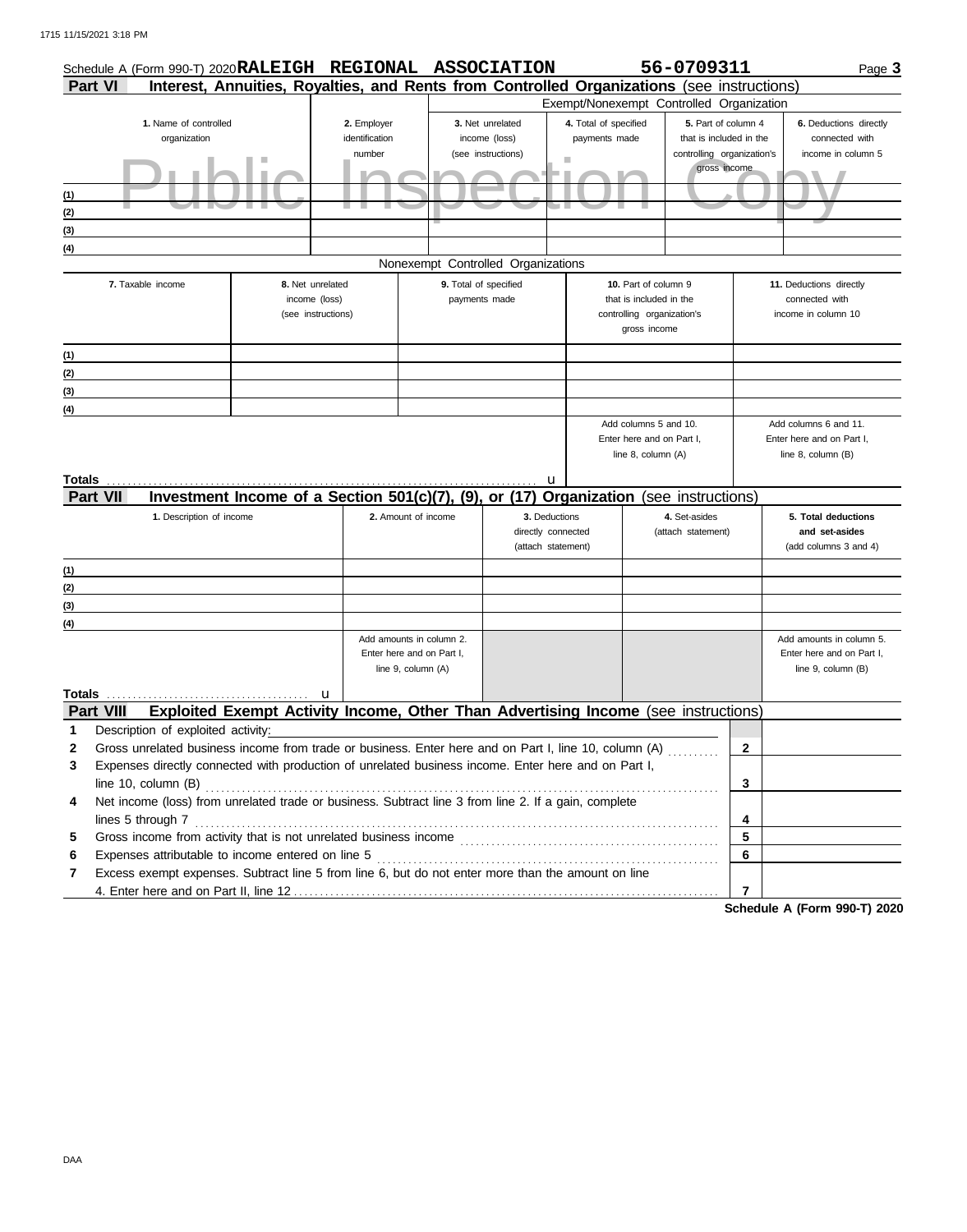| <b>2020RALEIGH</b><br>Schedule<br>A (Form 990-T) | <b>REGIONAL</b> | <b>ASSOCIATION</b> | 0709311<br>56-0 | Page |
|--------------------------------------------------|-----------------|--------------------|-----------------|------|
| Part IX<br>Advertising<br><b>Income</b>          |                 |                    |                 |      |

|              | Part IX<br>Advertising income                                                                          |                                                                                                                           |                 |                          |
|--------------|--------------------------------------------------------------------------------------------------------|---------------------------------------------------------------------------------------------------------------------------|-----------------|--------------------------|
| 1            | Name(s) of periodical(s). Check box if reporting two or more periodicals on a consolidated basis.      |                                                                                                                           |                 |                          |
|              | A                                                                                                      |                                                                                                                           |                 |                          |
|              | в                                                                                                      |                                                                                                                           |                 |                          |
|              | C<br>$\mathcal{L}$<br><b>COLLEGE</b>                                                                   |                                                                                                                           |                 |                          |
|              | D<br>×                                                                                                 | <b>Inning</b>                                                                                                             |                 |                          |
|              | Enter amounts for each periodical listed above in the corresponding column.                            |                                                                                                                           |                 |                          |
|              | $\overline{A}$                                                                                         | B                                                                                                                         | $\mathbf{c}$    | D                        |
|              |                                                                                                        |                                                                                                                           |                 |                          |
| $\mathbf{2}$ |                                                                                                        |                                                                                                                           |                 |                          |
| a            |                                                                                                        |                                                                                                                           |                 |                          |
|              |                                                                                                        |                                                                                                                           |                 |                          |
| 3            | Direct advertising costs by periodical                                                                 | <u> La Carte de la Carte de la Carte de la Carte de la Carte de la Carte de la Carte de la Carte de la Carte de la Ca</u> |                 |                          |
| a            |                                                                                                        |                                                                                                                           |                 |                          |
| 4            | Advertising gain (loss). Subtract line 3 from line                                                     |                                                                                                                           |                 |                          |
|              |                                                                                                        |                                                                                                                           |                 |                          |
|              | 2. For any column in line 4 showing a gain,                                                            |                                                                                                                           |                 |                          |
|              | complete lines 5 through 8. For any column in                                                          |                                                                                                                           |                 |                          |
|              | line 4 showing a loss or zero, do not complete                                                         |                                                                                                                           |                 |                          |
|              | lines 5 through 7, and enter zero on line 8 $\ldots$                                                   |                                                                                                                           |                 |                          |
| 5            |                                                                                                        |                                                                                                                           |                 |                          |
|              | the control of the control of the                                                                      |                                                                                                                           |                 |                          |
| 6            |                                                                                                        |                                                                                                                           |                 |                          |
| 7            | Excess readership costs. If line 6 is less than                                                        |                                                                                                                           |                 |                          |
|              | line 5, subtract line 6 from line 5. If line 5 is less                                                 |                                                                                                                           |                 |                          |
|              | than line 6, enter zero                                                                                |                                                                                                                           |                 |                          |
| 8            | Excess readership costs allowed as a                                                                   |                                                                                                                           |                 |                          |
|              |                                                                                                        |                                                                                                                           |                 |                          |
|              | deduction. For each column showing a gain on                                                           |                                                                                                                           |                 |                          |
|              | line 4, enter the lesser of line 4 or line 7                                                           |                                                                                                                           |                 |                          |
|              | a Add line 8, columns A through D. Enter the greater of the line 8a, columns total or zero here and on |                                                                                                                           |                 |                          |
|              |                                                                                                        |                                                                                                                           |                 | $\frac{u}{\sqrt{u^2+2}}$ |
|              |                                                                                                        |                                                                                                                           |                 |                          |
|              |                                                                                                        |                                                                                                                           |                 |                          |
| Part X       | Compensation of Officers, Directors, and Trustees (see instructions)                                   |                                                                                                                           |                 |                          |
|              |                                                                                                        |                                                                                                                           | 3. Percentage   | 4. Compensation          |
|              | 1. Name                                                                                                | 2. Title                                                                                                                  | of time devoted | attributable to          |
|              |                                                                                                        |                                                                                                                           | to business     | unrelated business       |
|              |                                                                                                        |                                                                                                                           |                 |                          |
| (1)          |                                                                                                        |                                                                                                                           |                 | %                        |
| (2)          |                                                                                                        |                                                                                                                           |                 | %                        |
| (3)          |                                                                                                        |                                                                                                                           |                 | %                        |
| (4)          |                                                                                                        |                                                                                                                           |                 | %                        |
|              |                                                                                                        |                                                                                                                           |                 |                          |
|              |                                                                                                        |                                                                                                                           |                 |                          |
|              | Total. Enter here and on Part II, line 1                                                               |                                                                                                                           | u               |                          |
|              | Part XI<br>Supplemental Information (see instructions)                                                 |                                                                                                                           |                 |                          |
|              |                                                                                                        |                                                                                                                           |                 |                          |
|              |                                                                                                        |                                                                                                                           |                 |                          |
|              |                                                                                                        |                                                                                                                           |                 |                          |
|              |                                                                                                        |                                                                                                                           |                 |                          |
|              |                                                                                                        |                                                                                                                           |                 |                          |
|              |                                                                                                        |                                                                                                                           |                 |                          |
|              |                                                                                                        |                                                                                                                           |                 |                          |
|              |                                                                                                        |                                                                                                                           |                 |                          |
|              |                                                                                                        |                                                                                                                           |                 |                          |
|              |                                                                                                        |                                                                                                                           |                 |                          |
|              |                                                                                                        |                                                                                                                           |                 |                          |
|              |                                                                                                        |                                                                                                                           |                 |                          |
|              |                                                                                                        |                                                                                                                           |                 |                          |
|              |                                                                                                        |                                                                                                                           |                 |                          |
|              |                                                                                                        |                                                                                                                           |                 |                          |
|              |                                                                                                        |                                                                                                                           |                 |                          |
|              |                                                                                                        |                                                                                                                           |                 |                          |
|              |                                                                                                        |                                                                                                                           |                 |                          |
|              |                                                                                                        |                                                                                                                           |                 |                          |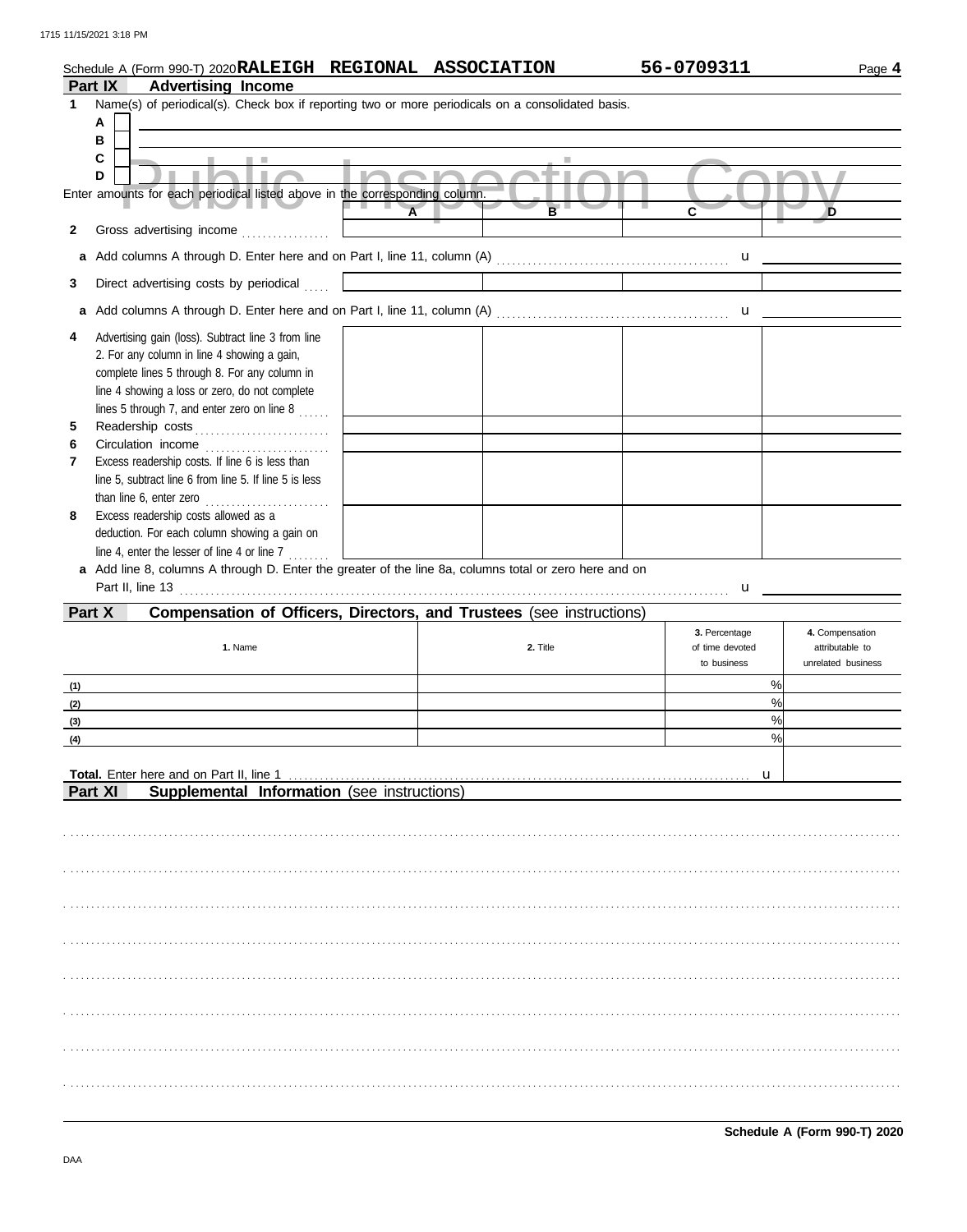| Form | 990-T                                | <b>Tax Computation Worksheet</b>                                                                                  | 2020         |                                |
|------|--------------------------------------|-------------------------------------------------------------------------------------------------------------------|--------------|--------------------------------|
|      |                                      | For calendar year 2020, or tax year beginning                                                                     | , and ending |                                |
| Name |                                      |                                                                                                                   |              | Employer Identification Number |
|      |                                      | RALEIGH REGIONAL ASSOCIATION                                                                                      |              |                                |
| OF.  | <b>REALTORS</b>                      |                                                                                                                   | 56-0709311   |                                |
|      |                                      | <b>Proxy Tax</b>                                                                                                  |              |                                |
|      |                                      | 1. Dues, assessments, and similar amounts from members                                                            |              | 5,121,084                      |
|      |                                      | <b>2.</b> Section 162(e) lobbying and political expenditures                                                      | 2.           | 810,013                        |
|      |                                      |                                                                                                                   | 3.           | 811,206                        |
|      |                                      | 4. Taxable amount of lobbying and political expenditures (Subtract lines 3 and 6 from the lesser of lines 1 or 2) | 4.           | $-1,193$                       |
|      | <b>5.</b> Proxy tax (0.21 of line 4) |                                                                                                                   | 5.           | -251                           |
|      |                                      | 6. Excess lobbying expenditures - carryover to next year                                                          | 6.           |                                |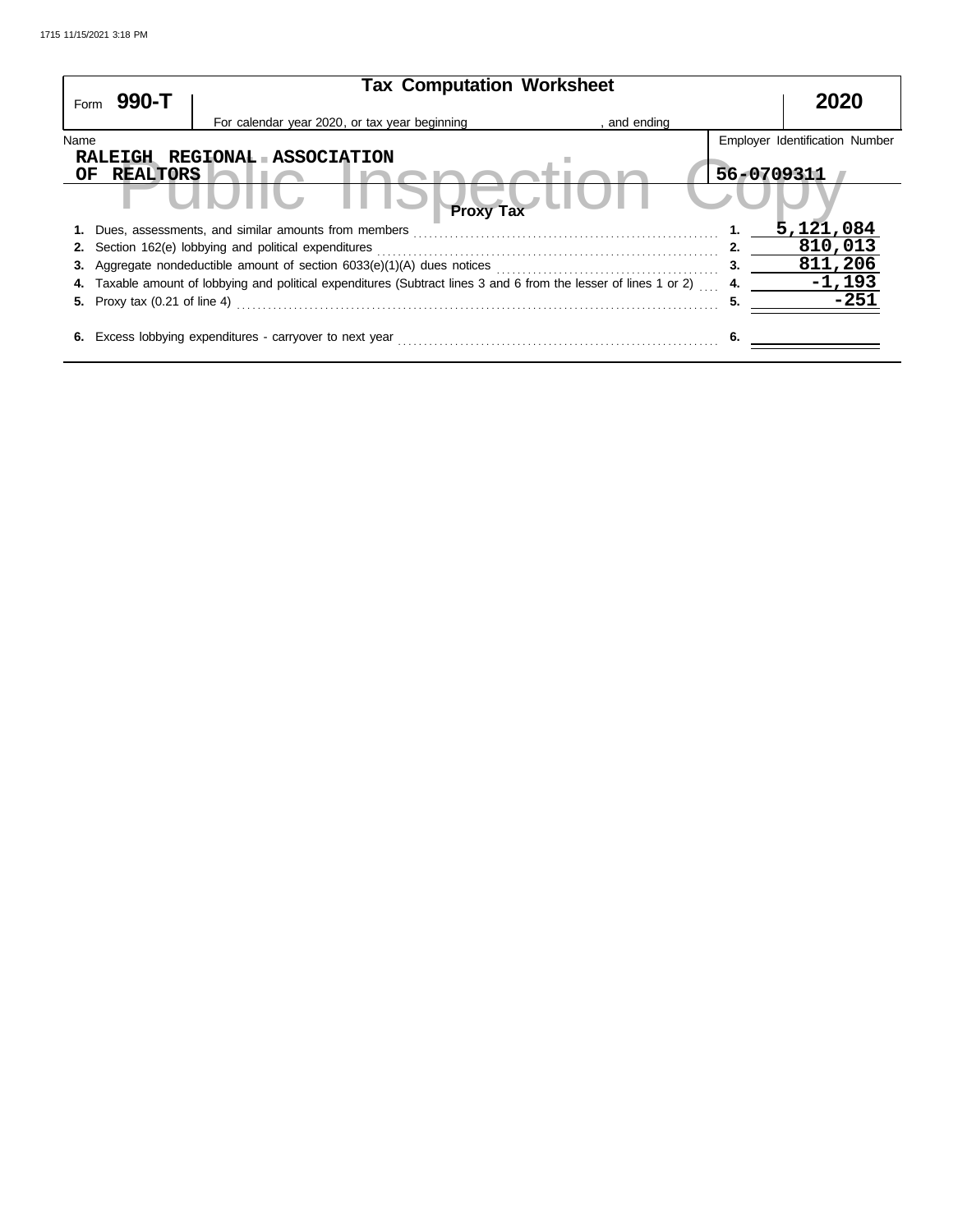| 1715 RALEIGH REGIONAL ASSOCIATION<br><b>Federal Statements</b><br>56-0709311<br>FYE: 12/31/2020                                                                    | 11/15/2021 3:18 PM   |
|--------------------------------------------------------------------------------------------------------------------------------------------------------------------|----------------------|
| <b>Unrelated Business Activity</b><br>Statement 1 - Schedule A (990T), Part I, Line 12 - Other Income<br>Description<br>$CO-OP$<br>AGREEMENT<br>MARKETING<br>Total | Amount<br>319<br>319 |

## **Unrelated Business Activity Statement 2 - Schedule A (990T), Part II, Line 14 - Other Deductions**

| <b>Description</b>                                                                                              |    | Amount                                             |
|-----------------------------------------------------------------------------------------------------------------|----|----------------------------------------------------|
| Occupancy<br>Travel<br>Accounting<br>Information Technology<br>Office<br>Insurance<br>Printing and Publications | \$ | 10,101<br>334<br>904<br>3,638<br>328<br>586<br>332 |
| Total                                                                                                           | Ŝ  | 16,223                                             |